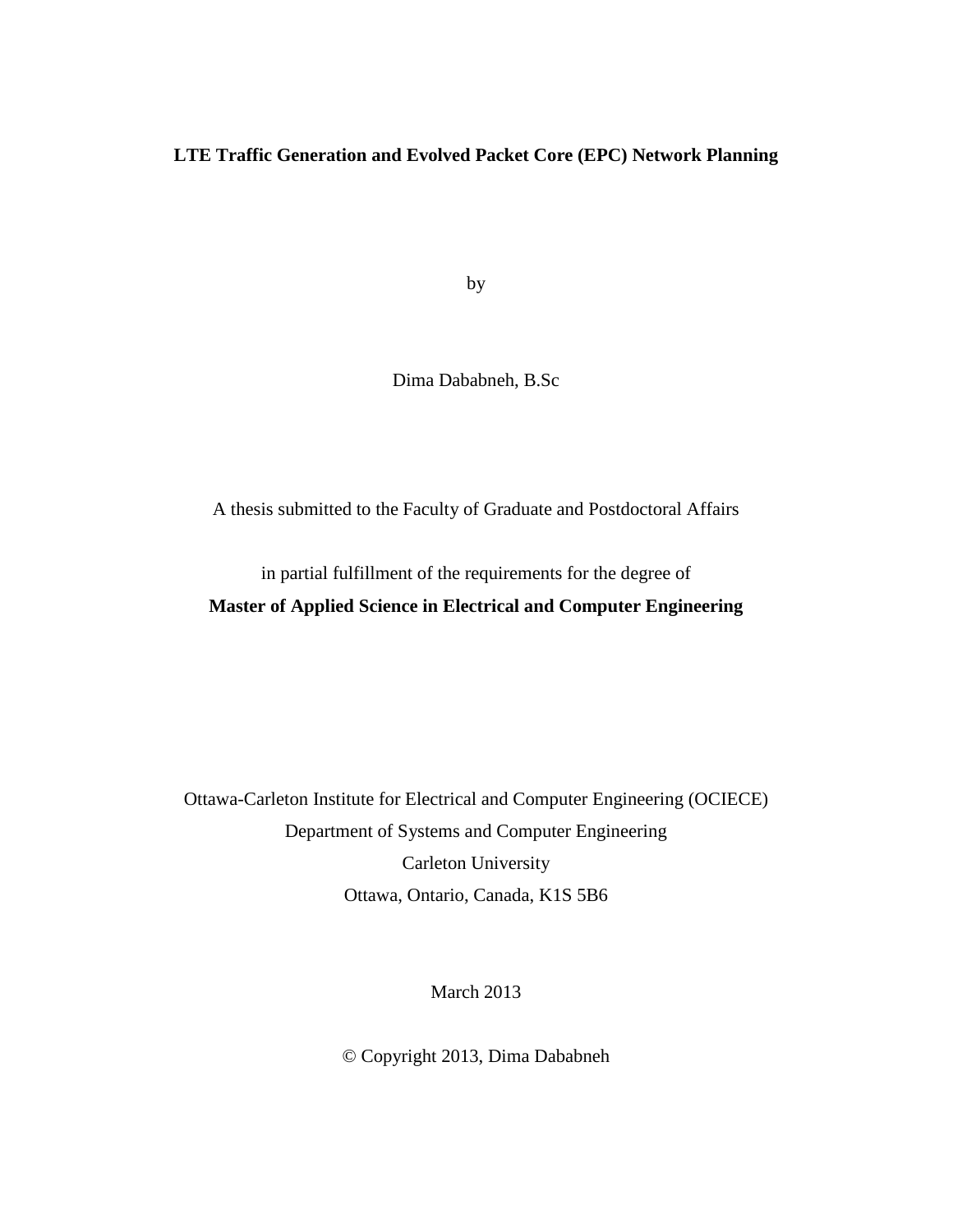The undersigned recommend to the Faculty of Graduate and Postdoctoral Affairs acceptance of the thesis

## **LTE Traffic Generation and Evolved Packet Core (EPC) Network Planning**

Submitted by

Dima Dababneh, B.Sc

in partial fulfillment of the requirements for the degree of Master of Applied Science in Electrical and Computer Engineering

\_\_\_\_\_\_\_\_\_\_\_\_\_\_\_\_\_\_\_\_\_\_\_\_\_\_\_\_\_\_\_\_\_\_\_\_\_\_\_\_\_\_\_\_ Chair, Howard Schwartz, Department of Systems and Computer Engineering

> \_\_\_\_\_\_\_\_\_\_\_\_\_\_\_\_\_\_\_\_\_\_\_\_\_\_\_\_\_\_\_\_\_\_\_\_\_\_\_\_\_\_\_\_ Thesis Supervisor, Prof. Marc St-Hilaire

> > Carleton University March, 2013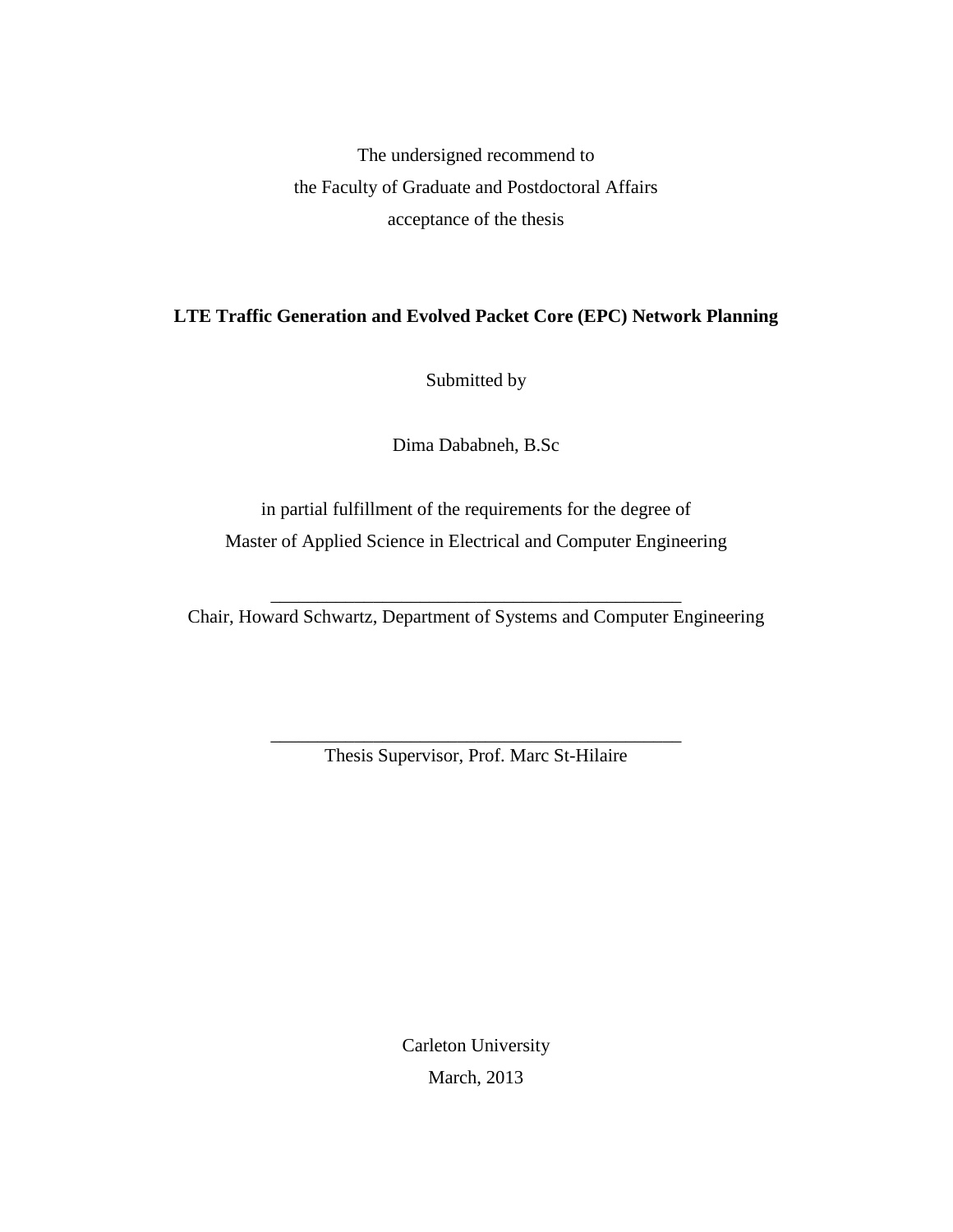# **Abstract**

The main objective of this thesis is to propose automatic planning tools for the planning problem of mobile core network of Long Term Evolution (LTE) namely Evolved Packet Core (EPC) based on realistic traffic parameters. More precisely, a set of equations is first proposed to generate a traffic profile while considering many realistic parameters. Then, a mathematical model is created to solve the planning problem of the evolved packet core of LTE networks while minimizing the cost. Since the planning problem is NP- Hard, an approximate method based on the local search is also proposed. The algorithm provides a trade-off between the solution quality and the execution time. Numerical results show that the approximate approach is capable of providing good solutions (on average within 4.03% of the optimal solution) in shorter time duration than the exact approach.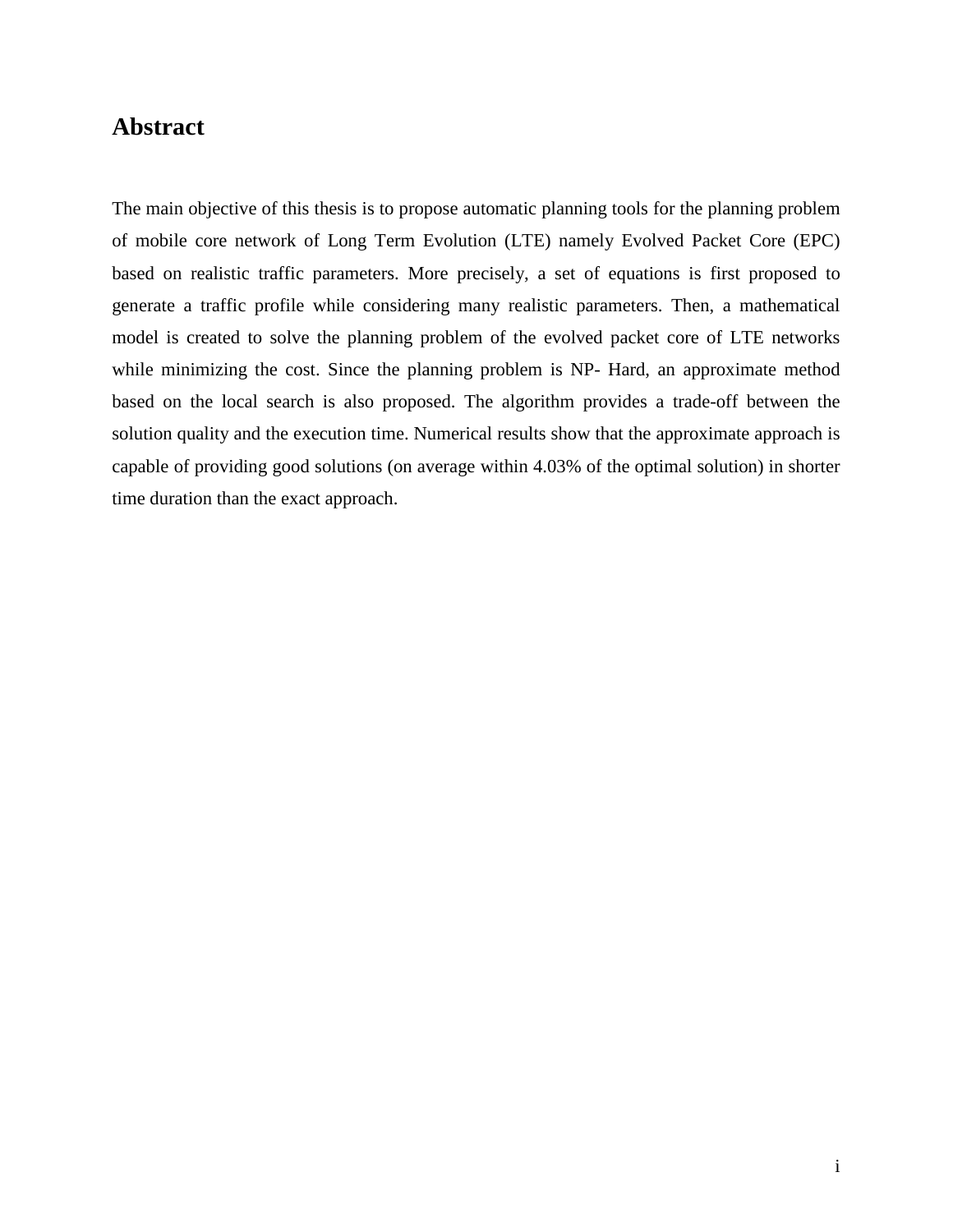# **Acknowledgements**

First, I would like to thank God for giving me strength and patience to work on this thesis. It would not have been possible without His guidance and support.

I would like to express my sincere appreciation to the help and support of my thesis supervisor, Professor Marc St-Hilaire. His continuous supervision and support were valuable assets for the completion of this thesis. He was always there whenever I needed help, and I am glad that I got the chance to work with him.

I would also like to thank Dr. Christian Makaya for his wise suggestions and valuable comments throughout the whole period, and I am grateful to Eng. Mohammd Reza Pasandideh for his valuable inputs.

I can't find words to express my gratitude to my parents; Dr. Sana Naffa and Dr. Faris Dababneh. They have always been a great source of encouragement and support. I am also blessed to have the support and the encouragement of my brothers Laith and Saif, and my husband to be Firas El Farr.

Last but not least, I want to thank all my friends and colleagues who were a great source of encouragement and motivation.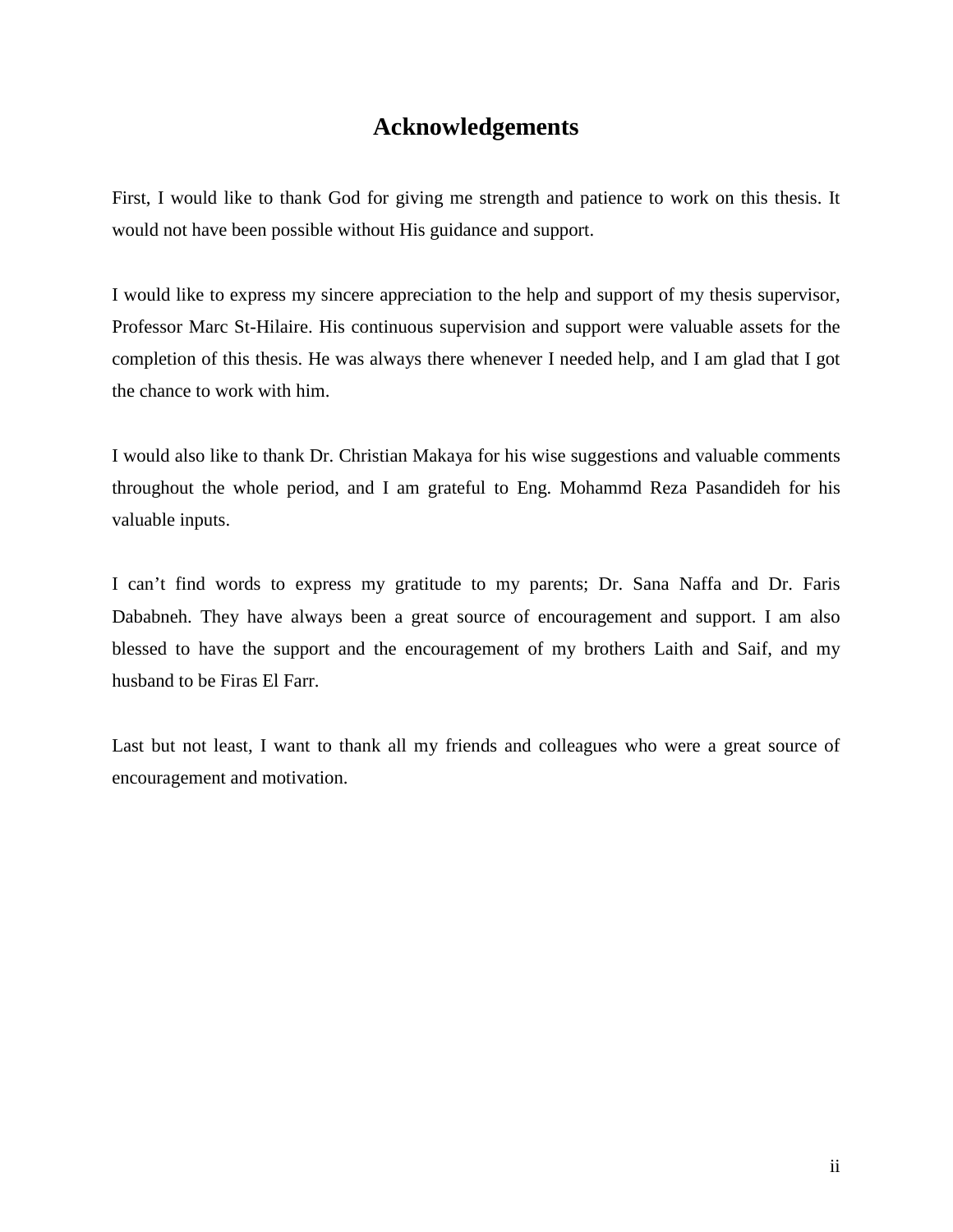# **Table of Content**

| 1.1   |         |
|-------|---------|
| 1.1.1 |         |
| 1.1.2 |         |
| 1.2   |         |
| 1.3   |         |
| 1.4   |         |
| 1.5   |         |
| 1.6   |         |
|       |         |
| 2.1   |         |
| 2.2   |         |
| 2.3   |         |
|       |         |
|       | 2.3.1.1 |
|       | 2.3.1.2 |
|       | 2.3.1.3 |
|       | 2.3.1.4 |
|       | 2.3.1.5 |
| 2.3.2 |         |
| 2.4   |         |
|       |         |
| 3.1   |         |
| 3.2   |         |
| 3.3   |         |
| 3.3.1 |         |
|       | 3.3.1.1 |
|       | 3.3.1.2 |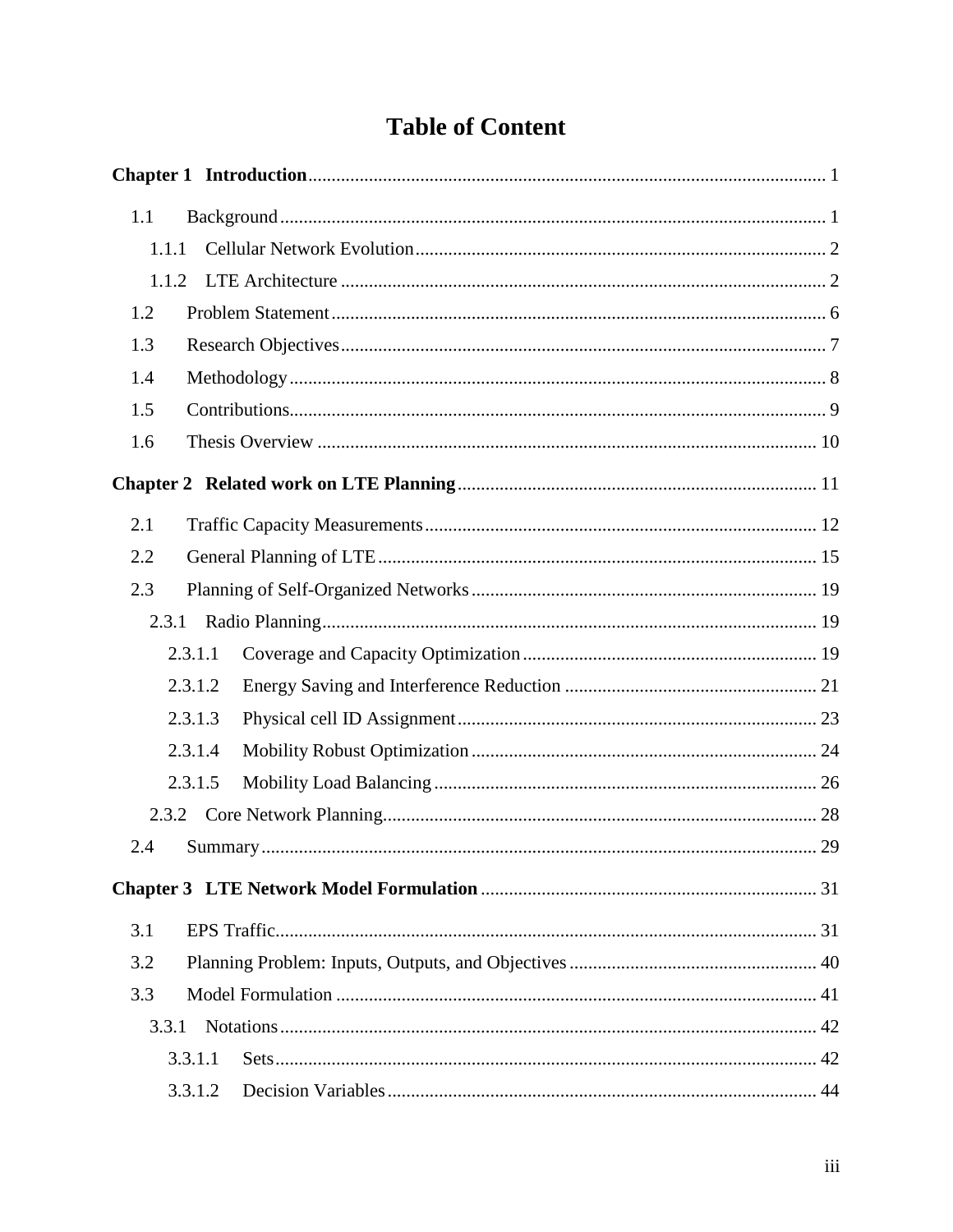|       | 3.3.1.3 |  |
|-------|---------|--|
|       | 3.3.1.4 |  |
| 3.4   |         |  |
| 3.5   |         |  |
| 3.6   |         |  |
|       |         |  |
| 4.1   |         |  |
| 4.2   |         |  |
|       |         |  |
|       |         |  |
| 4.3   |         |  |
| 4.3.1 |         |  |
| 4.3.2 |         |  |
|       |         |  |
|       |         |  |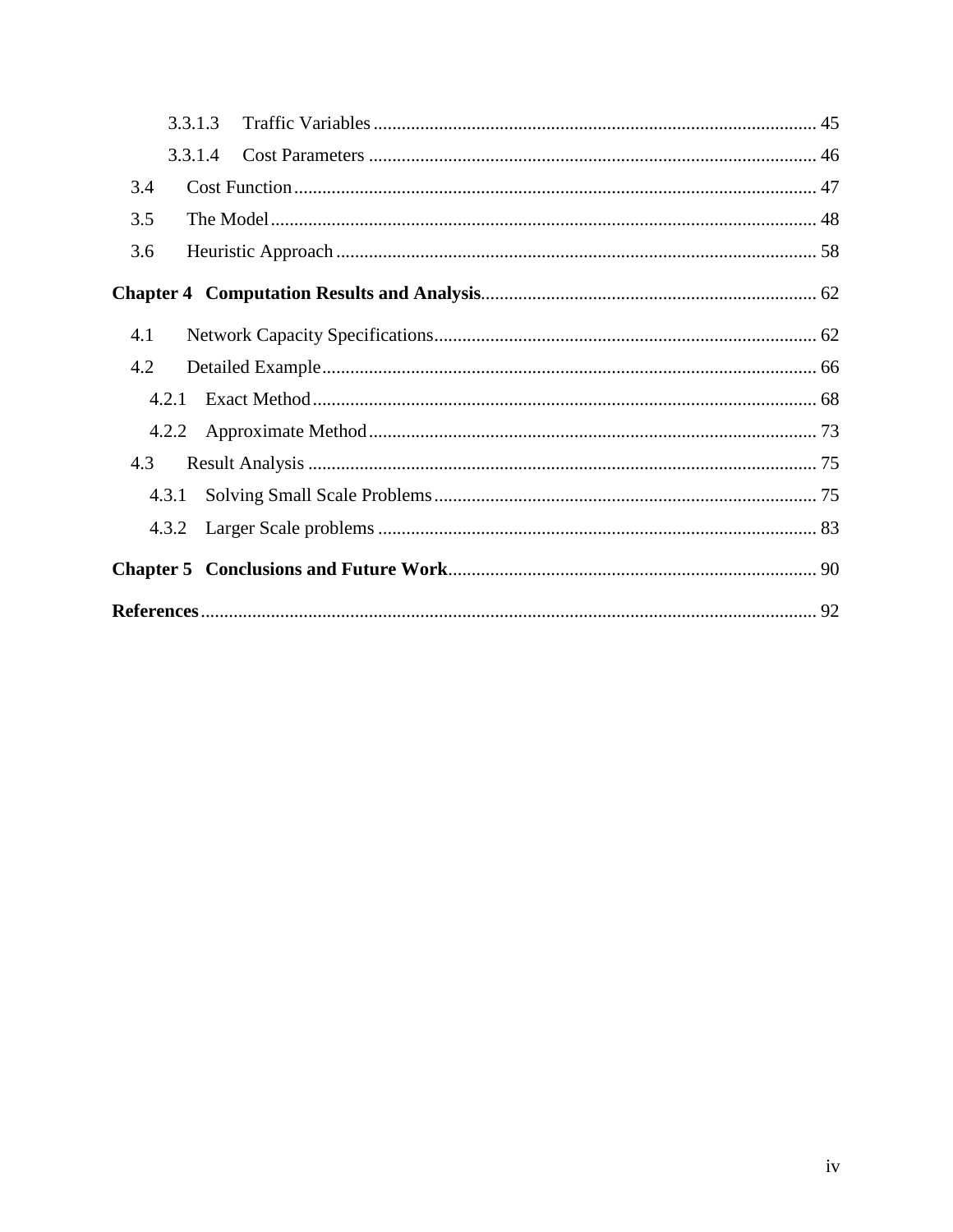# **List of Figures**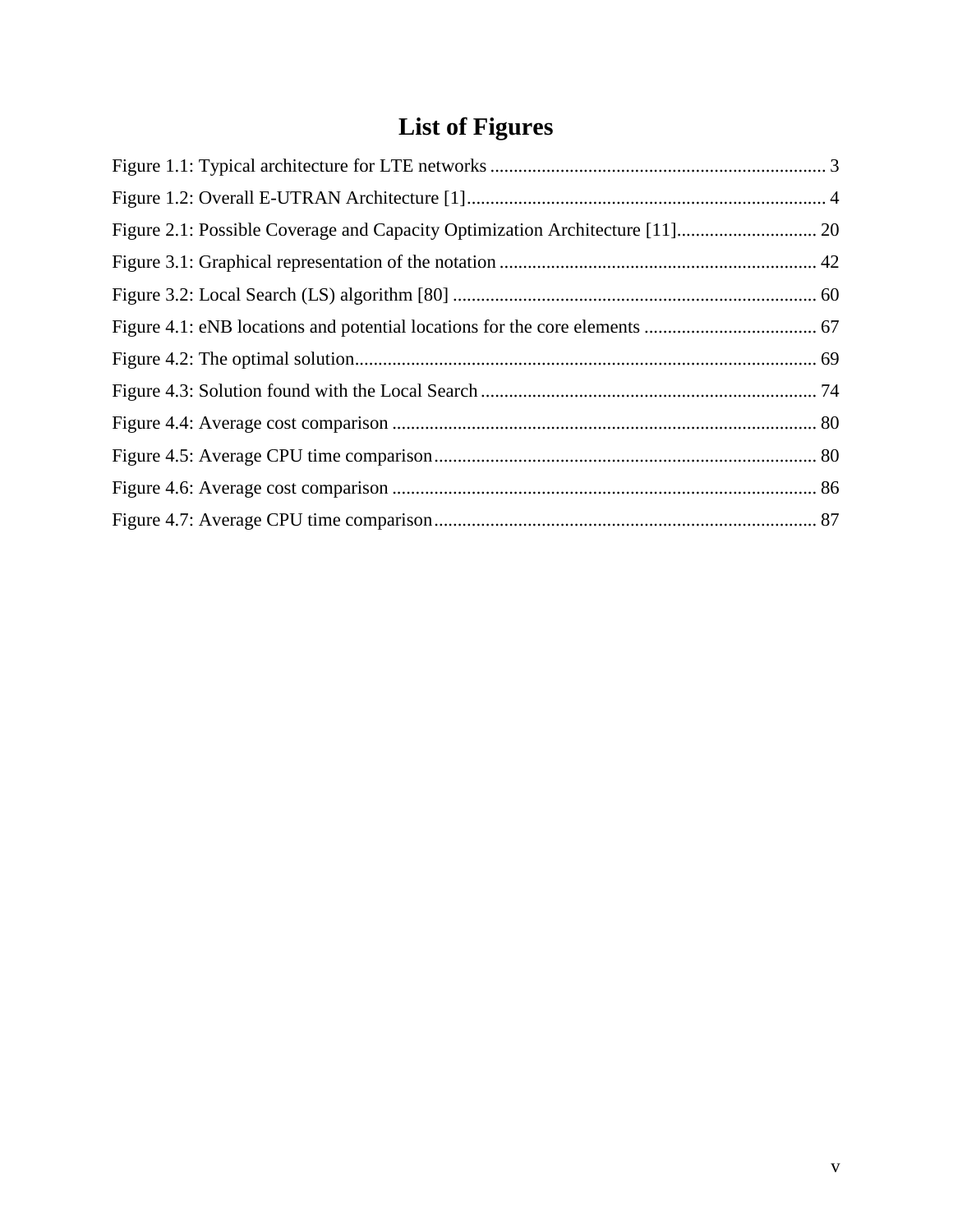# **List of Tables**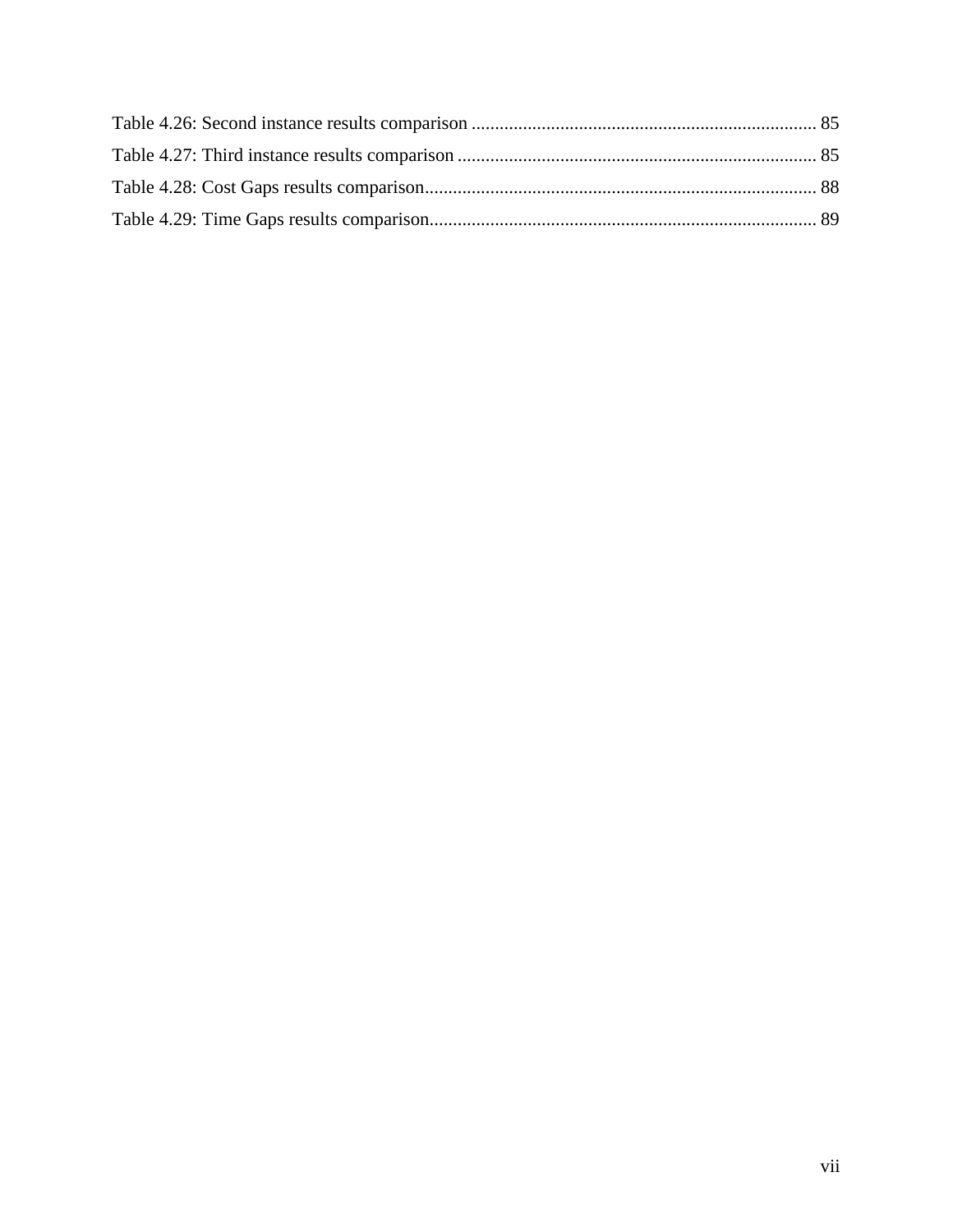# **List of Acronyms**

| 1 <sub>G</sub> | <b>First Generation</b>                 |  |
|----------------|-----------------------------------------|--|
| 2.5G           | Second and a half Generation            |  |
| 2G             | <b>Second Generation</b>                |  |
| 3G             | <b>Third Generation</b>                 |  |
| 4G             | <b>Fourth Generation</b>                |  |
| AAS            | <b>Adaptive Antenna Switching</b>       |  |
| ABT            | <b>Asynchronous Backtracking</b>        |  |
| ACI            | <b>Adjacent Channel Interference</b>    |  |
| <b>ACIR</b>    | Adjacent Channel Interference Ratio     |  |
| <b>ACLR</b>    | Adjacent Channel Leakage Power Ratio    |  |
| <b>ACR</b>     | <b>Access Control Router</b>            |  |
| AcS            | <b>Active Sessions</b>                  |  |
| <b>ADP</b>     | <b>Asynchronous Distributed Pricing</b> |  |
| <b>AMPS</b>    | <b>Advanced Mobile Phone System</b>     |  |
| <b>AMR</b>     | <b>Adaptive Multiple Rate</b>           |  |
| AS             | <b>Access Stratum</b>                   |  |
| AuC            | <b>Authentication Center</b>            |  |
| <b>AWC</b>     | <b>Asynchronous Weak Commitment</b>     |  |
| <b>BH</b>      | <b>Busy Hour</b>                        |  |
| <b>BHDSA</b>   | <b>Busy Hour Data Session Attempt</b>   |  |
| <b>BHSA</b>    | <b>Busy Hour Session Attempt</b>        |  |
| <b>BHVSA</b>   | <b>Busy Hour Voice Session Attempt</b>  |  |
| <b>BS</b>      | <b>Base Station</b>                     |  |
| <b>CCO</b>     | Coverage and Capacity Optimization      |  |
| <b>CDMA</b>    | <b>Code Division Multiple Access</b>    |  |
| <b>CINR</b>    | Carrier to Interference and Noise Ratio |  |
| CN             | <b>Core Network</b>                     |  |
| <b>CPU</b>     | <b>Central Processing Unit</b>          |  |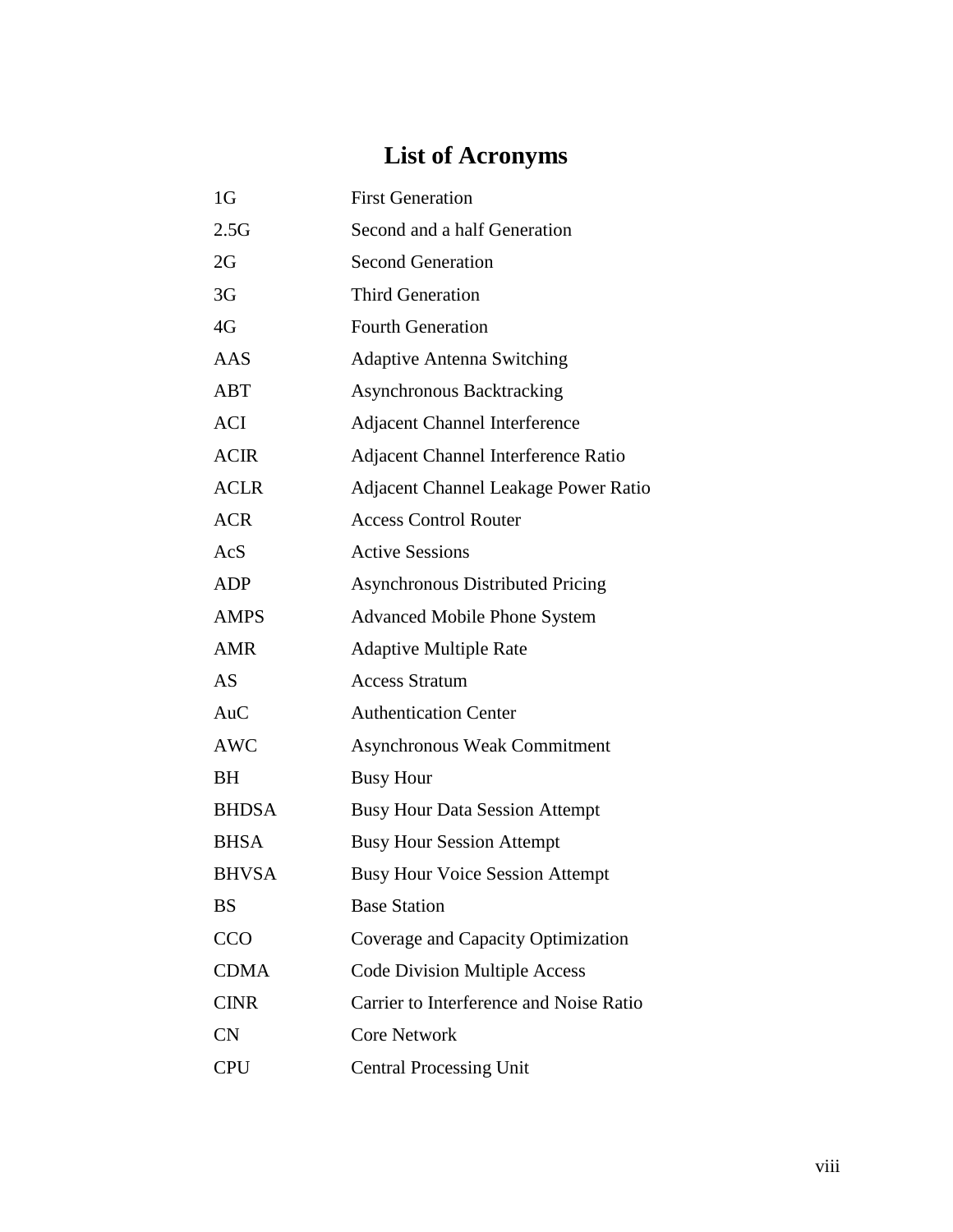| CS             | <b>Circuit Switched</b>                   |
|----------------|-------------------------------------------|
| <b>CSFB</b>    | <b>Circuit Switched Fallback</b>          |
| <b>DL</b>      | Downlink                                  |
| <b>DTNS</b>    | Delay Threshold Normalized Scheduler      |
| eNB or eNodeB  | <b>Enhanced NodeB</b>                     |
| <b>EPC</b>     | <b>Evolved Packet Core</b>                |
| <b>EPS</b>     | <b>Evolved Packet System</b>              |
| <b>EPSB</b>    | <b>Evolved Packet System Bearer</b>       |
| <b>E-UTRAN</b> | <b>Evolved UTRAN</b>                      |
| <b>FDD</b>     | <b>Frequency Division Duplexing</b>       |
| <b>FDMA</b>    | <b>Frequency Division Multiple Access</b> |
| <b>FFR</b>     | <b>Fractional Frequency Reuse</b>         |
| <b>FUP</b>     | Fair Usage Policy                         |
| <b>GPRS</b>    | <b>General Packet Radio Service</b>       |
| <b>GSM</b>     | Global System for Mobile Communications   |
| <b>HeNB</b>    | Home eNB                                  |
| HN             | <b>Home Network</b>                       |
| HO             | <b>Handover Ratio</b>                     |
| <b>HRPD</b>    | High Rate Packet Data                     |
| <b>HSS</b>     | Home Subscriber Server                    |
| IA             | Intelligent Agent                         |
| <b>IMS</b>     | IP Multimedia Subsystem                   |
| Inter-RAT      | <b>Inter-Radio Access Technology</b>      |
| <b>KPI</b>     | Key Performance Indicators                |
| LP             | Linear Programming                        |
| LS             | <b>Local Search</b>                       |
| <b>LTE</b>     | Long Term Evolution                       |
| $M/G/R-PS$     | M/G/R-Processor Sharing                   |
| M2M            | <b>Machine to Machine</b>                 |
| <b>MAB</b>     | Multi Armed Bandit                        |
| <b>MAP</b>     | <b>Mobile Application Part</b>            |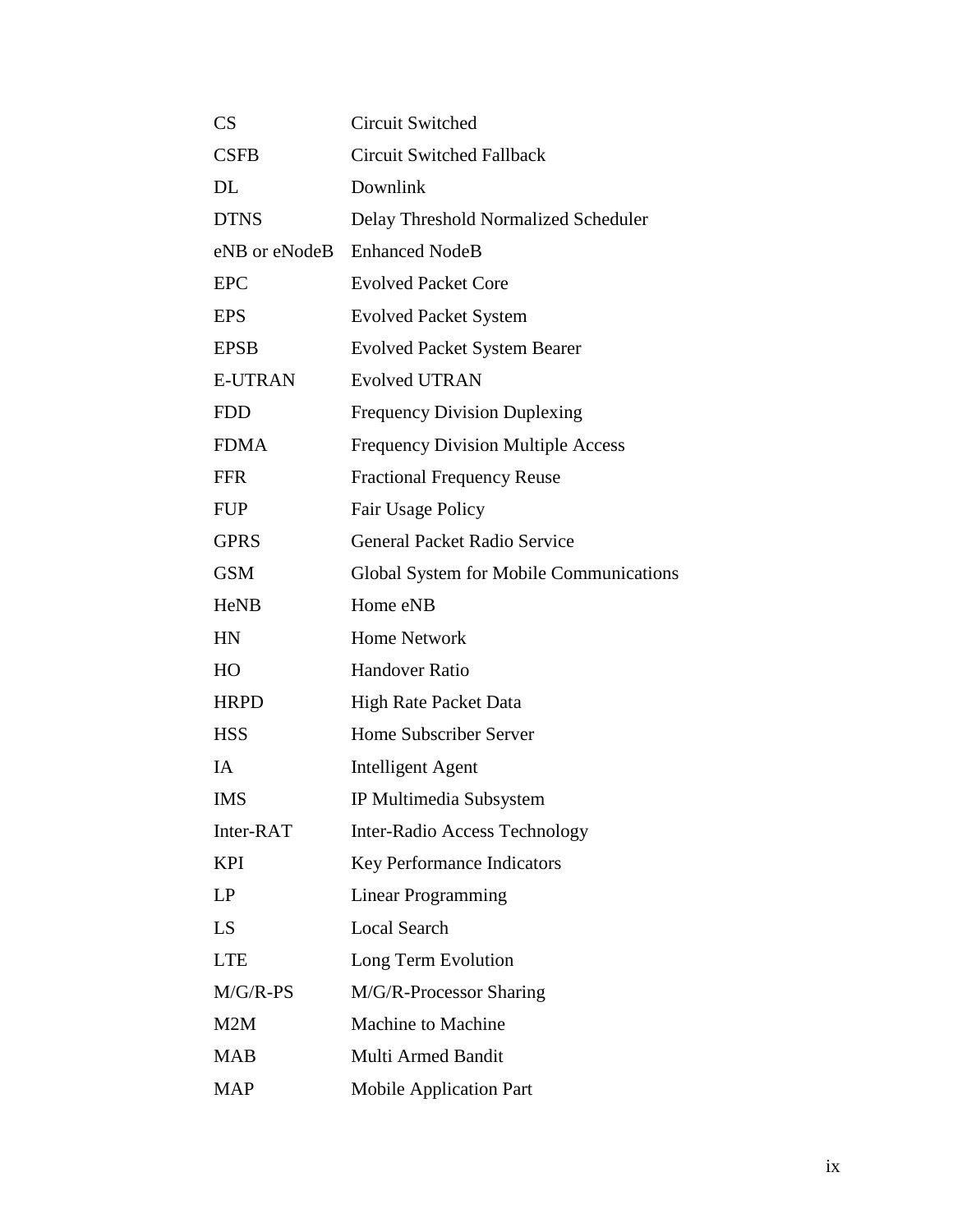| <b>MCS</b>       | <b>Modulation and Coding Schemes</b>              |
|------------------|---------------------------------------------------|
| <b>MIP</b>       | <b>Mixed Integer Programming</b>                  |
| <b>MLB</b>       | <b>Mobility Load Balancing</b>                    |
| <b>MME</b>       | <b>Mobility Management Entity</b>                 |
| <b>MMF</b>       | Max-Min Fair                                      |
| <b>MRO</b>       | <b>Mobility Robust Optimization</b>               |
| <b>MTP</b>       | Max Throughput                                    |
| <b>MWM</b>       | Maximum Weighted Matching                         |
| <b>NAS</b>       | <b>Non Access Stratum</b>                         |
| <b>NPO</b>       | <b>Network Performance Optimizer</b>              |
| OME              | <b>Operation Management Equipment</b>             |
| P <sub>2</sub> P | Peer to Peer                                      |
| <b>PCC</b>       | Policy and Charging Control                       |
| <b>PCEF</b>      | Policy Control and Charging Enforcement Function  |
| <b>PCRF</b>      | <b>Policy Control and Charging Rules Function</b> |
| PF               | <b>Proportional Fair</b>                          |
| <b>PFR</b>       | <b>Partial Frequency Reuse</b>                    |
| P-GW             | Packet Data Network (PDN) Gateway                 |
| <b>QCI</b>       | <b>QoS</b> Class Identifiers                      |
| <b>QPNS</b>      | Queue Packet Normalized Scheduler                 |
| <b>RAS</b>       | <b>Radio Access Station</b>                       |
| <b>RB</b>        | <b>Resource Blocks</b>                            |
| <b>RRM</b>       | Radio Resource Management                         |
| <b>RTF</b>       | <b>Retransmission Factor</b>                      |
| <b>SA</b>        | <b>Simulated Annealing</b>                        |
| <b>SAE</b>       | <b>System Architecture Evolution</b>              |
| <b>SB</b>        | <b>Scheduling Block</b>                           |
| <b>SFR</b>       | <b>Soft Frequency Reuse</b>                       |
| S-GW             | <b>Serving Gateway</b>                            |
| <b>SINR</b>      | Signal-to-interference and noise ratio            |
| SON              | <b>Self-Organizing Networks</b>                   |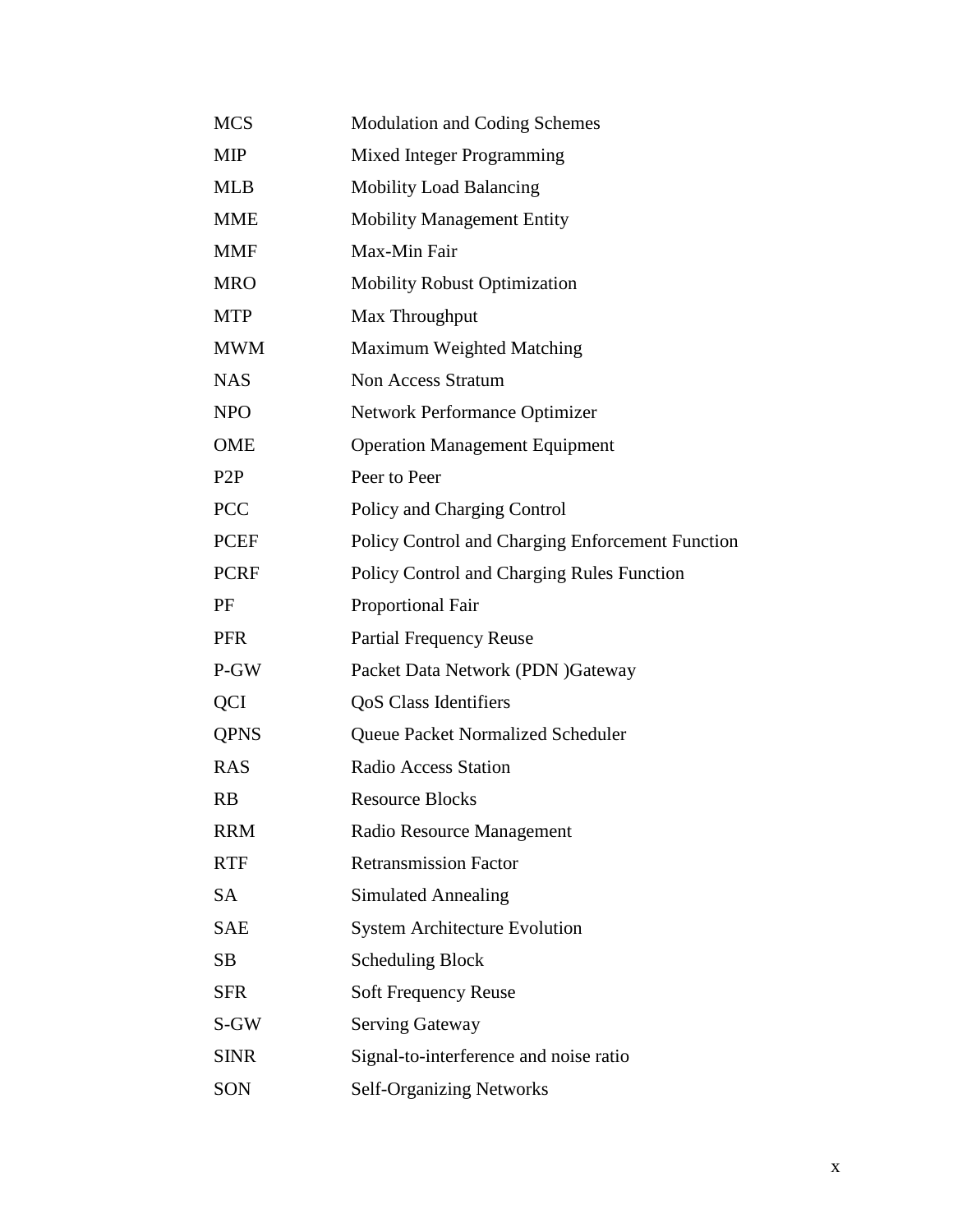| <b>SRVCC</b> | <b>Single Radio Voice Call Continuity</b>    |
|--------------|----------------------------------------------|
| <b>TDD</b>   | Time Division Duplexing                      |
| <b>TFT</b>   | <b>Traffic Flow Templates</b>                |
| <b>TMCS</b>  | <b>Tactical Mobile Communication Systems</b> |
| <b>TTI</b>   | <b>Time Transmission Interval</b>            |
| TU           | Top Up                                       |
| UE           | User Equipment                               |
| UL           | Uplink                                       |
| <b>UMTS</b>  | Universal Mobile Telecommunications System   |
| US-MRO       | User Speed Mobile Robust Optimization        |
| <b>VAF</b>   | <b>Voice Activity Factor</b>                 |
| <b>VN</b>    | <b>Visitor Network</b>                       |
| <b>VoLTE</b> | Voice over LTE                               |
| <b>VSA</b>   | Virtual Sub-band Algorithm                   |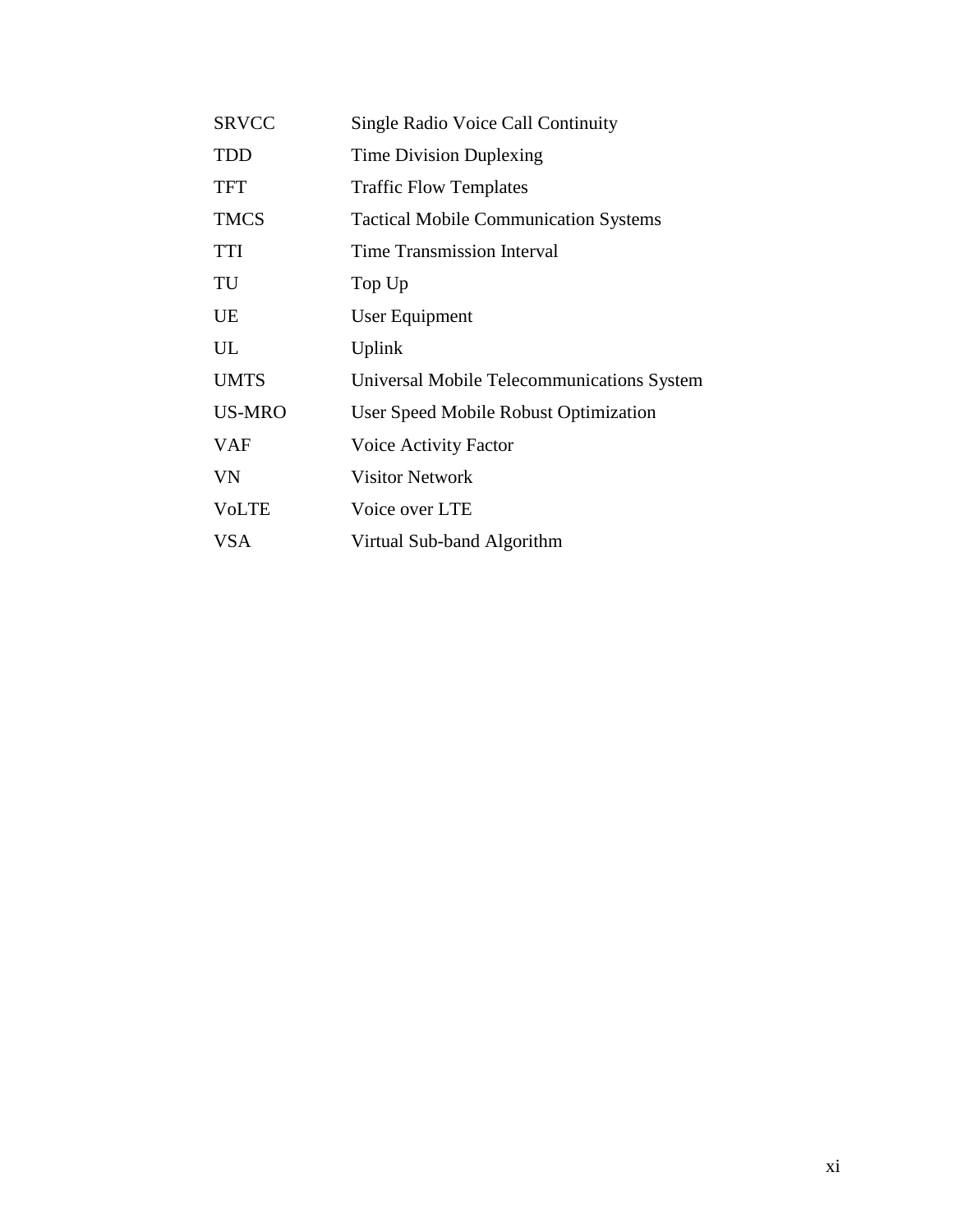# **Chapter 1 Introduction**

Cellular communications have been experiencing a massive continuous progress for the past decades, and millions of people are using various services provided by cellular networks every day. The increasing demand for data services puts pressure on the network operators who have to invest heavily in their network infrastructure and in planning tools that provide a cost-efficient network design able to meet all the users' demands. The competitive market also necessitates network operators to provide the services at reasonable cost, which also makes the cost an important factor in the design process. Finding a planning tool that can support a traffic profile that considers realistic parameters and can take both the cost and the quality of service into consideration is not an easy task.

Most of the work that has been done was mostly focused on the radio network of LTE, and it was based on estimated or measured traffic. In this thesis, our goal is to develop a tool to generate a traffic profile that considers realistic traffic parameters and takes different aspects into consideration, and to propose two different algorithms to approach the planning problem of LTE core network.

In this chapter, we first provide a general overview of the evolution of cellular networks. Then, Section 1.1.2 presents the typical architecture of LTE network describing its elements, interfaces and links. The problem statement is formulated in Section 1.2 followed by the research objectives in Section 1.3. The methodology used to achieve the research objectives is discussed in Section 1.4 and Section 1.5 presents the contributions. Finally, Section 1.6 describes the thesis overview.

### **1.1 Background**

Cellular networks play a major role in our life today. The dependency on the services provided by cellular networks is increasing. In addition to that, this type of networks aims to provide the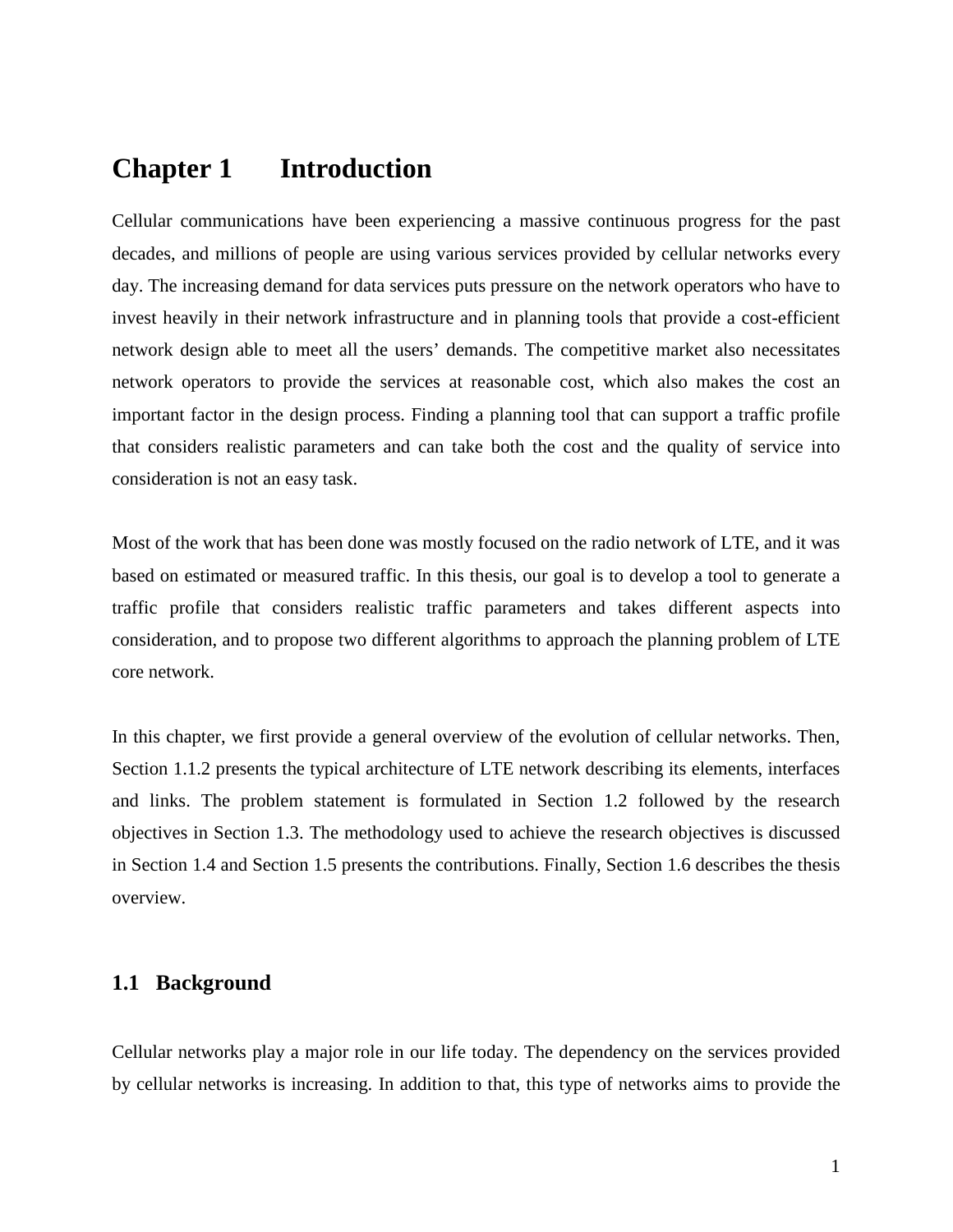users with flexibility, increased capacity, reduced power consumption, larger coverage area and reduced interference. In Section 1.1.1, we will briefly describe the evolution of cellular networks starting from the first generation getting to the Long Term Evolution (LTE). Then, we will describe in details the LTE architecture for both the access network and the core network in Section 1.1.2.

#### **1.1.1 Cellular Network Evolution**

In early 1980s [37], the first generation (1G) of the analog cellular networks was introduced as Advanced Mobile Phone System (AMPS) and it was based on Frequency Division Multiple Access (FDMA). In 1990s, the second generation (2G) of mobile phone system emerged, and it was based on Global System for Mobile Communications (GSM) in Europe and on Code Division Multiple Access (CDMA) in the US. The 2G allowed limited data support compared to the second and a half generation (2.5G) networks that were extended from it. The 2.5G includes the General Packet Radio Service (GPRS), and it uses both circuit and packet switching; the former is used for voice, and the latter is used for data transmission. In fact, the high demand for data services and higher speeds led to the evolution of the third generation (3G) which also uses packet switching instead of circuit switching for data transmission, but can provide services with higher efficiency, better streaming services, and faster web browsing than 2.5G. During the recent years, 3G networks were overwhelmed by the amount of growth in services and applications such as media streaming. Hence, the fourth generation (4G) was introduced and two competing standards were proposed: WiMAX and Long Term Evolution (LTE). It eliminated circuit switching and utilized packet switching efficiently over the Internet to provide users with better performance. Despite the fact that WiMAX access technology had a short lifespan, LTE is getting more popular and it also provides an increased bandwidth allowing more applications to be used such as wireless online gaming, and high quality mobile video streaming.

#### **1.1.2 LTE Architecture**

LTE is the evolution of the radio access Universal Mobile Telecommunications System (UMTS) known as Evolved UTRAN (E-UTRAN), whereas the evolution of the non-radio part including the Evolved Packet Core (EPC) network is referred to as the System Architecture Evolution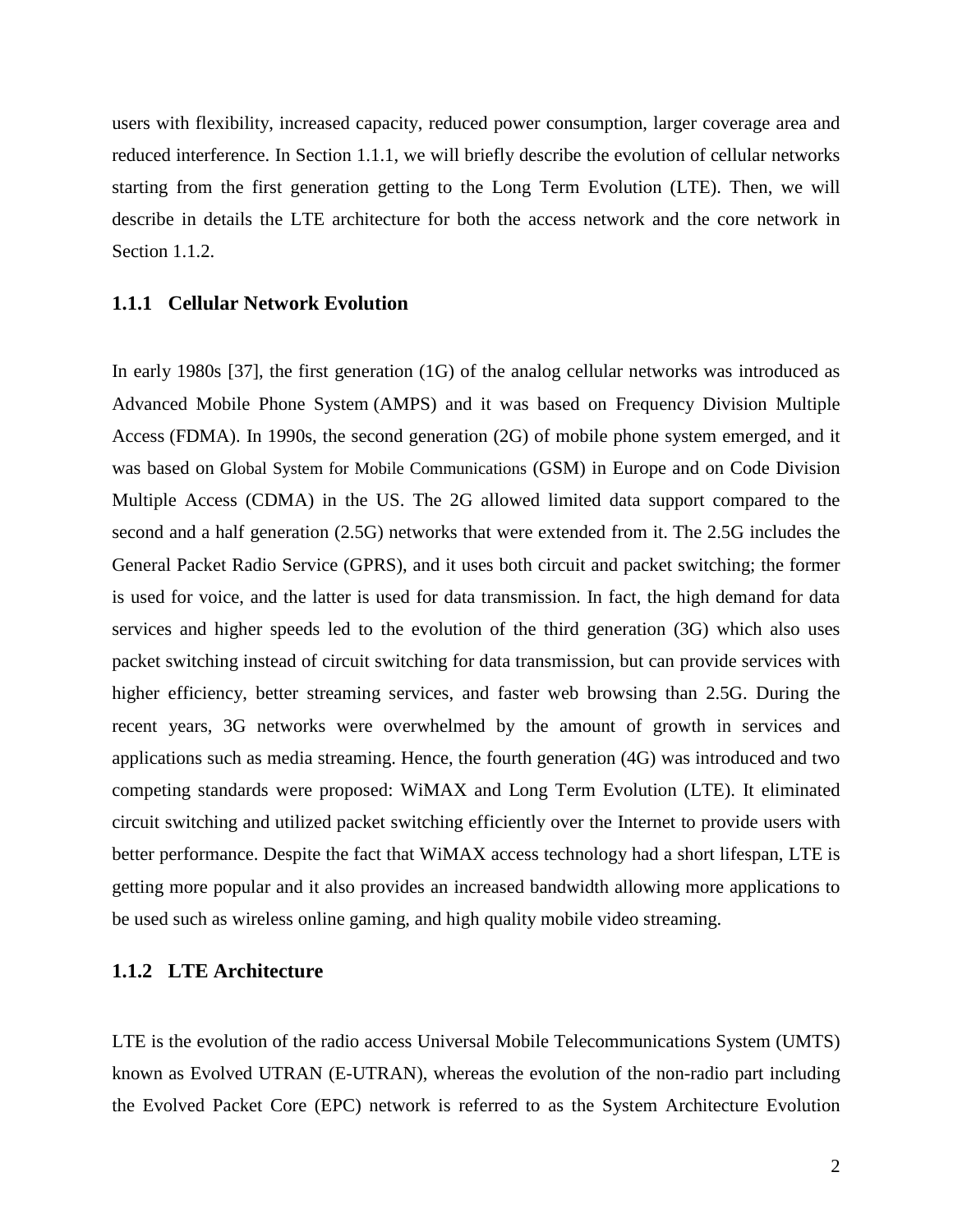(SAE). Both the LTE and SAE form what we call the Evolved Packet System (EPS). Figure 1.1 shows the overall network architecture [1] with the different types of interfaces and the type of traffic carried on each link.



Figure 1.1: Typical architecture for LTE networks

The architecture of the access network is pretty simple as it is composed of a single type of node called enhanced NodeB (eNodeB or eNB). These advanced base stations are used to connect the User Equipment (UE) to the network. The E-UTRAN is considered a flat architecture because it has no centralized controllers. As shown in Figure 1.2, the E-UTRAN architecture consists of a network of eNodeBs that are interconnected with each other by X2 interfaces that allow communication between the different eNBs and connected to the EPC by S1 interfaces; S1-U user plane interface used between the eNB and the S-GW and S1-C (S1-MME) interface which allows communication between the eNB and the MME.

All the following active UE radio functions are run by the E-UTRAN [1][2]: (1) IP packet header compression; (2) Security and data encryption; (3) Connecting to the EPC which includes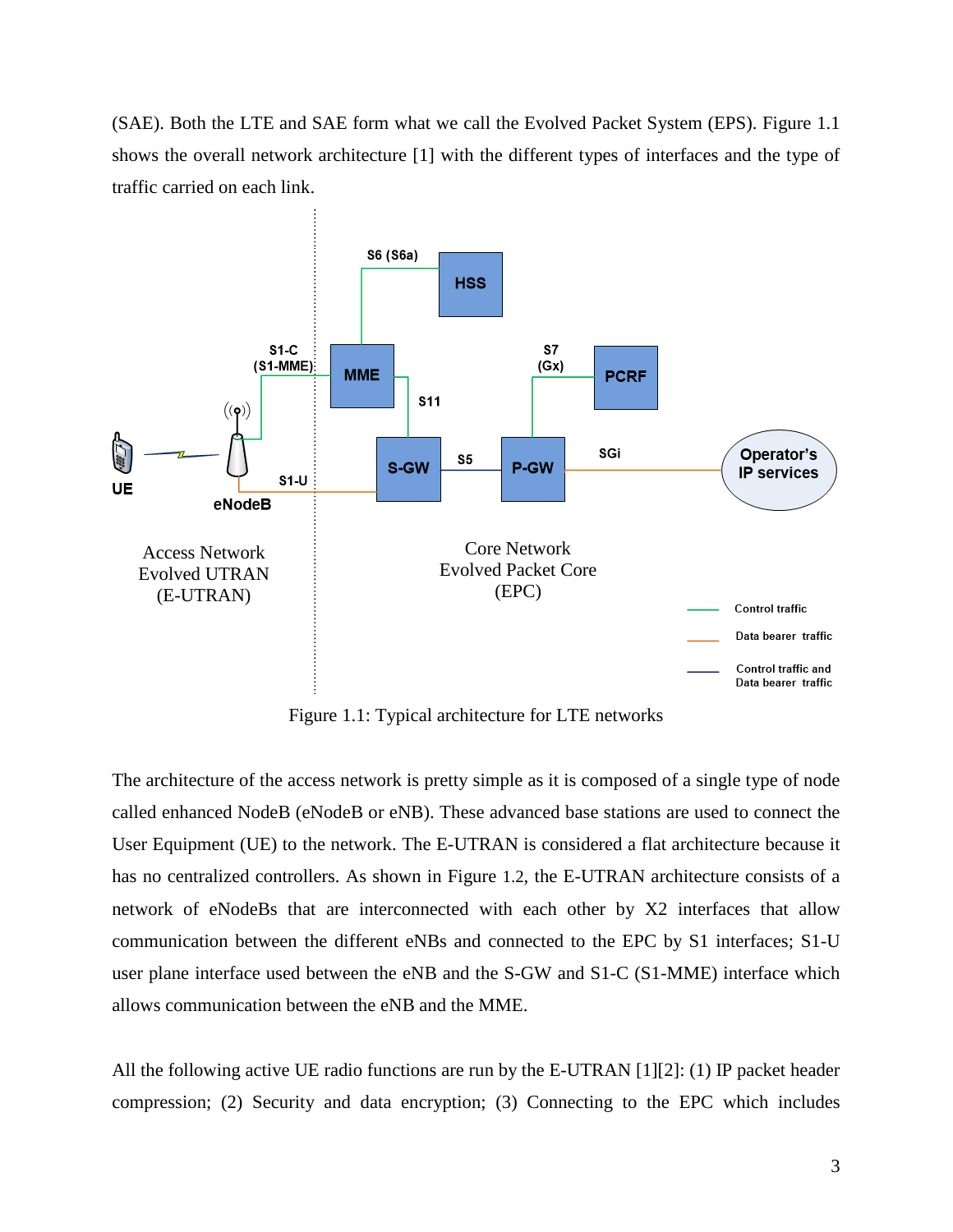selecting and sending signals to MME as well as creating bearer path and routing data to S-GW; and (4) Radio Resource Management (RRM) which covers all radio bearers functions such as admission control, mobility control, dynamic allocation of resources to UE, scheduling, and radio bearer control. On the other hand, the main task of the core network is to control the UE and establish the bearers [1]. It also provides the idle and active terminals with QoS, security, mobility and management and finally allows connectivity with external IP packet networks [2].



Figure 1.2: Overall E-UTRAN Architecture [1]

The architecture of the core network is a little bit more complex as is it composed of different pieces of equipment. As shown in Figure 1.1, the EPC is composed of five main nodes which are as follows [1].

• **Serving Gateway (S-GW):** It is the local mobility anchor that holds data when the UE are moving between eNodeBs during handover, and it deals with the user plane. S-GW is the connection between the radio part and the EPC. It is the hub on which all IP packets are transferred through; it transports the IP data traffic between UE and the external networks. Moreover, it keeps information about the bearers when the UE is idle and it works as a buffer for downlink data when the MME is initiating paging of the UE for bearers' reestablishment. S-GW has different administrative tasks in the network; it gathers data for charging such as the traffic on the link whether sent or received by a user. In addition, it works as mobility anchor for internetworking with other 3GPP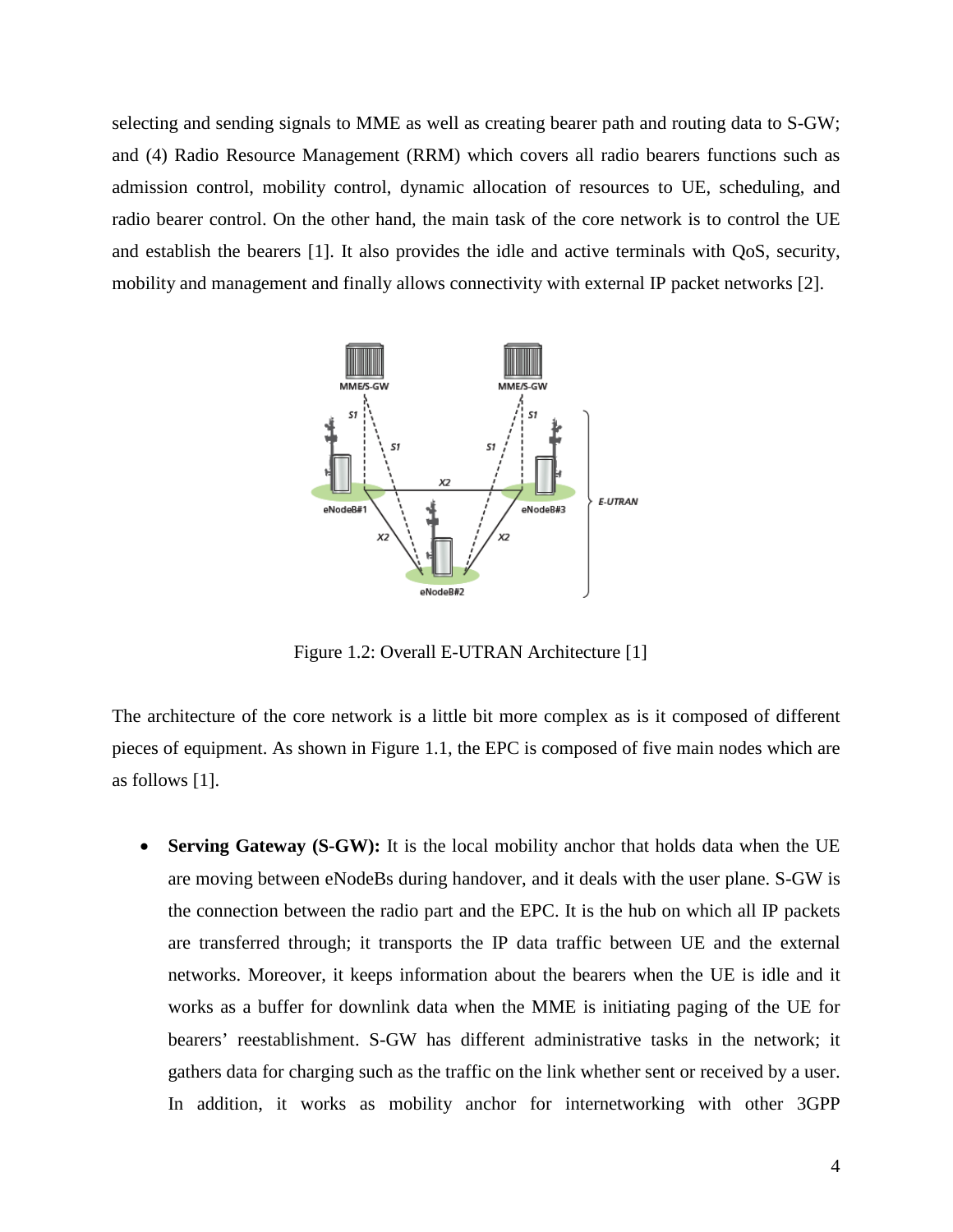technologies like UMTS and GPRS. Logically, this gateway is connected to the PDN gateway.

- **Packet Data Network (PDN) Gateway (P-GW):** It is the interconnection point between the EPC and the external IP networks and it is mainly in charge of assigning and distributing the IP addresses for the UE, besides enforcing the QoS and flow based charging that is based on PCRF rules. The PDN gateway has the responsibility to distribute and sort out the IP packets in the downstream into different QoS based channels and bearers based on the Traffic Flow Templates (TFTs). It also has the ability to work as a mobility anchor for internetworking with non 3GPP technologies like High Rate Packet Data (HRPD) (aka 1xEV-DO) and WiFi. P-GW is considered the default gateway as well; it performs packet filtering and lawful interception which includes analyzing the signalling data in addition to the network management information.
- **Mobility Management Entity (MME):** It is the control node that is responsible for the signalling between the UE and the core network. It deals with the control plane, and it is considered the termination point of the Non Access Stratum (NAS) which plays a key role in initiating and maintaining the EPS bearers. It has a major role in registering UE in a network, handling mobility functions between UE and core network, and creating and keeping IP connectivity. NAS is carried over LTE-Uu which is the air interface between UE and eNB and the S1-MME interfaces between the eNB and the MME. On the other hand, Access Stratum (AS) protocols are those that run between eNodeBs and UE. In conclusion, NAS functions between a core network and the user equipment; whereas, AS functions between the radio network and the user equipment. There are two classifications for the main functions supported by the MME: (1) bearer management, and (2) connection management. The former is handled by the session management layer in the NAS protocol and is related to the establishing, maintaining and releasing bearers; but the latter is handled by the connection or mobility management layer in the NAS protocol and is related to establishing connection between the network and the UE along with providing security. In fact, the MME is responsible for [2]: (1) distributing the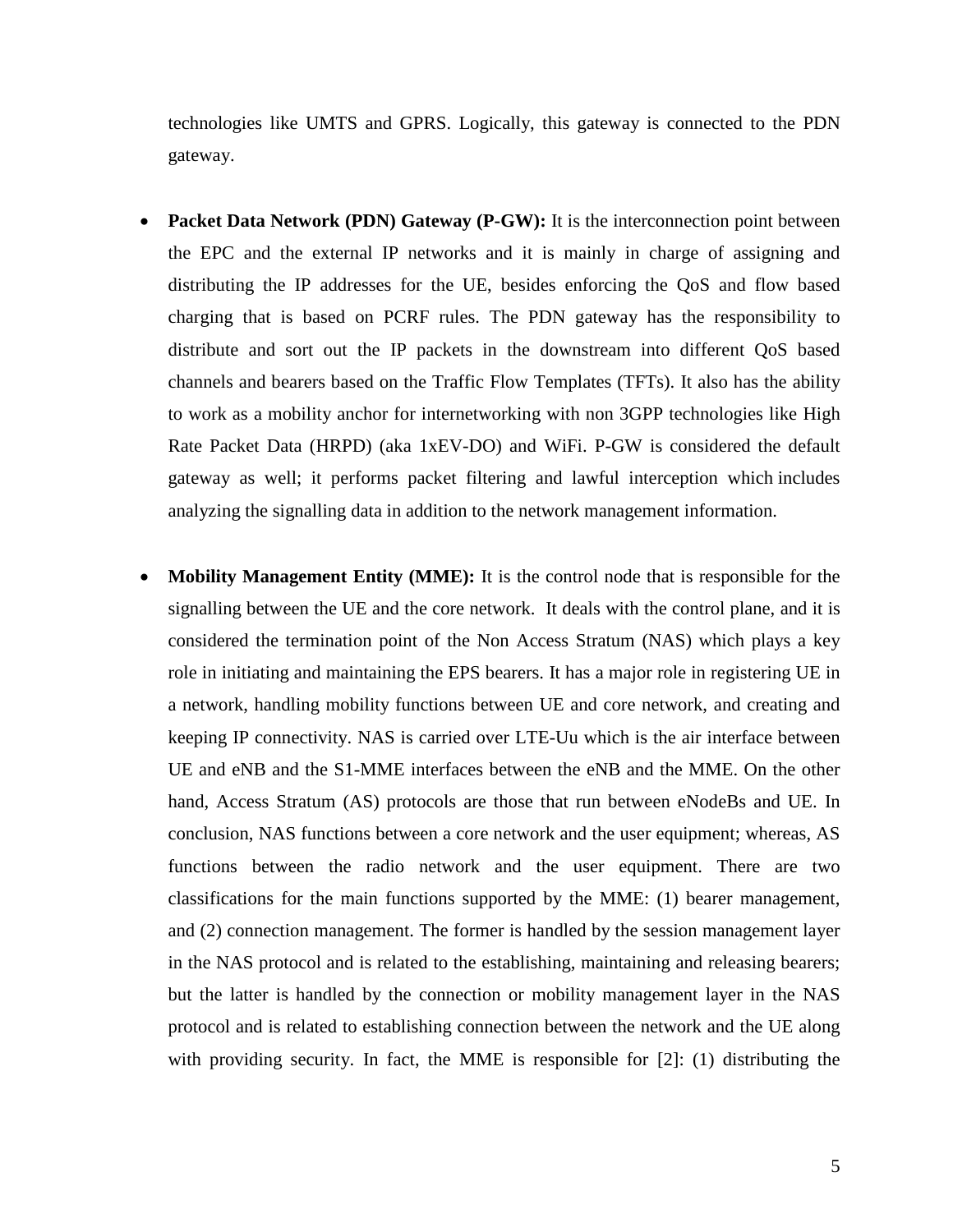paging messages to the eNBs,  $(2)$  security,  $(3)$  mobility control for users in idle state,  $(4)$ control of bearers, and (5) protecting NAS signalling integrity and ciphering.

- **Home Subscriber Server (HSS):** It holds dynamic information to keep track of the MME identities to which users are connected. HSS also includes data for the user's System Architecture Evolution (SAE) subscription such as the QoS profile and any roaming access restrictions. Moreover, it has the Packet Data Network (PDNs) information that allows users to connect to the PDN (e.g., Internet, IMS). It also plays a role in authentication and security due to its ability to integrate the Authentication Center (AuC) which formulates security keys and authentication vectors.
- **Policy Control and Charging Rules Function (PCRF):** One of its tasks is to control the Policy Control and Charging Enforcement Function (PCEF) functionalities that are flowbased and residing in the P-GW. The QoS authorization, which is consisting of the QoS Class Identifiers (QCI) and bit rates, defines the PCEF treatment for certain data flows in harmony and agreement with the user's subscription profile.

As shown in Figure 1.1, the names of the interfaces are standardized[71]. The S1-U interface connects the eNB and the S-GW for user plane traffic (i.e. bearers' tunneling, inter-eNB handover), also the S1-C (currently referred to as S1-MME) connects the eNB with the MME for control processes and signaling messages between the eNB and the MME. S11 connects the MME to the S-GW, S6 (currently referred to as S6a) connects the MME and the HSS, and S5 connects the S-GW to the P-GW. In addition to that, the S7 (currently referred to as Gx) connects the P-GW (PCEF) to the PCRF, and the SGi is the interface between the P-GW and the packet data network such as Internet or IMS (IP Multimedia Subsystem).

#### **1.2 Problem Statement**

The advancement in network complexity, the rapid growth in the number of users, and the increasing demand for data services urged service providers to heavily invest in their network infrastructure. Moreover, operators are fiercely competing to provide subscribers with different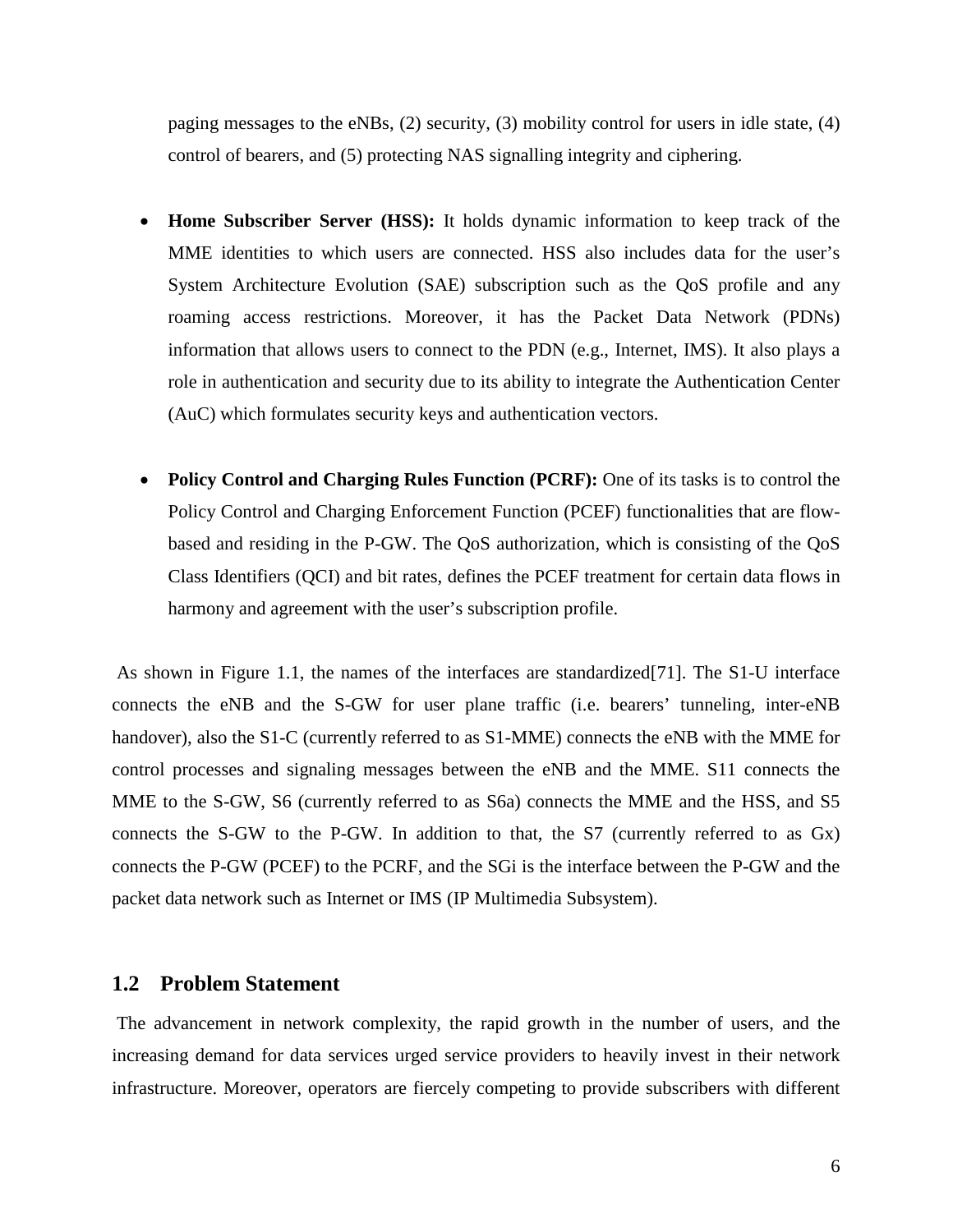services at reasonable prices. In order for the operators to be able to manage providing different services at reasonable prices, they need to have a good planning tool that provides optimal network design with minimum cost, taking into consideration the traffic handled by the network. Selecting a good planning tool, and providing a properly planned network saves money and time on operators. Several algorithms tackled the planning aspect of the radio network, but few approached the core network. Different tools were proposed to plan specific interfaces according to traffic dimensioning, but very few proposed tools to plan the whole network based on traffic flow and characteristics.

In general, the main goal of a network planning tool is to provide an optimal network with minimum cost based on realistic traffic parameters. Generating traffic in LTE networks must take into consideration different parameters such as bandwidth, number of simultaneous bearers, Busy Hour Session Attempt (BHSA), and signaling traffic. The planning tool results in a topology that defines the number of core elements needed to support the traffic in addition to the type and the location of each element.

Due to the complexity of the networks, developing an exact method is considered NP- hard [84]. NP-hard problems do not find optimal solution in polynomial time. In other words, the exact method may not be able to find the optimal solution in finite reasonable amount of time. As a result, approximate algorithms are needed to solve the planning problem in less time and CPU usage.

The lack of previous work on the planning of the LTE core network (EPC) taking into consideration a variety of realistic traffic parameters brings on the importance of the network planning tool developed in the thesis. A solution that achieves optimized cost is found to be more appropriate and applicable to be used by operators and service providers.

### **1.3 Research Objectives**

Based on the problem statement defined in the previous section, the main goal is to develop tools for the network planning of LTE EPC. More precisely, we want to achieve the following subobjectives: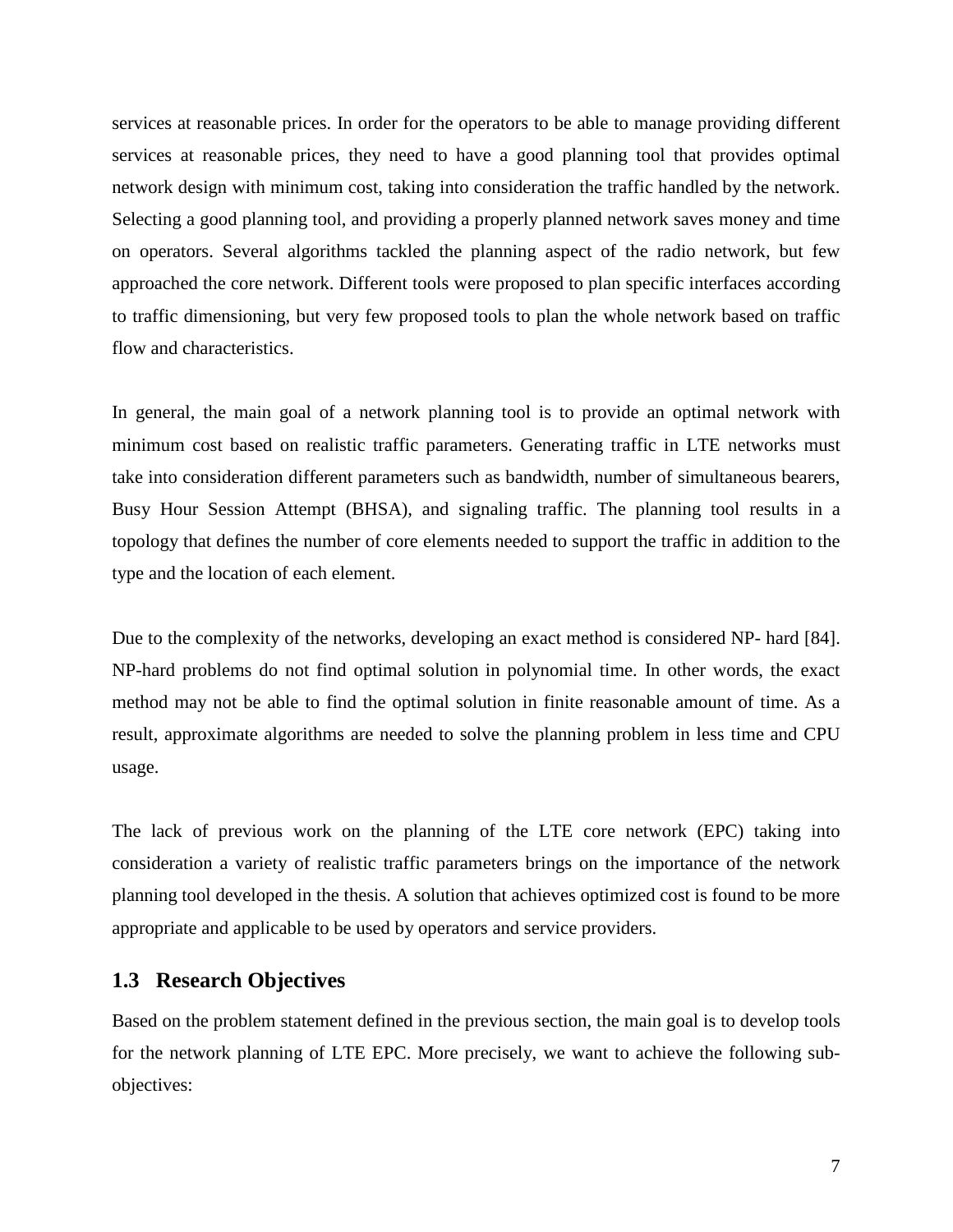- Generate a traffic profile that includes a variety of aspects such as bandwidth, signaling traffic, BHSA, and EPSB.
- Propose a mathematical model for the LTE core network (EPC) planning that aims to find the minimum cost of the network while meeting the user demands. This method will provide optimal solutions at the cost of high complexity.
- Develop a heuristic algorithm to provide good solutions in an amount of time that is less than the exact methods.
- Compare the results from the two different methods in terms of cost and CPU time.

To achieve the previous objectives, the following methodology will be used.

## **1.4 Methodology**

In any network planning problem, there are several parameters and constraints that need to be taken into consideration, which in turn increases the complexity of the planning problem. The core network planning was approached using the following methodology.

- 1. *Study different concepts of LTE*: This step is very important because it involves understanding the architecture of LTE networks as well as the functions of each core elements (i.e. MME, S-GW, HSS, P-GW, and PCRF) as well as the traffic flow starting from the eNB reaching to the Internet.
- 2. *Literature Review:* The importance of this step goes back to the need of understanding the previous work related to the planning of LTE networks. This step led to defining the network planning problem, and helped in understanding what has been done and what is missing.
- 3. *Generating a traffic profile that considers realistic parameters*: In order to plan LTE networks, we need to know the requested amount of traffic as input. To that end, a set of equations were suggested to generate a traffic profile that considers realistic traffic parameters based on the maximum amount of traffic during the day taking into consideration different planning parameters and variables. A C/C++ code was developed to generate the traffic, and this traffic takes into consideration different aspects (i.e. signaling traffic, bandwidth, EPSB, BHSA).
- 4. *Developing a mathematical model:* The model involves a set of decision variables for the links and the nodes as well as traffic variables. The main objective function of the model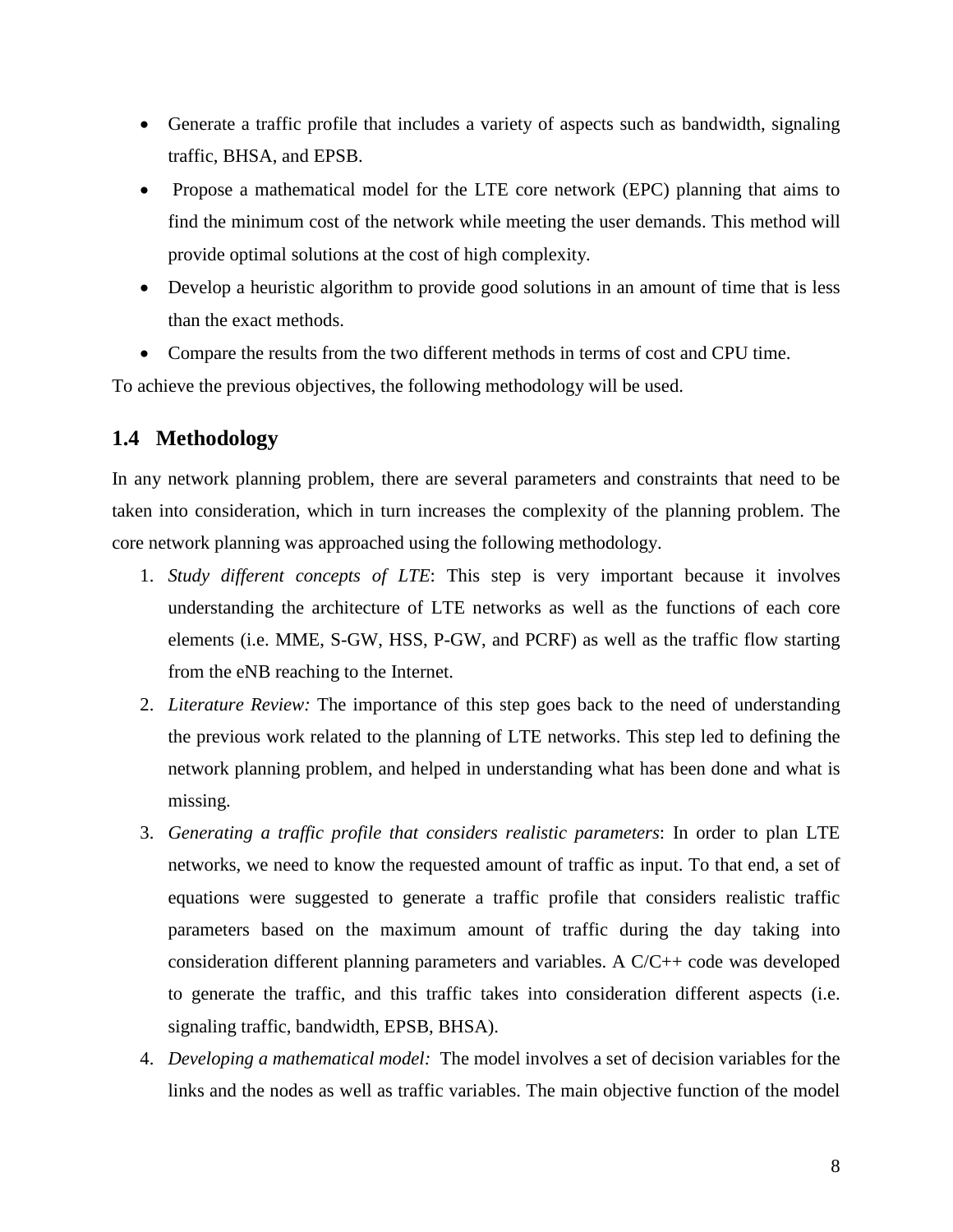is to minimize the network cost which includes the cost of the links, interfaces and nodes taking into consideration different assignment, uniqueness and capacity constraints. This model will be used as a reference in order to evaluate the performance of the approximate algorithm.

- 5. *Implementation of the exact algorithm:* The objective function and the constraints were translated into a file of LP format, which employs the linear programming method and uses CPLEX for solving the problem. Due to the massive number of variables and constraints, there was a need to develop a  $C/C++$  code to translate the objective function and the constraints into the LP format.
- 6. *Study of heuristic algorithms:* NP-hard problems can't find optimal solution in polynomial time, and such type of problems requires different types of algorithm which are referred to as heuristic algorithms. Heuristic algorithms tend to give a good solution in less amount of time; examples on heuristic algorithms that give approximate solutions are the Local Search, Tabu Search, Simulated Annealing, and Genetic algorithms.
- 7. *Implementation of the approximate algorithm*: To approach the NP-hard problem, the Local Search algorithm was adopted. A  $C/C++$  code was developed to perform the local search, and achieve a total network cost in a reduced amount of CPU time.
- 8. *Comparison between the exact and the approximate solutions*: Comparison between the two different approaches is performed in terms of network cost and CPU time. The exact solutions were first generated and then compared with approximate solutions who generally give higher cost in less CPU time.

### **1.5 Contributions**

Most of the work that has been done in LTE network planning focused only on the radio part of the network (i.e. transmission power, antenna tilt, interference reduction, energy saving, etc.). Moreover, the traffic that has been taken into consideration is either estimated or measured, and both methods may not be considered efficient for network planning because they are either time consuming or not inclusive for different aspects of traffic. This research added the following contributions to the area of LTE network planning: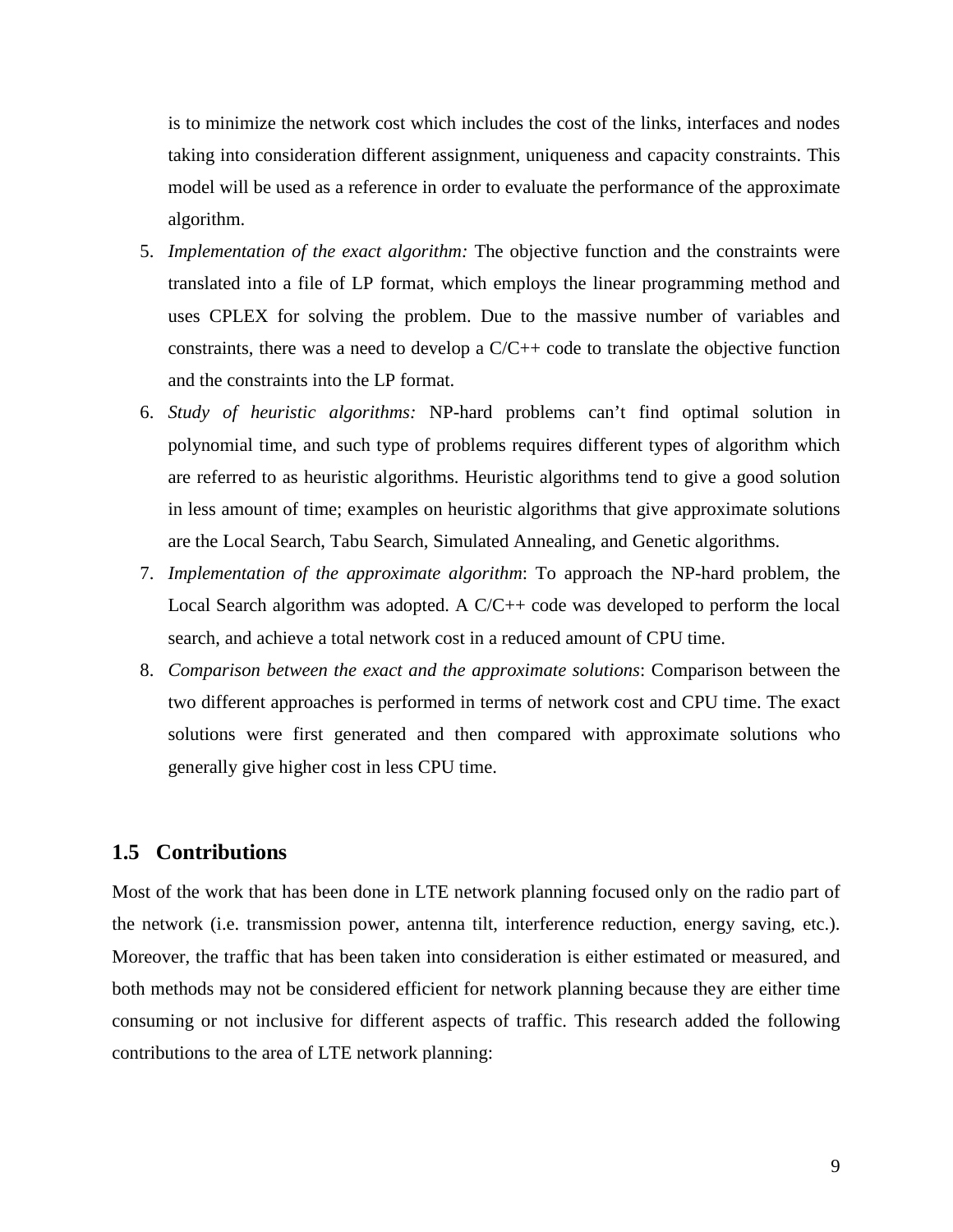- Generating a traffic profile that includes a variety of realistic traffic aspects such as bandwidth, signaling traffic, BHSA, and EPSB).
- Developing a mathematical model to plan the evolved packet core of networks and find the optimal network topology in terms of cost.
- Proposing a Local Search (LS) algorithm to solve the network planning problem, and handle problems with higher complexity. The LS provides relatively good solutions in less amount of time than the exact methods, and a comparison between the two approaches is presented in the text.

## **1.6 Thesis Overview**

A literature review related to the different aspects of LTE network planning is conducted in Chapter 2. Chapter 3 first describes the traffic generation tool followed by the mathematical model for the planning of the evolved packet core of LTE network. Then, an approximate algorithm based on the local search is also proposed. Chapter 4 presents the simulation results for both methods and a comparison in terms of network cost and CPU time. Finally, Chapter 5 summarizes the work and proposes future directions.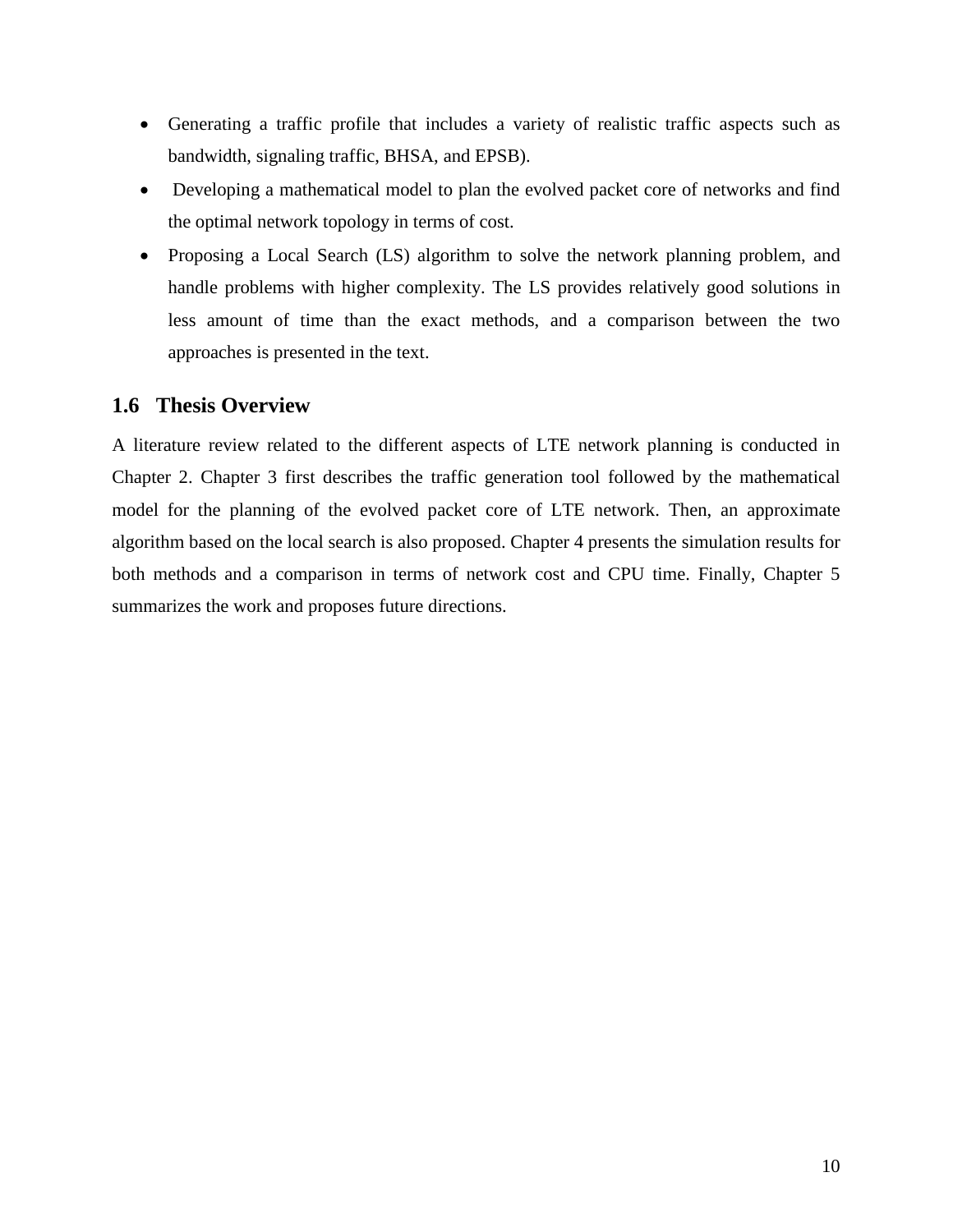# **Chapter 2 Related work on LTE Planning**

The fact that LTE is expected to accommodate different types of services such as real time applications, video streaming, VoIP, web browsing, online gaming and transactions and file transfer requires it to be designed carefully taking into consideration different factors [6]: (1) data rate; (2) latency; (3) capacity; (4) mobility support; (5) coverage; (6) spectrum flexibility. LTE demands high data rate, low latency, minimized cost, and low power consumption as well as backward compatibility with seamless handover, efficient migration from 3G systems, good quality of service, and enhanced handover. LTE offers flexibility to the service providers in assigning bandwidth depending on the amount of available spectrum. The handover procedure in LTE is better than the procedure in 2G networks since it minimizes interruption time, also the spectrum efficiency in the LTE Downlink (DL) is 3 to 4 times of that of HSDPA Release 6, and the Uplink (UL) is 2 to 3 times of that Release. Some of the LTE requirements are described in Table 2.1.

In this chapter, we review previous work that is related to the planning of LTE networks. First, in Section 2.1, we describe different approaches that were used to dimension LTE network interfaces based on LTE traffic. In Section 2.2, we describe the general planning of LTE and discuss different optimization and heuristic algorithms focusing on different areas in LTE such as power allocation, antenna directing and positioning in addition to resource scheduling. The concept of Self-Organizing Networks (SON) plays an important role in LTE network planning. Hence, the different algorithms and approaches based on SON and used in planning and optimizing the LTE network are described in Section 2.3.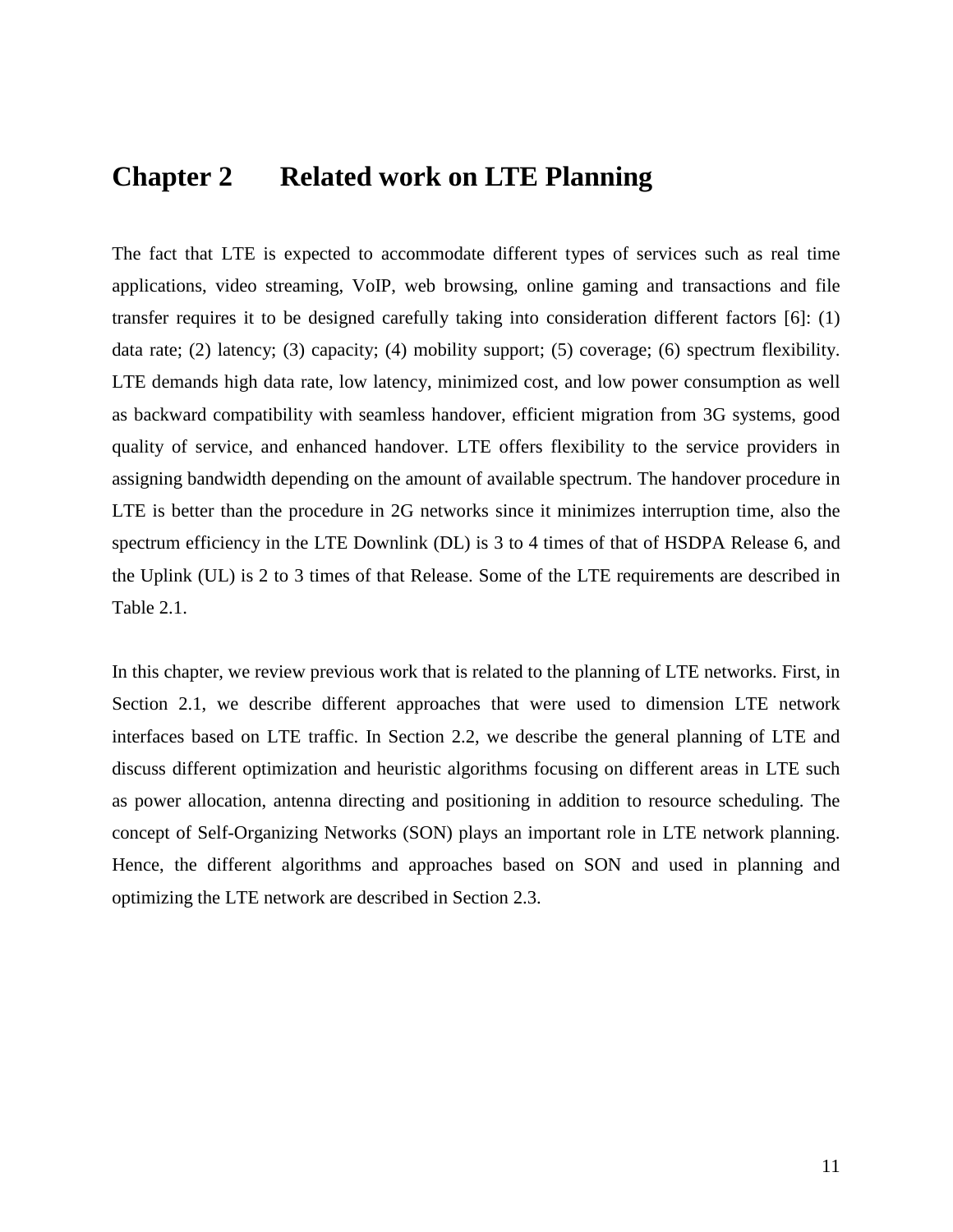| <b>Metric</b>     | <b>Description</b>                                                 | - 1<br><b>Requirement</b>   |
|-------------------|--------------------------------------------------------------------|-----------------------------|
| Peak data         | The maximum data rate that can be offered by                       | DL:100<br>Mbps, UL:<br>50   |
| rate              | the system not taking into consideration radio                     | Mbps (for spectrum<br>of    |
|                   | interface<br>parameters<br>such<br>antenna<br>as                   | 20MHz                       |
|                   | configuration or transmission bandwidth [8].                       |                             |
|                   |                                                                    |                             |
| <b>Mobility</b>   | The ability to provide mobility across the whole                   | Optimized for low speed     |
| support           | network for both low and high mobile speeds. It                    | between 0 and 15 km/h.      |
|                   | also takes into consideration maintaining high                     | Generally up to 500 km/h    |
|                   | performance even for voice and real time                           |                             |
|                   | services [9].                                                      |                             |
|                   |                                                                    |                             |
| <b>Control</b>    | It is the transition time between two different                    | From idle to active is less |
| plane             | connection modes, for example, from idle state                     | than 100 ms                 |
| latency           | to active state $[7]$ .                                            |                             |
| <b>User plane</b> | Aka transport delay [7]; the time it takes the IP                  | Less than 5 ms              |
| latency           | packet to get from the source to the destination                   |                             |
| <b>Control</b>    | (UE/eNodeB).<br>It includes the number of active users that can be |                             |
| plane             |                                                                    | More than 200 users per     |
| capacity          | supported by the system [8].                                       | cell (spectrum of 5MHz)     |
| Coverage          | Using and reusing sites and carrier frequencies                    | km with minor<br>$5 - 100$  |
|                   | to support UE.                                                     | degradation after 30 km     |
|                   |                                                                    |                             |
| <b>Spectrum</b>   | The ability to support spectrum allocations of                     | 1.25, 2.5, 5, 10, 15, and   |
| flexibility       | different sizes, and to support different spectrum                 | 20MHz                       |
|                   | arrangements such as supporting both similar                       |                             |
|                   | and different content delivery on the same                         |                             |
|                   | aggregated resources [9].                                          |                             |

Table 2.1: LTE performance requirements [6]

## **2.1 Traffic Capacity Measurements**

There are two major types of traffic: elastic traffic, and real time traffic. Elastic traffic, such as web browsing and FTP, is generated by non-real time applications and carried over TCP transmission protocol. On the other hand, real time traffic, such as streaming, conferencing and VoIP, is very sensitive to delay and require specific requirements to be transmitted.

Considering the two different types of traffic, Li et al. in [73] propose two different models for dimensioning traffic bandwidth for the S1 interfaces in LTE networks given the amount of traffic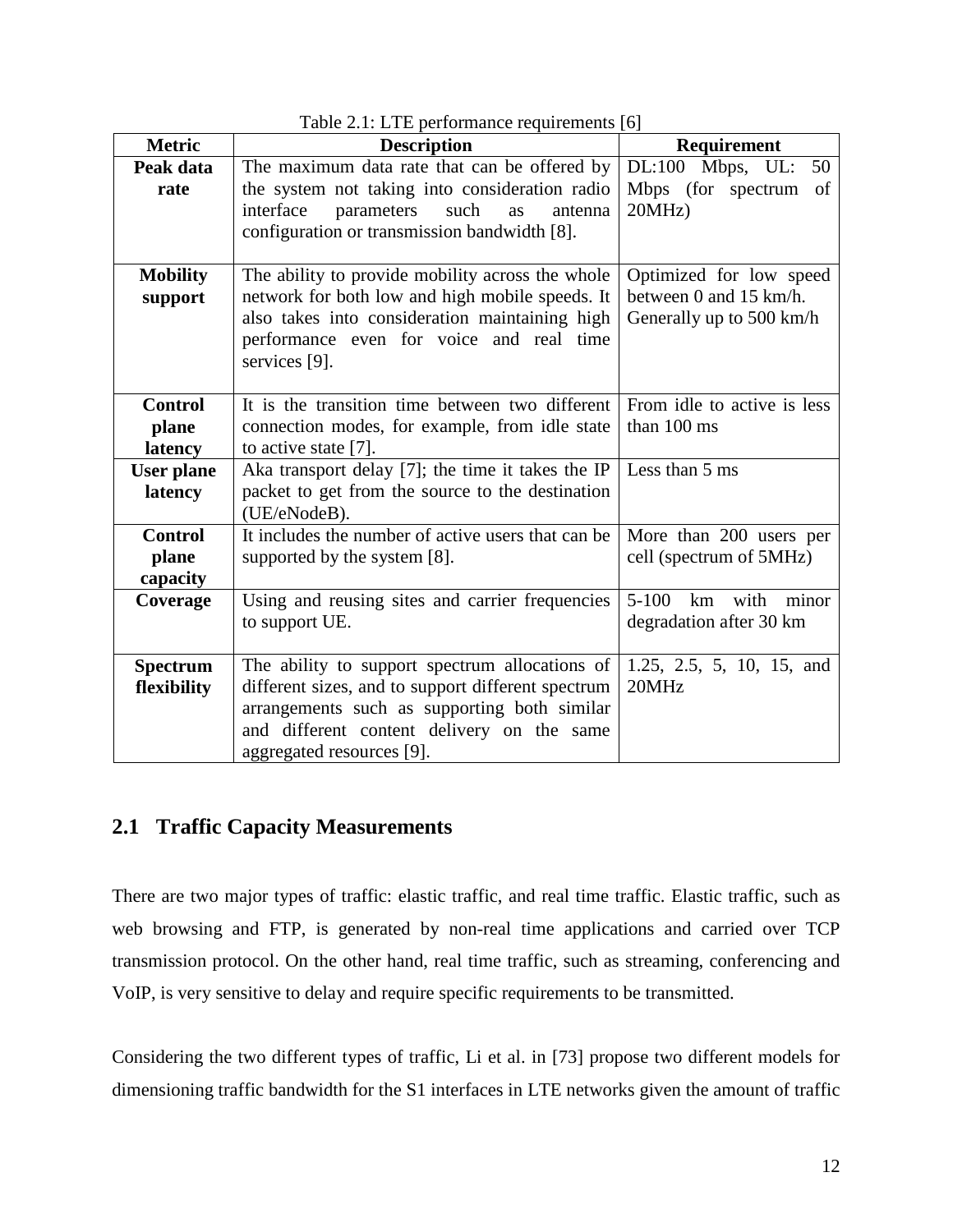and the number of users in the cell. The main goal of dimensioning the bandwidth for the S1 interface is to minimize the cost of the network while maintaining a certain level of QoS for different services. The model suggested for elastic traffic is based on the M/G/R-PS (M/G/R-Processor Sharing) model, and it used to measure the mean time or throughput for TCP flows; whereas the model suggested for real time traffic uses the M/D/1 queuing model that estimates the network delay and performance.

Also, in [74], the M/G/R-PS model is used to dimension the bandwidth of elastic traffic for the LTE. This model measures the bandwidth of the eNB required to be handled by the interfaces to carry elastic traffic. The model guarantees end-to-end QoS by following the theory of process sharing which characterizes the traffic at the flow level, and the two main QoS concerns to be guaranteed are throughput and delay. The model is capable of characterizing the TCP traffic assuming each user has an individual flow for Internet services. The basic M/G/R-PS model is discussed in [76]; it is applied for dimensioning mobile networks as well as ADSL. The elastic traffic acts like a processor sharing system because all elastic traffic flows sharing the same link share the same amount of bandwidth and other resources.

Checko et al. [75] developed a traffic model based on predicted traffic values for 2015 in order to dimension the LTE backhaul network using three capacity planning methods: a delay based approach, a dimensioning formula-based approach, and an overbooking factor-based approach. The total amount of mobile data traffic predicted for 2015 is equal to 6,253,920 TB resulted by different applications such as video, web-browsing, Peer to Peer (P2P), VoIP, Machine to Machine (M2M), and gaming. Based on the forecasted values, the average user will transmit and receive 852 MB of data per busy hour [75]. The delay based approach allows increasing the capacity as much as needed as long as the delay requirements are satisfied. For the formula based approach, it calculates the bandwidth needed to support a number of users based on the peak aggregated throughput for those users. Last but not least, the overbooking factor based approach takes into consideration the probability of having the connection in an active state, and it states that certain users are assigned capacities lower than the sum of their required capacities due to the fact that not all users are using all of their network resources.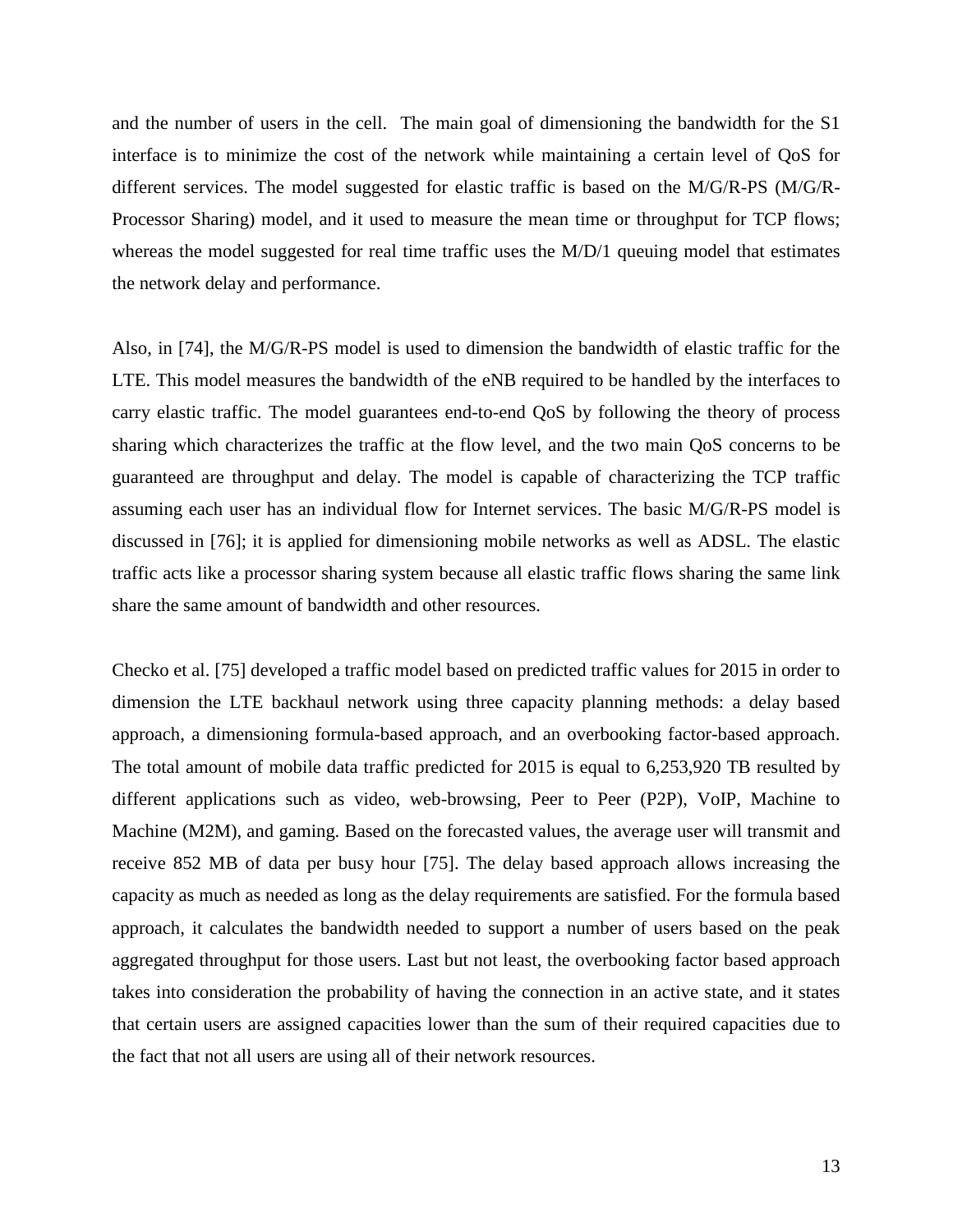The fact that the resource allocation is based on queue status (i.e. packet drop, packet delay, etc.) urged Lizos et al. [82] to develop two packet schedulers for LTE network taking into consideration the overall traffic flow evaluation. The two methods, Delay Threshold Normalized Scheduler (DTNS) and Queue Packet Normalized Scheduler (QPNS), are capable of accommodating high speed bursty traffic. These two methods don't associate the formulas with mathematical framework which makes the methods not practical, and there is no validation with real life. Moreover, the methods cannot be applied to each conventional eNB due to memory limitation and high complexity of the problem.

Jailani et al. [83] performed a research study in an area in Malaysia to collect data using the Network Performance Optimizer (NPO) tool, in particular they used traffic counters and indicators. The paper provides a dimensioning approach for LTE network based on the available LTE voice traffic taking the busy hour traffic as the best representation to evaluate the network performance and perform network dimensioning. The approach presented only deals with speech traffic and does not consider signaling, video or other applications.

Mainly, all the work that has been done in LTE network planning focused on the radio network, and not much work has been done on the core network. The main focus in network planning is on the eNB not on the core elements (i.e., MME, S-GW, HSS, P-GW, and PCRF). Dimensioning the air interface and the S1-U got the interest of planners but dimensioning other interfaces or elements were not approached. Bandwidth was the main factor taken into consideration in dimensioning, but signaling, BHSA, or EPSB were not discussed.

None of these models proposed methods to generate traffic; they basically dimensioned specific interfaces based on given traffic. In conclusion, the models described above do not have the ability to plan a core network taking into consideration cost, different constraints and various traffic parameters. As a result, there was a need to develop a tool to generate a traffic profile that considers realistic traffic parameters taking into account several aspects of traffic (i.e. bandwidth, EPSB, signaling and BHSA).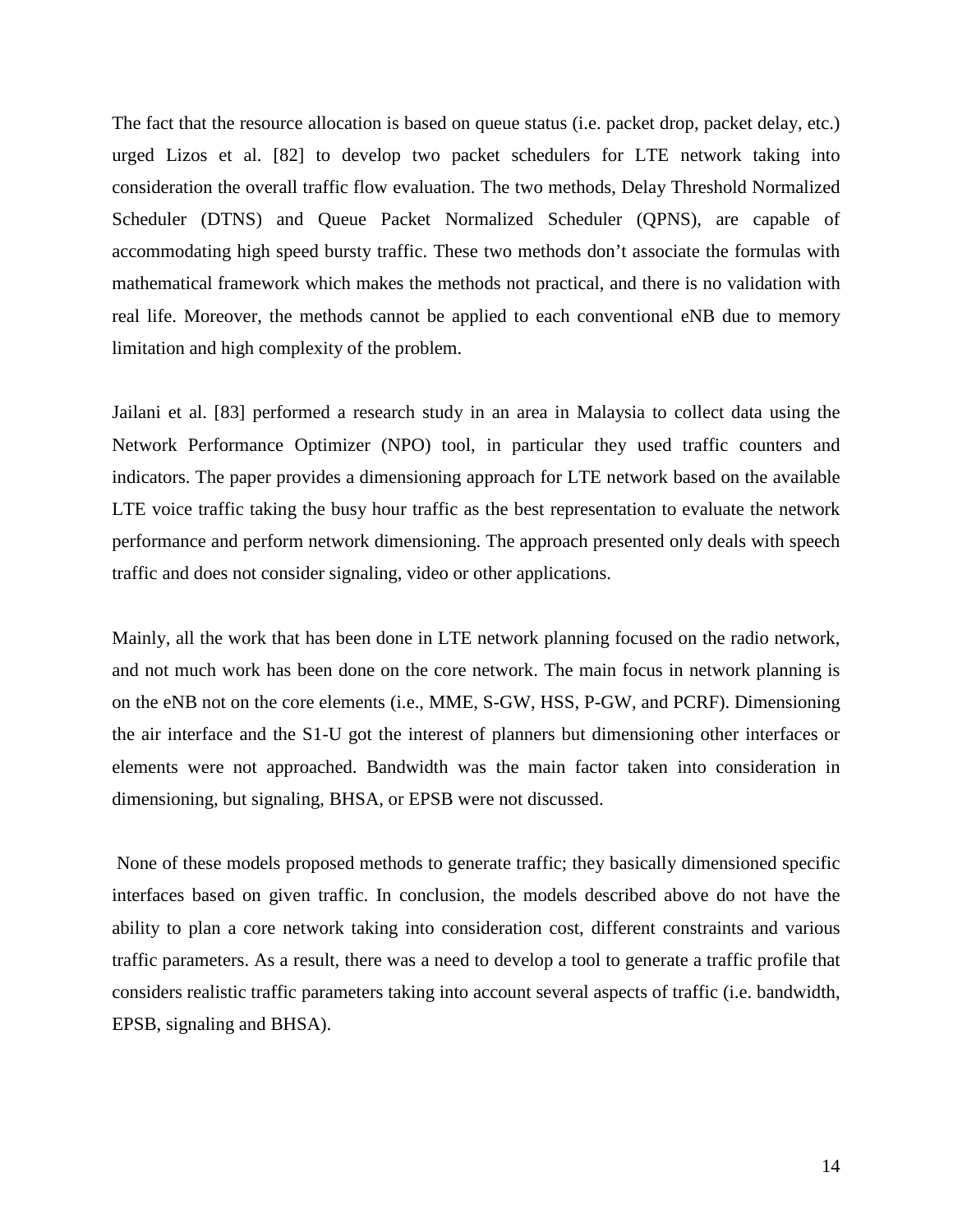### **2.2 General Planning of LTE**

There are many different approaches for LTE network planning. Some papers are concerned about the radio part and its parameters' optimization such as power allocation, radio resource scheduling, antenna down-tilt and BS positioning. Some papers are concerned about the radio part and its parameters' optimization such as radio resource scheduling, antenna down-tilt and BS positioning [15][16] or even traffic capacity planning approach for LTE radio networks [34]. Other papers tackle power issues such as applying intelligent agents to improve power management in LTE networks [31], and evaluating the performance of different coexistent LTE systems [33]. Cell coverage planning algorithm [32] tackles the issues of interference and throughput by optimizing the user uplink throughput. In general, LTE network planning involves a myriad of components such as antenna height, antenna inclination angle, Base Station (BS) transmit power, BS capacity, BS position and transmission bandwidth.

In [15], Li et al. tackled two important components namely BS positioning and BS power allocation in LTE networks. The method used for locating the BS position and allocating the initial power is the service search method that is based on the traffic in the planning region; the desired BS position is calculated and taken into consideration if the traffic achieved in the coverage area of the biggest BS radius is less than the maximum load and more than the minimum load. If the coverage rate of the covered traffic doesn't meet the requirement, then a smaller radius is chosen. The algorithm stops and the searching ends when the required coverage rate or smallest cell radius is achieved. The disadvantages of this method reside in the BS position; the coordinates of the BS position may be distributed in a straight line or BS may be distributed in some region while leaving another region. The other component is the BS power allocation which is approached by using the game theory with an enhancement known as Asynchronous Distributed Pricing (ADP) algorithm to increase the user quality of service and network performance. The ADP also assures maximum data transfer rate for edge users who experience the strongest interference by taking into consideration the interference price, as well as initializing and updating the power and interference prices.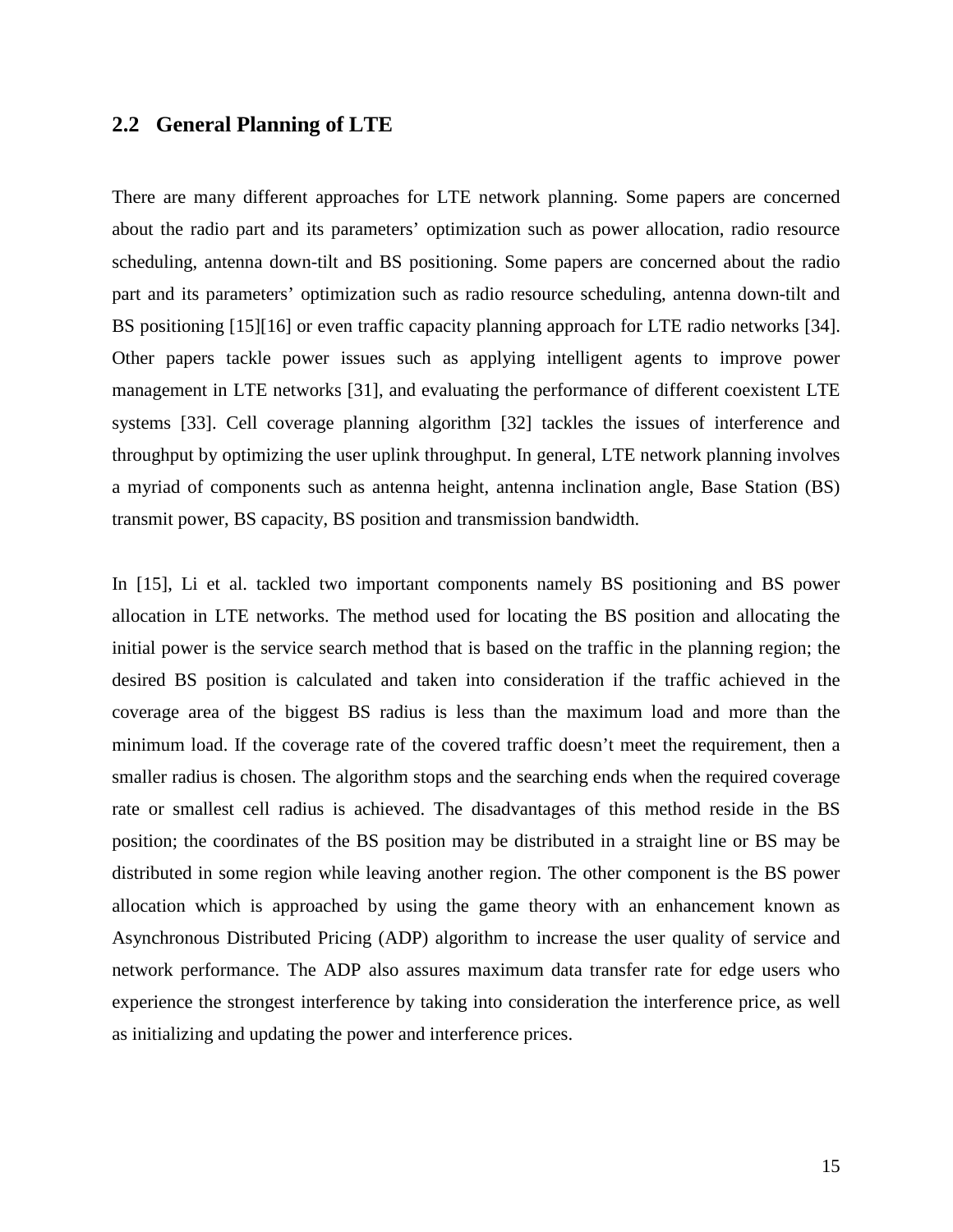In [16], the Simulated Annealing (SA) meta-heuristic method is proposed to reduce the complexity of LTE network design by addressing the radio resource scheduling for multi-users on the downlink of the LTE systems. The proposed model involves allocating multiple radio resources of different users at the air interface and scheduling them simultaneously. The joint optimization model introduces a nonlinear optimization problem because of the need to jointly maximize the total bit rates for all users when regular optimization methods can be used without any guarantee to find the global optimality. In order to avoid local optimum, such a problem needs to be transformed to a linear one using extra auxiliary variables causing the solution space to increase and the cost to rise. The sub-optimal scheduler is used to jointly assign Modulation and Coding Schemes (MCSs), Scheduling Blocks (SBs), and users. This allocation is achieved in different stages; the first stage starts with allocating each SB to the highest bit rate user; and the second stage involves finding out the best MCS for each user. The main concept of this scheduler is used to reduce a problem of joint multiuser optimization into multiple equal single user optimization problems by assigning separate subset of SBs to each user. Different experiments were conducted in [16] to compare the performance of the Simulated Annealing (SA), global optimal and sub-optimal greedy algorithms. These experiments showed that the proposed SA method provides an optimal solution with reduced reasonable complexity.

The LTE radio network capacity planning approach proposed in [34] is an iterative process that aims to find the optimal capacity planning solution taking into consideration specific requirements and parameters. There are two different types of parameters: basic engineering and radio parameters, and optimization parameters. The former includes different parameters such as transmission power, and system bandwidth; whereas the latter considers issues such as antenna down-tilt, distance between sites, etc. The unified traffic process module converts the complex various traffic requirements into uniform information that takes into consideration QoS requirement and the number of users for every traffic type. After setting the optimization goal, the iterative process starts taking into account the dynamic simulation and the smart optimization. The dynamic simulation consists of four main processes: (1) carrier to interference and noise ratio (CINR) modeling, which is the main method to determine precise signal quality distribution in networks, (2) user mapping, which is the process of assigning the CINR value for each terminal, (3) traffic adaption, which aims to fine-tune concurrent online user number and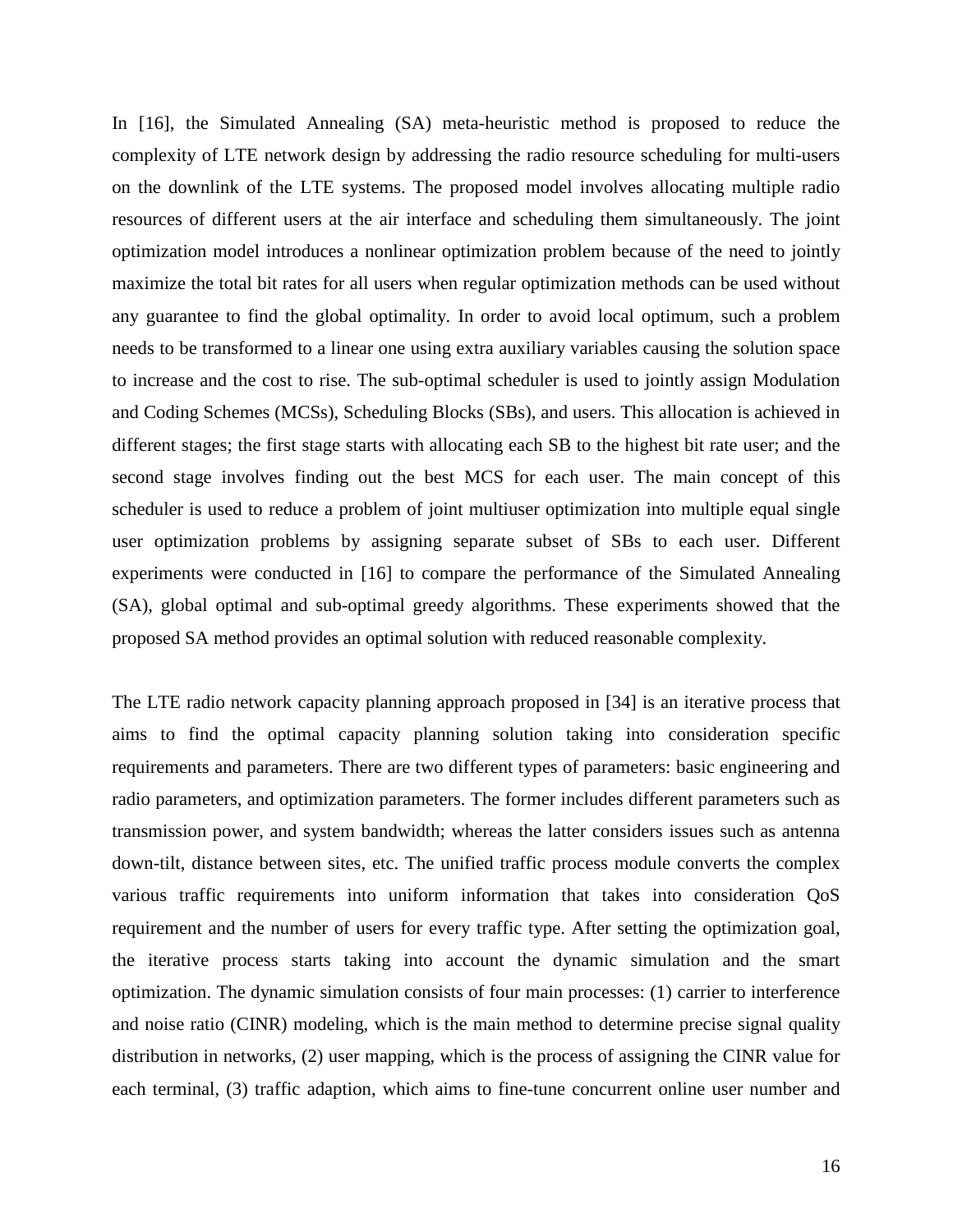the behavior of generated traffic packet, and (4) traffic simulation. Similarly, smart optimization includes self-evaluation and automated search. The former checks if the capacity planning requirements are satisfied under certain conditions and the iteration stops and gives the results as soon as the optimal solution is found; whereas the latter sets the optimization parameters for the next iterations.

Due to the importance of energy saving and the need to improve its efficiency and consumption, Alcatel-Lucent invented a new energy efficient base stations known as light radio cubes or simply cubes. In [31], the suggested power management scheme adopts the concept of cubes. In the proposed LTE power management scheme, each cube is assumed to have an Intelligent Agent (IA) that makes decisions based on the traffic load information exchanged with its neighboring intelligent agents. The decisions involve adjusting transmission or radiation power, implementing beam-forming, and turning on or off the cubes, and they are taken based on the exchanged resource block utilization information and the reported locations of mobile users. The results show that implementing this scheme improves the power saving and reduces the power consumption by 50% to 70% based on the number of mobile users, while not affecting the network performance.

Due to the fact that different operators may need to deploy different Time Division Duplexing (TDD) and Frequency Division Duplexing (FDD) LTE systems in the same geographical area, the coexistence of these two systems is investigated and taken into consideration. In [33], single system, and inter-system interference are analyzed. In the single system scenario, there is no interference between users with different Resource Blocks (RB) because of the orthogonal uplink and downlink sub-carriers. However, users in different cells but in the same RB will be taken into account to calculate intra-system interference. On the other hand, inter-system interference occurs when two systems are functioning in the same neighboring spectrum. In fact, out-of band emission and spurious emission lead to Adjacent Channel Interference (ACI) which negatively affects the system capacity and performance. Different macro-cell propagation models based on the vehicular test environment model and Hata model are used. The proposed fractional power control scheme compensates the path loss by controlling the transmit power of the mobile station, and the suggested link level performance model maps the SINR to throughput. In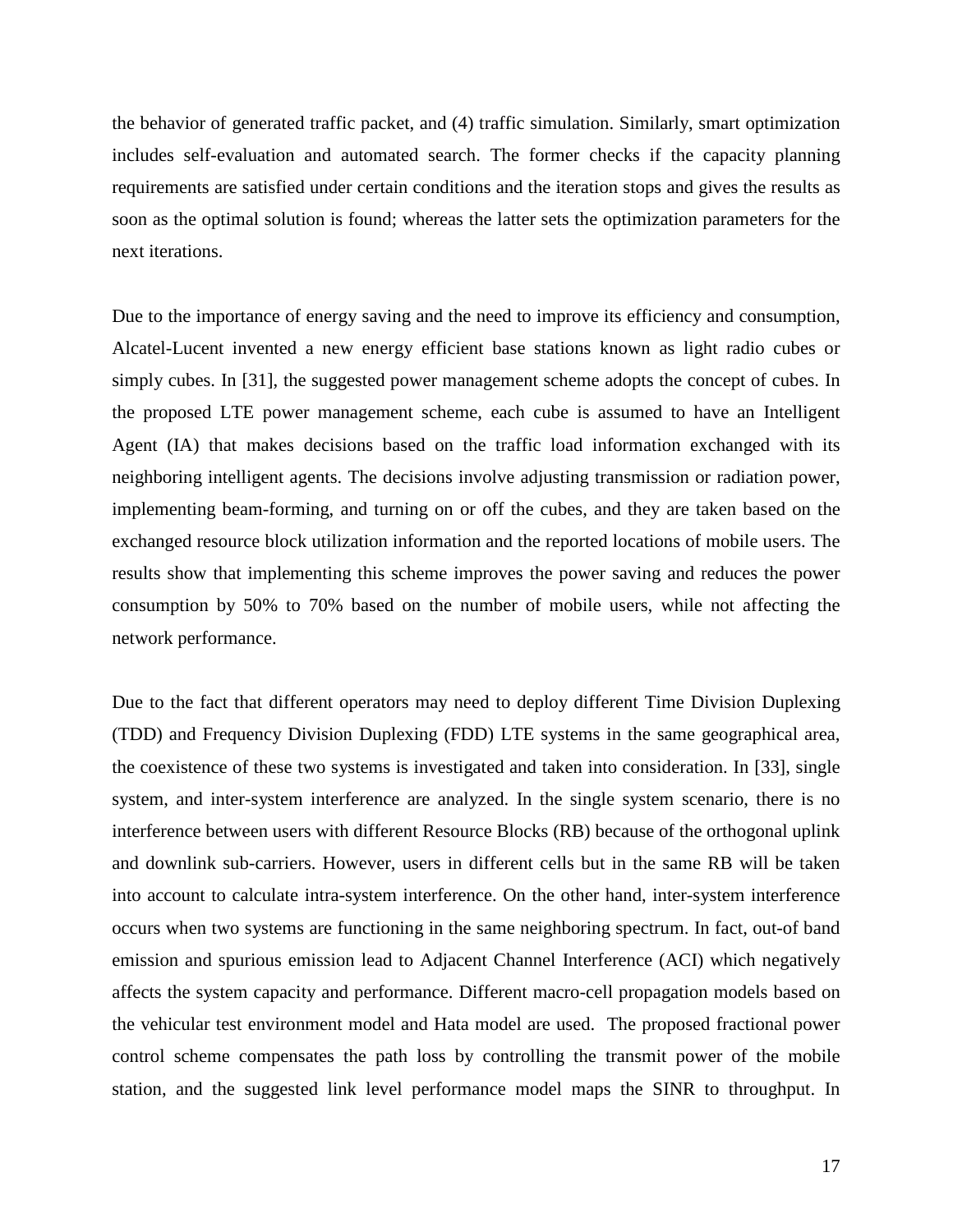addition to that, the Adjacent Channel Leakage power Ratio (ACLR) model, discussed in [33], assumes that the mobile station uplink ACLR controls the Adjacent Channel Interference power Ratio (ACIR), which is the ratio of the source total transmitted power to the total interference power affecting receiver. Different parameters are taken into consideration, and many possible approaches, such as beam-forming and interference coordination, were used to reduce the interference and guarantee the coexistence of the different LTE systems.

Many approaches were adopted for dealing with cell coverage planning; nevertheless, they do not consider the scheduler complexity, the dynamic interference, or the cell edge user throughput planning. All these methods are based on basic mathematical models or general simulations. The LTE coverage planning approach that is based on the optimization of the uplink cell edge-user throughput, proposed in [32], allows cell planners to start with QoS requirements, initial restrictions, and required throughput of cell edge users. Another mathematical model is proposed to calculate the in-band interference parameters based on queuing theory; the in-band interference functionality is the responsibility of the MAC scheduler in the eNodeB and it is formed by the number of users in the same Resource Block (RB) in the same Time Transmission Interval (TTI) in surrounding neighbor cells. The advantage of this approach is that the expected cell edge user throughput is connected based on the in-band predicted result; cell planners have the freedom to dynamically adjust their models to their assumptions in different planning cases, and calculate the uplink cell edge guaranteed throughput rate.

Due to the fact that not much work was related to the LTE core network, there was a need to propose two methods to approach the core network planning problem, and those two methods are based on realistic traffic parameters and can achieve minimal network cost.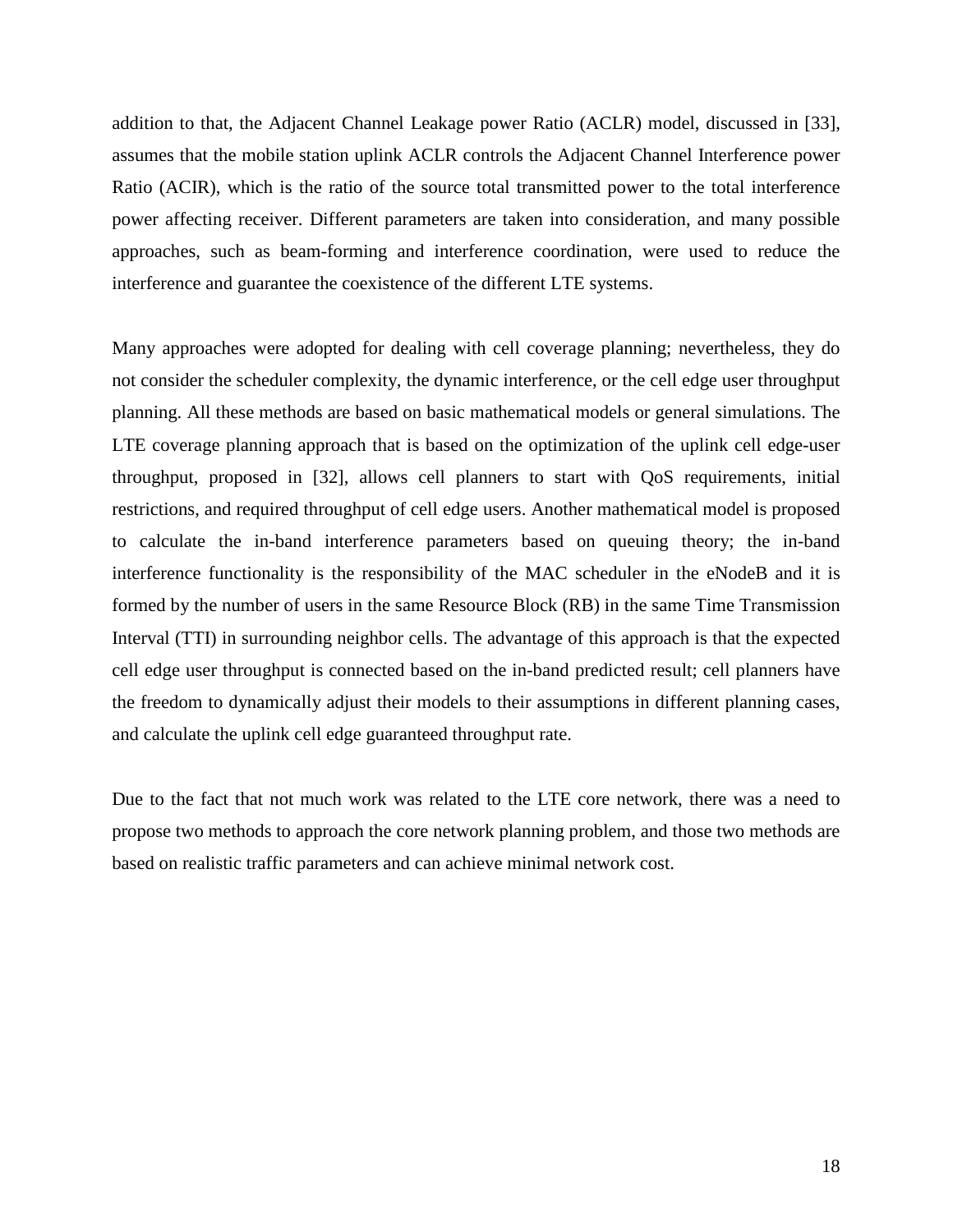## **2.3 Planning of Self-Organized Networks**

As we can see from the previous section, a lot of work has been done on the general planning of LTE networks. In addition to that, the concept of Self Organizing Networks (SON) takes part in LTE network planning [5], and plays a role in defining the cost of the network in operational and pre-operational stages [4]. The areas where most of the network planning work is focused are [10][11][12]: Coverage and Capacity Optimization (CCO), energy saving, interference reduction, physical cell ID assignment, Mobility Robust Optimization (MRO), and Mobility Load Balancing (MLB) optimization. In Section 2.3.1, SON related LTE access network planning is presented followed by a description of the core network planning in Section 2.3.2.

#### **2.3.1 Radio Planning**

In this section, we will describe the work related to the planning of the radio network based on the SON use cases. In addition, we will explain different methods and algorithms that were proposed to solve LTE radio planning issues and challenges.

#### **2.3.1.1 Coverage and Capacity Optimization**

The main objective of CCO algorithms is to optimize the network coverage while ensuring its continuity, and to maximize the capacity of the system, along with reducing interference and delay. In addition to that, the CCO algorithms enhance the cell edges' performance and increase the savings on drive tests.

Feng et al. suggested in [11] a process to deal with coverage and capacity that starts with collecting measurements from the eNBs, and then detect coverage and capacity problems. They proposed a planning tool that solves the problems and achieve optimization by adjusting the radio related parameters and passing them to the coverage and capacity optimization function. As a result, the coverage and capacity optimization function updates the parameters and makes them available to be used for operating the system. The process suggested is described in the proposed CCO Architecture depicted in Figure 2.1. The measurement collected from the eNBs and the UE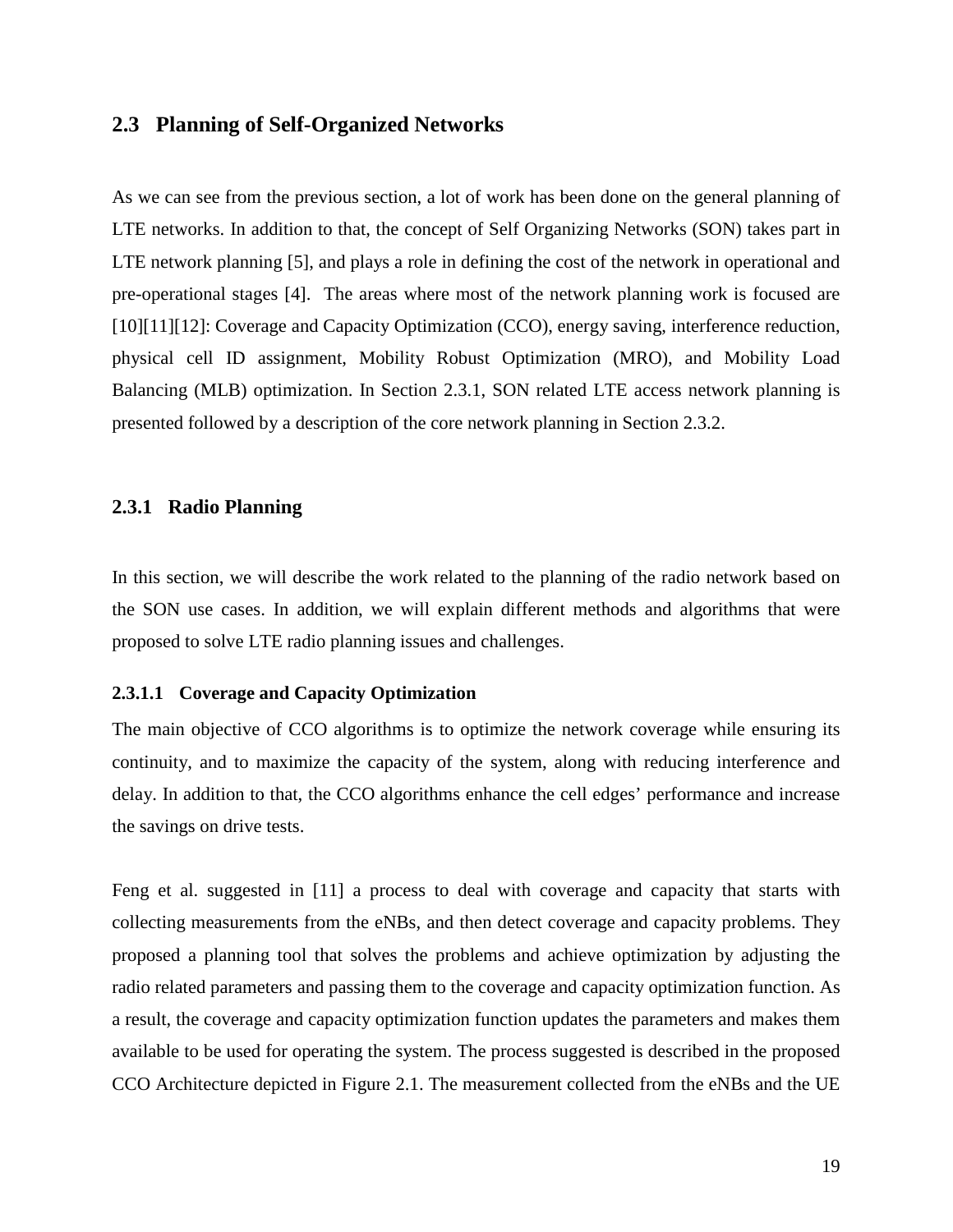reports include the signal strength of the current cell and its neighbors, UE signaling and reporting, coverage triggered mobility counters, and traffic load measurements. On the other hand, the output of the optimization process is a set optimized radio configuration parameters, which includes downlink transmitting power and reference signal power offset in addition to the antenna tilt.



Figure 2.1: Possible Coverage and Capacity Optimization Architecture [11].

Another approach that is suggested is the capacity and coverage optimization model which introduces three high-level use cases for coverage and capacity optimization [12]; (1) E-UTRAN coverage holes with 2G/3G coverage; (2) E-UTRAN coverage holes without any other radio coverage; (3) E-UTRAN coverage holes with isolated island cell coverage which is approached in [12]. The isolated island cell area has its actual coverage smaller than the planned coverage; those uncovered areas are considered coverage holes that have to be identified and optimized by the optimization model of capacity and coverage. The case presented in this paper involves the automatic adjustment of antenna tilt based on the network traffic and the users' location. The function of coverage and capacity optimization is based on the performance measurements along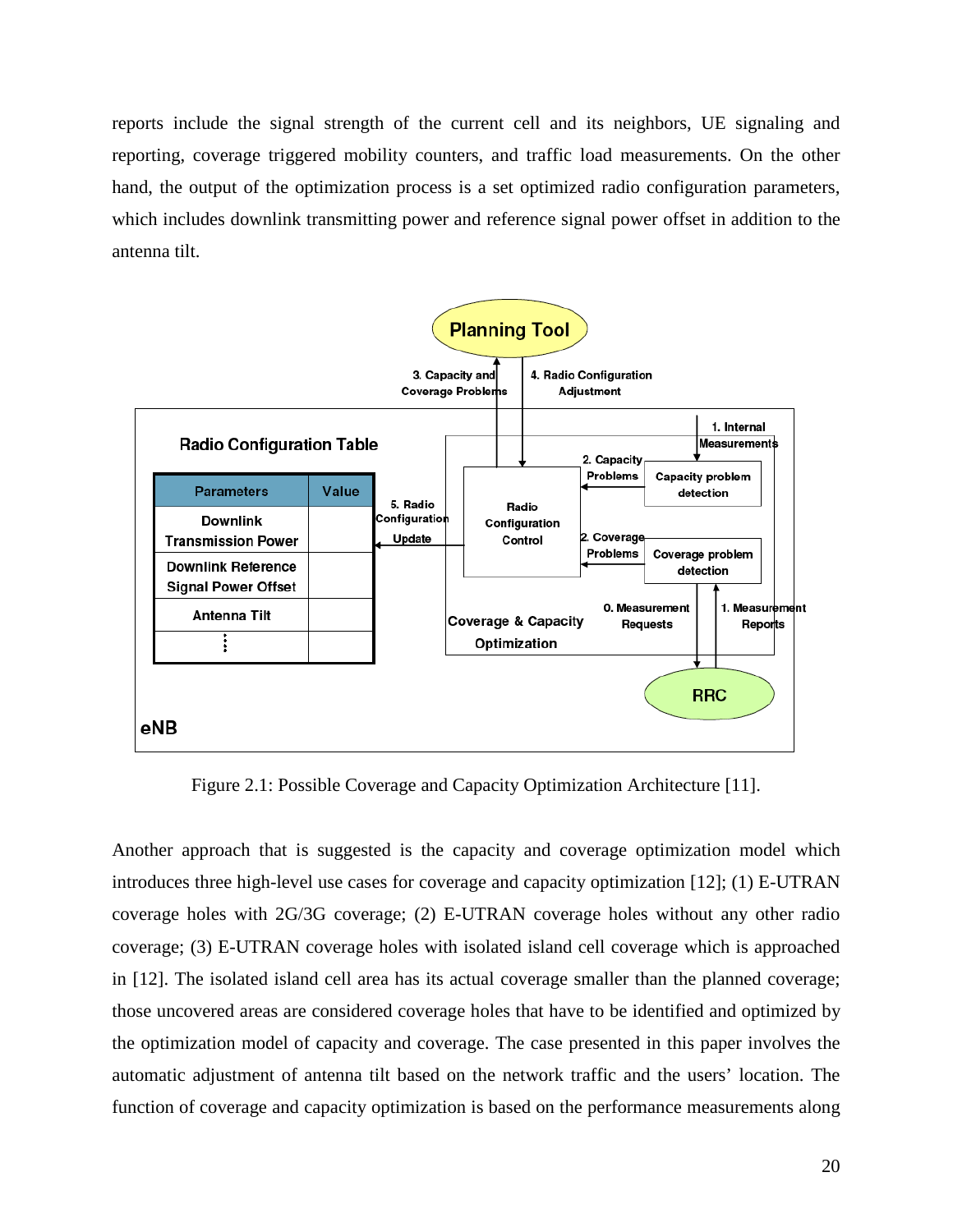with the geographical binning; whereas, the behavior of the model is determined by the strength of the received signals that belong to specific users. An initial antenna tilt value is taken and signal strength is measured, compared with other antenna tilts values and their signal strength, and then the best coverage is chosen.

In [23], Combes et al. proposed a coverage and capacity self-optimization scheme that is based on *α*-fair schedulers including Proportional Fair (PF), Max Throughput (MTP) and Max-Min Fair (MMF) schedulers. This method considers adjusting the packet scheduling strategy to dynamically enhance coverage and capacity using different network Key Performance Indicators (KPIs) to choose the optimal *α*. The strategy used is stimulated by the problem of Multi Armed Bandit (MAB) which allows assigning the optimal  $\alpha$  dynamically. As shown in the simulation results, the proposed coverage and capacity self-optimization scheme increases the coverage of users at cell edge while minimizing capacity loss in cell throughput as well as power consumption.

The approach presented in [24] uses antenna down-tilt adaptation to provide enhanced coverage and capacity optimization. The coverage and capacity optimization problem is approached by using a solution that is based on Fuzzy Q-Learning strategies that provide independent optimization process by presenting learning speed and convergence to optimal settings. Different cases are studied: stable and dynamic strategies. The former allows one cell to take action at a time; whereas, the latter enables many cells to take actions simultaneously at a time. Moreover, a hybrid strategy was introduced to merge between the advantages of the two strategies, and it proved to have better results since it is faster than the stable strategy, and converges faster and performs better than the dynamic strategy.

#### **2.3.1.2 Energy Saving and Interference Reduction**

Despite the fact that saving energy takes a massive role in cutting down the operational expenses, some approaches may affect the throughput and the performance of the network. The capacity offered by the network has to be as close as possible to the required traffic demand to ensure cutting the expenses while still ensuring the ability to provide good performance. Interference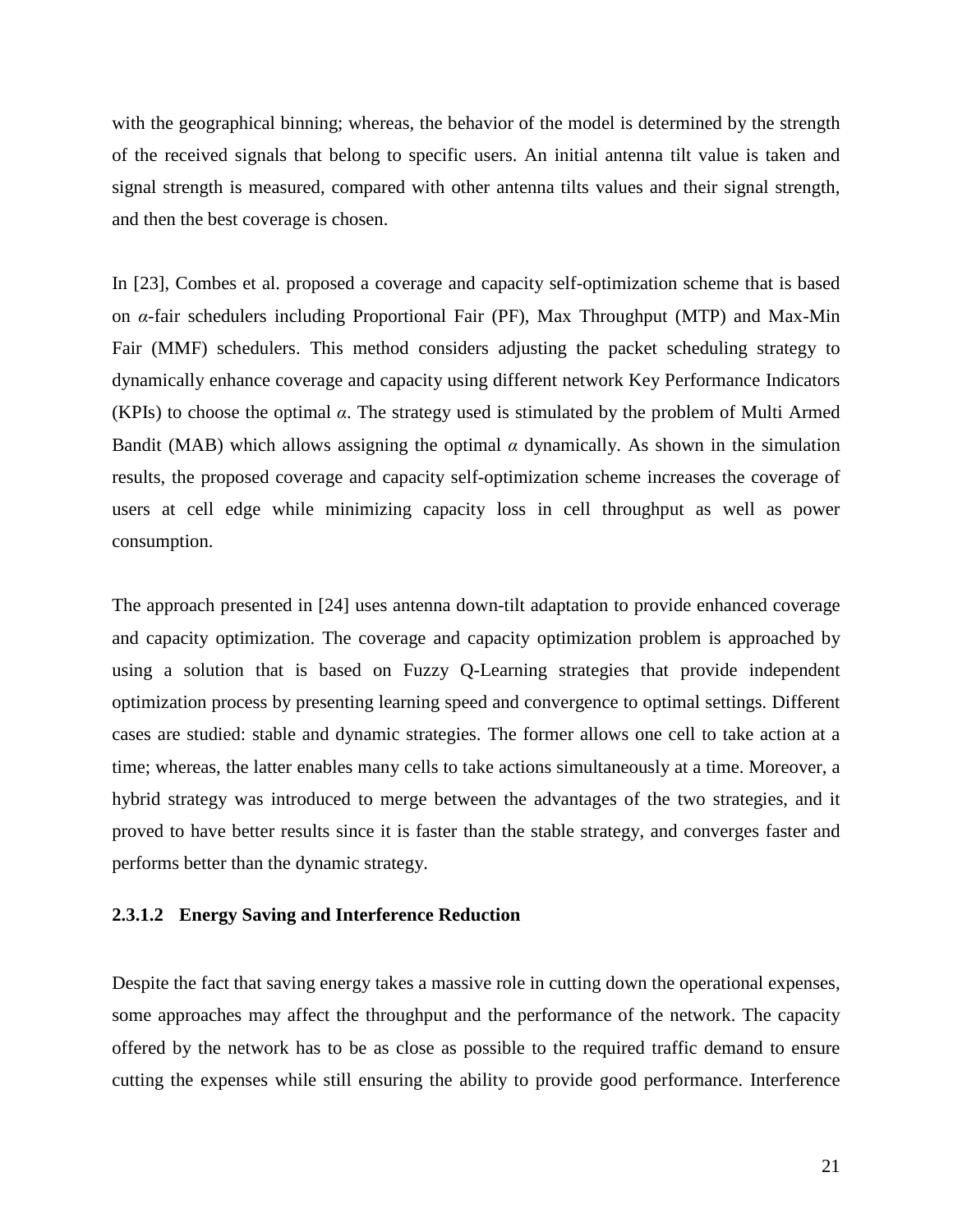reduction methods and energy saving approaches can be used to improve the performance of the network and enhance its capacity. Energy saving is based on many possible solutions such as transmission power adaptation, multi-antenna scheme adaptation, and switching on/off cells, and interference reduction can deploy the previous methods as well as frequency reuse techniques [11].

Xu et al. [13] suggested two approaches to deal with energy saving. In fact, they proposed two Home eNB (HeNB) adaptive transmission methods that aim to save energy and optimize coverage and capacity. The approaches deal with interference and power consumption problem caused by the fact that HeNB is supposed to send simultaneously even if there is no UE connected to it, and the UE is supposed to move to the HeNB macro coverage before moving to the HeNB. The first approach controls sending messages based on the connections with the HeNB, and the second approach suggests different transmission states for the HeNB based on the need of exchanging information and the type of information that has to be exchanged.

In [25], various calculations and simulations show that one of the methods that can be used for energy saving is adding femto cells to the macro cells deployment in the network. This method proposes a way that saves energy without highly affecting the throughput of the system. It improves the system throughput, performance and energy efficiency. The two techniques that were proposed in this paper are selective disconnection of cells and power reduction. The former adopts the concept of choosing particular cells to be switched off while maintaining a network free of coverage gaps and this approach achieves energy reduction, but it also affects the available throughput; whereas the latter reduces the transmitted power for all base stations. In fact, the power reduction approach performs better than the selective disconnection or switching off due to the fact that the power reduction approach can be applied to all overlapped cells. As stated in [25], a 4 dB power reduction decreases throughput of only 10% while achieving energy saving of 36%. On the other hand, switching off 15 cells out of 54 cells, reduces the throughput by 40% while achieving 26% of energy saving.

One of the problems in mobile stations of Tactical Mobile Communication Systems (TMCS) is that the single antenna that is used does not take into consideration the tactical operations.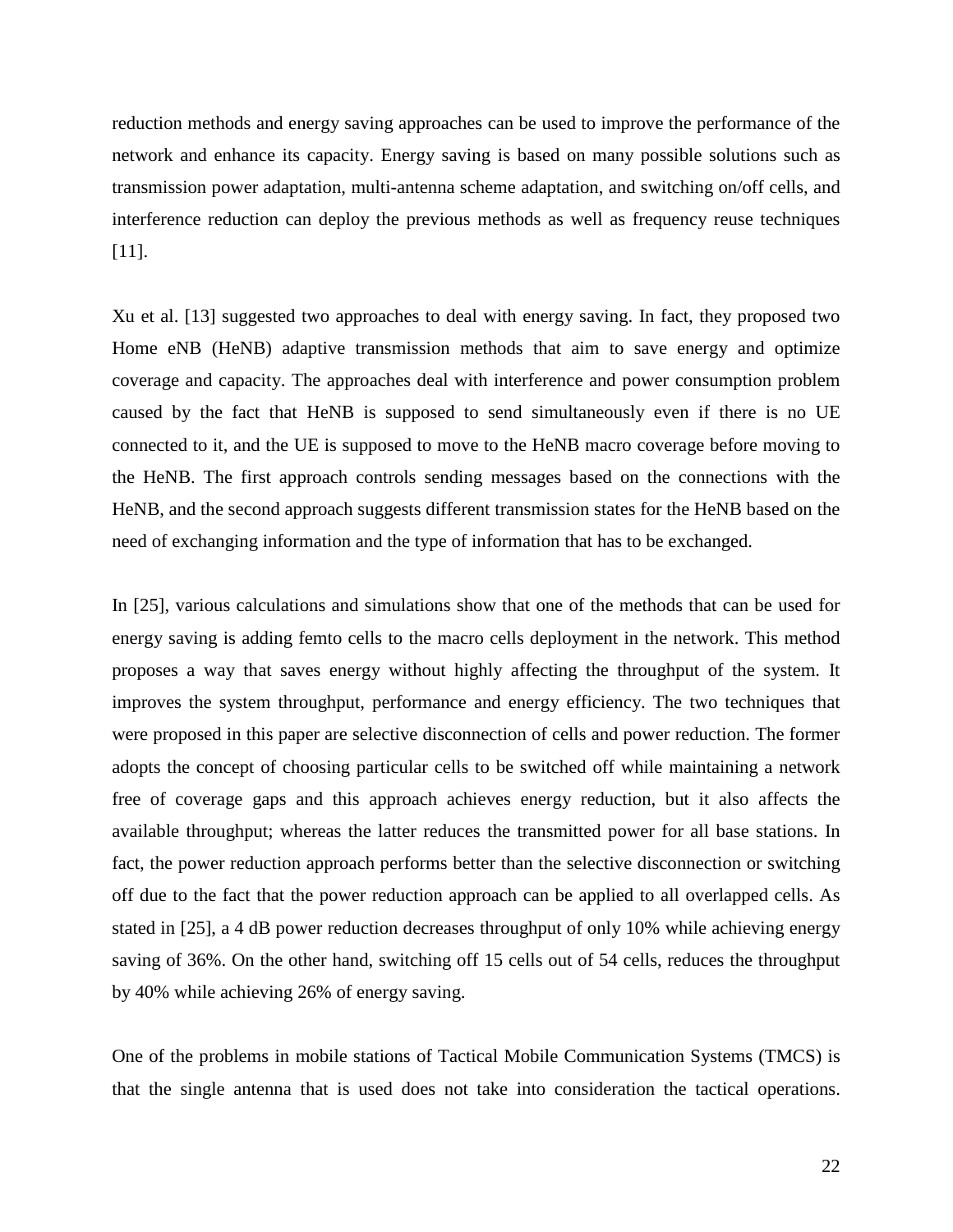Hence, it wastes power and capacity. In [26], this problem is addressed by taking the tactical situation into account and an Adaptive Antenna Switching (AAS) method is proposed to save energy, reduce power consumption, and to maximize operational efficiency and survivability. The proposed AAS structure includes Operation Management Equipment (OME), Access Control Router (ACR) and Radio Access Station (RAS) as well as the SON coordinator that manages the requests of the other self-organizing network functions. In addition to that, it has the AAS algorithm block which controls the arithmetic switching of the AAS.

Different scheduling and frequency allocation algorithms are used to minimize the inter-cell interference such as Soft Frequency Reuse (SFR), Partial Frequency Reuse (PFR), and Fractional Frequency Reuse (FFR) [19]. In addition to the previous techniques, the graph-based approach, which is considered a heuristic algorithm, is used in [18] to minimize inter-cell interference by allocating different resources for connected UE. In this technique, colors correspond to different set of frequencies, and each node is assigned a color that is not similar to any connected nodes.

One approach that leads to capacity and throughput improvements is using the inter-cell interference mechanisms based on managing the radio resources, and taking overload, resources priority and transmission power into consideration [20]. Another approach that maximizes the overall network utilization and reduces interference, proposed in [21], is based on soft fractional frequency reuse and adjusting transmit powers on a per-beam base. An algorithm that improves the system performance is proposed to reduce interference based on deploying a network that is predictable. The Virtual Sub-band Algorithm (VSA) adopts a new technique in which all beams are always switched-on, and this makes the transmit power and channels known and predictable.

#### **2.3.1.3 Physical cell ID Assignment**

Assigning a physical cell ID is necessary for the eNBs especially the ones that are newly installed, and the assignment problem is considered a complex problem since it needs certain requirements.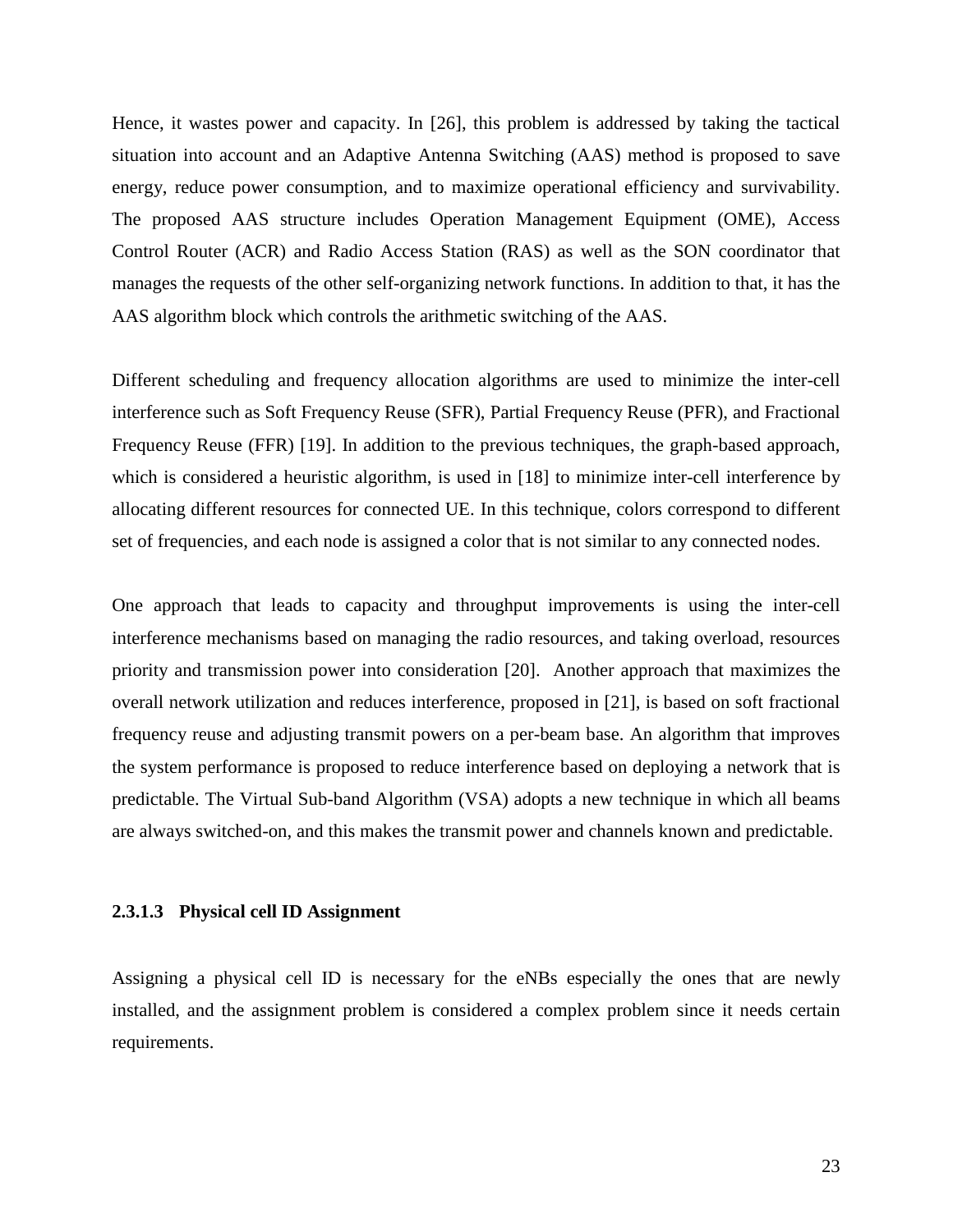The approach presented in [17] maps the physical ID assignment problem to graph coloring method that colors nodes in a way that ensures not coloring any two nodes connected to the same edge with the same color and at the same time acquiring a minimum number of colors. The minimum number of colors is called the chromatic number and it is considered a NP-complete problem [85]. Physical ID assignment approach is presented in three different operations: (1) initial configuration which uses the extension of Welsh and Powell greedy algorithm; (2) incremental network expansion which uses graph coloring while restricting changes to small partitions of the graph; and (3) the confusion repair phase which uses the previous algorithm to change the physical ID of cells causing confusion.

In [18], a few asynchronous local search algorithms, as well as the complete algorithms Asynchronous Weak-Commitment (AWC) and Asynchronous Backtracking (ABT), are selected for evaluation. Four simple distributed local search algorithms will be used for graph coloring: (1) Bin; (2) Real; (3) Bin-Multi; and (4) Real-Multi. These algorithms can be classified according to: (1) the interference pricing between neighbors using the same resource; and (2) the number of alternatives tried by a node, when updating which resource to use. The best local search algorithms perform better than the complete ABT algorithm, because the latter relies on comprehensive search that is not possible with limited number of iterations and colors. AWC has a better performance than ABT especially when it comes to convergence; the reason is that AWC uses dynamic updating of priorities.

#### **2.3.1.4 Mobility Robust Optimization**

The HO procedure in LTE occurs between the serving eNB, and the target eNB. The former controls the serving cell as base station, and the latter controls a HO target cell. The measurement report sent from a UE to its serving eNB, that initiates the HO process, is triggered by different conditions such as power level.

The HO margin optimization algorithm, proposed in paper [22], observes the type of HO failure and tracks the cause of that failure before performing any changes in the UE mobility. Consequently, this algorithm can be used for spectacular changes in UE mobility by adjusting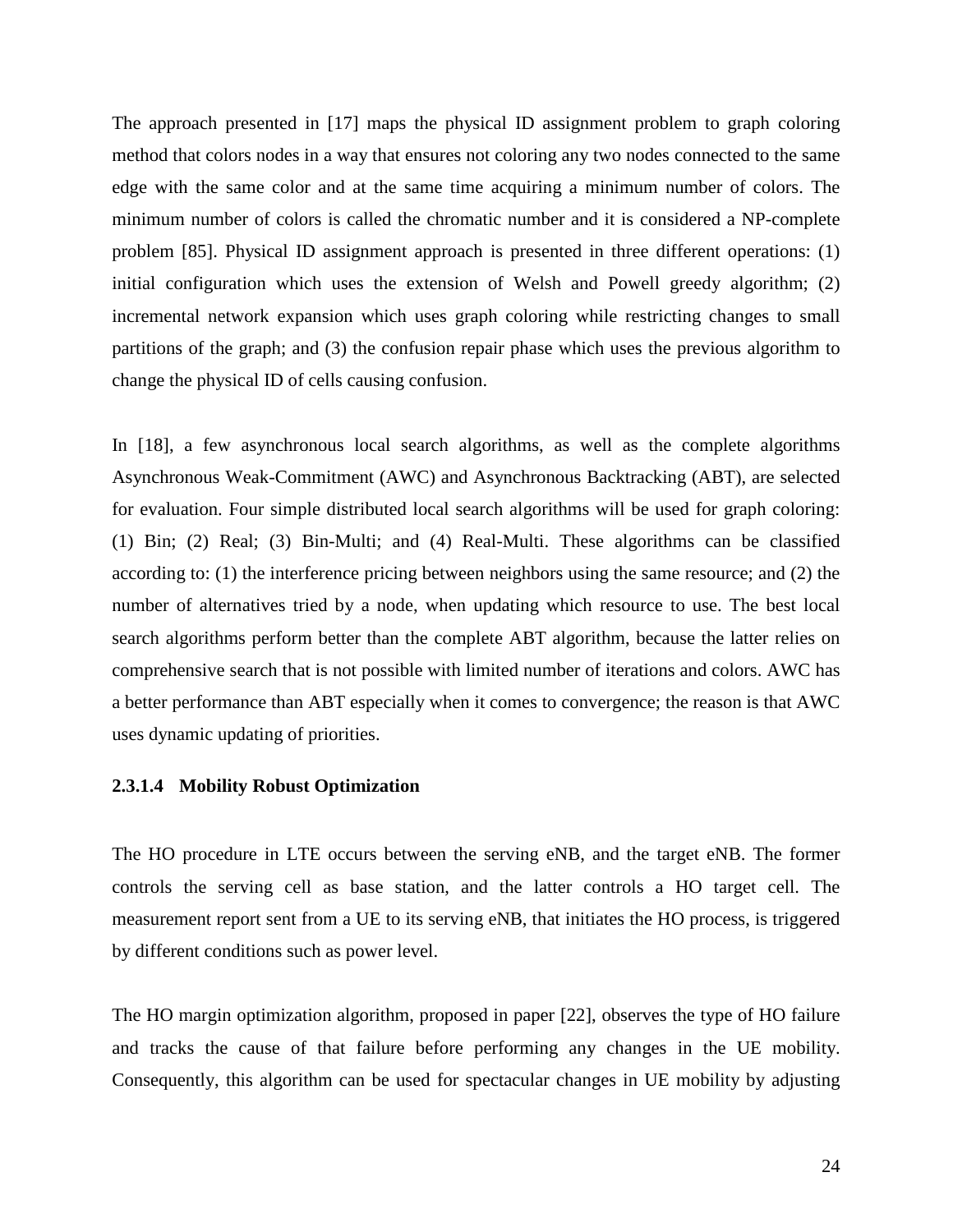parameters without the need to add UE mobility estimation functions. The algorithm adjusts the HO margin either by an increase or a decrease based on the selected foremost HO failure event; too early HO, too late HO, and HO to wrong cell, as well as the Ping-Pong HOs that is the process in which a UE goes back to the original serving cell in a specific amount of time after a HO. The HO margin optimization algorithm is robust against any changes in the mobility of UE and that was demonstrated by evaluating the algorithm and performing a parametric study taking into consideration the changes in the moving direction and the velocity of UE.

In [27], the MRO problem is approached by presenting the relationship between UE speed and Hyst parameter (handover parameter considered as a window frame). In fact, the proposed User Speed Mobile Robust Optimization (US-MRO) algorithm assigns different hysteresis parameters for UE with different speeds. The US-MRO algorithm enhances the performance, improves the HO success rate and boosts the user experience. The user's speed in LTE is divided into three levels: normal, medium and high; the information on each level directly impacts the HO optimization in MRO. In other words, the eNB has different speed levels to be selected by users. The different speed levels lead to different Hyst parameters that are reported to users. As a result, users choose the most appropriate HO parameters based on their speed.

The MRO algorithm defined in [28] identifies the inter-Radio Access Technology (inter-RAT) mobility configuration parameters (i.e. different thresholds, time to trigger (TTT), and filter coefficient) and investigates its problems (i.e. too late handover or unnecessary handover aka Ping-Pong). In addition to that, different KPIs are used to evaluate the performance of inter-RAT handover to same cell or different cell, too early or too late inter-RAT handover or even handover to wrong cell of new RAT. The intra-LTE handover occur when a UE is moving from the LTE source cell to the LTE destination cell, and the interference caused by a strong signal may lead to radio link failure due to too early or too late handover. However, the cell edge problem does not exist in inter-RAT handover due to the fact that source and target cells do not operate at the same frequency, also the area, where UE selects the good signal quality of either the source or the target cell, is large. The intra-LTE is caused by radio condition, whereas the inter-RAT is policy driven.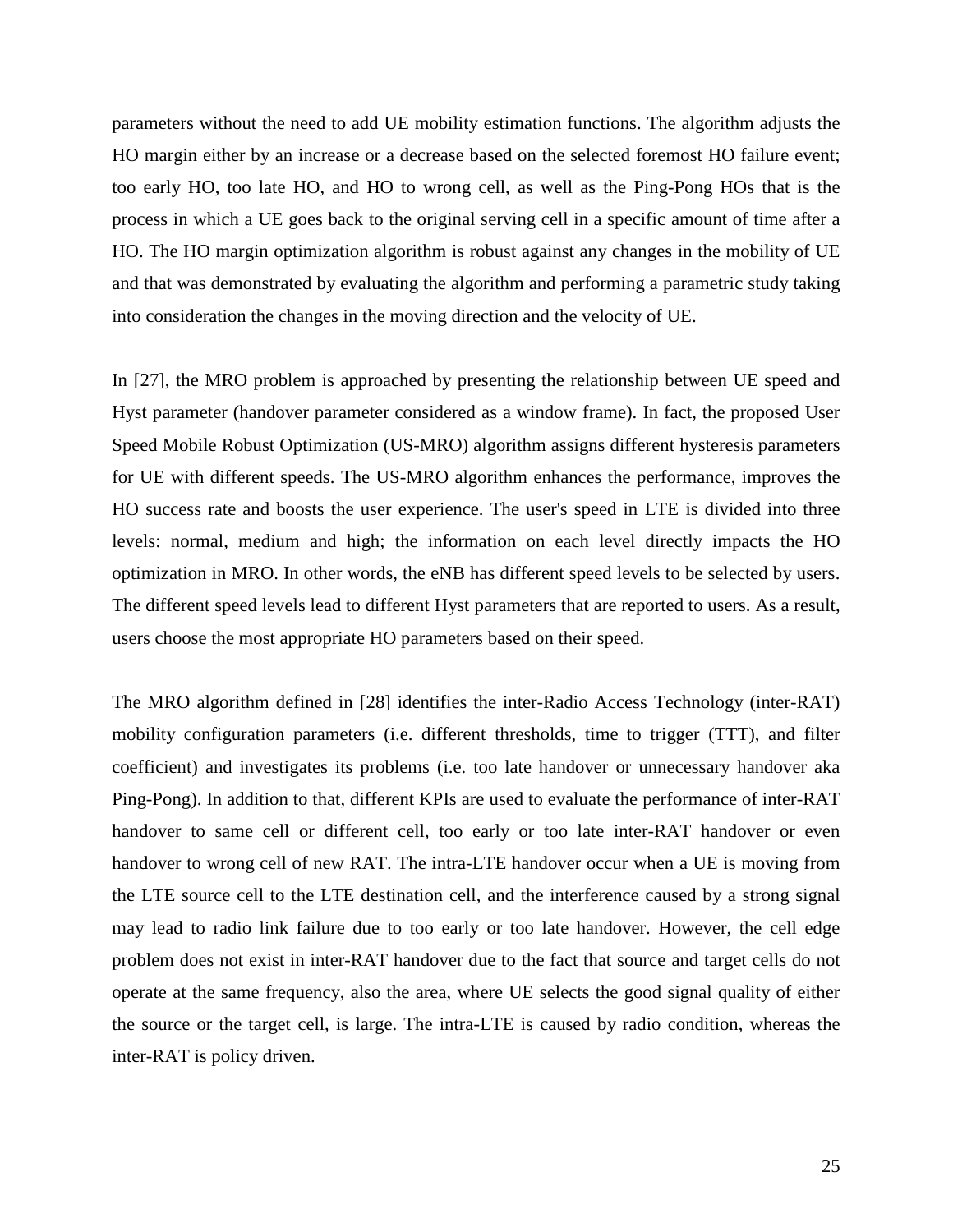#### **2.3.1.5 Mobility Load Balancing**

In cellular networks, the cell load is unequal because traffic is random, time varying and usually unbalanced. Some cells may be overloaded with a great number of UE, while other cells' resources are not fully utilized. The current methods for network optimization improve the system capacity, and reduce the manual intervention in managing and optimizing the network; however, they fail to completely solve the LTE load balancing problem. Current methods allow load balancing by utilizing the less congested cells to serve UE located at the border of an adjacent overlapped cell that is more congested, but on the other side they have their drawbacks. In other words, traditional load balancing methods aims at enhancing throughput, delay and load balancing without taking into account the frequency of handovers.

According to [29], there are two different approaches for load re-distribution: (1) expanding the coverage area and increasing the pilot power to cover more UE, or (2) load migration from a heavily loaded cell to a less loaded neighboring cell. The first approach introduces different problems as well as increases the possibility of creating coverage holes; whereas the second approach enhances the resource utilization.

The main goal of MLB algorithm proposed in [11] is to optimize cell reselection and handover parameters in order to handle the imbalanced traffic load and reduce the number of handovers required to attain load balancing. The algorithm uses the eNBs to measure the load of their cells and then exchange the information. As a result, it distributes the load among the cells based on their needs and ensures that handover and cell reselection parameters are tuned in both cells.

Hu at al. [14] proposed a new MLB algorithm that takes into consideration the average delay of the system and the average number of handovers. The proposed MLB algorithm with penalized handovers aims to balance the unequal traffic load, enhance system performance and reduce the number of handovers. Hence, assigning a set of UE to a cell that provides better capacity, enhanced queue backlog, and higher data rate ensures the system stability and improved capacity. On the other hand, the handover process is costly and is not preferred to occur frequently. Hence, UE are preferred to be associated with their current serving cell. In addition to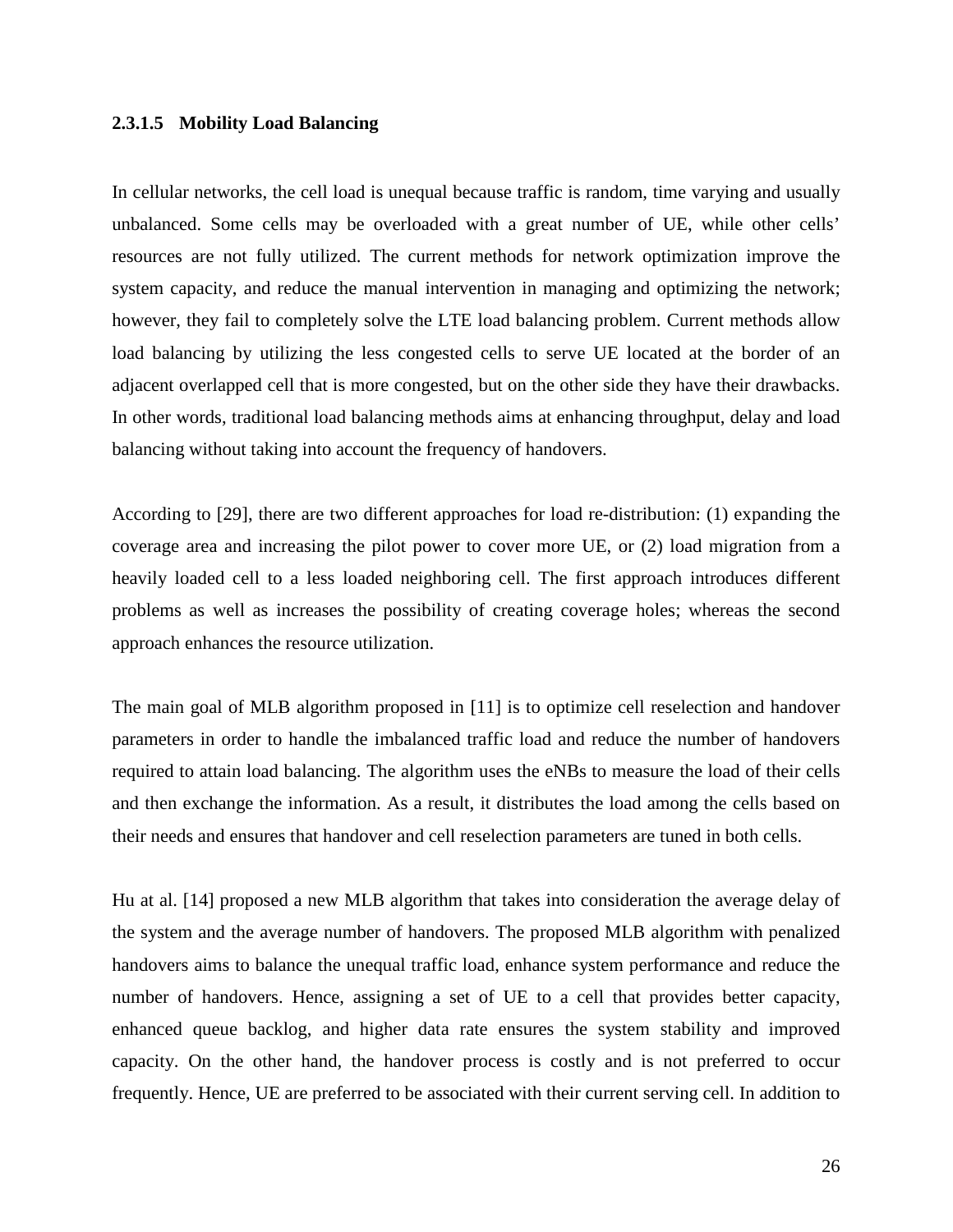that, to reduce the overhead caused by handovers, not more than one UE is accepted by a cell; and a UE cannot handover toward more than one cell. In this paper, assigning penalty on handover is suggested. The penalty is assigned to a pair of UE and cell in case there is a need for a handover that assigns UE to the cell. Also, the problem of choosing a set of UE for handovers is reduced to a Maximum Weighted Matching (MWM) problem that is solved by a greedy distributed algorithm providing low complexity and system overhead. The MLB suggested in [14] is a trade-off between the number of handovers, and the average queue backlog (average system delay); the larger the penalty factor is, the more the algorithm tends to reduce the number of handovers at the expense of having a larger average queue backlog and vice versa.

In [29], a capacity based MLB algorithm that aims to optimize the cell throughput, is proposed. The algorithm takes into consideration the load status of the source cell as well as the neighbor cells to choose the target cell for load balancing. The fact that MLB is executed in a cell cluster taking neighboring cells into consideration reduces the MLB confusion caused by the MLB collision of two overloaded neighboring cells requesting load balancing at the same time. The main goal of the proposed algorithm is to transfer the maximum number of users from overloaded cells to neighboring cells with the minimum number of rejections. In fact, the simulation results show that by adopting this algorithm the throughput is improved, user experience and network QoS are enhanced, and Ping-Pong effect is eliminated.

Similarly, the mobility load balancing algorithm introduced in [30] takes the load status of neighboring cells along with the source cell while dynamically adjusting the Radio Resource Management (RRM) parameters. However, this capacity based algorithm deals with the user signal-to-interference and noise ratio (SINR) rather than the cell throughput that is investigated in [29]. The algorithm proposed in [30] aims to minimize the number of displeased users, in addition to improving the overall user satisfaction by dynamically modifying the handover margin and handover parameters based on certain commands and conditions. As the simulation results show, the adjustment of handover margin improves the user satisfaction and reduces the number of unsatisfied users.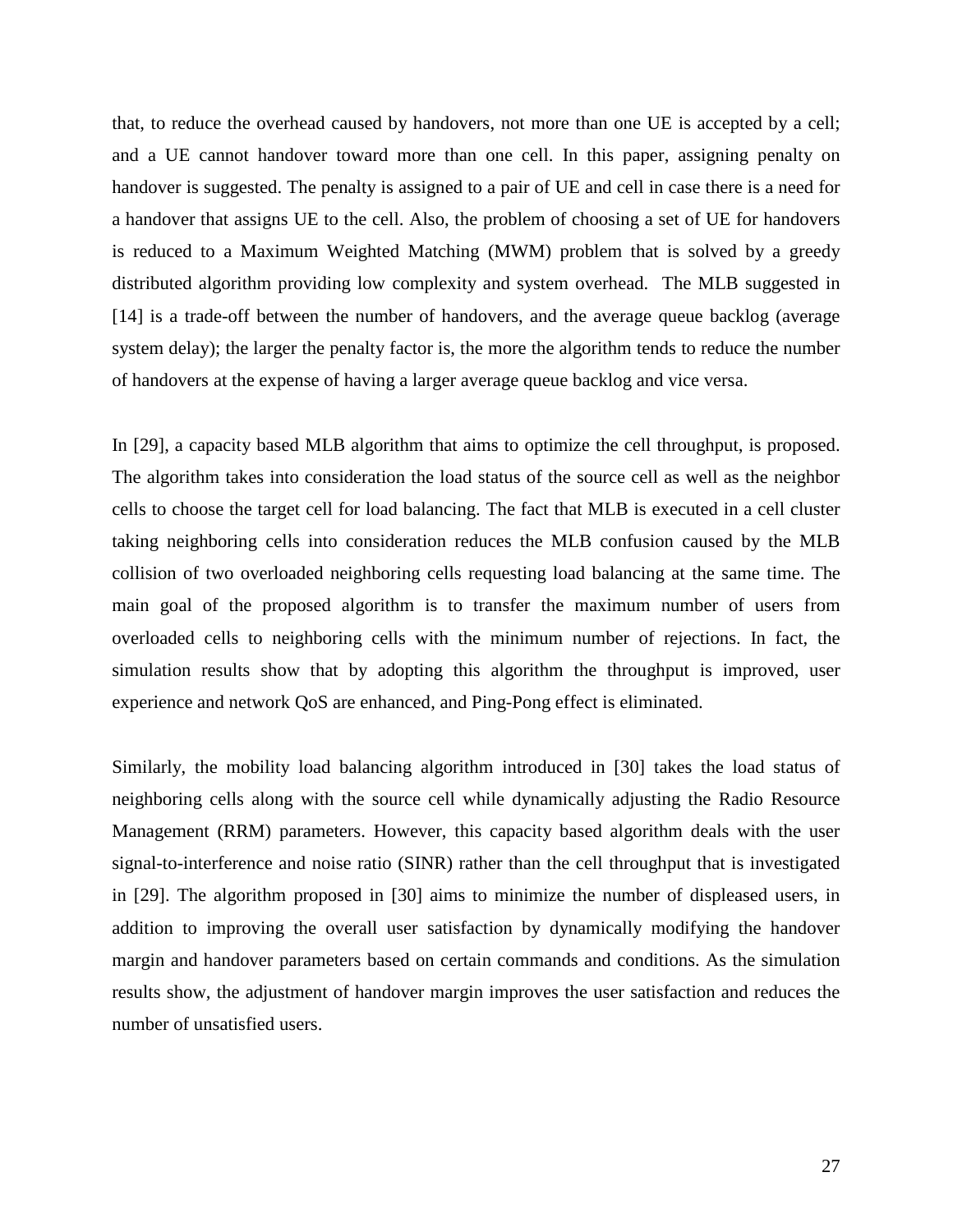#### **2.3.2 Core Network Planning**

The amount of work that has been done on the core network is scarce compared to what has been done in the radio part. Nevertheless, few papers were found to be dealing with the core network. For example, the roaming and interoperability issues in the core layer have been investigated in [35] taking into consideration mobility management, routing, and real time charging. Also, Corici et al. [36] approached resource reservation issues and proposed mechanisms for machine type communication over the EPC.

In general, there are different cases for LTE deployment as well as diverse patterns for LTE evolution. Accordingly, a variety of technologies are proposed to perform roaming and attain interoperability. For example, in some cases Circuit Switched (CS) Fallback and Single Radio Voice Call Continuity (SRVCC) are used, yet there are many different cases where these two cannot work. Sanyal in [35] introduces many challenges in mobility management, message routing, policy control and real time charging. In mobility management, traditional networks use Mobile Application Part (MAP) protocol between the Visitor Network (VN) and the Home Network (HN) for managing mobility and location, as well as providing authentication. On the other hand, the LTE core network uses the Diameter protocol to perform the operations achieved by the MAP. In message routing, Diameter proxy is introduced because the Diameter protocol does not provide the network with the ability to route messages and map correctly to the destination IP address, so the Diameter proxy element enables routing and interoperability between different domains. In policy control and real time charging, it is concluded that there is no policy control and QoS enforcement in legacy networks, also there is a huge gap between LTE and 2G/3G real time charging models. The solutions proposed in [35] are based on conversion between Diameter and MAP, or even using different elements in the architecture (i.e. Diameter Proxy).

The development of a wide range of wireless devices (i.e. sensors and actuators) that are used in different sectors like health, transportation, education, security, among others; along with the increase in demand for smart phones and tablets boost the number of devices connected to the network. Consequently, the scalability needs to be improved, along with the mobility, charging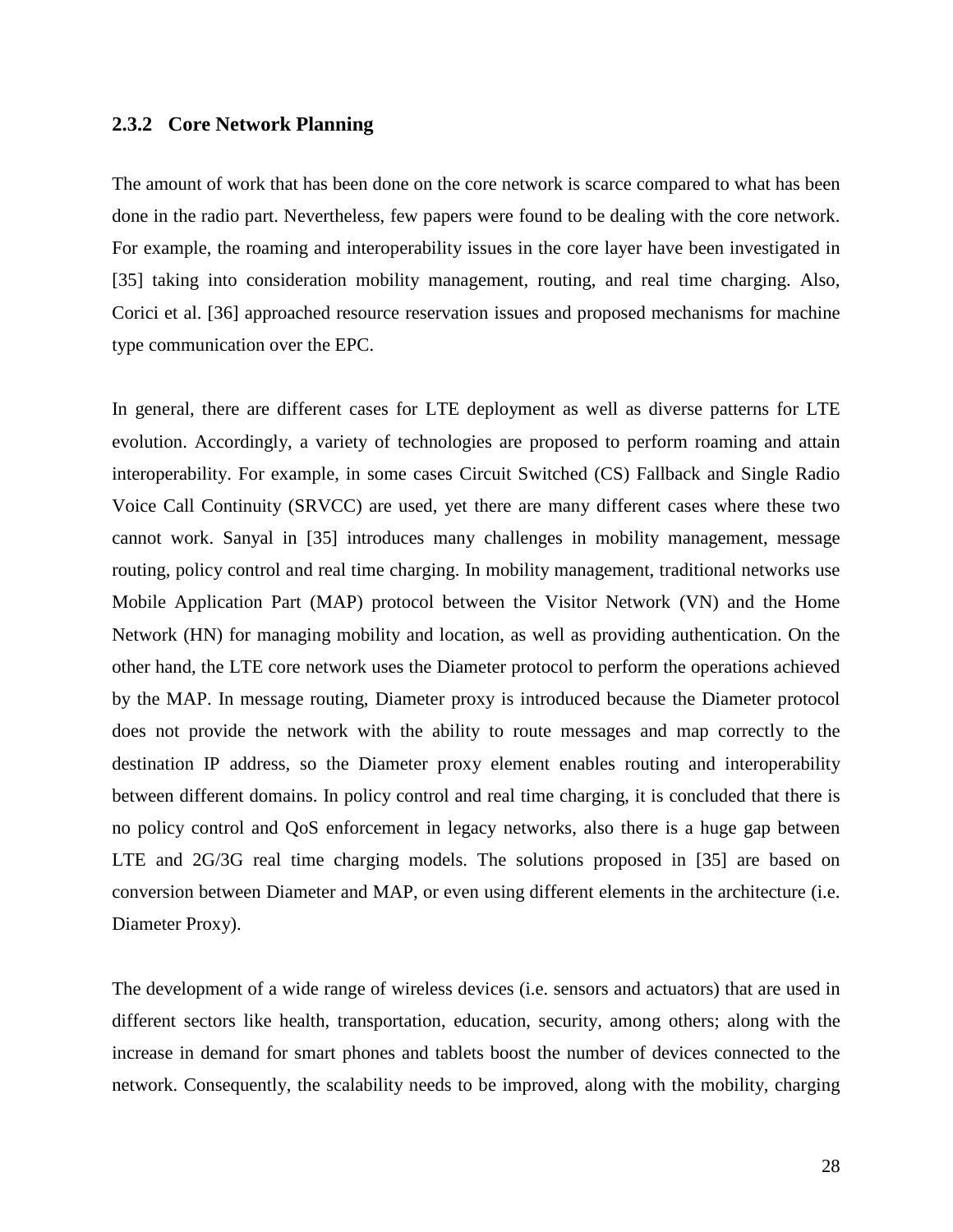control and resource management as well as the ability to provide an increased throughput and a reduced delay. Each service, functionality and device need to reserve network resources despite the fact that they may be all handled jointly instead of being treated separately. Moreover, the increased number of attached devices increases the overhead in managing bearer and in the core network. Corici et al. [36] address the problem and propose an efficient resource reservation method represented in the 3GPP Evolved Packet Core (EPC), and based on grouping the devices according to their functionalities as well as predicting the amount of resources needed in core network. It highly depends on the event notification mechanisms as well as caching.

The idea behind the proposed method relates to the Policy and Charging Control (PCC) architecture that controls the resource reservation. In fact, the PCRF is in charge of making policy decisions according to the UE requirements. Basically, the suggested approach has two main procedures: service provisioning, and communication establishment and termination. In fact, it enhances the concept of bearers by introducing the function of time allowing the process to utilize core network resources more efficiently with less amount of signaling. Moreover, resource optimization is enhanced due to the fact that bearers are not limited for a single device, but a group of devices that has the same functionality. In addition to that, the ability to assign bearer information prior to communication reduces signaling.

# **2.4 Summary**

In conclusion, the expansion of LTE network and the high demands on its services require operators to invest in network planning. It is important to implement mechanisms and adopt approaches that enhance network planning, and ensure planning a network that is capable of satisfying the needs of the users, and the requirements of the operators. Users need a variety of services at reasonable cost; they also need to use the network without disruption or problems. As a result, the main goal for operators is to have a network that has optimal cost and still can deliver different services.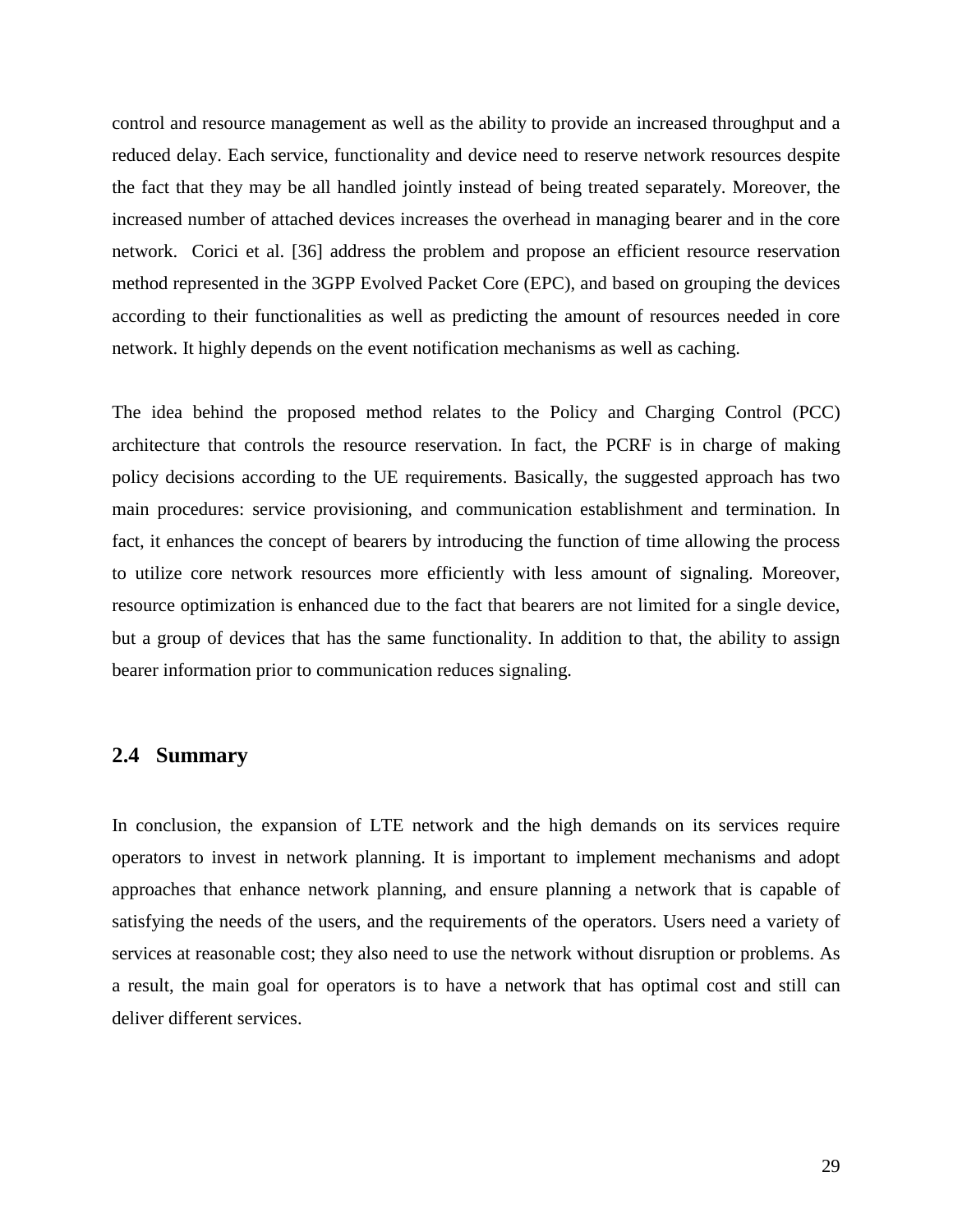The effort spent on the radio portion of the network is measurable; however the core network, despite its importance, didn't get the same amount of attention. Many network planners who based their planning on traffic didn't focus on traffic generation, but rather used estimated or measured traffic values. In addition to that, the complexity of the network makes it more complex to be solved using simple methods. In our thesis, we developed a network planning tool that deals with the core network of LTE taking into consideration realistic traffic parameters (i.e., EPSB, BHSA, signaling and bandwidth). We proposed two different algorithms to solve the core network planning problem (i.e., the exact and the approximate) in addition to that we developed a mathematical model that has a set of decision variables and constraints that will be explained in Chapter 3.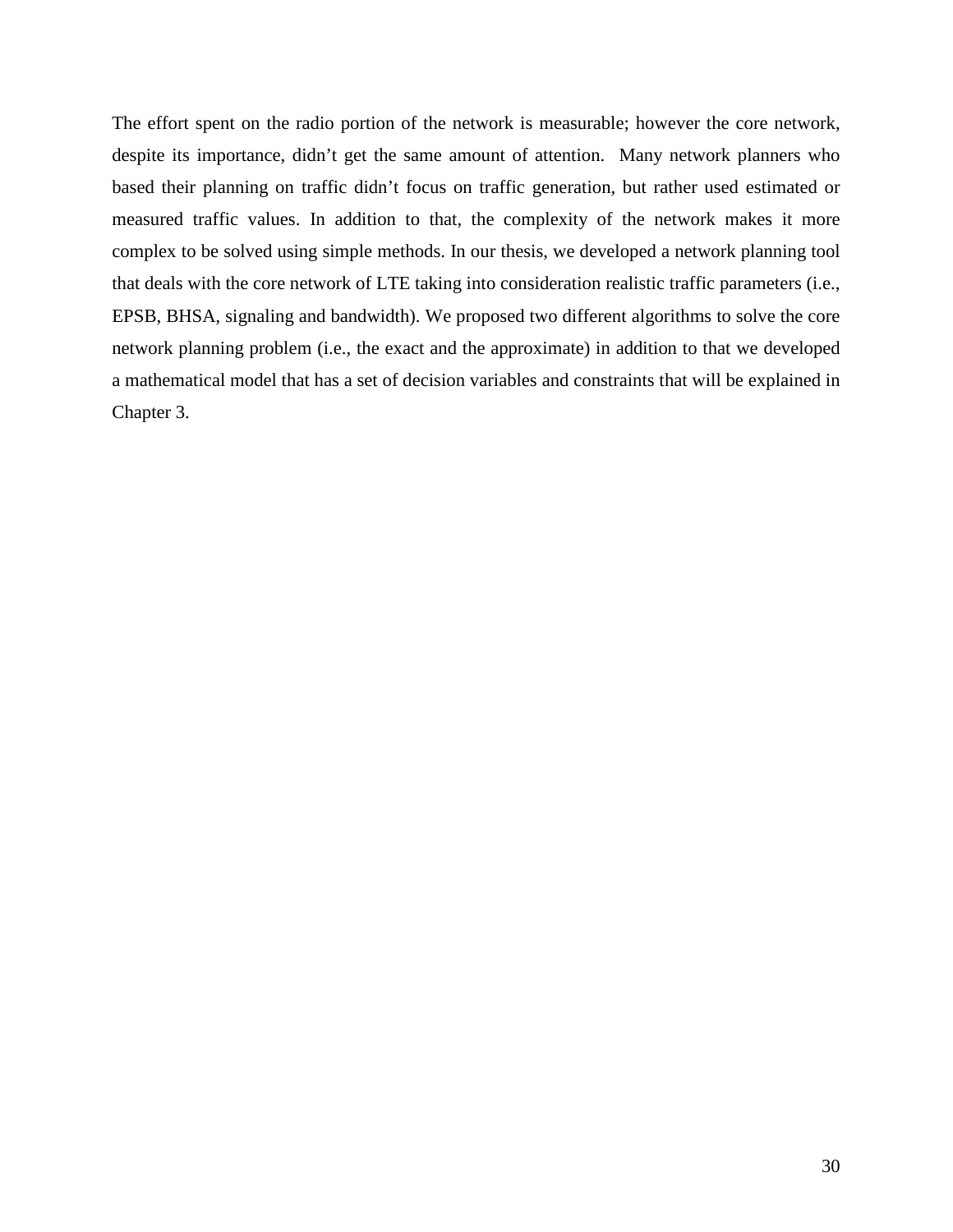# **Chapter 3 LTE Network Model Formulation**

In this chapter, we first present the type of traffic that is handled by the EPS, and then we propose a tool to generate realistic traffic parameters in order to plan the evolved packet core of LTE networks. The next section describes the inputs, outputs, and the objective of the LTE planning problem. The mathematical model is explained thoroughly in this chapter, and both the exact method and the approximate method using the local search algorithm are described in details.

## **3.1 EPS Traffic**

Due to the fact that traffic measurement plays an important role in planning a network and measuring its performance, there is a need to understand the traffic flow in the network and understand the different types of traffic carried on the links. It is also important to understand the types of links and interfaces used to carry the traffic. Traffic measurement is a major factor for network planning and design; it is as important as evaluating network capacity, number of nodes, network latency, and performance measurements. Traffic is simply defined as the amount of data carried over a link for a given period of time. In LTE, there is a classification based on the delay sensitivity that divides LTE traffic into 4 different classes [38]: conversational class, streaming class, interactive class, and background class.

The conversational class is considered the most delay sensitive since it carries real time traffic such as VoIP, and video conferencing. The user has the ability to control the length of the session [62], in other words the session ends whenever the user chooses to end the conversation. Compared to the conversational class, the streaming class is considered less delay sensitive, and it generally carries traffic for streaming purposes such as streaming audio or video. Some examples on the streaming class applications [62]: movies, news, education and training. Regarding the other two types of traffic, the interactive class is delay insensitive but not as much as the background class since it is considered the most delay insensitive class; the former deals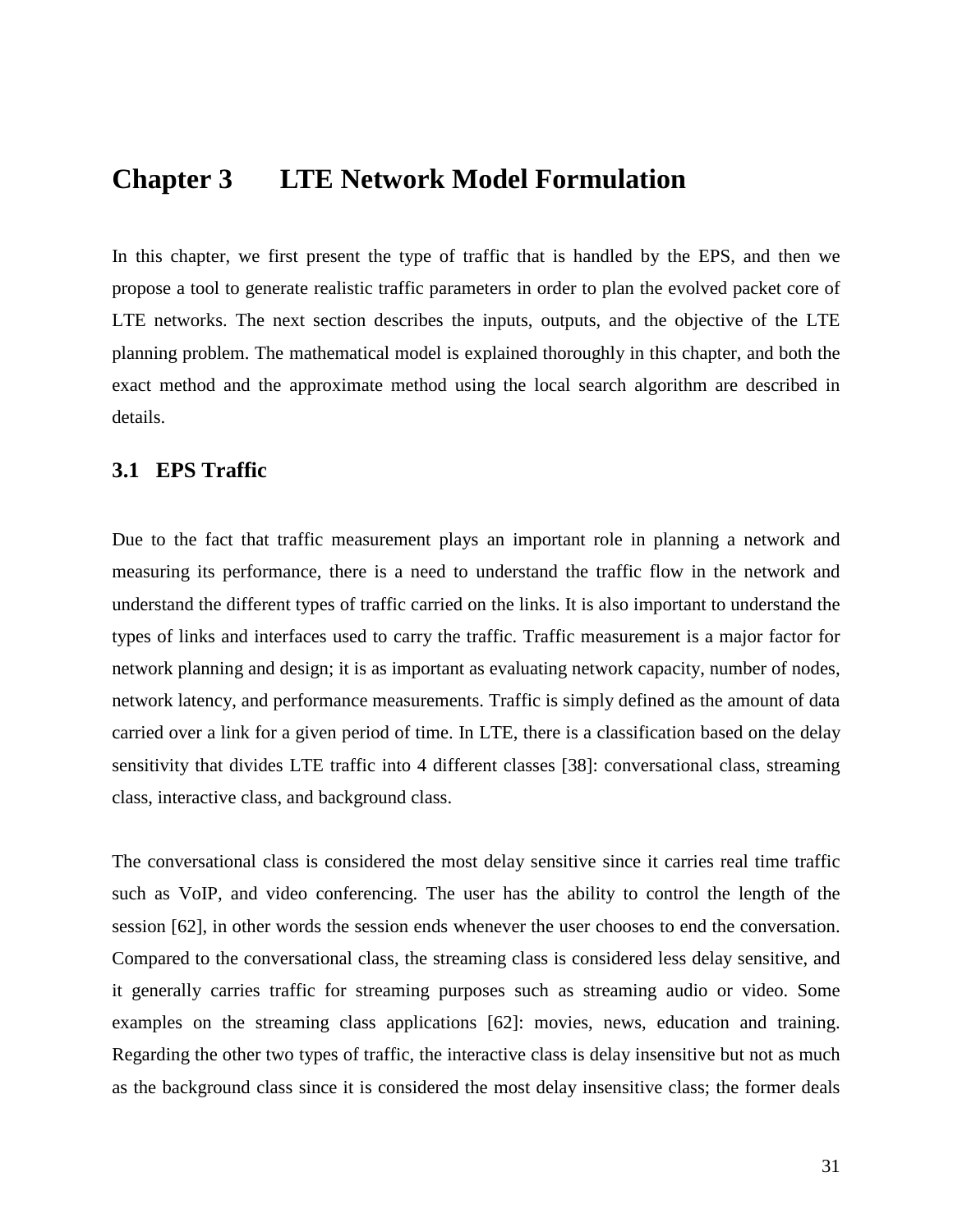with interactive services such as e-mail and web browsing; whereas, the latter deals with background traffic such as background downloading of e-mails and databases.

Planning an efficient network that is based on realistic traffic parameters is not an easy task, and to be able to develop a tool that considers reasonable traffic there are certain traffic parameters that need to be introduced:

- **The number of subscribers:** This parameter represents the total number of subscribers that are currently covered by a given eNB.
- **The number of attached subscribers in Busy Hour (BH):** This parameter represents the number of LTE subscribers that were able to have a successful connection with the P-GW along with a successfully established default bearer and successfully allocated IP address. BH is known to be the busiest 60 minutes period of the day, in which the total traffic is the maximum throughout the day.
- **Busy Hour Data Session Attempt (BHDSA):** This parameter represents the number of data sessions attempted in a busy hour, and it is one of the main methods to measure the capacity of the network.
- **Busy Hour Voice Session Attempt (BHVSA):** This parameter represents the number of voice sessions attempted in a busy hour.
- **Bandwidth required for bearer sessions (BW):** This parameter characterizes the amount of throughput required for the users' services.
- **Simultaneous Evolved Packet System Bearer (EPSB):** This parameter shows the number of EPS bearer sessions occurring simultaneously in a busy hour. The EPSB is an established end-to-end connection between the UE and the P-GW to provide the users with the Internet services they need.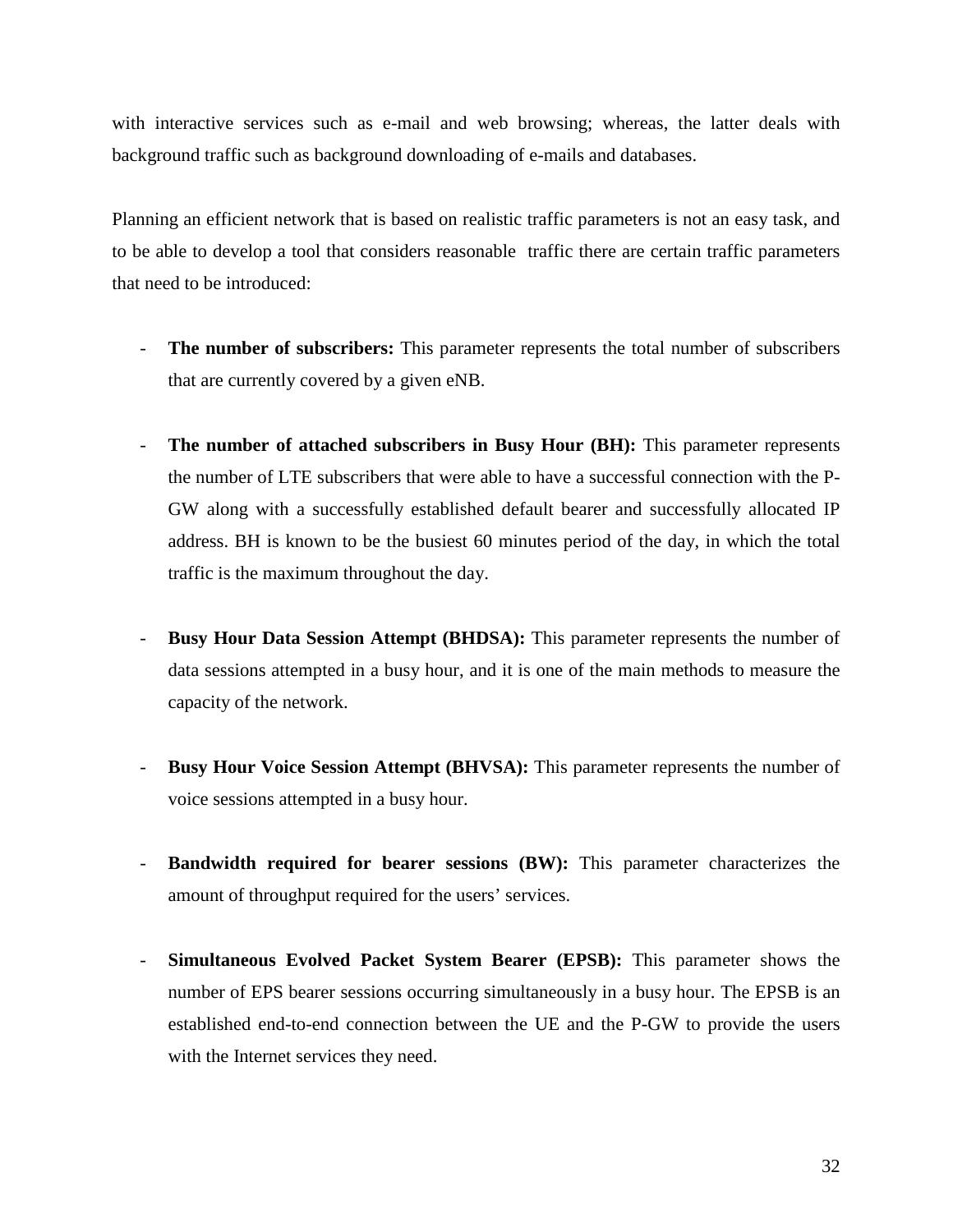The eNBs traffic profile is calculated based on the subscriber traffic profile presented in Table 3.1 as well as other planning parameters presented in Table 3.2. Usually, the information shown in Table 3.1 is provided by the operator or the service provider and it varies depending on data and voice plans provided by different operators; whereas, in Table 3.2 some of the values were referenced and the others were assumed based on knowledge and logic.

Two main values that affect the dimensioning process assuming asymmetric services are presented in Table 3.1; the average downlink rate which was taken to represent a single direction of communication in dimensioning, as well as the monthly usage or data traffic per subscriber in a month. For example, Telus in Canada (in 2012) states that the current 4G LTE enable users to access the networks with speeds up to 75 Mbps with an expected average of 12-15 Mbps [39], while Bell LTE network in Canada (in 2012) is able to offer speeds up to 150 Mbps with an expected average speed of 18-40 Mbps [40]. Fido's data usage per subscriber starts from 100 MB up to 5 GB [41], and TELUS provides data usage that goes up to 5 GB [42].

Table 3.1: Dimensioning values - subscriber traffic profile

| 25Mbps<br>Average rate         |  |
|--------------------------------|--|
| 2GB/month/sub<br>Monthly usage |  |

| Adaptive multiple rate [47] [49]                | 12.2 kbps          |
|-------------------------------------------------|--------------------|
| Mean session time [50]                          | 180 <sub>sec</sub> |
| Handover ratio [49]                             | 0.4                |
| IP overhead percentage                          | 50%                |
| Dense area attached subscriber ratio            | 0.9                |
| <b>Active BH EPSB ratio</b>                     | 0.5                |
| Average EPSB session duration (in seconds) [65] | 900                |
| <b>Retransmission factor</b>                    | 0.25               |
| S1U utilization factor [61]                     | 0.8                |
| Working days per month [45]                     | 22                 |
| Working days traffic ratio [45]                 | 0.9                |
| Busy hour traffic ratio [50]                    | 0.15               |
| Voice Activity Factor (VAF) [48]                | 0.5                |
| Burstiness [46]                                 | 0.25               |

Table 3.2: Planning parameters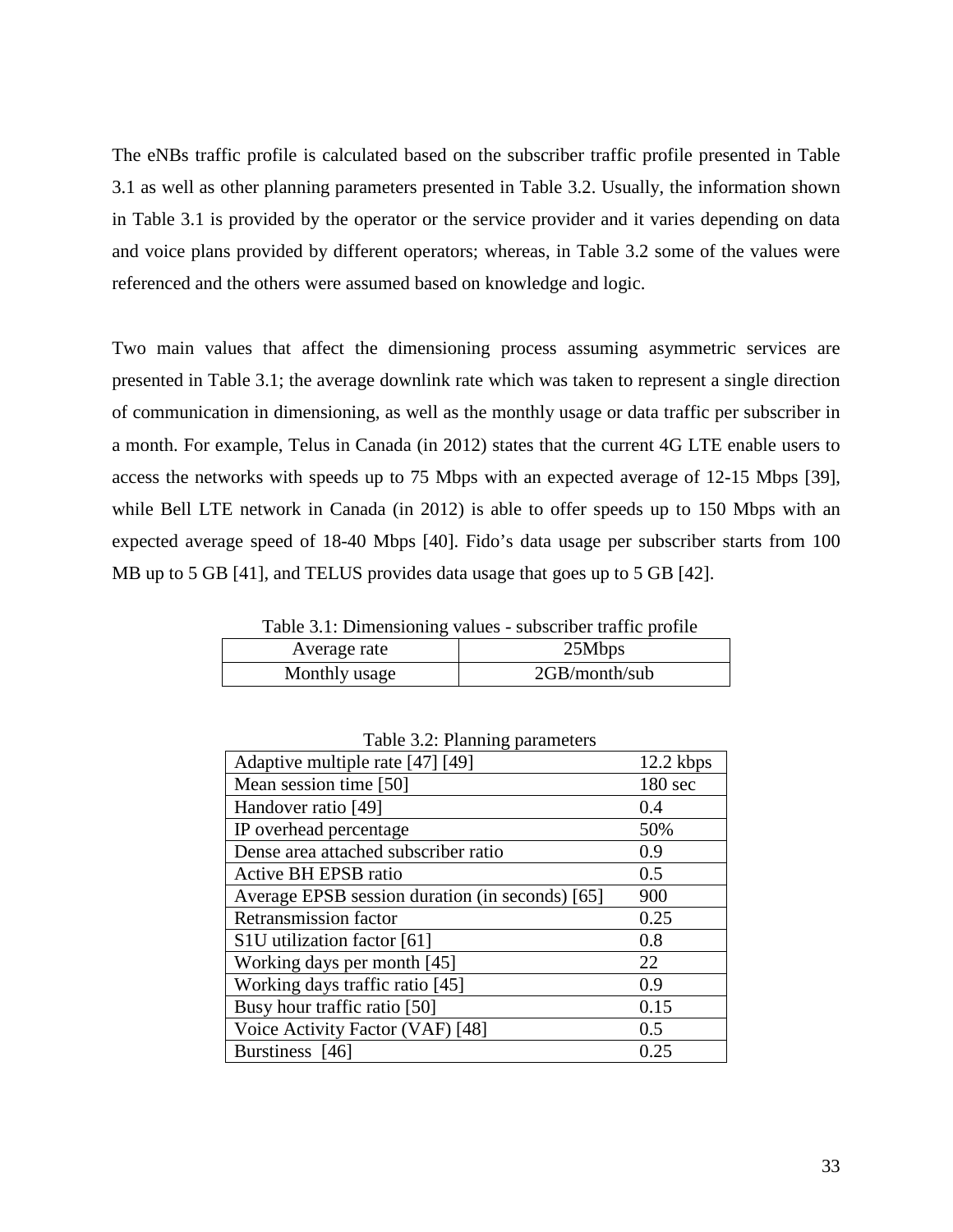A network must be capable of handling the highest amount of traffic during busy hour and it should be designed to support and provide different services to all of its subscribers in a busy hour. In order to have a reasonable amount of traffic, different types of traffic were taken into consideration as previously mentioned; web browsing, file downloads, e-mail, messaging, conversation voice, conversation video, gaming, and streaming.

The average busy hour usage per subscriber is calculated using Equation 3.1 in which *k* is a constant that is equal to 1024\*1024\*1024\*8 and is used to convert the monthly usage of GB provided in Table 3.1 to bits. Working days traffic ratio represents a percentage of the amount of traffic that occurs during working days, and busy hour traffic ratio resembles a percentage of the amount of traffic that occurs during a busy hour. Average BH usage is measured for a subscriber in bits/ busy hour taking into consideration that a busy hour is an hour with the highest amount of traffic during the day.

working days per month monthly usage \* <sup>k</sup> \* working days traffic ratio \* busy hour traffic ratio BH usage <sup>=</sup> **(3.1)**

Voice is supported in LTE using different techniques [55][63] such as Voice over LTE (VoLTE) and Circuit Switched Fallback (CSFB). IP Multimedia Subsystem (IMS) was supposed to be more available when LTE networks started; however, it was not as expected and it caused challenges in supporting Voice over LTE. For example, one of the issues faced by the LTE networks is a major software problem in one of the IMS elements which disrupted the LTE network services and affected the VoLTE service [77]. As a result, CSFB, which provides subscribers with voice services by using networks of previous generations such as GSM or UMTS was deployed. Due to the fact that the main goal is to support voice in LTE over IMS, VoLTE initiative was announced to develop a framework that supports voice over IMS in LTE [86].

Taking into account the VoLTE, there are several factors that control the voice bandwidth [52]: Codec (de/coder) and sample period, IP header, transmission medium and silence suppression. Adaptive Multiple Rate (AMR) codec increases the voice capacity and it uses multiple voice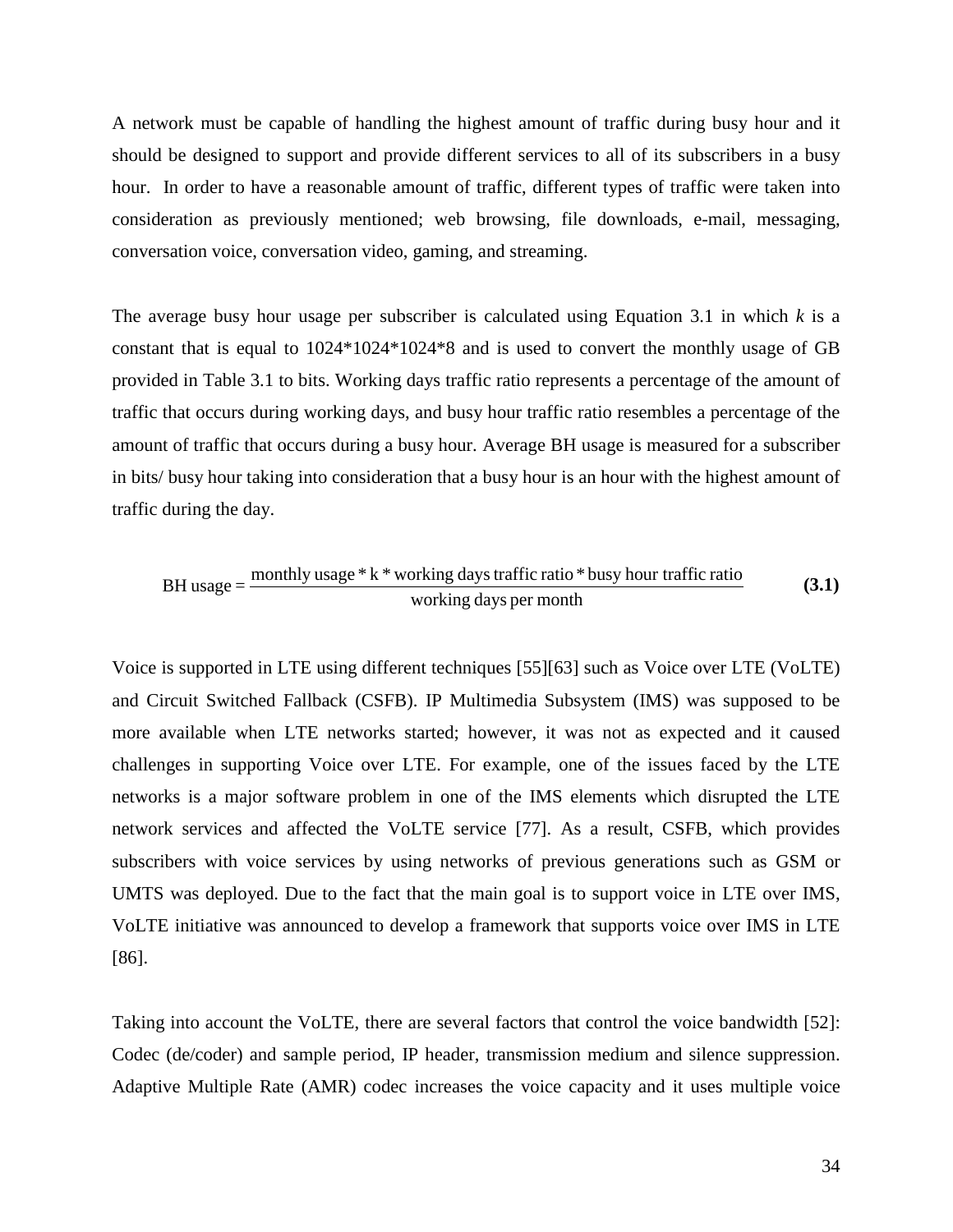encoding rates ranging from 4.75 to 12.2 kbps [53][54]. For example, using the AMR 12.2 kbps codec rate causes a data rate of 30 kbps on top of IP [49].

Equation 3.2 is used to get the average throughput of the S1U interface per subscriber. Due to the fact that the S1U interface, which is the interface between the eNB and the S-GW, carries different types of data, and voice sessions with different data rates; traffic is bursty, and as a result, the burstiness factor is included in the equation. In [43], burstiness is a representation of a group of packets with shorter gaps between other packets being handled before or after, and it has a value between 0 and 1. When the value gets closer to 0, the traffic gets more bursty.

Due to the fact that the S-GW is considered a mobility anchor for inter-eNB handovers, there is a need to include the Handover Ratio (HO) as indicated in the equation. Moreover, taking into consideration different types of applications and services, some may require packet retransmission in case of failure; therefore Retransmission Factor (RTF) is also included in this equation; *k* is a constant that is equal to 3600 and is used to ensure dealing with S1UBW of rate bps since the BH usage acquired in Equation 3.1 is in terms of busy hour. Furthermore, the main two parts of the equation are controlled by the Voice Activity Factor (VAF) to ensure calculating the period in which voice is active, and other periods where other data applications are being handled. In addition, voice data constant represents the amount of data that needs the AMR codec for transmission, and since data is transmitted over IP, the IP overhead is taken into account.

 \* (1 HO ratio) \* (1 RTF) \* (1 IPoverhead) \* (1 burstiness) S1UBW = ((1- VAF)(BH usage/k) (VAF\* AMR \* voice data constant)) + + + + + **(3.2)**

As stated in [56], BHSA provides the number of session attempts during the busy hour. In [57], BHSA is calculated for each user by multiplying the busy hour traffic intensity, which represents amount of usage per subscriber in busy hour, by 3600 and dividing it by mean session duration. In Equation 3.3, BHSA represents the maximum number of busy hour session attempts for all users. In order to get the number of attempts in an hour for all the users, the number of attached subscribers is multiplied by the traffic intensity and 3600 seconds as defined in [51] and then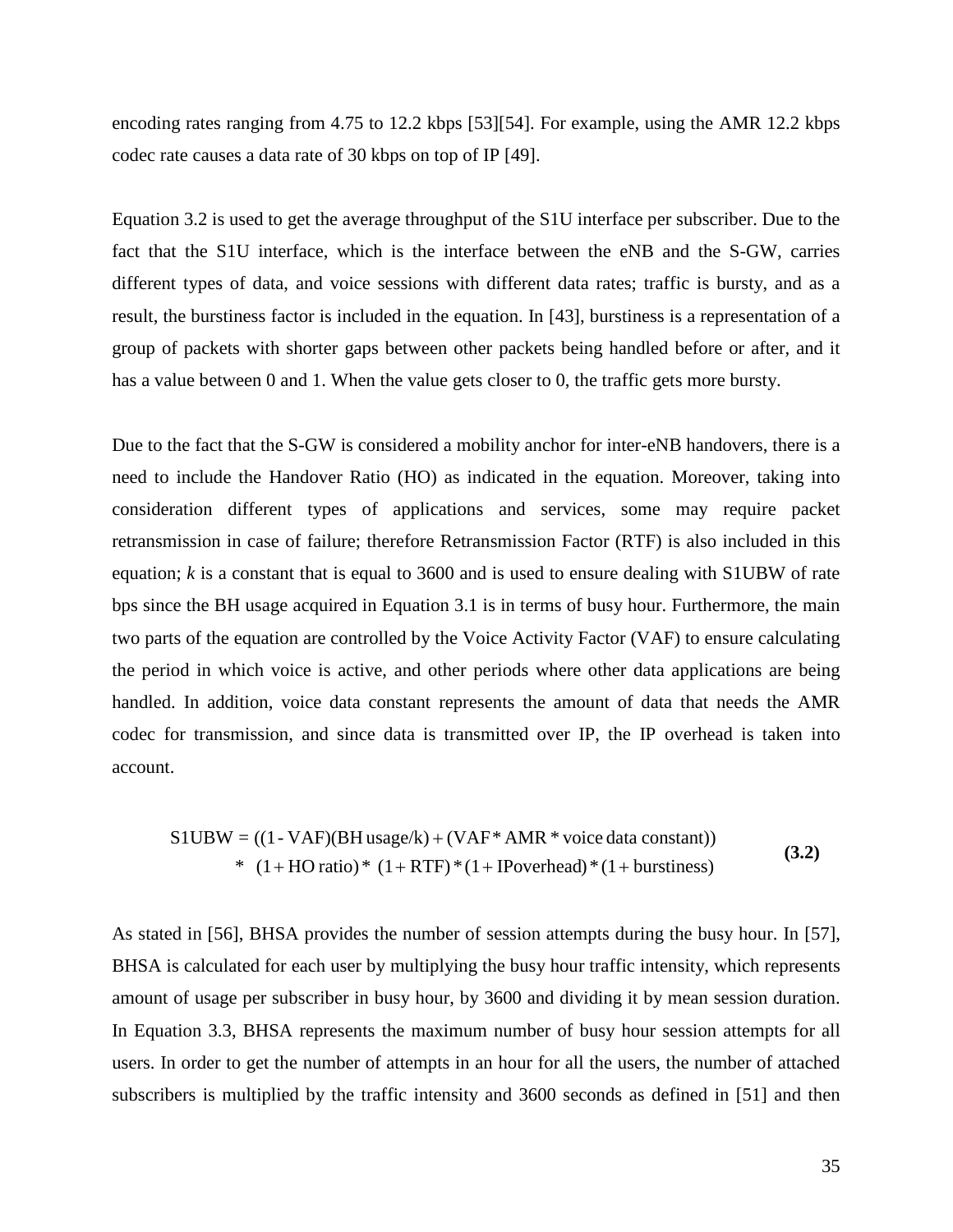divided by the mean session time. The unit for BHSA is in term of number of sessions per busy hour.

$$
BHSA = \frac{\text{attached subscripts} * \text{traffic intensity} * 3600 \text{ (sec)}}{\text{mean session time (sec)}}\tag{3.3}
$$

Due to the fact that there are two different types of BHSA (i.e. voice and data); we end up with two separate equations for BHVSA and BHDSA as shown in Equation 3.4 and Equation 3.5 respectively. The voice traffic intensity is equal to 20, and the data traffic intensity is averaged to 1.52 as provided in [59].

$$
BHVSA = \frac{\text{attached subscripts * voice traffic intensity * 3600 (sec)}}{\text{mean session time (sec)}}\tag{3.4}
$$

$$
BHDSA = \frac{\text{attached subscripts} * \text{data traffic intensity} * 3600 \text{ (sec)}}{\text{mean session time}(\text{sec})}
$$
(3.5)

In order to calculate the number of attached subscribers for the eNB, we need to multiply the total number of subscribers by the attached subscriber ratio for dense area (provided in Table 3.2) as shown in Equation 3.6. The attached subscriber ratio depends on the region, whether the area is crowded or the population in not considerable.

$$
Attached\ subscripts = \ subscripts * attached\ subscript\ error\ ratio
$$
\n(3.6)

A subscriber has the ability to have more than one simultaneous bearer session, and one of the advantages of this feature is that a user would be able to connect to a PDN for Internet service, and simultaneously connect for video or to another PDN (e.g., IMS) [60]. The number of simultaneous EPS dedicated bearer sessions handled by the S1U interface is calculated using Equation 3.7. It is the result of multiplying the number of attached subscribers by the average duration of each data bearer session and the active BH EPSB ratio which represents the percentage of active sessions and it is controlled by the operator and the capabilities of the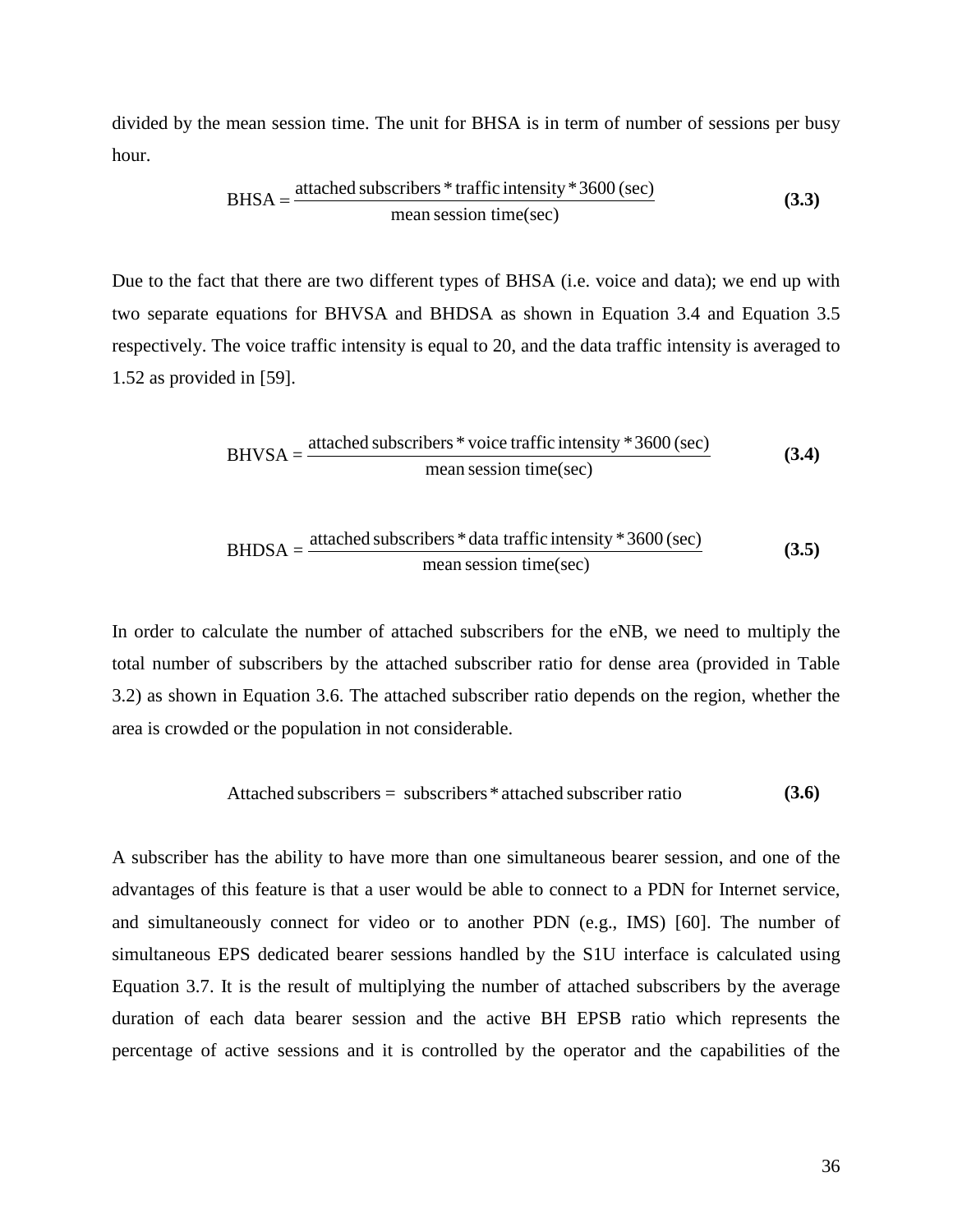network. In addition to that, the answer is divided by 3600 sec to make sure we get the value in a busy hour.

#### $eNB$  simult. EPSB =

3600 (sec) attached subscribers \* Average EPSB session duration (sec) \* active BH EPSB ratio **(3.7)** (3.7)

Prior to calculating the total throughput of the S1U interface, the Fair Usage Policy (FUP), which is a method to control accessing the offered services, needs to be described and added to the total throughput. The FUP is applied on users who deplete their quotas to limit the access speed as described in [44]. In fact, service provider makes sure the data provided to users is unlimited; however, speed is reduced until the end of the subscriber's billing cycle. Normally, applications that require high bandwidth such as video streaming will be affected; nevertheless, applications such as emails and web browsing will not be highly affected due to the fact that they don't require high download rates. Assuming that 10% of attached subscribers depleted their quotas and had to use extra FUP data with size of 1GB, the FUP throughput can be achieved by using Equation 3.8. It is the result of multiplying the number of users using the FUP feature by the number of excess data per subscriber. *k* converts the amount of GB to bits, and its value is 1024\*1024\*1024\*8, the rest of the values including 3600 are used to ascertain that FUPBW is in bps.

#### $FUPBW =$

working days per month \* 3600  $0.1*$  attached subscribers  $*$  extra data  $*$  k  $*$  working days traffic ratio  $*$  busy hour traffic ratio **(3.8)**

Some users tend to use Top Up (TU) feature which is a significant factor that adds to the total throughput of the network. In fact, a number of users who depleted the quotas, and got their access speeds slowed down or their amount of data usage restricted may choose to purchase extra amount of data. Assuming a user pays \$20 for 1 GB of data in a month, and the number of users who use the Top Up feature is 20% of the total number of attached subscribers, top up BW is shown in Equation 3.9. It is the result of multiplying the number of users using the TU feature by the excess data per subscriber. *k* converts the amount of GB to bits, and its value is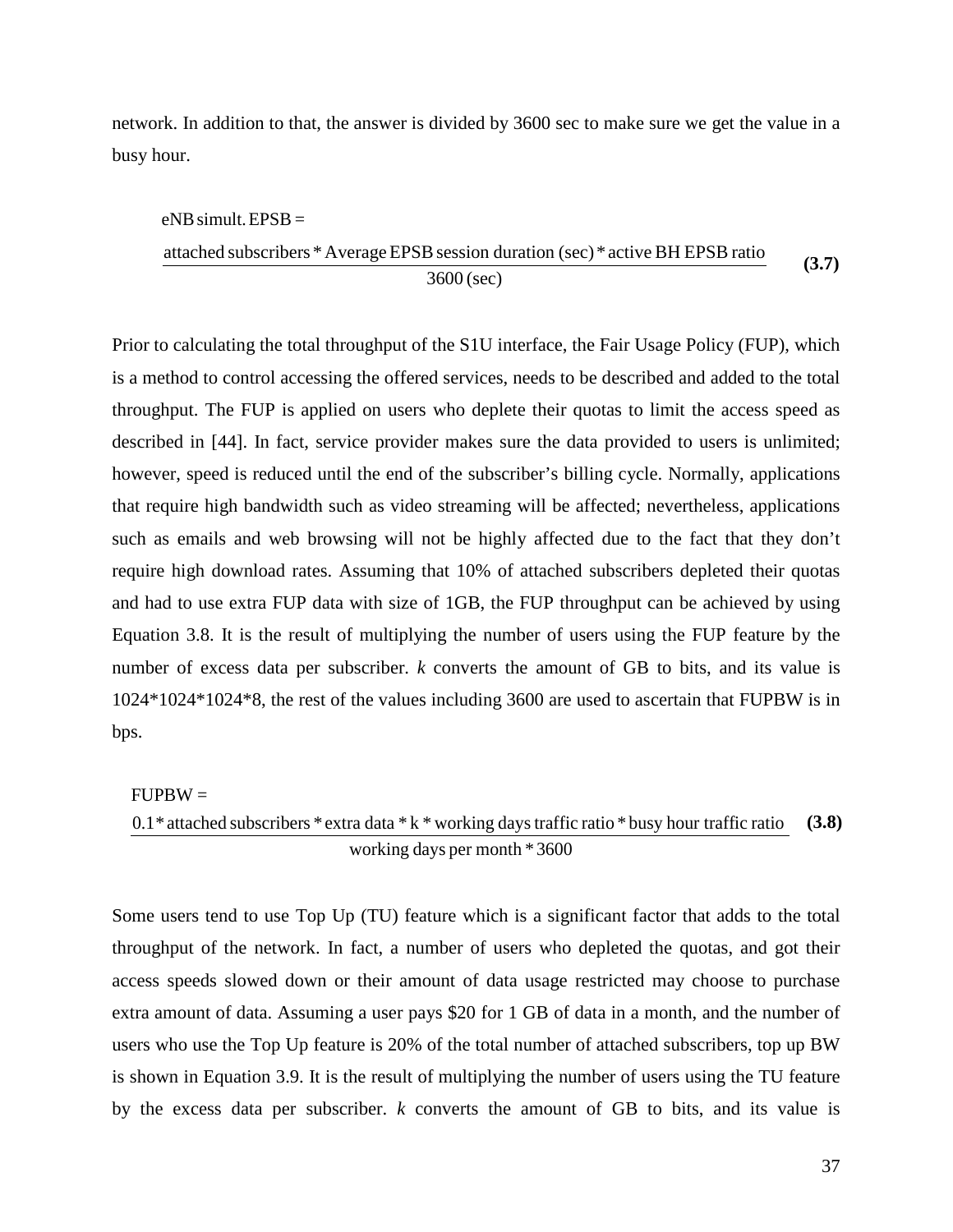1024\*1024\*1024\*8, the rest of the values including 3600 are used to ascertain that TopUpBW is in bps.

#### $TopUpBW =$

$$
\frac{0.2 \cdot \text{attached subscribers} \cdot \text{extra data} \cdot \text{k} \cdot \text{working days traffic ratio} \cdot \text{busy hour traffic ratio}}{\text{working days per month} \cdot 3600} \tag{3.9}
$$

Equation 3.10 is used to measure the total amount of bandwidth being carried on the S1U interface. Taking into consideration that utilization is resulted by dividing the traffic load (bps) by the capacity (bps); where capacity is the maximum amount of load supported by the network. The S1U total BW is a result of adding the FUPBW and the TopUpBW to the amount of simultaneous EPS bearers multiplied by the average S1U throughput and the result of the summation is divided by the interface utilization which ought to be less than 0.85. In order to achieve the total bandwidth in Mbps, the answer is divided by 1M.

S1U total BW = 
$$
\frac{(eNB \text{ simult. EPSB} * S1U BW) + FUPBW + TopUpBW}{S1U interface utilization * 1000000}
$$
 (3.10)

In terms of the control plane, the signaling and the control messages on the S1-C adds to the load of the network [58]. The control operations that are performed over the S1-C include signaling for attachment and detachment, as well as EPS bearer establishment and management, along with authentication requests and responses. Due to the fact that the eNB is directly connected to the MME, the MME has a massive load of transactions per second with both the HSS and the S-GW. Each element has a different amount of signaling because it requires a different amount of transactions per seconds for each of its operations. The elements have different functions and various processes so the amount of signaling is local and dependant on the equipment itself. Moreover, it varies depending on the vendor and the specs for the specific model of the element. The process in which HSS signaling is calculated is different than the process to calculate the signaling of the rest of the elements. Equation 3.11 and Equation 3.12 show the two ways to calculate the amount of signaling for the HSS, and the rest of the elements (MME, S-GW, P-GW and PCRF) respectively. The amount of transactions per second is not absolute; it simply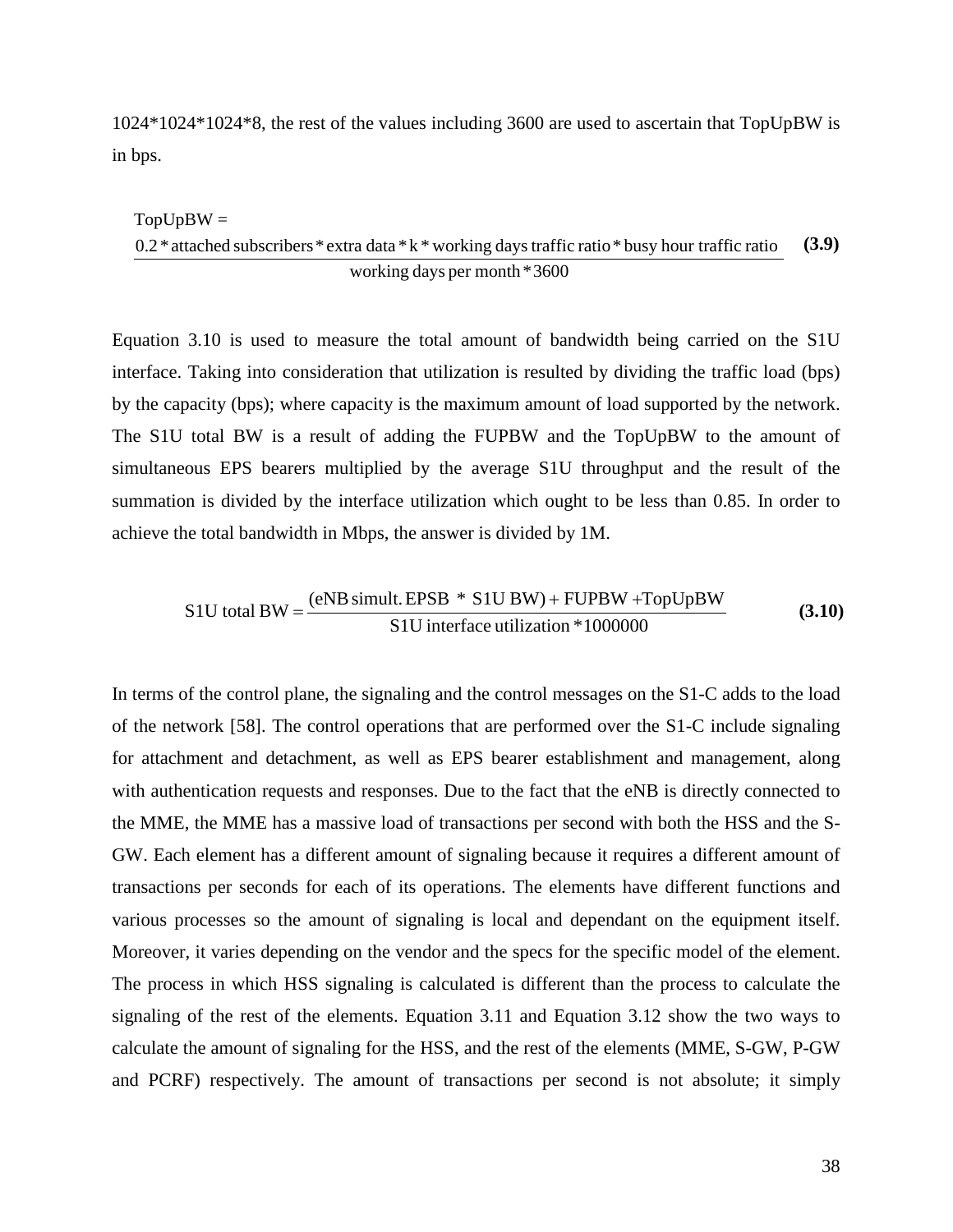depends on the element, the provider, and the model along with different parameters. Equation 3.11 presents the calculation of the total amount of signaling for the HSS, which is the result of the number of transactions per second per subscriber multiplied by the total number of subscribers; whereas in Equation 3.12, the total amount of signaling for the each element is calculated by multiplying the number of bearers during a busy hour by the number of transactions per second per bearer.

$$
Signaling HSS = subscripts * transactions per seconds per subscriber
$$
 (3.11)

$$
Signaling core elements = EPSB * transactions per seconds per bearer
$$
 (3.12)

For example, from [64] it can be concluded that the MME handles 9.3 transactions per second per bearer since it handles around 290,000 messages per second. For the P-GW, it handles 63,000 messages per second leading to 2 transactions per second per bearer. For the S-GW, the number of messages per second is 94,000 leading to 3 transactions per second per bearer. The fact that the S-GW is higher than the P-GW is that the latter doesn't have to deal with service request, release and paging messages. For the PCRF, as given in [65], the number of transactions per second per bearer is equal to 2. By using the Diameteriq smart signaling tool and taking into consideration the results shown in [66], the diameter messages per second in HSS are equal to 5,000 messages per second. Hence, it equals 6.2 transactions per second per subscriber multiplied by the total number of subscribers.

Taking into account the different types of traffic, the eNB traffic records presented in Table 3.3 shows different aspects of traffic measurements that were based on the previous equations and values.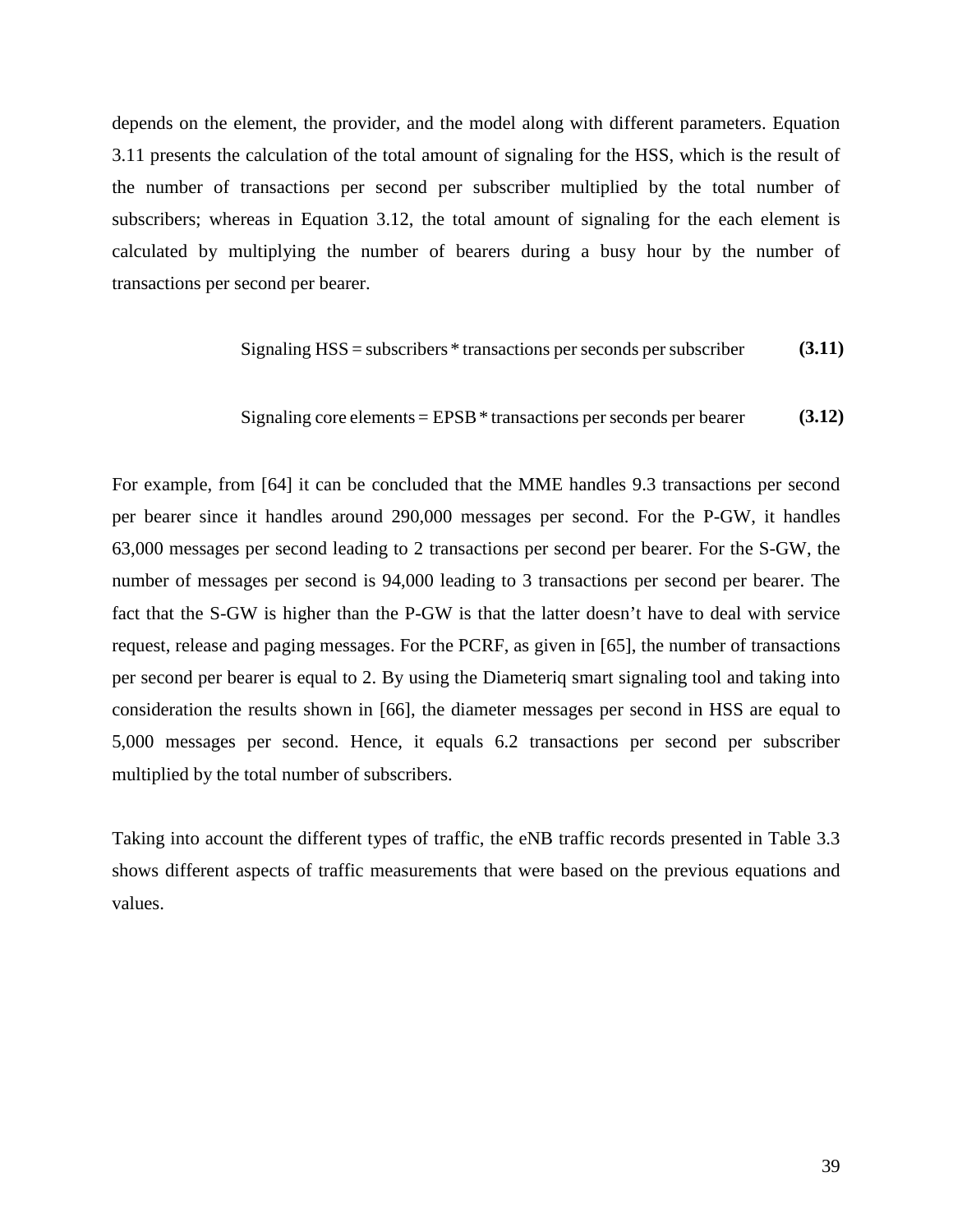| eNB          |                    | <b>Attached</b>    | <b>BHDSA</b> | <b>BHVSA</b> | <b>BW</b> |             |
|--------------|--------------------|--------------------|--------------|--------------|-----------|-------------|
| <b>Index</b> | <b>Subscribers</b> | <b>Subscribers</b> | (Data)       | (Voice)      | (Mbps)    | <b>EPSB</b> |
|              | 10,101             | 9,090              | 276,336      | 3,636,000    | 186       | 1136        |
| 2            | 18,577             | 16,719             | 508,257      | 6,687,600    | 343       | 2089        |
|              | 10,567             | 9,510              | 289,104      | 3,804,000    | 195       | 1188        |
| Δ            | 15,336             | 13,802             | 419,580      | 5,520,800    | 283       | 1725        |
|              | 12,297             | 11,067             | 336,436      | 4,426,800    | 227       | 1383        |

Table 3.3: Typical example of the traffic record for 5 eNB

The traffic record shown in Table 3.3 has different traffic profiles of 5 eNBs. The first column, eNB index, represents the index of the different eNBs to which the traffic belongs. The second column has the total number of subscribers covered by each eNB (i.e. subscribers whether they are active or idle), and it is randomly generated between 6,000 and 19,000. Attached subscribers, are represented in the third column, busy hour session attempt is presented for data and voice in columns four and five respectively. In column six, bandwidth measured in Megabits per second (Mbps) is presented; whereas in column seven the number of simultaneous sessions of dedicated EPS bearer is provided.

Once the traffic records are achieved and the amount of traffic being handled by the network is analyzed, a traffic profile with realistic parameters is ready and the planning process of the evolved packet core of LTE networks can start as described in Section 3.3. A set of mathematical notations is described along with a set of decision variables, and parameters to deal with the model and its features.

# **3.2 Planning Problem: Inputs, Outputs, and Objectives**

For the model formulation and the planning problem, we assume that the following information is given:

- The different types of links and network elements (i.e., MME, S-GW, P-GW, HSS, and PCRF), as well as their capacities and costs.
- The eNBs' locations.
- The different potential locations of the core network elements (i.e., MME, S-GW, P-GW, HSS, and PCRF).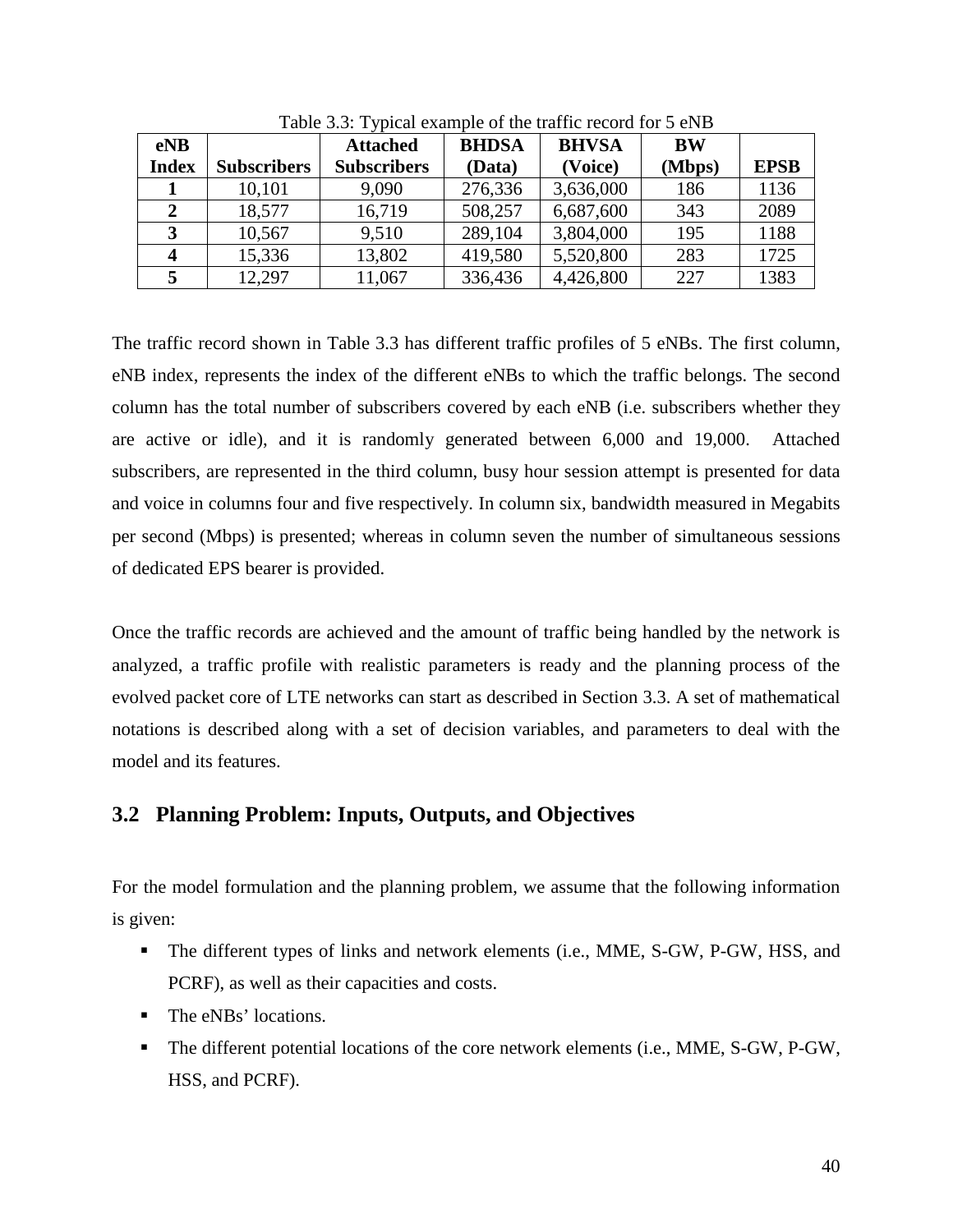- The subscribers' traffic profiles provided by the operator.
- The number of subscribers covered by each eNB.
- The facilities installation cost (i.e., manual labour, electric installations, access floor spaces, cabling and grounding, cable runways, power and cooling equipment, equipment racks, etc.).
- The planning parameters.

The output of the planning problem focuses on the development of an automatic planning tool for the design of the evolved packet core of LTE networks. More precisely, it involves:

- Planning the topology of the network.
- Defining the number of core network elements (i.e., MME, S-GW, P-GW, HSS, and PCRF).
- Defining the number of links and interfaces needed to connect the core elements.
- Specifying the type of links and interfaces.
- Specifying the type of core network elements.
- Selecting the locations of the different core elements.

The main goal of the core network planning problem is to find the optimal network configuration with the minimum infrastructure cost which includes the cost of the nodes, links, and interfaces.

# **3.3 Model Formulation**

After defining the objective of the problem, and the set of constraints, and collecting all needed information about the nodes, links, and interfaces, the model can be formulated. The features of the nodes, links and interfaces are translated into a mathematical representation. This translation process from analyzed information into mathematical modeling is known to be the model formulation; formulating a model for Linear Programming problems (LP) is expressing the objective, and each constraint algebraically in terms of the decision variables. The objective is to minimize the cost of the network while meeting different sets of constraints. In terms of traffic, each element of the core network has its own traffic types; hence, the eNB is considered the point which carries all the different types of traffic.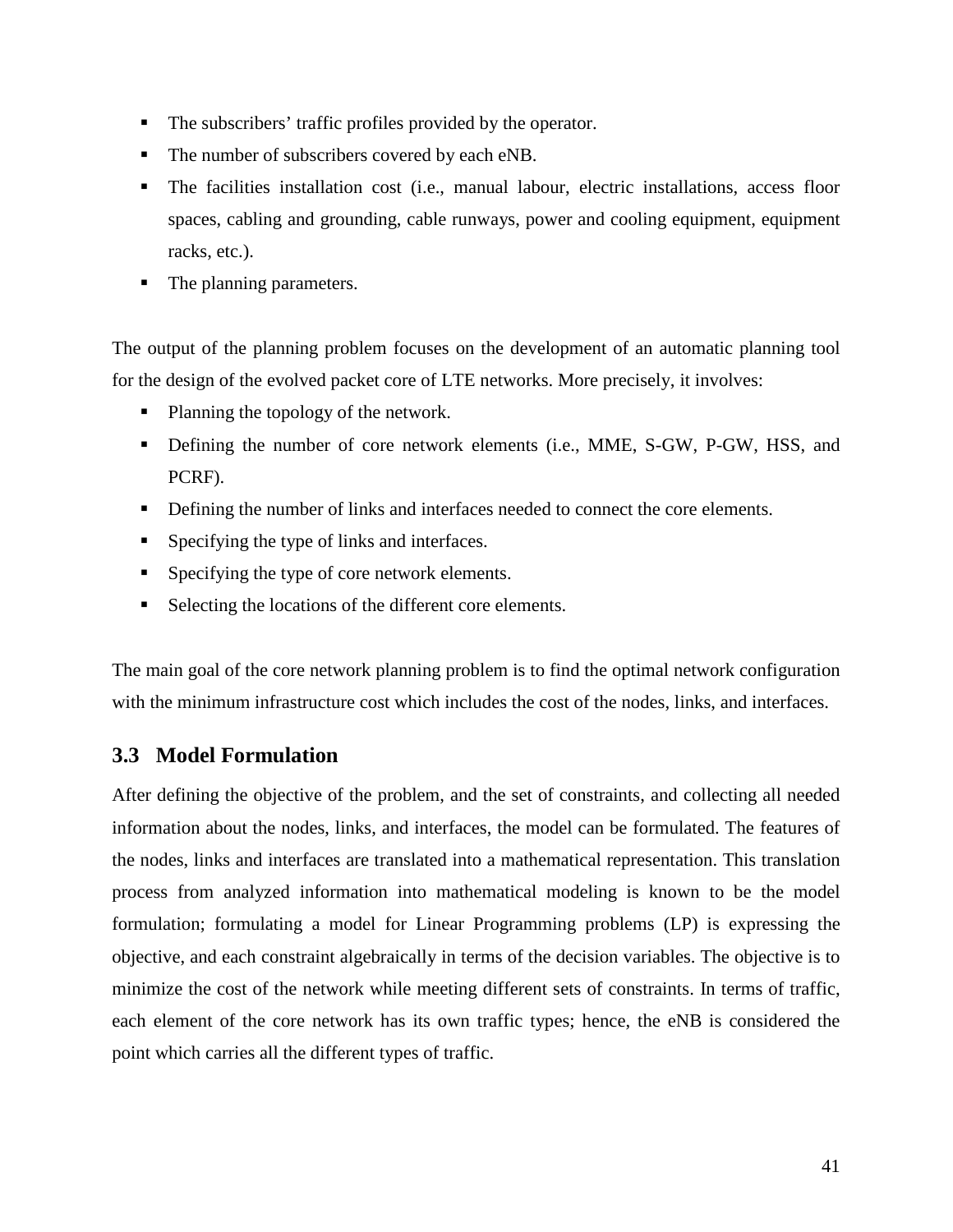### **3.3.1 Notations**

The Evolved Packet System (EPS) architecture depicted in Figure 3.1 presents the different elements of the LTE network for the flat access network and the core network; it also shows the links between those elements. In fact, Figure 3.1 represents the graphical representation of the notation which is composed of sets, decision variables, traffic variables, and cost parameters.



Figure 3.1: Graphical representation of the notation

#### **3.3.1.1 Sets**

■ *B*, the set of eNodeBs that are already installed in different locations.

-  $\mu_b^c$ , the traffic of type  $c \in C$  for an eNB $\in B$ .

- *C*, the set of traffic characteristics such that  $C = \{c_0, c_1, \ldots, c_4\}$  and where:
	- $c_0$ : Number of subscribers.
	- *c*<sub>1</sub>: Busy Hour Session Attempt (BHSA).
	- $c_2$ : Traffic bandwidth (Mbps).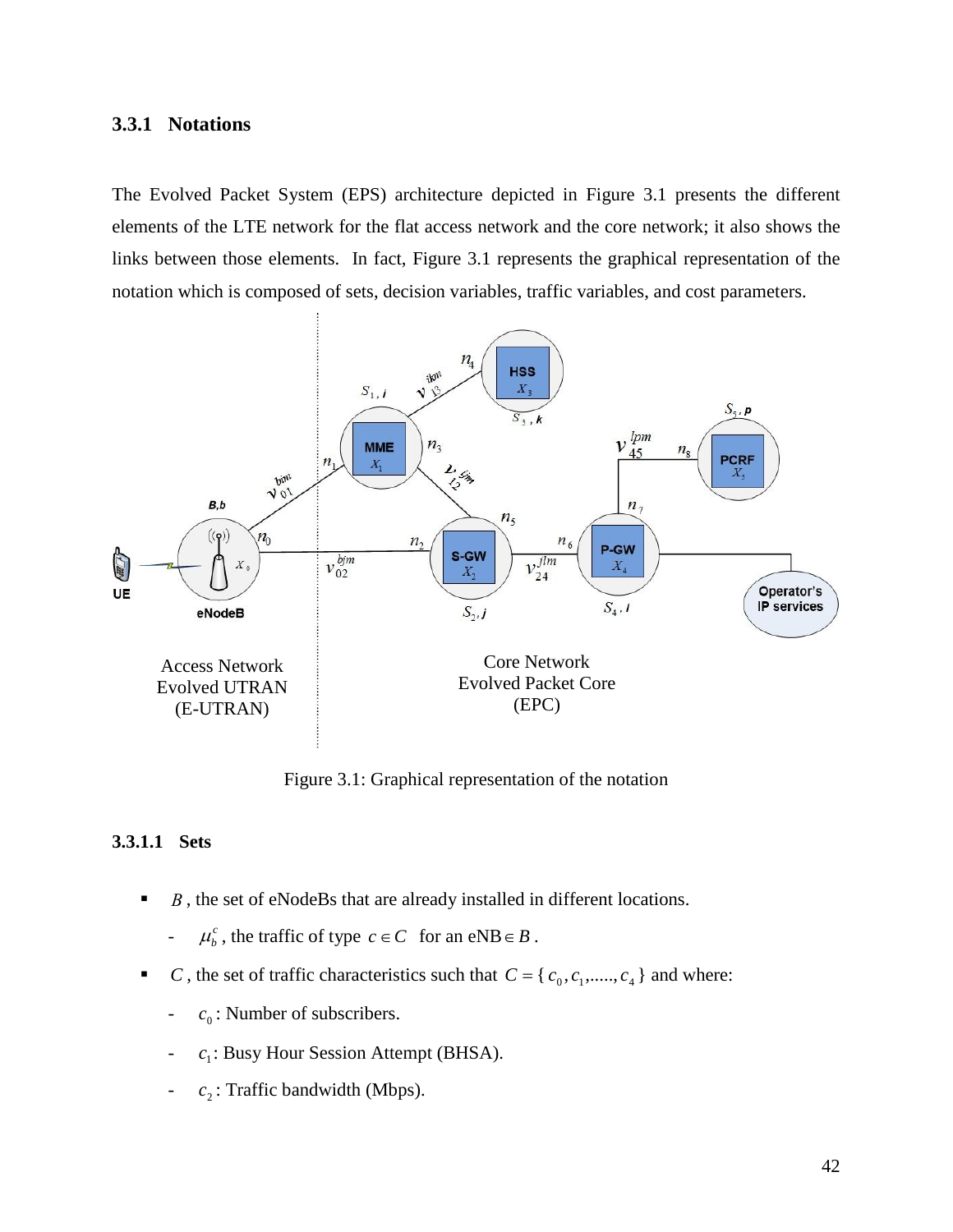- $-c_3$ : Number of attached subscribers.
- *c<sub>4</sub>*: Simultaneous Evolved Packet System Bearers (EPSB).
- $M_{01}$ ,  $M_{02}$ ,  $M_{12}$ ,  $M_{13}$ ,  $M_{24}$ , and  $M_{45}$  are respectively the sets of links that can be used to connect eNBs with MME, eNBs with S-GW, MME with S-GW, MME with HSS, S-GW with P-GW, and P-GW with PCRF.
	- $-w^m$ : Capacity of the link or the interface of type *m*. For example, link of type Fast Ethernet or Gigabit Ethernet.
- $\bullet$   $S_1, S_2, S_3, S_4$ , and  $S_5$  are respectively the sets of potential sites to install the MME, S-GW, HSS, P-GW, and PCRF.
- $T_1, T_2, T_3, T_4$  and  $T_5$  are respectively the set of types of network elements (i.e. MME, S-GW, HSS,P-GW, and PCRF) where:
	- *<sup>t</sup> SUB* : Subscribers' capacity for a node of type *t*.
	- *BHSA*<sup>*t*</sup>: BHSA capacity for a node of type *t*.
	- $\cdot$  *f*  $\cdot$  *f* switching fabric capacity in Mbps for a node of type *t*.
	- *EPSB<sup>t</sup>* : Simultaneous Evolved Packet System Bearers (EPSB) capacity for a node of type *t*.
	- *<sup>t</sup> ASUB* : Attached Subscribers' capacity for a node of type *t*.
	- *<sup>t</sup> SIG* : Signaling capacity for a node of type *t*.
	- *EPSBW* : Throughput per bearer.
	- *SUBW* : Throughput per subscriber.
	- *TPSPB* : Transactions per second per bearer.
	- *TPS* : Transactions per second per subscriber.
	- $t^2 = \eta_0^t, \eta_1^t, \eta_2^t, \eta_3^t, \eta_4^t, \eta_5^t, \eta_6^t, \eta_7^t$  and  $\eta_8^t$  are respectively the maximum number of interfaces that can be installed in a node of type *t* to connect the eNB to the MME (S-GW), the MME to the eNB, the S-GW to the eNB, the MME to the HSS (S-GW), the HSS to the MME, the S-GW to the MME (P-GW), the P-GW to the S-GW, the P-GW to the PCRF, and the PCRF to the P-GW.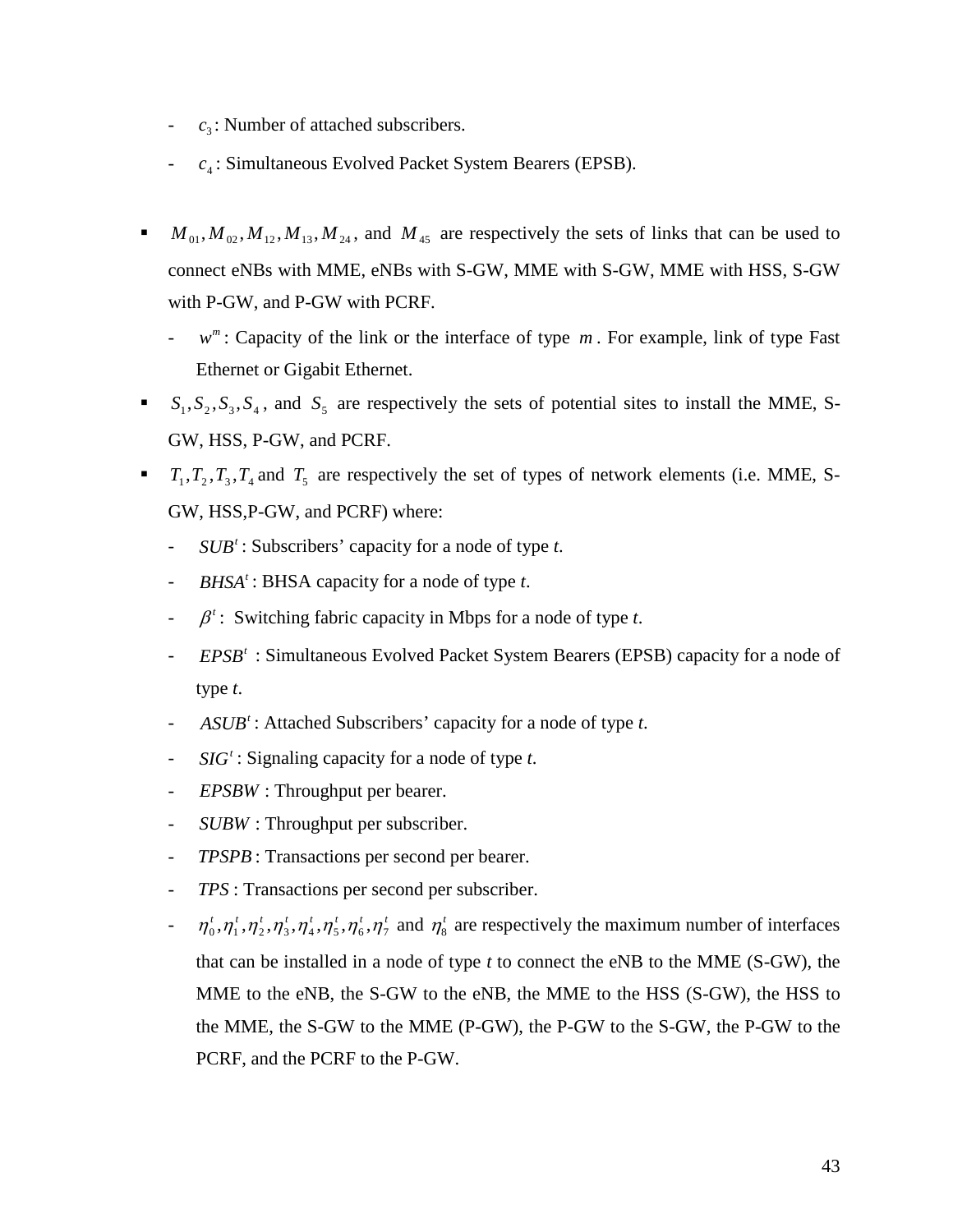#### **3.3.1.2 Decision Variables**

#### **Links**

- *bi* v<sub>01</sub>, a binary variable such that  $v_{01}^{bi} = 1$  if and only if the eNB ( $b \in B$ ) is connected to the MME installed at site  $i \in S_1$ .
- $v_{01}^{bim}$ , the number of links of type  $m \in M_{01}$  connecting the eNB ( $b \in B$ ) to the MME installed at site  $i \in S_1$ .
- $v_{02}^{bj}$ , a binary variable such that  $v_{02}^{bj} = 1$  if and only if the eNB ( $b \in B$ ) is connected to the S-GW installed at site  $j \in S_2$ .
- **•**  $v_{02}^{bjm}$ , the number of links of type  $m \in M_{02}$  connecting the eNB ( $b \in B$ ) to the S-GW installed at site  $j \in S_2$ .
- *ii* v<sub>12</sub>, a binary variable such that  $v_{12}^{ij} = 1$  if and only if the MME installed at site  $i \in S_1$ is connected to the S-GW installed at site  $j \in S_2$ .
- $v_{12}^{ijm}$ , the number of links of type  $m \in M_{12}$  connecting the MME installed at site  $i \in S_1$ is connected to the S-GW installed at site  $j \in S_2$ .
- *v*<sub>13</sub>, a binary variable such that  $v_{13}^{ik} = 1$  if and only if the MME installed at site  $i \in S_1$ is connected to the HSS installed at site  $k \in S_3$ .
- $v_{13}^{ikm}$ , the number of links of type  $m \in M_{13}$  connecting the MME installed at site  $i \in S_1$  to the HSS installed at site  $k \in S_3$ .
- $\bullet$   $v_{24}^{jl}$ , a binary variable such that  $v_{24}^{jl} = 1$  if and only if the S-GW installed at site  $j \in S_2$  is connected to the P-GW installed at site  $l \in S_4$ .
- $\bullet$  v<sup>*jlm*</sup>, the number of links of type  $m \in M_{24}$  connecting the S-GW installed at site  $j \in S_2$  to the P-GW installed at site  $l \in S_4$ .
- $\mathbf{v}_{45}^{lp}$ , a binary variable such that  $v_{45}^{lp} = 1$  if and only if the P-GW installed at site *l* ∈  $S_4$  is connected to the PCRF installed at site  $p \in S_5$ .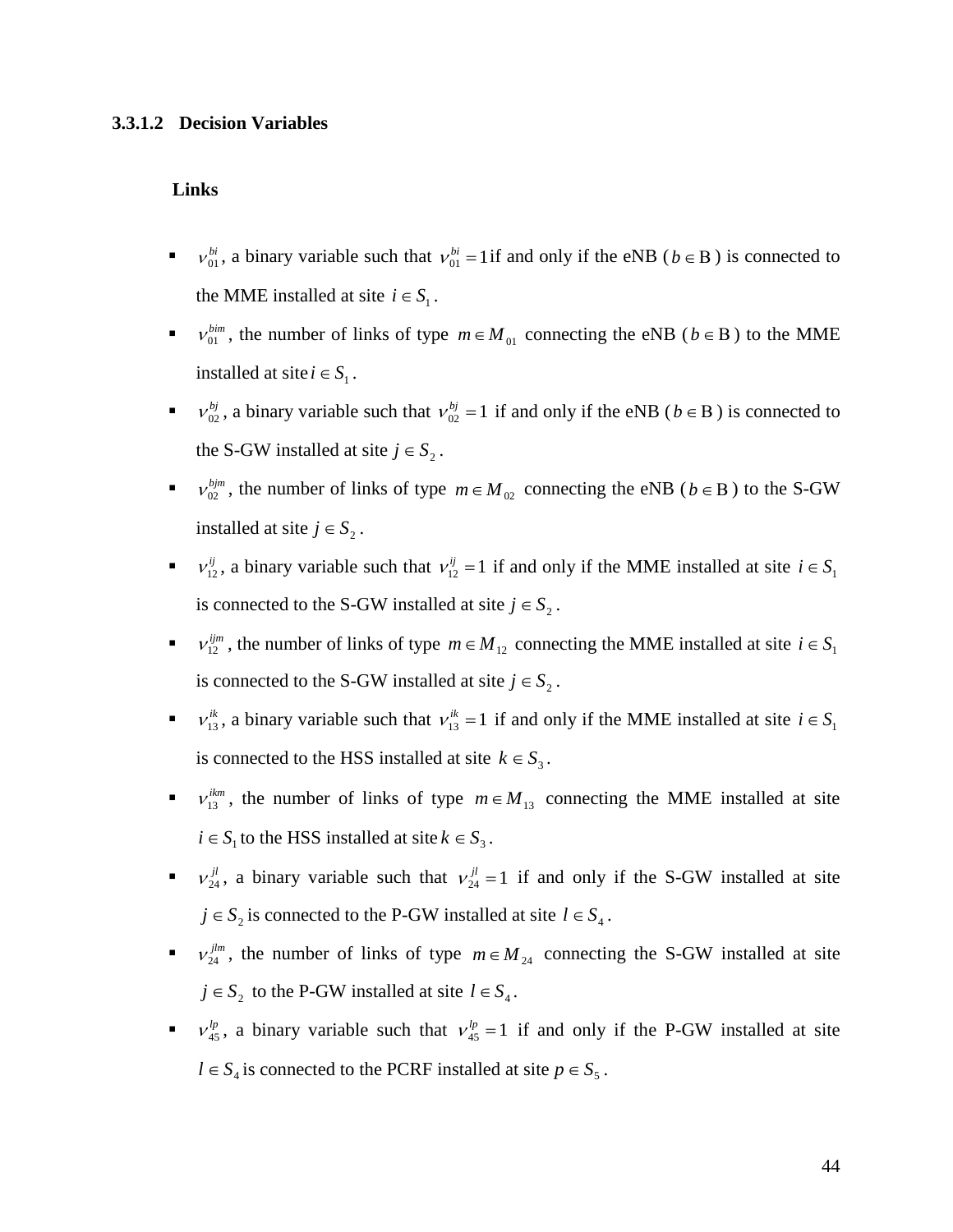*v*  $\psi_{45}^{lpm}$ , the number of links of type  $m \in M_{45}$  connecting the P-GW installed at site  $l ∈ S<sub>4</sub>$  to the PCRF installed at site  $p ∈ S<sub>5</sub>$ .

#### **Nodes**

- *ii*  $\chi_1^{it}$ , a binary variable such that  $\chi_1^{it} = 1$  if and only if a MME of type  $t \in T_1$  is installed at site  $i \in S_1$ .
- *z*<sup>*jt*</sup>, a binary variable such that  $\chi_2^{jt} = 1$  if and only if a S-GW of type  $t \in T_2$  is installed at site  $j \in S_2$ .
- $\chi_3^{kt}$ , a binary variable such that  $\chi_3^{kt} = 1$  if and only if a HSS of type  $t \in T_3$  is installed at site  $k \in S_3$ .
- *lt*  $\chi_4^h$ , a binary variable such that  $\chi_4^h = 1$  if and only if a P-GW of type  $t \in T_4$  is installed at site  $l \in S_4$ .
- *pt*, a binary variable such that  $\chi_5^{pt} = 1$  if and only if a PCRF of type  $t \in T_5$  is installed at site  $p \in S_5$ .

#### **3.3.1.3 Traffic Variables**

The traffic flow is asymmetric in both directions on a link between two network elements. In other words, the uplink and the downlink don't have the same amount of traffic. The downlink is considered in this thesis since most of the traffic is sent on the downlink direction.

- $f_{01}^{cbi}$ , the traffic of type  $c \in C$  on the link from the eNB  $b \in B$  to a MME installed at site  $i \in S_1$ .
- $f_{02}^{cbj}$ , the traffic of type  $c \in C$  on the link from the eNB  $b \in B$  to a S-GW installed at site  $j \in S_2$ .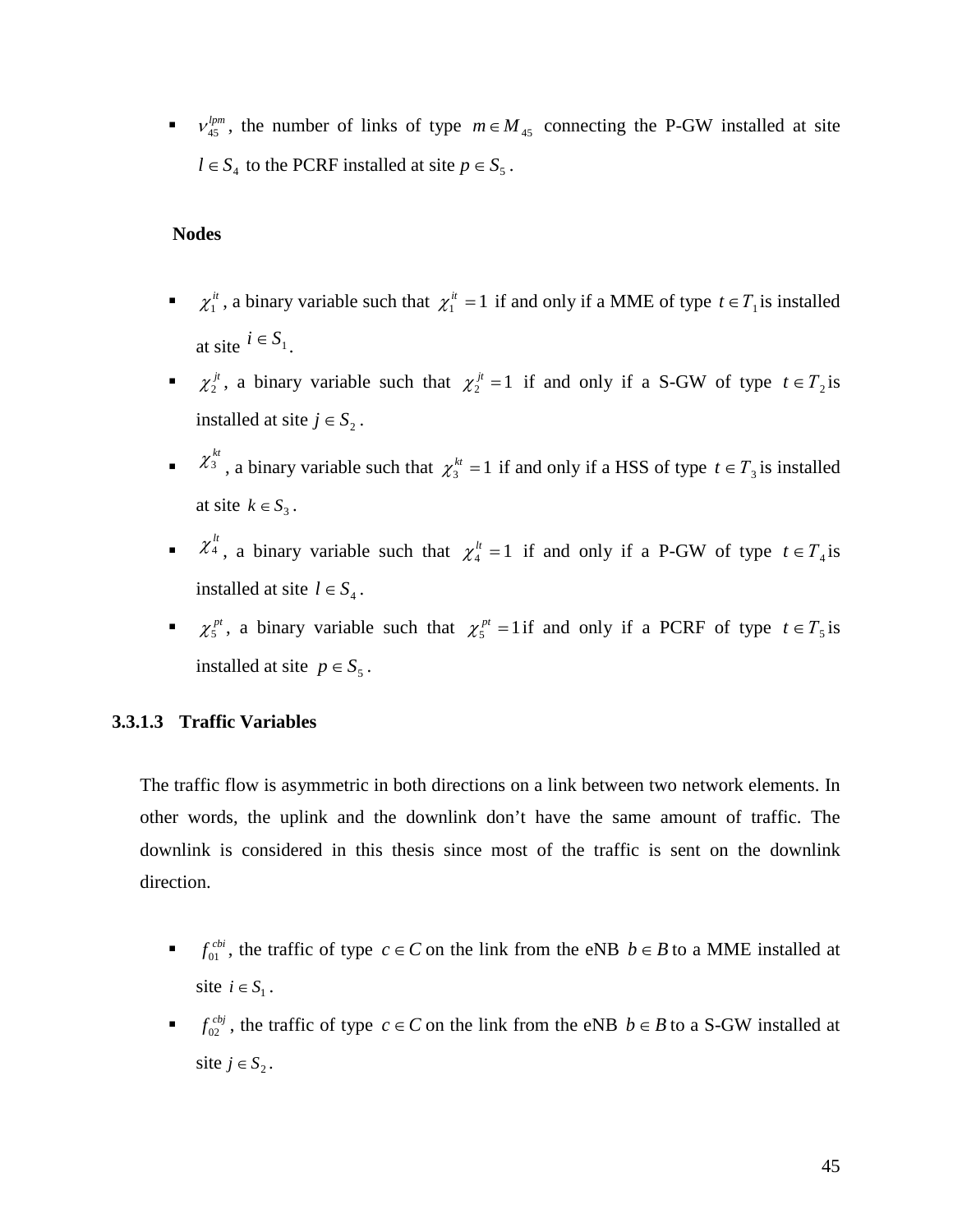- *cij*, the traffic of type  $c \in C$  on the link from the MME installed at site  $i \in S_1$  to a S-GW installed at site  $j \in S_2$ .
- $f_{13}^{cik}$ , the traffic of type  $c \in C$  on the link from the MME installed at site  $i \in S_1$  to a HSS installed at site  $k \in S_3$ .
- $f_{24}^{cjl}$ , the traffic of type  $c \in C$  on the link from the S-GW installed at site  $j \in S_2$  to a P-GW installed at site  $l \in S_4$ .
- *f*<sup> $clp$ </sup>, the traffic of type  $c \in C$  on the link from the P-GW installed at site  $l \in S_4$  to a PCRF installed at site  $p \in S_5$ .

### **3.3.1.4 Cost Parameters**

#### **Links**

- $\bullet$   $a_{01}^{bin}$ , the link and interface costs (including installation cost) for connecting an eNB installed at site  $b \in B$  to a MME installed at site  $i \in S_1$  through a link and interface of type  $m \in M_{01}$ .
- $\bullet$  *a*<sup>bjm</sup>, the link and interface costs (including installation cost) for connecting an eNB installed at site *b*  $\in$  *B* to a S-GW installed at site *j*  $\in$  *S*<sub>2</sub> through a link and interface of type  $m \in M_{02}$ .
- $\bullet$  *a*<sup>ijm</sup>, the link and interface costs (including installation cost) for connecting a MME installed at site  $i \in S_1$  to a S-GW installed at site  $j \in S_2$  through a link and interface of type  $m \in M_{12}$ .
- $\bullet$   $a_{13}^{ikm}$ , the link and interface costs (including installation cost) for connecting a MME installed at site  $i \in S_1$  to a HSS installed at site  $k \in S_3$  through a link and interface of type  $m \in M_{13}$ .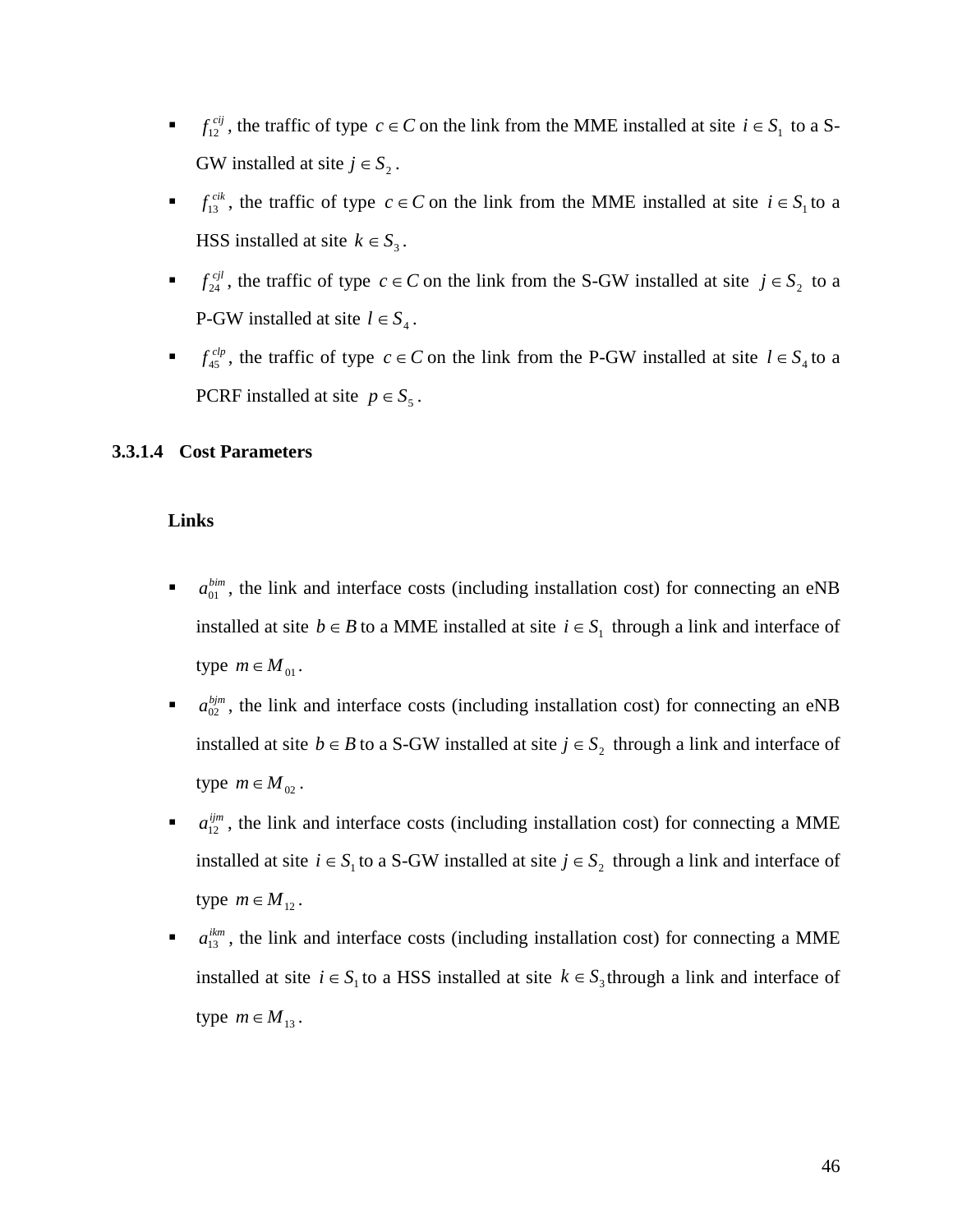- $\bullet$  *a*<sup>*jlm*</sup>, the link and interface costs (including installation cost) for connecting a S-GW installed at site  $j \in S_2$  to a P-GW installed at site  $l \in S_4$  through a link and interface of type  $m \in M_{24}$ .
- $\blacksquare$  *a*<sup>tpm</sup>, the link and interface costs (including installation cost) for connecting a P-GW installed at site  $l \in S_4$  to a PCRF installed at site  $p \in S_5$  through a link and interface of type  $m \in M_{45}$ .

#### **Nodes**

 $\bullet$  *b*<sub>1</sub><sup>*t*</sup>,*b*<sub>2</sub><sup>*t*</sup>,*b*<sub>3</sub><sup>*t*</sup>,*b*<sub>4</sub><sup>*t*</sup>, and *b*<sub>5</sub><sup>*t*</sup> are respectively the cost (including installation cost) of a MME of type  $t \in T_1$ , of a S-GW of type  $t \in T_2$ , of a HSS of type  $t \in T_3$ , of a P-GW of type  $t \in T_4$  and of a PCRF of type  $t \in T_5$ .

# **3.4 Cost Function**

The total cost of the network consists of two parts: the cost of the links and interfaces as well as the cost of the nodes. The cost of the links and interfaces, denoted by  $C_L$  is given by the following equation:

$$
C_{L}(\nu) = \sum_{b \in B} \sum_{i \in S_{1}} \sum_{m \in M_{01}} a_{01}^{bim} V_{01}^{bim} + \sum_{b \in B} \sum_{j \in S_{2}} \sum_{m \in M_{02}} a_{02}^{bjm} V_{02}^{bjm}
$$
  
+ 
$$
\sum_{i \in S_{1}} \sum_{j \in S_{2}} \sum_{m \in M_{12}} a_{12}^{ijm} V_{12}^{ijm} + \sum_{i \in S_{1}} \sum_{k \in S_{3}} \sum_{m \in M_{13}} a_{13}^{ikm} V_{13}^{ikm}
$$
  
+ 
$$
\sum_{j \in S_{2}} \sum_{l \in S_{4}} \sum_{m \in M_{24}} a_{24}^{jlm} V_{24}^{jlm} + \sum_{l \in S_{4}} \sum_{p \in S_{5}} \sum_{m \in M_{45}} a_{45}^{lpm} V_{45}^{lpm}
$$
(3.13)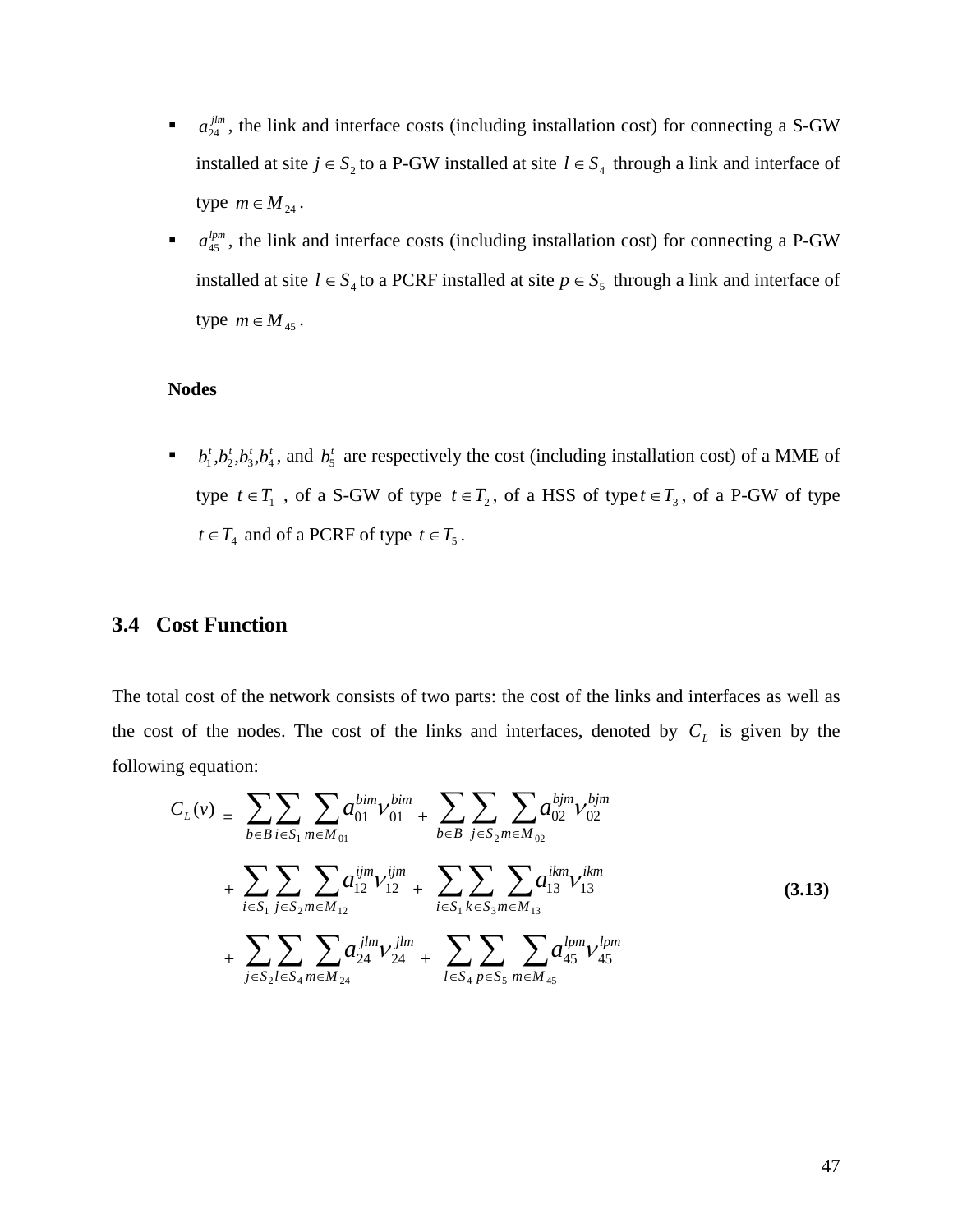The cost of the nodes, denoted by  $C_N$ , is given by the following equation:

$$
C_{N}(x) = \sum_{t \in T_{1}} b_{1}^{t} \sum_{i \in S_{1}} \chi_{1}^{it} + \sum_{t \in T_{2}} b_{2}^{t} \sum_{j \in S_{2}} \chi_{2}^{jt}
$$
  
+ 
$$
\sum_{t \in T_{3}} b_{3}^{t} \sum_{k \in S_{3}} \chi_{3}^{kt} + \sum_{t \in T_{4}} b_{4}^{t} \sum_{l \in S_{4}} \chi_{4}^{lt}
$$
  
+ 
$$
\sum_{t \in T_{5}} b_{5}^{t} \sum_{p \in S_{5}} \chi_{5}^{pt}
$$
 (3.14)

# **3.5 The Model**

The model for the LTE core network planning problem can now be given.

Minimize 
$$
(C_L(v) + C_N(x))
$$
 (3.15)

subject to the following constraints:

*1. Uniqueness constraints* impose that only one type of a specific node is installed at a certain location. Furthermore, nodes are dependent but not co-located. The uniqueness constraints of MME, S-GW, HSS, P-GW and PCRF are as follows:

MME-Type uniqueness constraints

$$
\sum_{i \in T_1} \chi_1^{it} \le 1 \qquad (i \in S_1)
$$
\n
$$
(3.16)
$$

S-GW-Type uniqueness constraints

$$
\sum_{t \in T_2} \chi_2^{jt} \le 1 \qquad (j \in S_2)
$$
\n
$$
(3.17)
$$

HSS-Type uniqueness constraints

$$
\sum_{t \in T_3} \chi_3^{kt} \le 1 \qquad (k \in S_3)
$$
\n
$$
(3.18)
$$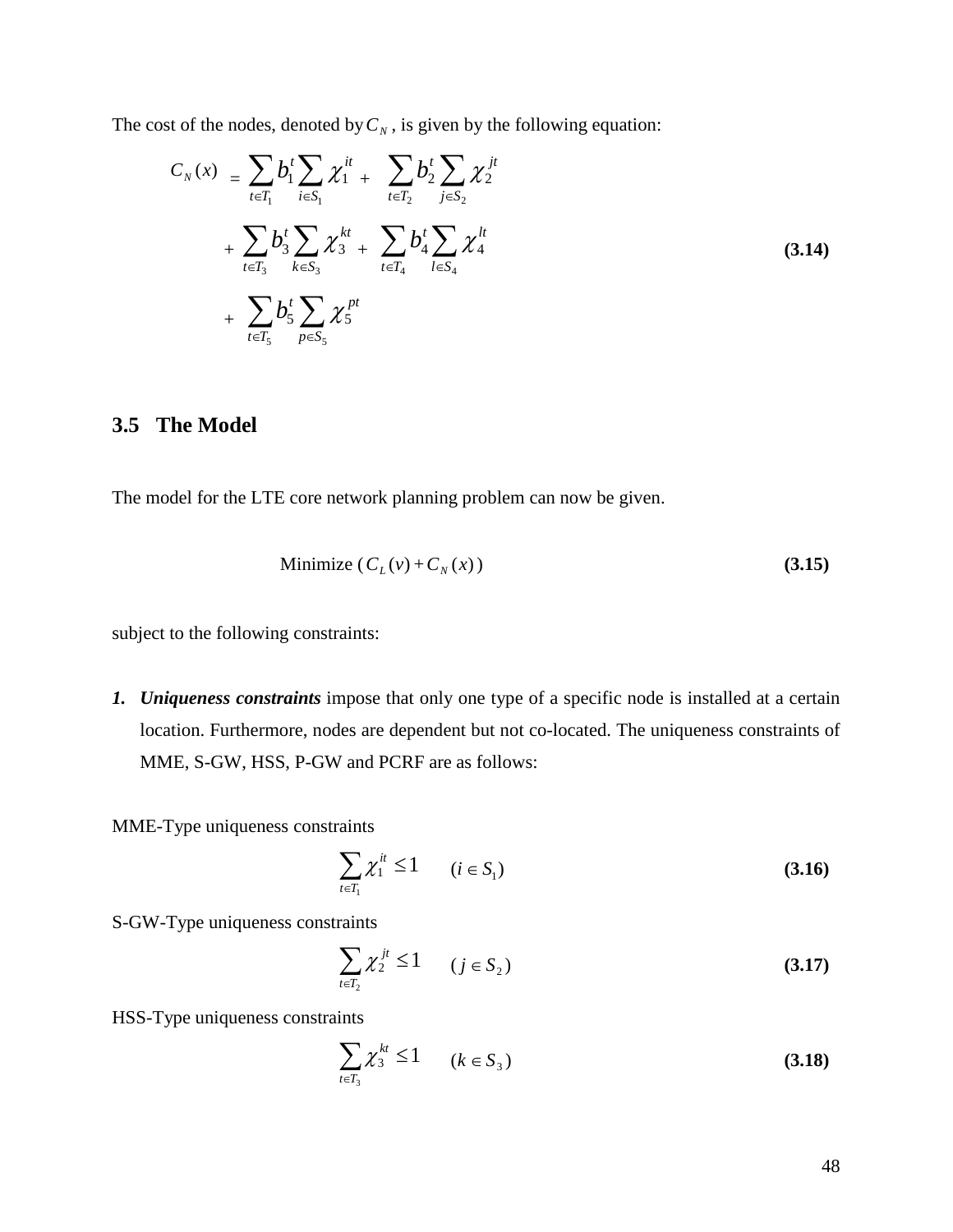P-GW-Type uniqueness constraints

$$
\sum_{t \in T_4} \chi_4^{lt} \le 1 \qquad (l \in S_4)
$$
\n
$$
(3.19)
$$

PCRF-Type uniqueness constraints

$$
\sum_{t \in T_5} \chi_5^{pt} \le 1 \qquad (p \in S_5)
$$
\n(3.20)

*2. Assignment constraints* impose that a lower layer node is assigned to only one upper layer node. In other words, if a type of a node is installed, it will be connected to at most one upper layer node. The assignment constraints of the lower layer nodes (i.e., eNB, MME, S-GW, and P-GW) are as follows:

eNB assignment constraints

$$
\sum_{i \in S_1} V_{01}^{bi} = 1 \qquad (b \in B)
$$
 (3.21)

$$
\sum_{j \in S_2} V_{02}^{bj} = 1 \qquad (b \in B)
$$
 (3.22)

MME assignment constraints

$$
\sum_{j \in S_2} V_{12}^{ij} = \sum_{t \in T_1} \chi_1^{it} \qquad (i \in S_1)
$$
 (3.23)

$$
\sum_{k \in S_3} V_{13}^{ik} = \sum_{t \in T_1} \chi_1^{it} \qquad (i \in S_1)
$$
 (3.24)

S-GW assignment constraints

$$
\sum_{l \in S_4} V_{24}^{jl} = \sum_{t \in T_2} \chi_2^{jt} \qquad (j \in S_2)
$$
 (3.25)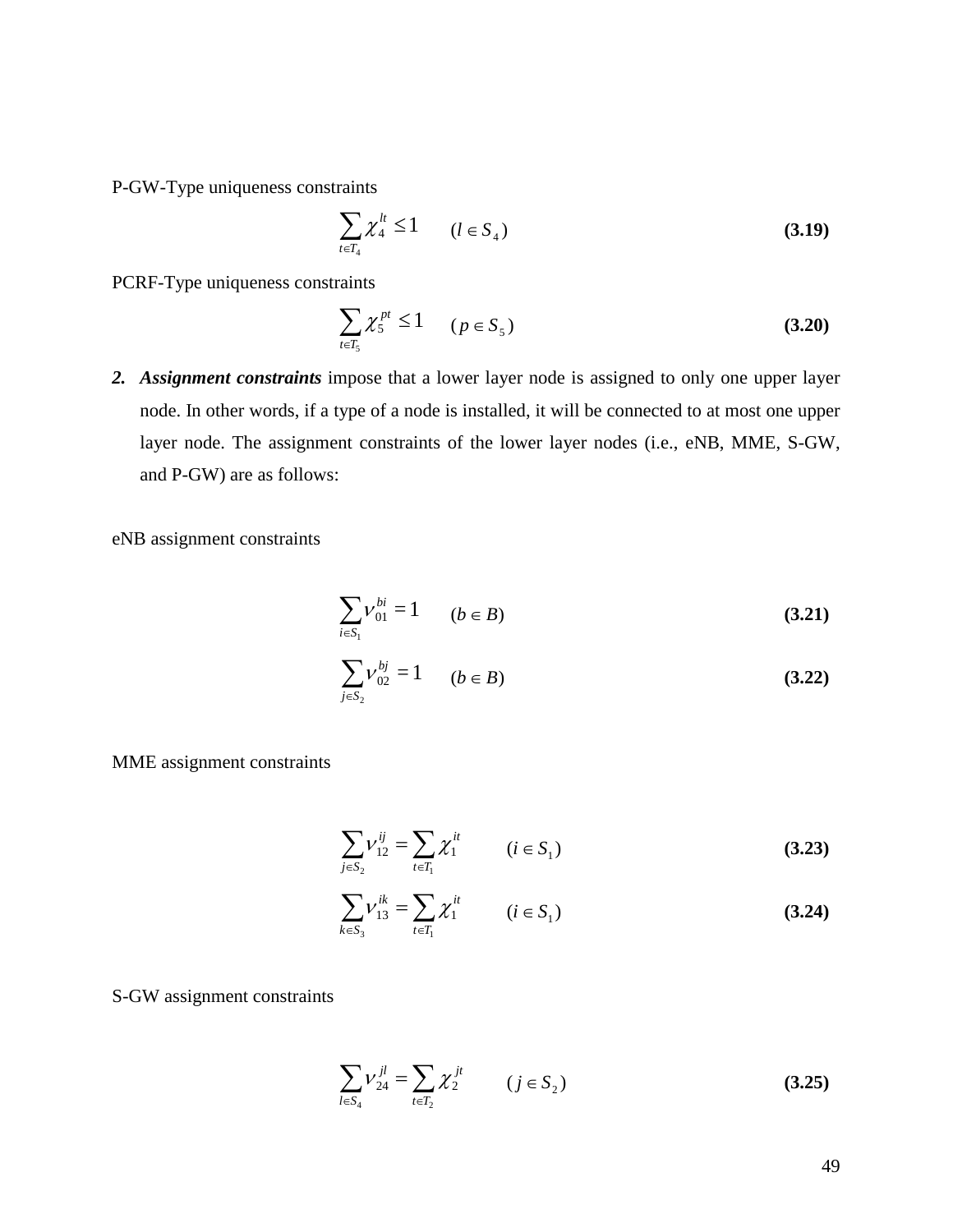P-GW assignment constraints

$$
\sum_{p \in S_5} V_{45}^{lp} = \sum_{t \in T_4} \chi_4^{lt} \qquad (l \in S_4)
$$
\n(3.26)

The importance of looking into the *capacity constraints* of LTE core elements goes back to the urge to identify the needed number of the different elements. We introduce capacity constraints at three separate levels: interface level, node level, and link level. In general, there are four different basic types of capacity constraints [72]: throughput, transactions, subscribers, and bearers. Throughput is the total amount of data load that a node can handle, and it is considered data plane limitation, whereas transactions are signaling messages related to control plane. Subscribers represent the number of subscribers that can be handled by a node, and there are different types of subscribers that can be handled by a node such as active vs. idle (i.e., without ongoing media session), or activated vs. configured subscribers who are not yet activated. Last but not least is the number of bearers; a bearer is a data connection and there are two types which are default and dedicated bearers. The default bearer is best effort and its obligatory for any attached user, whereas the dedicated bearer is established based on the need. The next paragraphs look at the capacity issues of each element of the core network.

*MME* is responsible for bearer setup, mobility, and authentication, and it is considered a control plane node. A big capacity issue is the number of transactions (or control messages) as well as the number of subscribers that are attached to the MME or in MME's temporary subscriber database. MME is in charge of S-GW and P-GW selection.

*HSS* is a database for subscribers' data and it is concerned about the control plane in particular. The connection between the MME and the HSS is control plane only. It generates security information for mutual authentication, ciphering, and integrity checking. HSS also provides information about user's location. Two legitimate concerns for the HSS are the number of transactions and the number of subscribers.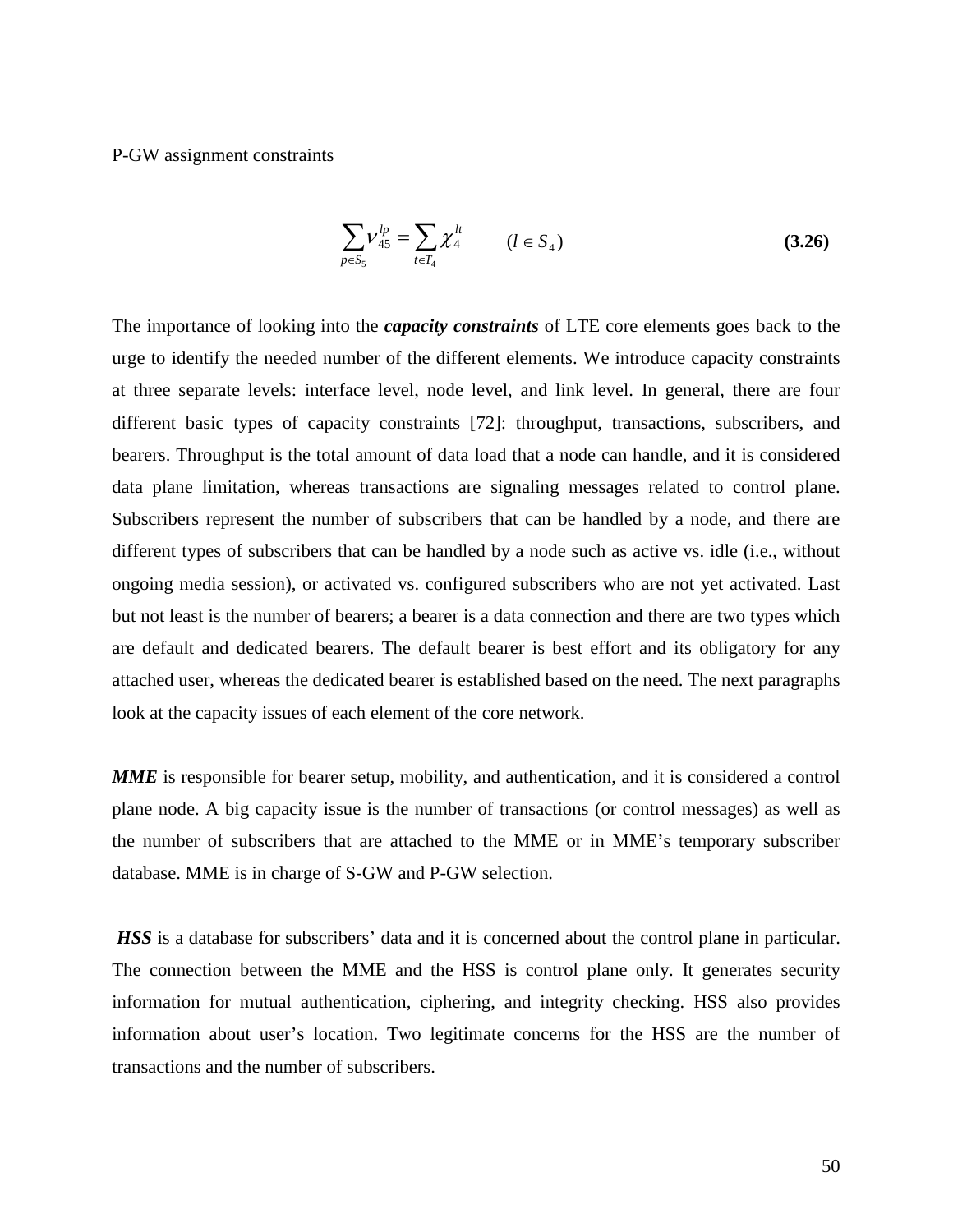*S-GW* works as a mobility anchor for the traffic being carried on different eNBs, and it also forwards packets between the eNB and the P-GW. S-GW is focused on the user plane, and throughput is the number one limitation. Regarding the number of transactions, it is a relative issue to consider as a main constraint, in this thesis we take the signaling traffic and the number of transactions into consideration. Generally, the S-GW is affected by 3 different operations: (1) setup and tear down of bearers, (2) mobility (inter-eNB handover), and (3) idle to connected transitions states of a mobile device.

*P-GW* has three major roles in QoS management, IP addresses allocation, and IP anchoring that guarantees not changing the IP address. P-GW is also responsible for lawful intercept and provides support for charging and policy enforcement as well as QoS management. THE P-GW implements the Policy and Charging Enforcement Function (PCEF). The number of subscribers is not considered a big constraint since the service providers are supposed to be able to accommodate a huge number, whereas throughput is the main constraint in this context. In terms of transactions, P-GW is affected to a limited extent by three control operations: (1) Setup/teardown of bearers, (2) QoS negotiation with the PCRF, and (3) inter S-GW mobility. The number of bearers is considered a limitation, and generally, it depends on the vendor.

The information provided in Table 3.4 is based on a study of different LTE core elements, and the main constraints affecting them [72]. Generally speaking, this information is not absolute, and it relies on the vendor. For some vendors' equipment, a certain limitation is more probable than another vendor.

| Core Element | Throughput<br>(Data Plane) | Transactions    | Subscribers |                |
|--------------|----------------------------|-----------------|-------------|----------------|
|              |                            | (Control Plane) |             | <b>Bearers</b> |
| <b>MME</b>   |                            |                 |             |                |
| <b>HSS</b>   |                            |                 |             |                |
| S-GW         |                            |                 |             |                |
| P-GW         |                            |                 |             |                |

Table 3.4: Capacity constraints affecting the LTE components

*3. Capacity constraints at the interface level* impose that the number of links should not exceed the number of interfaces available in each element. For example, the number of links from a lower layer node to an upper layer node should not exceed the number of the interfaces on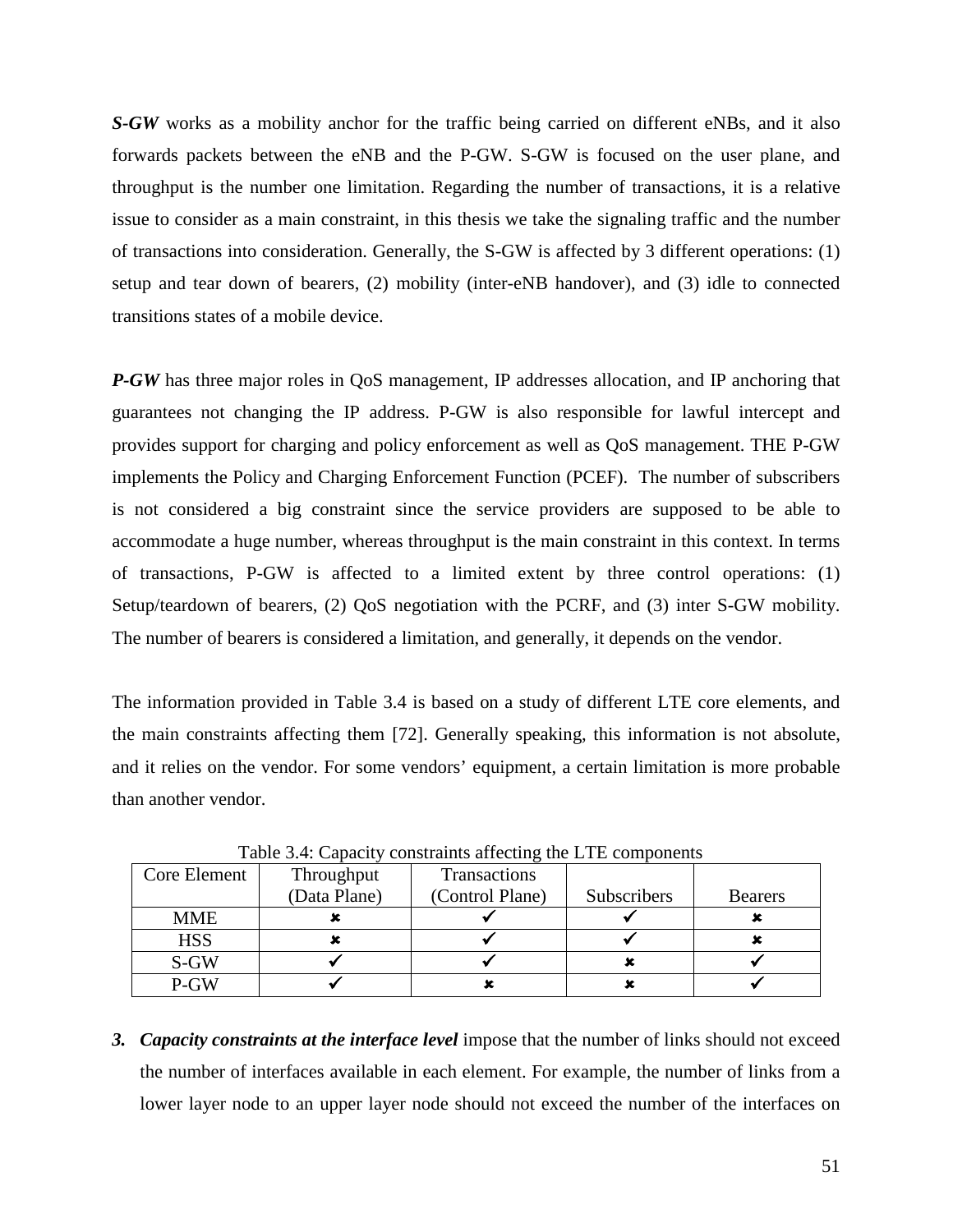the upper layer node. Obviously, the link is only established if the upper layer node is already installed.

MME capacity constraints (at the interface level)

$$
\sum_{m \in M_{01}} \sum_{b \in B} V_{01}^{bim} \le \sum_{t \in T_1} \eta_1^t \chi_1^{it} \qquad (i \in S_1)
$$
 (3.27)

$$
\sum_{m \in M_{12}} \sum_{j \in S_2} \nu_{12}^{ijm} + \sum_{m \in M_{13}} \sum_{k \in S_3} \nu_{13}^{ikm} \le \sum_{t \in T_1} \eta_3^t \chi_1^{it} \quad (i \in S_1)
$$
 (3.28)

S-GW capacity constraints (at the interface level)

$$
\sum_{m \in M_{02}} \sum_{b \in B} V_{02}^{bjm} \le \sum_{t \in T_2} \eta_2^t \chi_2^{jt} \qquad (j \in S_2)
$$
 (3.29)

$$
\sum_{m \in M_{12}} \sum_{i \in S_1} V_{12}^{ijm} + \sum_{m \in M_{24}} \sum_{l \in S_4} V_{24}^{jlm} \le \sum_{t \in T_2} \eta_5^t \chi_2^{jt} \qquad (j \in S_2)
$$
\n(3.30)

HSS capacity constraints (at the interface level)

$$
\sum_{m \in M_{13}} \sum_{i \in S_1} V_{13}^{ikm} \le \sum_{t \in T_3} \eta_4^t \chi_3^{kt} \qquad (k \in S_3)
$$
 (3.31)

P-GW capacity constraints (at the interface level)

$$
\sum_{m \in M_{24}} \sum_{j \in S_2} V_{24}^{jlm} \le \sum_{t \in T_4} \eta_6^t \chi_4^{lt} \qquad (l \in S_4)
$$
\n(3.32)

$$
\sum_{m \in M_{45}} \sum_{p \in S_5} V_{45}^{lpm} \le \sum_{t \in T_4} \eta_7^t \chi_4^{lt} \qquad (l \in S_4)
$$
\n(3.33)

PCRF capacity constraints (at the interface level)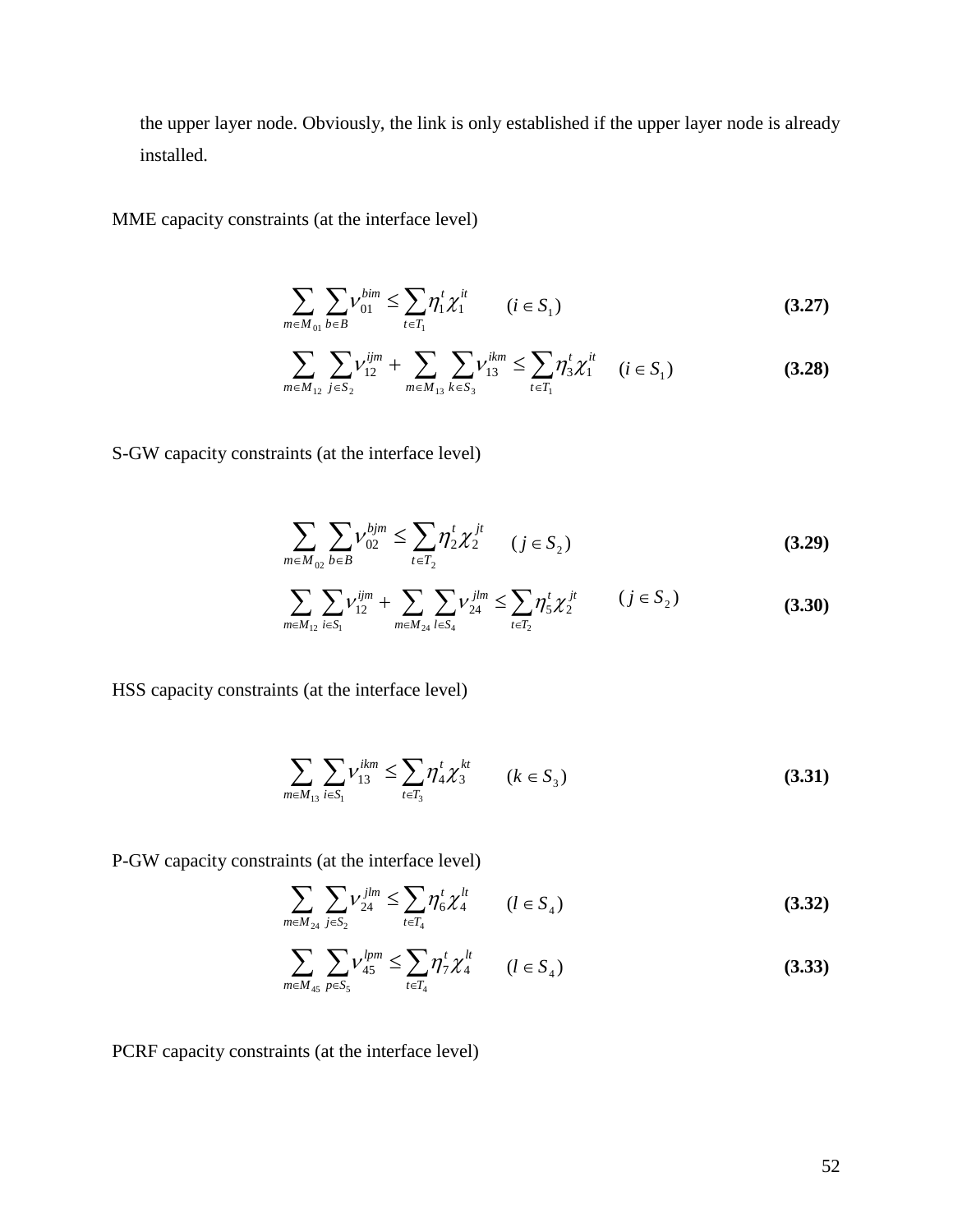$$
\sum_{m \in M_{45}} \sum_{l \in S_4} V_{45}^{lpm} \le \sum_{t \in T_5} \eta_8^t \chi_5^{pt} \qquad (p \in S_5)
$$
 (3.34)

*4. Capacity constraints at the node level* impose that the aggregated traffic of type  $c \in C$  on a node should not exceed its capacity statement. At this level of constraints, we are not exactly following Table 3.4, but we are assuming more constraints as shown in the equations below.

MME capacity constraints (at the node level)

$$
\sum_{b \in B} f_{01}^{cbi} \le \sum_{t \in T_1} SUB^t \chi_1^{it} \qquad (c \in \{c_0\}, i \in S_1)
$$
 (3.35)

$$
\sum_{m \in M_{01}} w^m \sum_{b \in B} V_{01}^{bim} \le \sum_{t \in T_1} \beta^t \chi_1^{it} \qquad (i \in S_1)
$$
 (3.36)

$$
\sum_{b \in B} f_{01}^{cbi} \le \sum_{t \in T_1} BHSA^t \chi_1^{it} \qquad (c \in \{c_1\}, i \in S_1)
$$
 (3.37)

$$
\sum_{b \in B} f_{01}^{cbi} \le \sum_{t \in T_1} EPSB^t \chi_1^{it} \qquad (c \in \{c_4\}, i \in S_1)
$$
 (3.38)

$$
\sum_{b \in B} f_{01}^{cbi} \le \sum_{t \in T_1} ASUB^t \chi_1^{it} \qquad (c \in \{c_3\}, i \in S_1)
$$
 (3.39)

$$
\sum_{b \in B} TPSPBf_{01}^{cbi} \le \sum_{t \in T_1} SIG^t \chi_1^{it} \qquad (c \in \{c_4\}, i \in S_1)
$$
 (3.40)

S-GW capacity constraints (at the node level)

$$
\sum_{b \in B} f_{12}^{cbj} \le \sum_{t \in T_2} EPSB^t \chi_2^{jt} \qquad (c \in \{c_4\}, \ j \in S_2)
$$
 (3.41)

$$
\sum_{m \in M_{02}} w^m \sum_{b \in B} \nu_{02}^{bjm} + \sum_{m \in M_{12}} w^m \sum_{i \in S_1} \nu_{12}^{ijm} \le \sum_{t \in T_2} \beta^t \chi_2^{jt} \qquad (j \in S_2)
$$
 (3.42)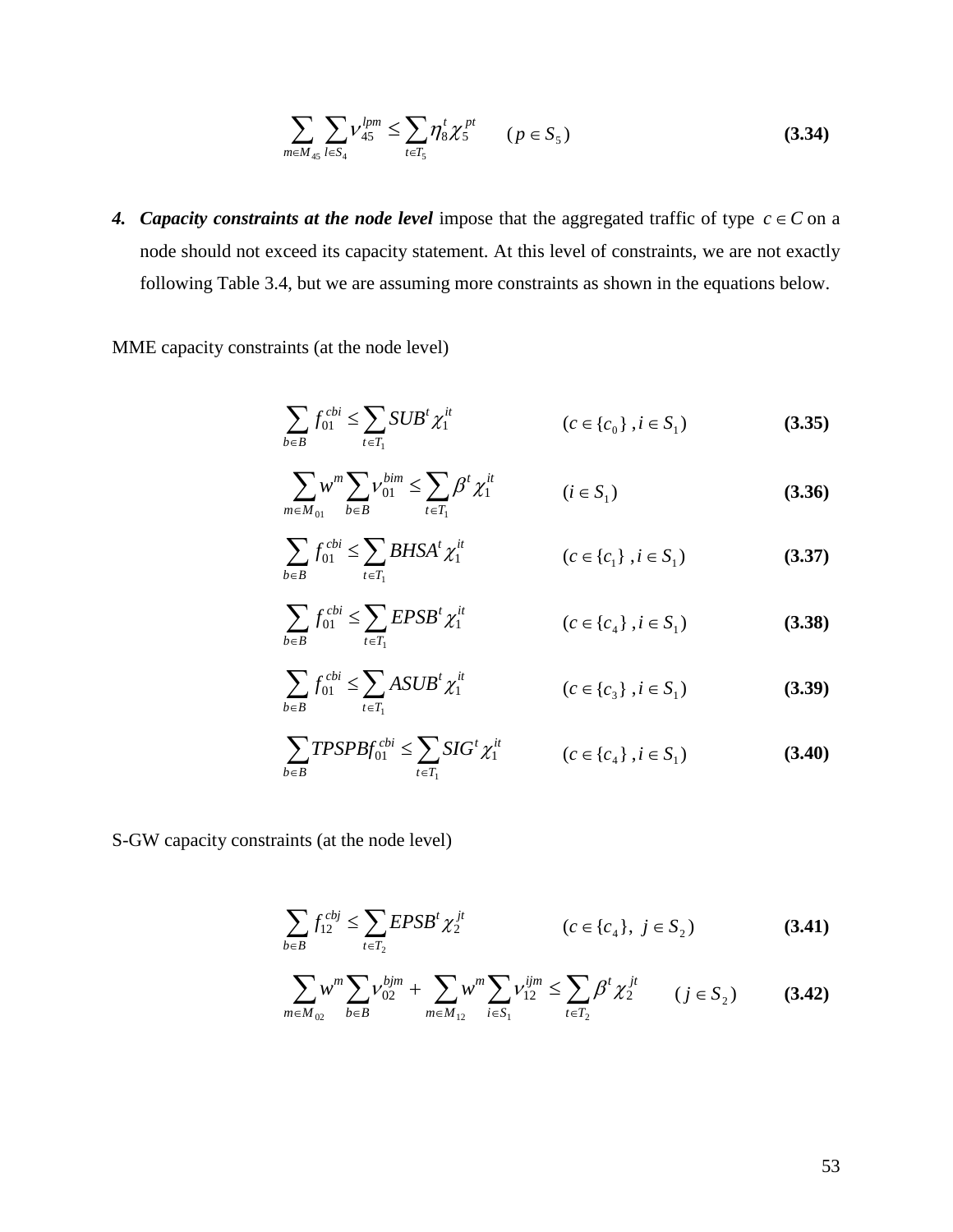$$
\sum_{i \in S_1} f_{12}^{cij} \le \sum_{t \in T_2} BHSA^t \chi_2^{jt} \qquad (c \in \{c_1\}, \ j \in S_2)
$$
 (3.43)

$$
\sum_{i \in S_1} f_{12}^{cij} \le \sum_{t \in T_2} ASUB^t \chi_2^{jt} \qquad (c \in \{c_3\}, \ j \in S_2)
$$
 (3.44)

$$
\sum_{i \in S_1} TPSPBf_{12}^{cij} \leq \sum_{t \in T_2} SIG^t \chi_2^{jt} \qquad (c \in \{c_4\}, \ j \in S_2)
$$
 (3.45)

HSS capacity constraints (at the node level)

$$
\sum_{i \in S_1} f_{13}^{cik} \le \sum_{t \in T_3} SUB^t \chi_3^{kt} \qquad (c \in \{c_0\}, k \in S_3)
$$
 (3.46)

$$
\sum_{m \in M_{13}} w^m \sum_{i \in S_1} v_{13}^{ikm} \le \sum_{t \in T_3} \beta^t \chi_3^{kt} \qquad (k \in S_3)
$$
 (3.47)

$$
\sum_{i \in S_1} TPSf_{13}^{cik} \le \sum_{t \in T_3} SIG^t \chi_3^{kt} \qquad (c \in \{c_0\}, k \in S_3)
$$
 (3.48)

P-GW capacity constraints (at the node level)

$$
\sum_{j \in S_2} f_{24}^{cjl} \le \sum_{t \in T_4} EPSB^t \chi_4^{lt} \qquad (c \in \{c_4\}, l \in S_4)
$$
 (3.49)

$$
\sum_{m \in M_{24}} w^m \sum_{j \in S_2} V_{24}^{jlm} \le \sum_{t \in T_4} \beta^t \chi_4^{lt} \qquad (l \in S_4)
$$
 (3.50)

$$
\sum_{j \in S_2} f_{24}^{cjl} \le \sum_{t \in T_4} BHSA^t \chi_4^{lt} \qquad (c \in \{c_1\}, l \in S_4)
$$
 (3.51)

$$
\sum_{j \in S_2} f_{24}^{cjl} \le \sum_{t \in T_4} ASUB^t \chi_4^{lt} \qquad (c \in \{c_3\}, l \in S_4)
$$
 (3.52)

$$
\sum_{j \in S_2} TPSPBf_{24}^{cjl} \le \sum_{t \in T_4} SIG^t \chi_4^{lt} \qquad (c \in \{c_4\}, l \in S_4)
$$
 (3.53)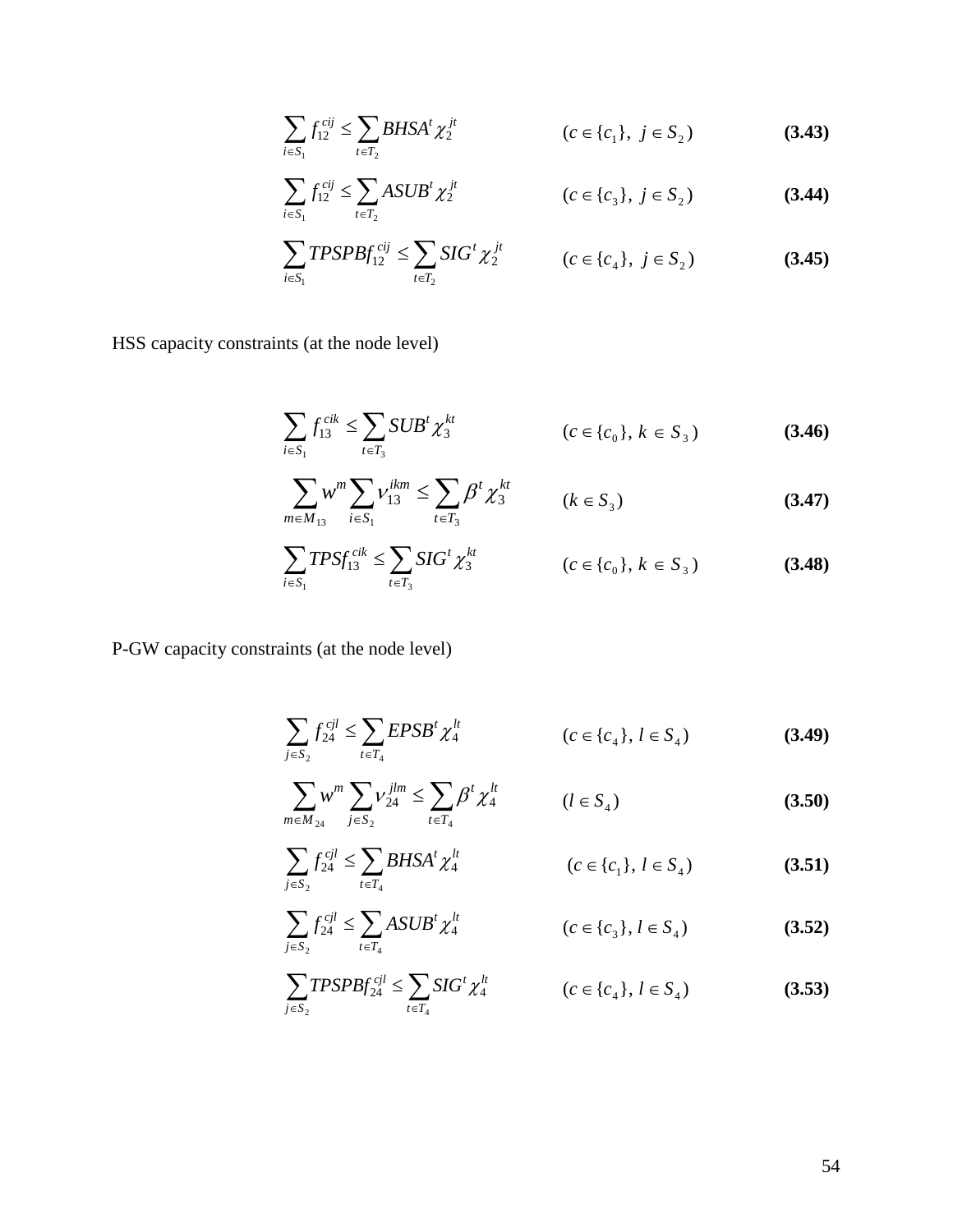PCRF capacity constraints (at the node level)

$$
\sum_{m \in M_{45}} w^m \sum_{l \in S_4} V_{45}^{lpm} \le \sum_{t \in T_5} \beta^t \chi_5^{pt} \qquad (p \in S_5)
$$
 (3.54)

$$
\sum_{l \in S_4} f_{45}^{clp} \le \sum_{t \in T_5} EPSB^t \chi_5^{pt} \qquad (c \in \{c_4\}, \ p \in S_5)
$$
 (3.55)

$$
\sum_{l \in S_4} f_{45}^{clp} \le \sum_{t \in T_5} ASUB^t \chi_5^{pt} \qquad (c \in \{c_3\}, \ p \in S_5)
$$
 (3.56)

$$
\sum_{l \in S_4} TPSPBf_{45}^{clp} \le \sum_{t \in T_5} SIG^t \chi_5^{pt} \qquad (c \in \{c_4\}, \ p \in S_5)
$$
 (3.57)

- *5. Capacity constraints at the link level* impose that the traffic of type  $c \in C$  of a node should not exceed the capacity of its links to upper layer node.
- eNB MME link capacity constraints

$$
EPSBWf_{01}^{cbi} \le \sum_{m \in M_{01}} w^m v_{01}^{bim} \qquad (c \in \{c_4\}, b \in B, i \in S_1)
$$
 (3.58)

eNB – S-GW link capacity constraints

$$
f_{02}^{cbj} \le \sum_{m \in M_{02}} w^m V_{02}^{bjm} \qquad (c \in \{c_2\}, b \in B, j \in S_2)
$$
 (3.59)

MME - S-GW link capacity constraints

$$
EPSBWf_{12}^{cij} \le \sum_{m \in M_{12}} w^m v_{12}^{ijm} \qquad (c \in \{c_4\}, i \in S_1, j \in S_2)
$$
 (3.60)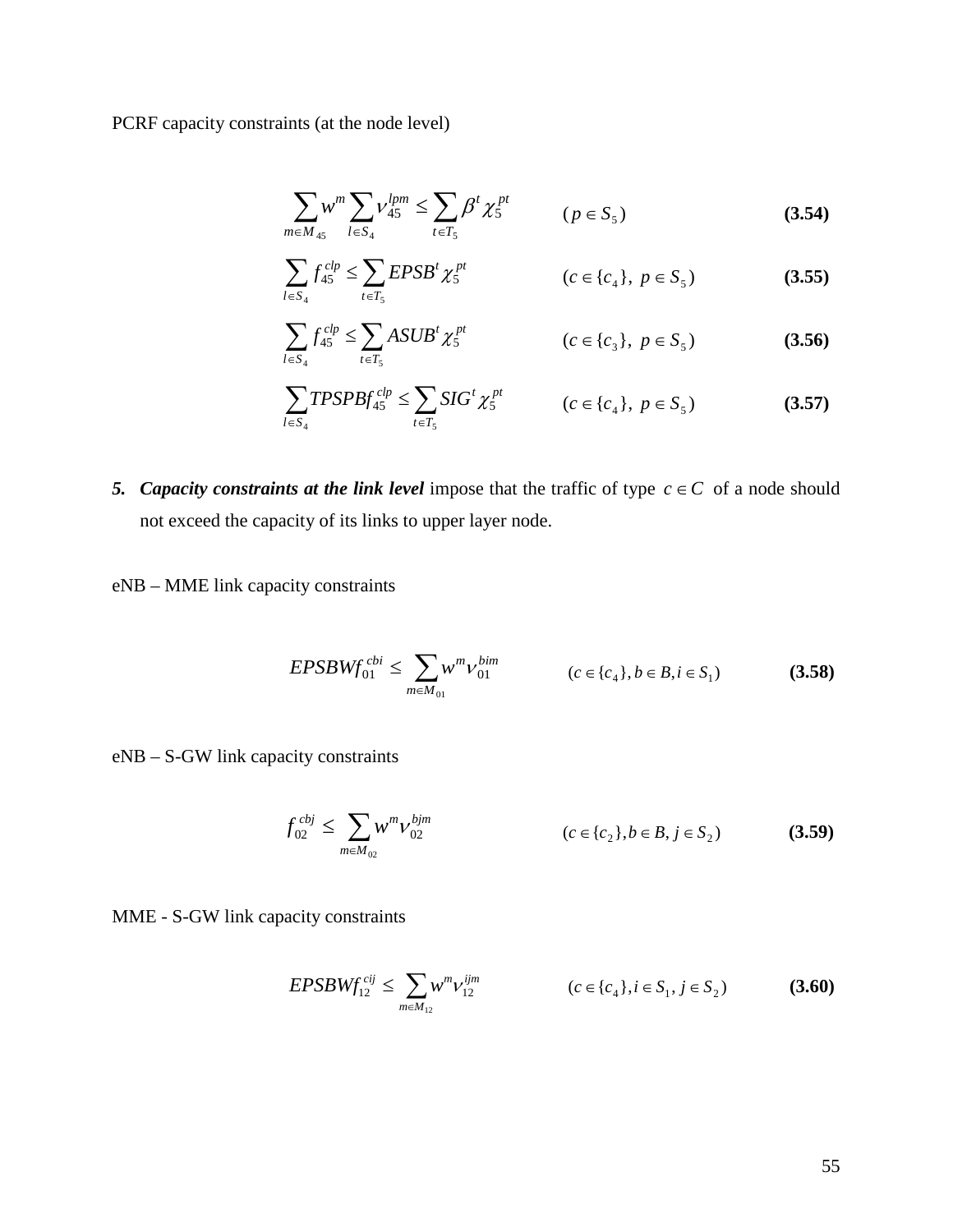MME – HSS link capacity constraints

$$
SUBWf_{13}^{cik} \le \sum_{m \in M_{13}} w^m v_{13}^{ikm} \qquad (c \in \{c_0\}, i \in S_1, k \in S_3)
$$
 (3.61)

S-GW – P-GW link capacity constraints

$$
f_{24}^{cjl} + EPSBW f_{24}^{c^*jl} \le \sum_{m \in M_{24}} w^m v_{24}^{jlm} \ (c \in \{c_2\}, c^* \in \{c_4\}, j \in S_2, l \in S_4)
$$
 (3.62)

P-GW – PCRF link capacity constraints

$$
EPSBWf_{45}^{clp} \le \sum_{m \in M_{45}} w^m v_{45}^{lpm} \qquad (c \in \{c_4\}, l \in S_4, p \in S_5)
$$
 (3.63)

*6. Traffic flow conservation constraints* state that sum of the input traffic type  $c \in C$  of a node should be equal to the output traffic of the same type from the node.

$$
\mu_b^c \nu_{01}^{bi} = f_{01}^{cbi} \qquad (c \in \{c_0, c_1, c_3, c_4\}, b \in B, i \in S_1)
$$
 (3.64)

$$
\mu_b^c \nu_{02}^{bj} = f_{02}^{cbj} \qquad (c \in \{c_2\}, b \in B, j \in S_2)
$$
 (3.65)

The MME interacts with the HSS for user authentication, and profile download, whereas it interacts with the S-GW for EPS bearer establishment and management, tunnel control, paging, and handovers.

$$
\sum_{b \in B} f_{01}^{cbi} = \sum_{j \in S_2} f_{12}^{cij} \qquad (c \in \{c_1, c_3, c_4\}, i \in S_1)
$$
 (3.66)

$$
\sum_{b \in B} f_{01}^{cbi} = \sum_{k \in S_3} f_{13}^{cik} \qquad (c \in \{c_0\}, i \in S_1)
$$
 (3.67)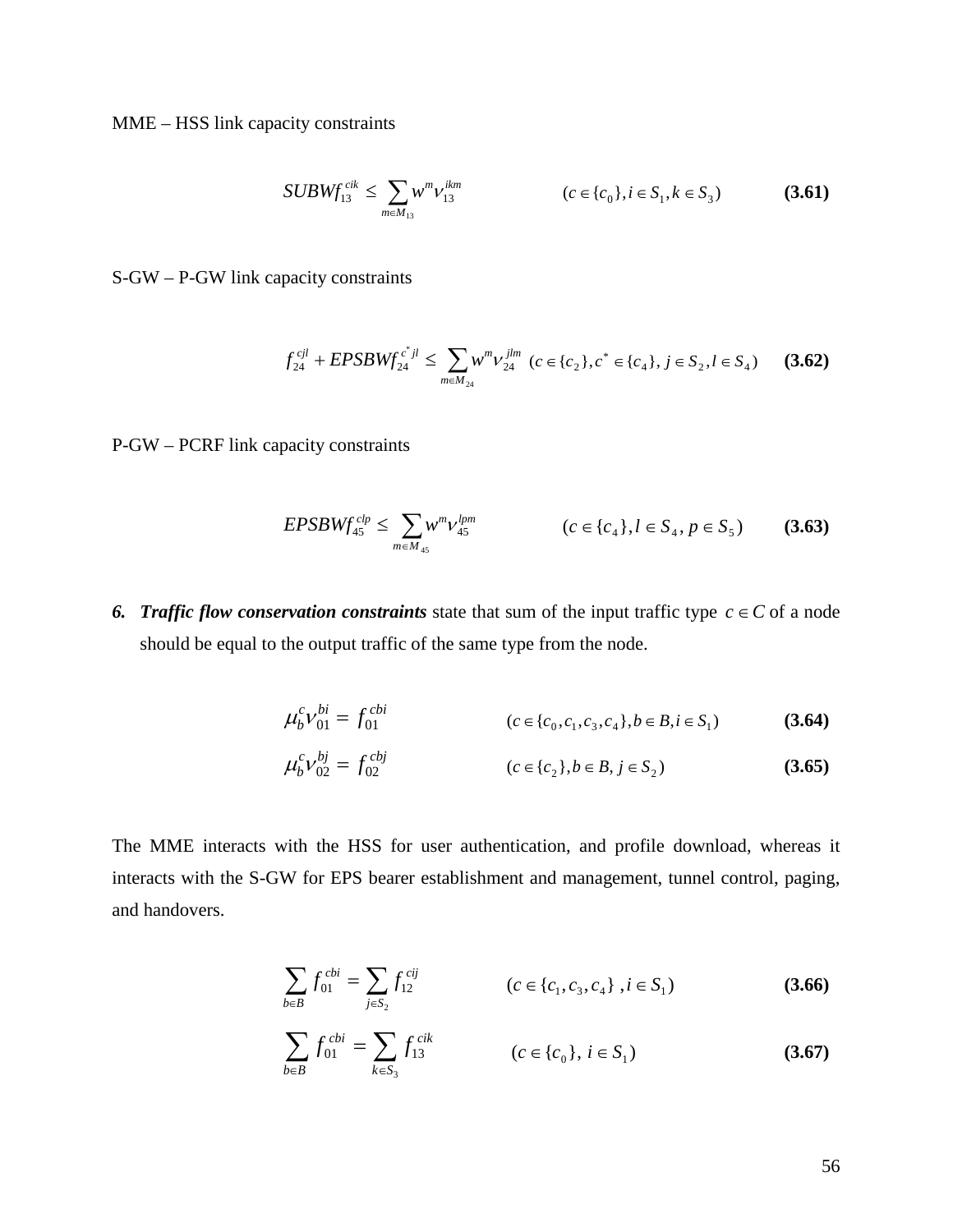$$
\sum_{b \in B} f_{02}^{cbj} = \sum_{l \in S_4} f_{24}^{cjl} \qquad (c \in \{c_2\}, \ j \in S_2)
$$
 (3.68)

$$
\sum_{i \in S_1} f_{12}^{cij} = \sum_{l \in S_4} f_{24}^{cjl} \qquad (c \in \{c_1, c_3, c_4\}, \ j \in S_2)
$$
 (3.69)

$$
\sum_{j \in S_2} f_{24}^{cjl} = \sum_{p \in S_5} f_{45}^{clp} \qquad (c \in \{c_3, c_4\}, l \in S_4)
$$
 (3.70)

*7. Additional constraints* state that if a lower layer node is connected to upper layer node, there will be at least one link between them, but the number of links should not exceed the maximum number of interfaces on the lower layer node.

$$
V_{01}^{bi} \le \sum_{m \in M_{01}} V_{01}^{bim} \qquad (b \in B, i \in S_1)
$$
 (3.71)

$$
v_{01}^{bi} \max\{\eta_0^t\} \ge \sum_{m \in M_{01}} v_{01}^{bim} \qquad (b \in B, i \in S_1, t \in T_0)
$$
 (3.72)

$$
V_{02}^{bj} \le \sum_{m \in M_{02}} V_{02}^{bjm} \qquad (b \in B, \ j \in S_2)
$$
 (3.73)

$$
v_{02}^{bj} \max \{ \eta_0^t \} \ge \sum_{m \in M_{02}} v_{02}^{bjm} \qquad (b \in B, \ j \in S_2 \ , t \in T_0)
$$
 (3.74)

$$
\mathcal{V}_{12}^{ij} \le \sum_{m \in M_{12}} \mathcal{V}_{12}^{ijm} \qquad (i \in S_1, j \in S_2)
$$
 (3.75)

$$
v_{12}^{ij} \max \{ \eta_3^t \} \ge \sum_{m \in M_{12}} v_{12}^{ijm} \qquad (i \in S_1, j \in S_2, t \in T_1)
$$
 (3.76)

$$
V_{13}^{ik} \le \sum_{m \in M_{13}} V_{13}^{ikm} \qquad (i \in S_1, k \in S_3)
$$
 (3.77)

$$
v_{13}^{ik} \max \{ \eta_3^t \} \ge \sum_{m \in M_{13}} v_{13}^{ikm} \qquad (i \in S_1, k \in S_3, t \in T_1)
$$
 (3.78)

$$
V_{24}^{jl} \le \sum_{m \in M_{24}} V_{24}^{jlm} \qquad (j \in S_2, l \in S_4)
$$
 (3.79)

$$
V_{24}^{jl} \max\{\eta_5^t\} \ge \sum_{m \in M_{24}} V_{24}^{jlm} \qquad (j \in S_2, l \in S_4, t \in T_2)
$$
 (3.80)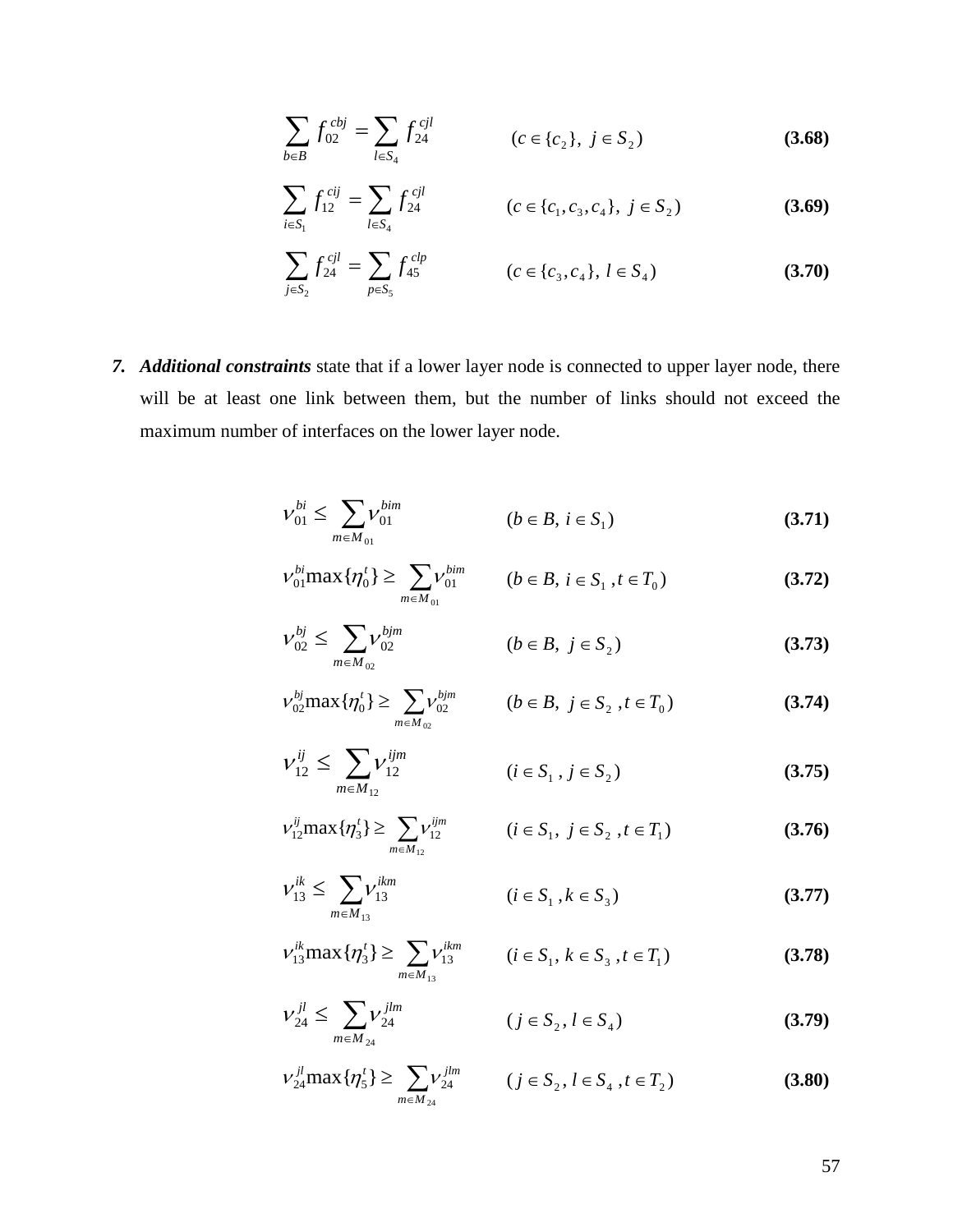$$
V_{45}^{lp} \le \sum_{m \in M_{45}} V_{45}^{lpm} \qquad (l \in S_4, \ p \in S_5)
$$
 (3.81)

$$
V_{45}^{lp} \max \{ \eta_7^t \} \ge \sum_{m \in M_{45}} V_{45}^{lpm} \qquad (l \in S_4, \ p \in S_5, t \in T_4)
$$
 (3.82)

#### *8. Non-negativity constraints* are limiting the domain of the variables used in the model.

$$
f \in \mathfrak{R}_+ \tag{3.83}
$$

*9. Integrity constraints* state that the variables used in this context are either 0 or 1. In short they are displayed in binary format. On the other hand, the rest of the values are integer values and they are defined as general variables ( Ν ).

$$
v \in B; \qquad v \in V_{01}^{bi}, V_{02}^{bj}, V_{12}^{ij}, V_{13}^{ik}, V_{24}^{jl}, V_{45}^{lp} \qquad (3.84)
$$

$$
x \in \mathbf{B}; \qquad \qquad x \in \chi_1^{it}, \chi_2^{jt}, \chi_3^{kt}, \chi_4^{lt}, \chi_5^{pt} \qquad (3.85)
$$

The presented mathematical model has a linear objective function and linear constraints, and to be able to solve the model there is a need to translate the objective function and the constraints into Linear Programming (LP) file format that can be solved using CPLEX [79]. Unfortunately, the planning problem presented above is NP-hard and as a result, exact methods can find optimal solutions only when the network is simple and the problem size is small. As the network size increases, the Central Processing Unit (CPU) time increases and the computational complexity of the network design process increases to a point that it makes exact methods impractical to use. Heuristic approach presented in Section 3.6 provides approximate solutions that can be used instead.

### **3.6 Heuristic Approach**

Since the exact formulation of the problem shown in the previous section is NP-hard [87][88], approximate algorithms are needed to solve the problem. Heuristic algorithms are preferred for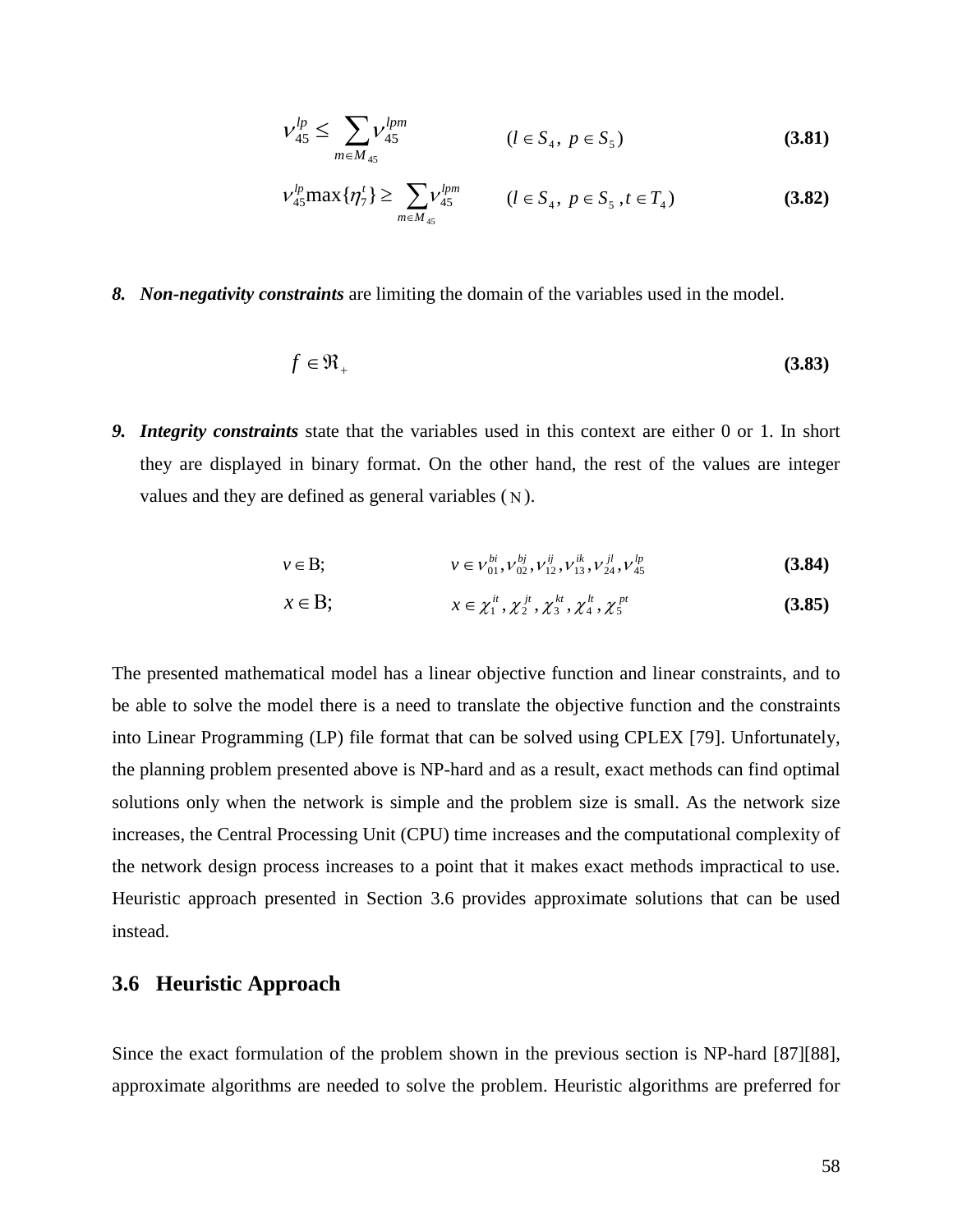solving many network design problems because they provide a solution close to optimal solution in a reasonable amount of time. Despite that fact that good solutions can be obtained with heuristic techniques, they do not always guarantee that the best solution will be found. In this section, the Local Search (LS) algorithm was adopted to solve the planning problem of the LTE core network.

LS algorithm starts from an initial solution and iteratively tries to replace the current solution with a better solution within the neighborhood of the current solution. The iterative improvement only replaces the current solution with a better one. However, the algorithm stops and returns the current solution when no better solutions can be found in the neighbourhood anymore. The neighbourhood is defined as the set of all possible solutions that can be reached from the current solution by performing a move (i.e., changing the type of the element, or uninstalling the element in unneeded locations). The LS algorithm tends to get trapped in the first local minimum which may or may not be a global minimum.

The initial solution for this approach is set to have all the network elements installed in all their potential locations with the types of highest capacities. The initial solution is taken as the current solution, and its neighbourhood is explored to find a better solution and then result in a topology that provides the number of elements as well as the types, and the locations. The resultant topology provides good solution in terms of cost in relatively short CPU time duration.

The flow chart represented in Figure 3.2 explains the main steps of how the LS algorithm works. It describes how the LS algorithm starts with an initial solution and then, iteratively explores the neighborhood until it is not possible to find a better solution. The neighborhood of a given solution is obtained by performing a move. As explained previously, a move in this context represents either uninstalling an element or changing its type. For example, the neighbourhood of the initial solution (where all the elements are installed in their potential locations) is formed by all the solutions that can be obtained by removing or changing the type of an element. The cost of each neighbour is calculated and the neighbour with the lowest cost is compared to the cost of the initial solution. If the cost of the selected neighbour is lower than the initial cost, then the move is accepted and the solution is taken as the best solution found so far and a new iteration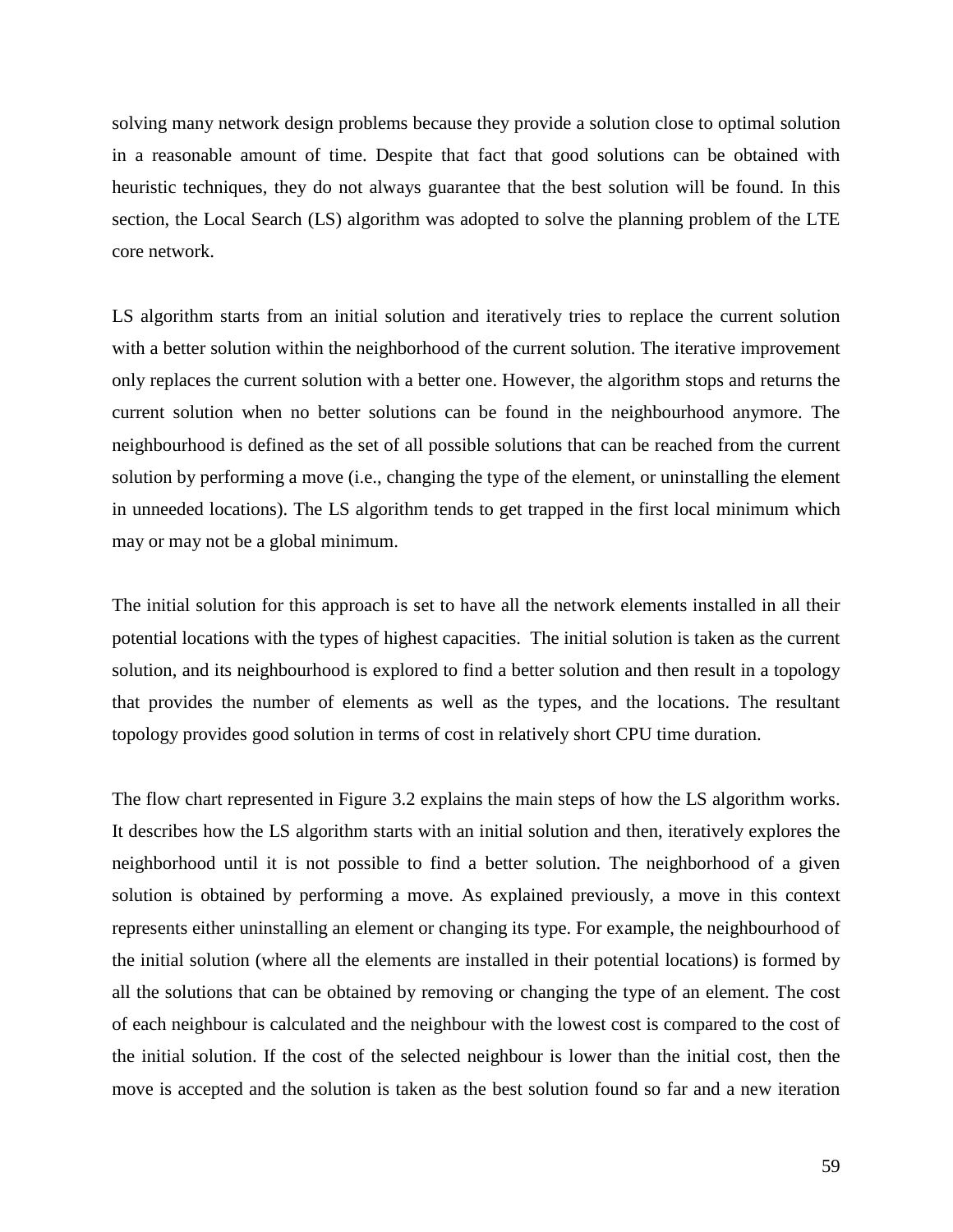can start. However, if the cost is greater, the LS algorithm stops and returns the current solution. This means a local minimum is found and no further improvements can be made.



Figure 3.2: Local Search (LS) algorithm [80]

In order to solve the problem of assigning links between the elements, we divided the problem into 6 assignment sub-problems: the eNB to the MME, the eNB to the S-GW, the MME to the S-GW, the MME to the HSS, the S-GW to the P-GW, and the P-GW to the PCRF.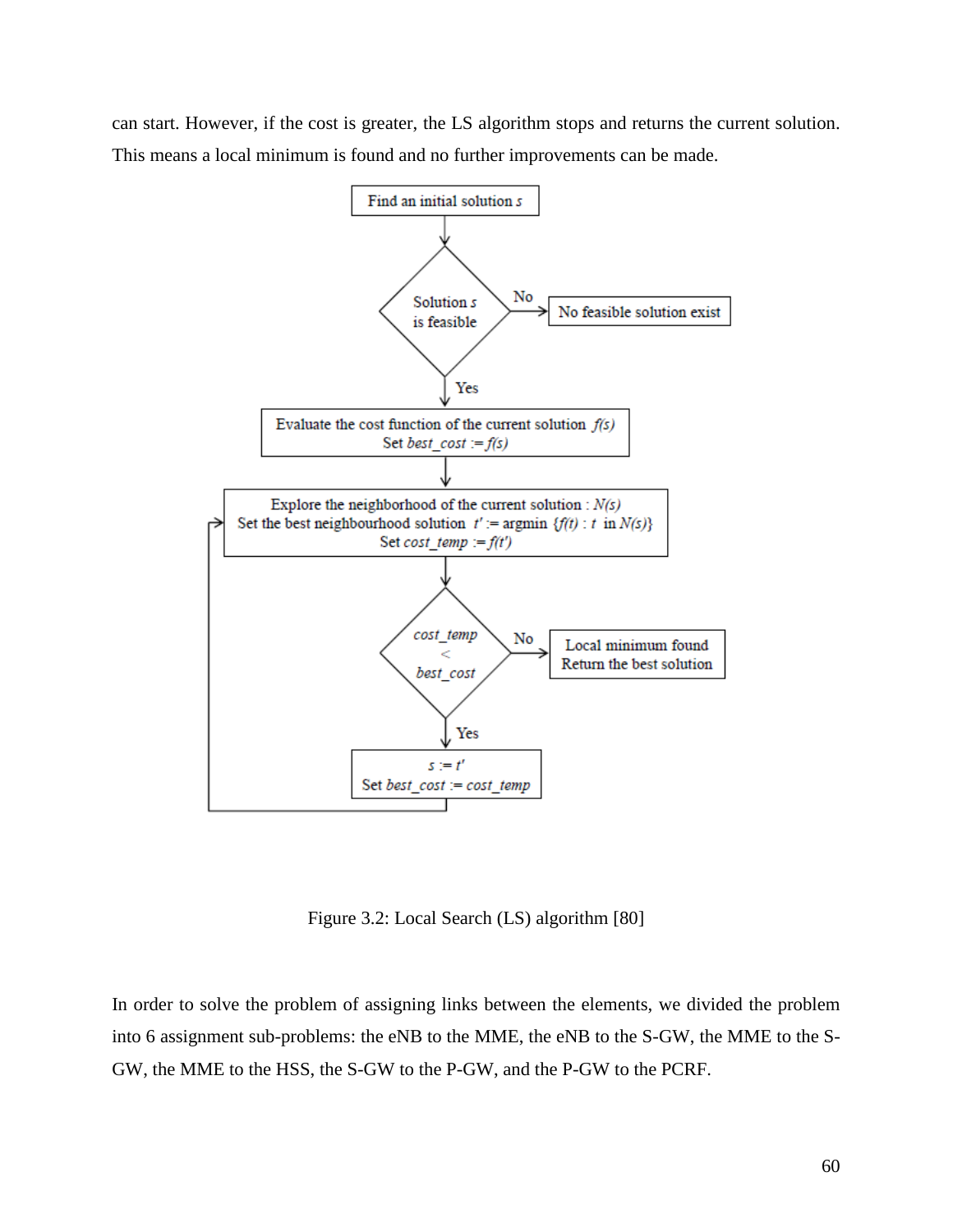Starting with the first two sub-problems; the number of links, and elements as well as their capacities totally depend on the amount of the eNBs traffic. The eNBs traffic is afterwards aggregated at a higher level (i.e., MME and S-GW). As soon as the number and types of links connecting the eNBs with the MME, and the S-GW are known, two cost matrices of interconnection links between the eNB and the MME, as well as the eNB and the S-GW are constructed for each taking the constraints into consideration.

Each cost matrix of the two sub-problems has different combinations for potential link assignments between the eNB and the MME (S-GW). The cost matrix is the input for the LAPJV algorithm, discussed in [81], which helps finding the optimal interconnections between all the eNBs and the MMEs (S-GWs) for each sub-problem. The same way those two sub-problems were approached, the other sub-problems are approached.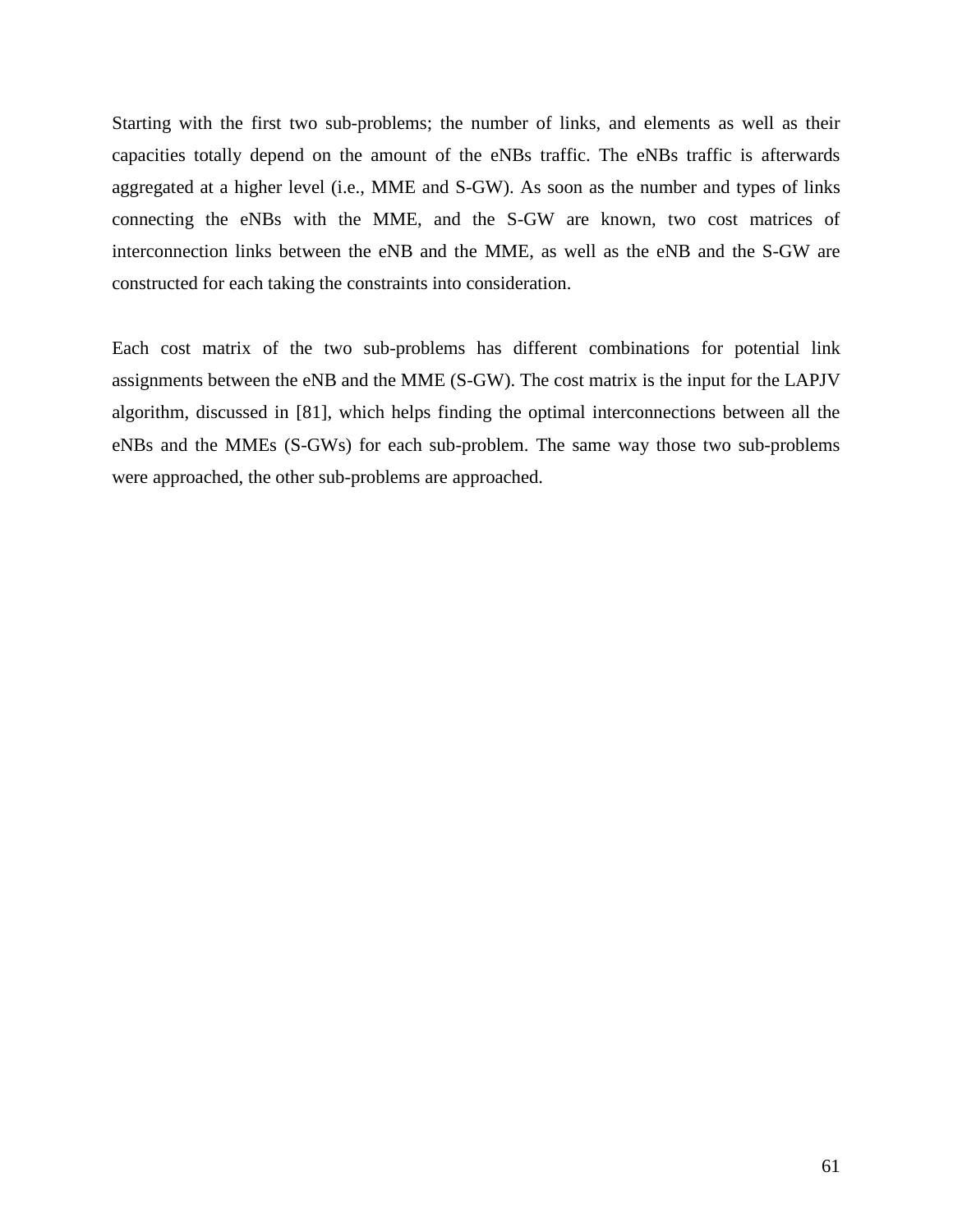## **Chapter 4 Computation Results and Analysis**

Proper network planning plays an important role in LTE network processes. It is an essential process that involves a variety of parameters (e.g. planning parameters) with different requirements such as capacity, and cost. A well-planned network is achieved by generating a variety of possible topologies with different types of elements that are distributed in different locations, and then selecting the topology that satisfies the goal of the network planner. Network optimization is of the same importance, and it also requires a clear objective as well as logical constraints, in order to achieve an optimal solution for the network.

### **4.1 Network Capacity Specifications**

In this section, we present the different features for each of the core elements as well as the links and the interfaces connecting them. These specifications will be used to solve the planning problem in the next sections. For all equipment, there is a maximum capacity that cannot be crossed; if the traffic handled by the network is more than its capacity, then there is a need to maximize the capacity by using more elements or by choosing elements with higher capacities. There are many LTE/EPC technology suppliers: Alcatel-Lucent, Cisco Systems, Ericsson, Huawei, Motorola, Nokia-Siemens, among others. Hence, the features presented in this section are not absolute due to the fact that they vary among different suppliers, and different models. Table 4.1 presents the different features of the MME types. The two types are compared according to the features that matter most to the MME. Type B can support more subscribers and attached subscribers than type A; it also provides more throughput as well as higher BHSA and EPSB capacities. The cost is directly proportional with the capacity of the element model; hence, type B is more expensive than type A.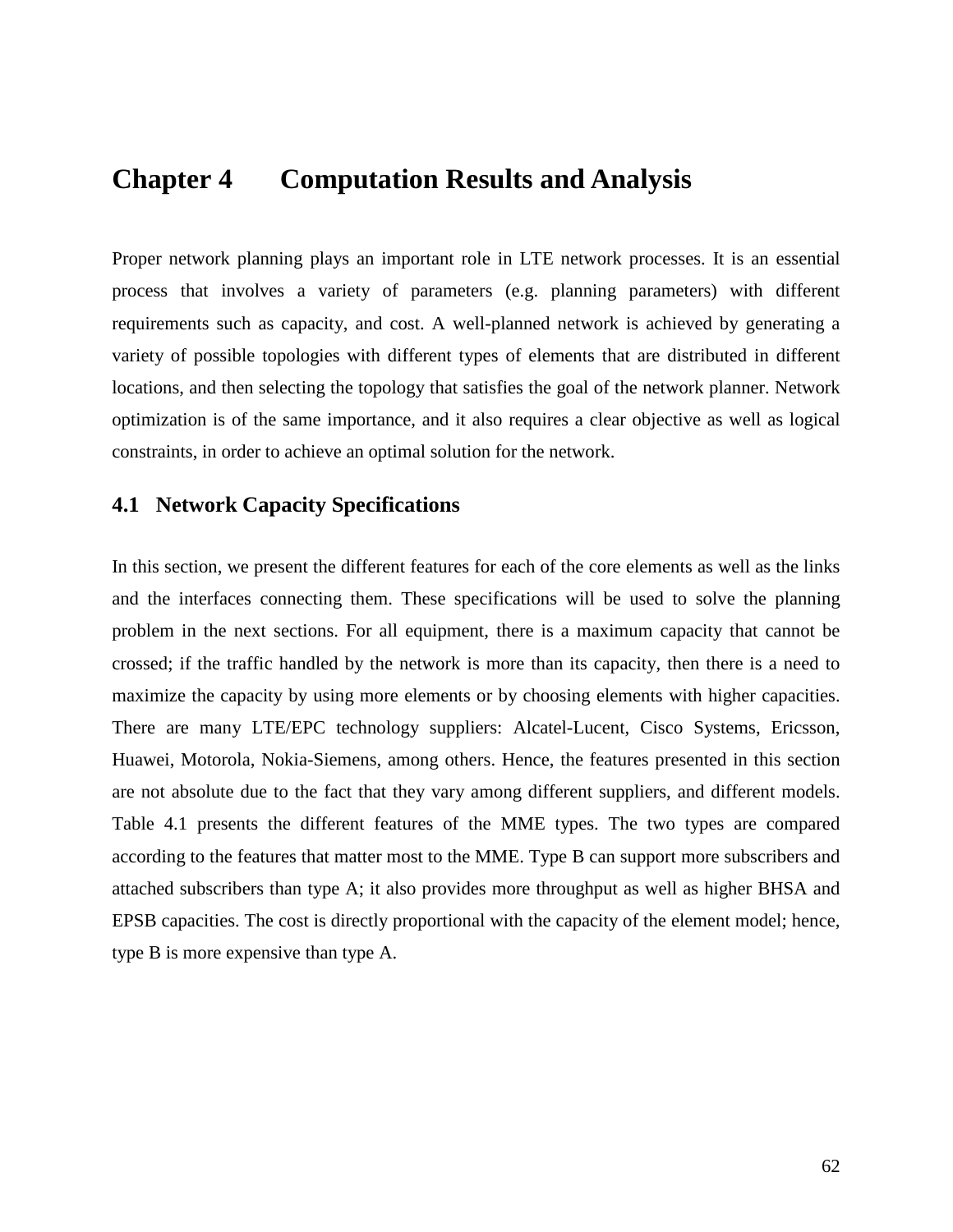|                             | <b>Type A</b> | <b>Type B</b>    |
|-----------------------------|---------------|------------------|
| <b>Subscribers</b>          | 15,000,000    | 20,000,000 [67]  |
| <b>Attached subscribers</b> | 13,500,000    | 18,000,000       |
| <b>Throughput (Gbps)</b>    | 55            | 75               |
| <b>BHSA</b>                 | 405,000,000   | 540,000,000 [69] |
| <b>EPSB</b>                 | 15,000,000    | 20,000,000       |
| $Cost$ (\$)                 | 375,000       | 500,000          |

Table 4.1: Features of the MME types

The two types of S-GW and their features are presented in Table 4.2. Type A and B are compared in terms of EPSB, attached subscribers, throughput, BHSA and cost. The cost of type B is higher than type A due to the fact that type B can support more attached subscribers, provide higher throughput, and handle a higher number of EPSB and BHSA.

Table 4.2: Features of the S-GW types

|                             | <b>Type A</b> | <b>Type B</b>  |
|-----------------------------|---------------|----------------|
| <b>EPSB</b>                 | 3,150,000     | 4,200,000 [68] |
| <b>Attached subscribers</b> | 13,500,000    | 18,000,000     |
| <b>Throughput (Gbps)</b>    | 55            | 75             |
| <b>BHSA</b>                 | 405,000,000   | 540,000,000    |
| $Cost$ (\$)                 | 450,000       | 600,000        |

Table 4.3 presents the two different types of P-GW along with their features. Taking into consideration the features that matter the most to the P-GW, and comparing them, we can conclude that the type B can provide higher throughput than type A and also support a larger number of attached subscribers. Moreover, it can handle a higher number of EPSB and BHSA. As a result of the higher capacity of type B, its cost is higher than the cost of type A.

Table 4.3: Features of the P-GW types

| . .                         |               |                |  |
|-----------------------------|---------------|----------------|--|
|                             | <b>Type A</b> | <b>Type B</b>  |  |
| <b>EPSB</b>                 | 3,150,000     | 4,200,000 [68] |  |
| <b>Attached subscribers</b> | 13,500,000    | 18,000,000     |  |
| <b>Throughput (Gbps)</b>    | 55            | 75             |  |
| <b>BHSA</b>                 | 405,000,000   | 540,000,000    |  |
| $Cost$ (\$)                 | 450,000       | 600,000        |  |

Two different types of HSS and their features are presented in Table 4.4. The cost of the HSS is detailed to include the hardware cost as well as the engineering and the software costs. The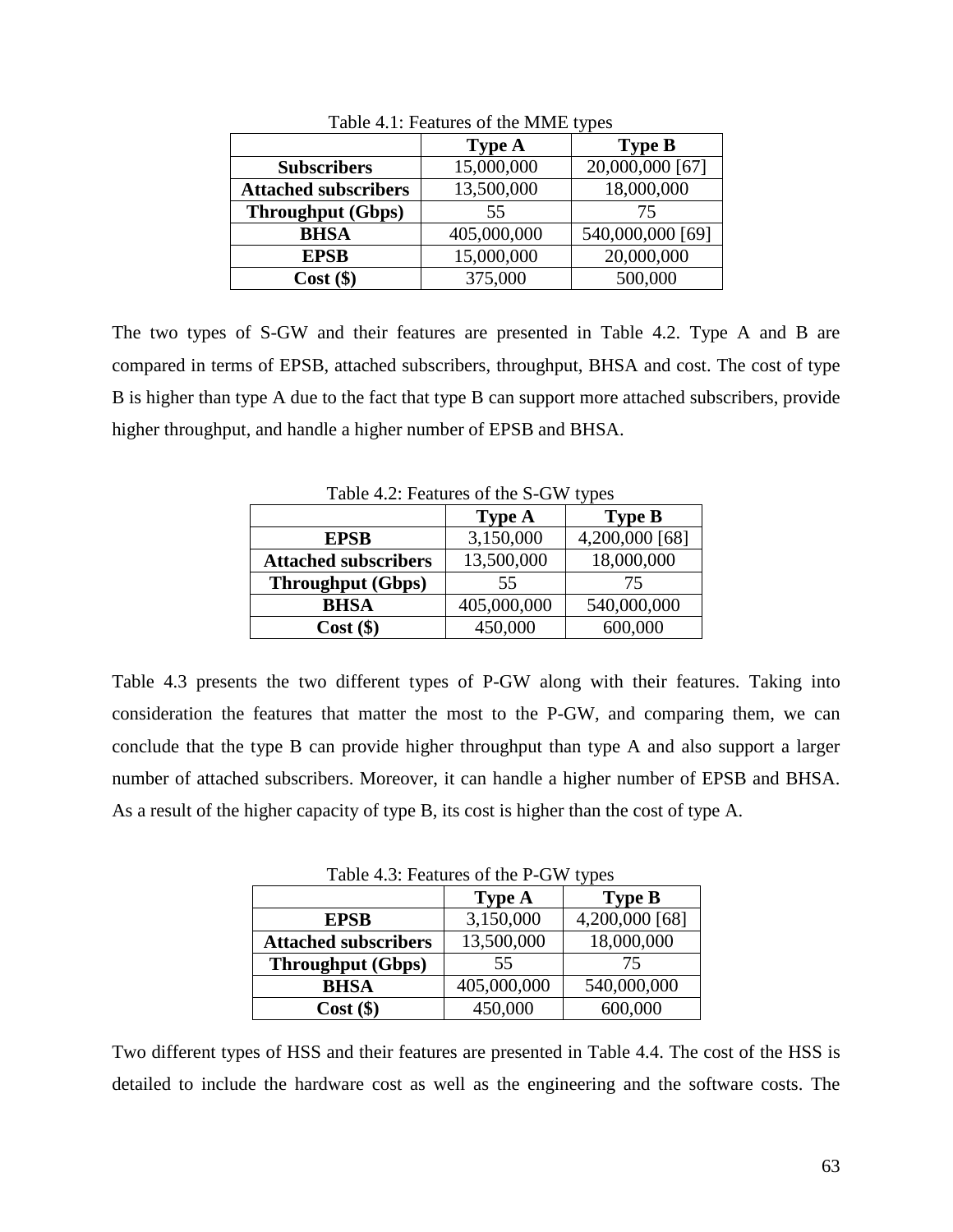software cost totally depends on the number of CPUs on the server; the cost of each CPU is equal to \$20,000. On the other hand, the engineering cost includes the engineering, training and integration costs and it is usually counted per day. Compared to type A, type B has a higher number of CPUs, and it can handle a higher number of subscribers. In addition to that, the throughput it can provide is higher than the throughput provided by type A.

| 1.001                    |               |                 |  |  |
|--------------------------|---------------|-----------------|--|--|
|                          | Type A        | <b>Type B</b>   |  |  |
| <b>Throughput (Gbps)</b> | 25            | 55              |  |  |
| <b>Subscribers</b>       | 15,000,000    | 20,000,000 [70] |  |  |
| Software cost (\$)       | 160,000       | 240,000         |  |  |
|                          | $(8$ CPUs $)$ | $(12$ CPUs)     |  |  |
| Hardware cost (\$)       | 150,000       | 200,000         |  |  |
| Engineering cost (\$)    | 50,000        | 60,000          |  |  |
| Total cost $(\$)$        | 360,000       | 500,000         |  |  |

Table 4.4: Features of the HSS types

The PCRF is mainly a piece of software that needs to be installed on powerful servers such as Linux and Solaris servers. The total cost includes the hardware cost, the software cost, and the operations cost. The software cost depends on the number of Active Sessions (AcS) that can be supported by the PCRF; there is a base price that is added to the number of active sessions multiplied by the cost for each active session. In addition to that, there is a need for a database where the cost is proportional to the number of CPUs, and this is also added to the software cost. The operations' cost is measured per day and it includes the trainings and the engineering cost, whereas the hardware cost is provided by the vendor based on the model and its capacity. As can be seen in Table 4.5, type B has a higher capacity than type A in terms of throughput, number of attached subscribers, and the number of EPSB. Likewise, the cost of a PCRF of type B is higher than the one of type A.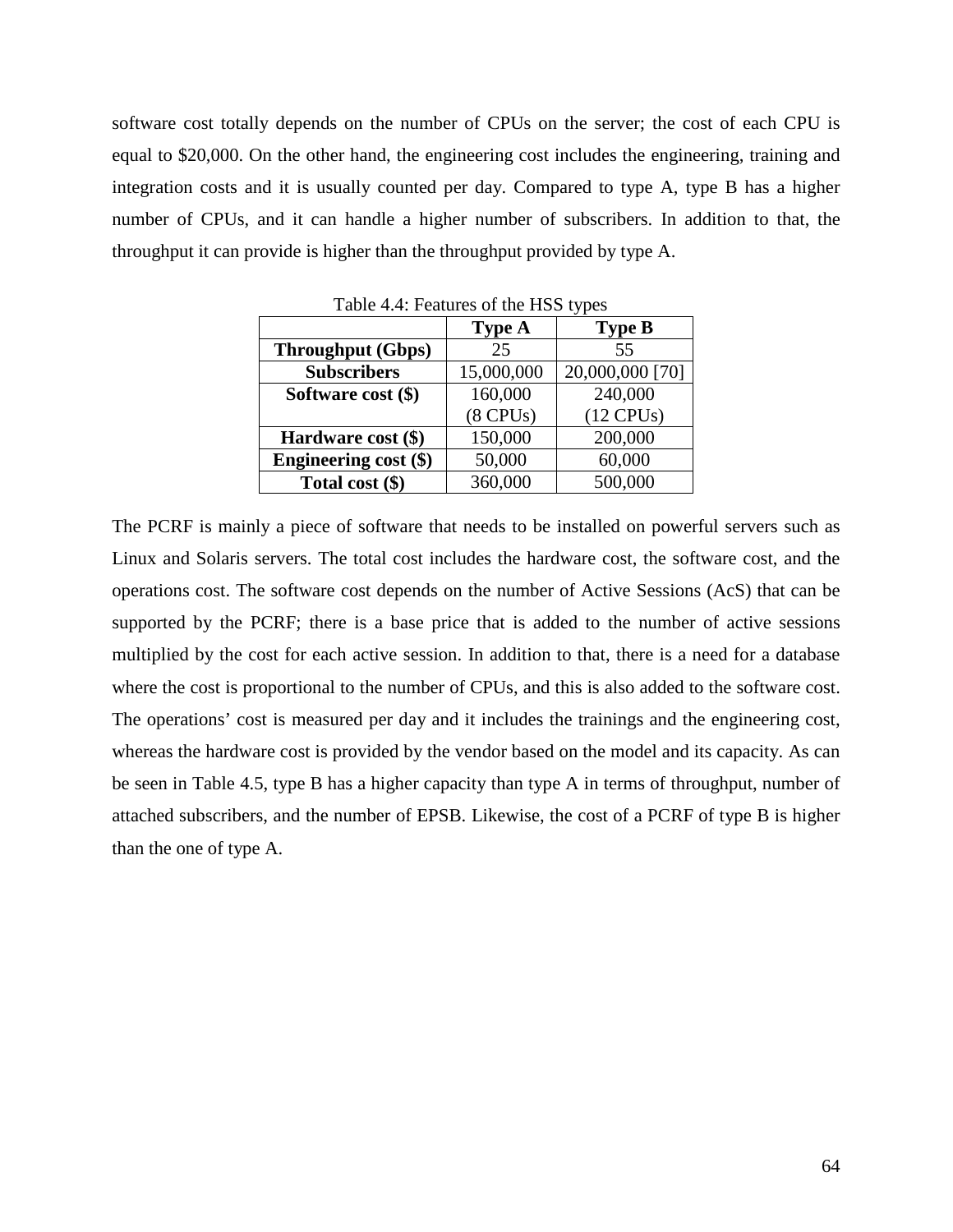|                              | <b>Type A</b>           | <b>Type B</b>           |
|------------------------------|-------------------------|-------------------------|
| <b>Throughput (Gbps)</b>     | 25                      | 55                      |
| <b>Attached Subscribers</b>  | 13,500,000              | 18,000,000              |
| <b>EPSB</b>                  | 3,150,000               | 4,200,000               |
| Software cost $(\$)$         | 800,000                 | 1,450,000               |
|                              | $(250,000 \text{ AcS})$ | $(500,000 \text{ AcS})$ |
| Hardware cost (\$)           | 150,000                 | 200,000                 |
| <b>Engineering cost (\$)</b> | 50,000                  | 60,000                  |
| Total cost (\$)              | 1,000,000               | 1,710,000               |

Table 4.5: Features of the PCRF types

Table 4.6 represents the number of access interfaces that are installed to connect the eNB with the higher level elements (i.e., MME and S-GW); type A is able to support up to 24 interfaces, and type B can handle up to 48 interfaces. According to that, the cost of type B is higher than the cost of type A. Table 4.7 represents the core interfaces which connect the core elements with each other, such as connecting the MME with the HSS, or connecting the S-GW to the P-GW; type A is able to support up to 20 interfaces, and type B can handle up to 30 interfaces.

| Table 4.6: Features of access interfaces' types |     |     |  |
|-------------------------------------------------|-----|-----|--|
| <b>Type B</b><br><b>Type A</b>                  |     |     |  |
| <b>Number of interfaces</b>                     |     | 48  |  |
| $Cost($ \$)                                     | 375 | 750 |  |

| Table 4.7. Features of core interfaces types |     |     |  |
|----------------------------------------------|-----|-----|--|
| Type B<br>Type A                             |     |     |  |
| <b>Number of interfaces</b>                  | 20  | 30  |  |
| $Cost($ \$)                                  | 200 | 500 |  |

Table 4.7: Features of core interfaces' types

There are many types of links that connect elements together; different rates and different materials of cables such as fiber, and copper. Regardless of the cable material, Table 4.8 provides two different types of links with two different capacities. Link capacity is measured in terms of bits per second; for example, Ethernet speed is equal to 10 Mbps, and Fast Ethernet is equal to 100 Mbps. Type A represents a link that is able to send frames at a rate of 1 Gbps. On the other hand, type B represents 10 Gigabit Ethernet which means the link is capable of transmitting frames at a rate of 10 Gbps.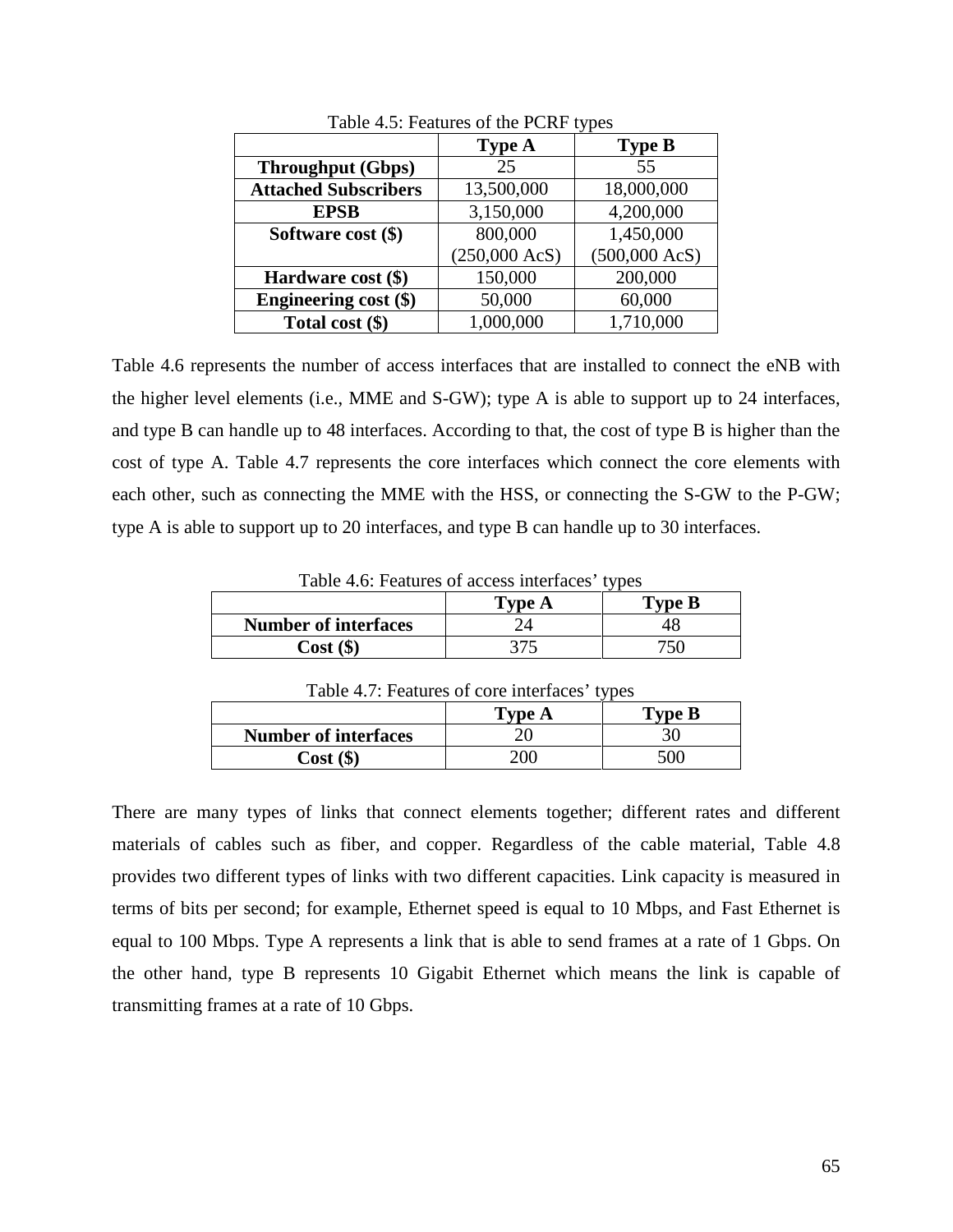| $1401C$ $7.0.1$ Catules 01 IIIINS types |        |        |
|-----------------------------------------|--------|--------|
|                                         | Type A | Type B |
| Link capacity (Gbps)                    |        |        |
| Link cost $(\frac{6}{km})$              | 750    | 1500   |

Table  $4.8$  Features of links types

Signaling in LTE is a complicated task; it cannot be measured directly since it highly depends on the element itself along with the traffic affecting it. Table 4.9 presents the signaling capacity for the MME, S-GW, P-GW, and PCRF. The signaling capacity is measured in terms of transactions per second, and this value is calculated by multiplying the number of bearers in a busy hour by the number of transactions per second per bearer.

| rable 4.7. Signaling capacity of core elements |                        |               |                           |  |
|------------------------------------------------|------------------------|---------------|---------------------------|--|
|                                                |                        |               | <b>Signaling capacity</b> |  |
|                                                | <b>Transaction per</b> |               | (transaction per sec)     |  |
|                                                | sec per bearer         | <b>Type A</b> | <b>Type B</b>             |  |
| <b>MME</b>                                     | 9.3                    | 139,500,000   | 186,000,000               |  |
| $S-GW$                                         |                        | 9,450,000     | 12,600,000                |  |
| P-GW                                           |                        | 6,300,000     | 8,400,000                 |  |
| <b>PCRF</b>                                    |                        | 6,300,000     | 8,400,000                 |  |

Table 4.9: Signaling capacity of core elements

The process of signaling measurement for the HSS is different. The signaling capacity is measured in transactions per second as in other elements, but here the signaling capacity is a result of multiplying the number of subscribers by the number of transactions per second per subscriber. The number of transactions per subscriber is not absolute as explained previously, and the number of HSS transactions per second per subscriber is equal to 6.2. As shown in Table 4.10, the signaling capacity for the HSS of type B is higher than type A due to the fact the former supports less number of subscribers.

Table 4.10: Signaling capacity of HSS

|                        | <b>Type A</b> | <b>Type B</b> |
|------------------------|---------------|---------------|
| <b>Subscribers</b>     | 15,000,000    | 20,000,000    |
| <b>Signaling</b>       | 93,000,000    | 124,000,000   |
| (Transactions per sec) |               |               |

### **4.2 Detailed Example**

In this section, we present a detailed example in order to show how the planning tool works and the difference between the exact method and the local search algorithm.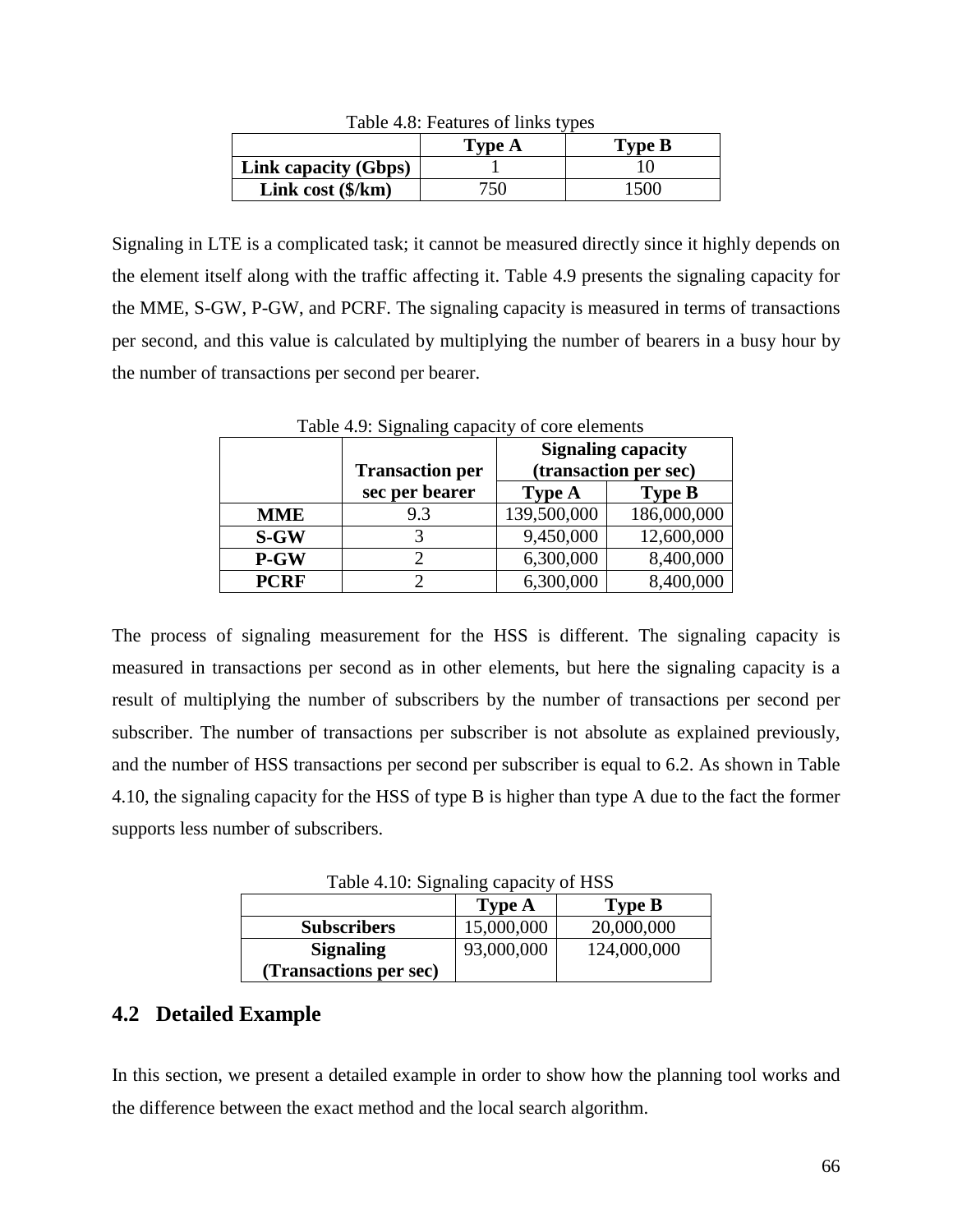The network to be planned is located on a 10km by 10km area as shown in Figure 4.1. It includes 15 actual eNBs that need to be connected to the EPC network (i.e. MME and S-GW). The number of potential locations for the MME is equal to 5, and the number of potential locations for the S-GW is 5. The MME has to be connected to the S-GW as well as the HSS which has 5 potential locations. In addition to that, the S-GW needs to be connected to the P-GW that has 5 potential locations, and finally, the P-GW needs to be connected to the PCRF which also has 5 potential locations as shown in the graph. All these locations were generated randomly by a small C/C++ program.



Figure 4.1: eNB locations and potential locations for the core elements

A traffic profile for each of the 15 eNB is generated, as shown in Table 4.11, by using the equations presented in Chapter 3 to generate different types of traffic. The traffic profile involves the total number of subscribers covered by the eNB, and the number of Busy Hour Session Attempts (BHSA) that is used for measuring the performance of the elements in terms of voice and data traffic. In addition, it also contains the traffic bandwidth in Mbps, the number of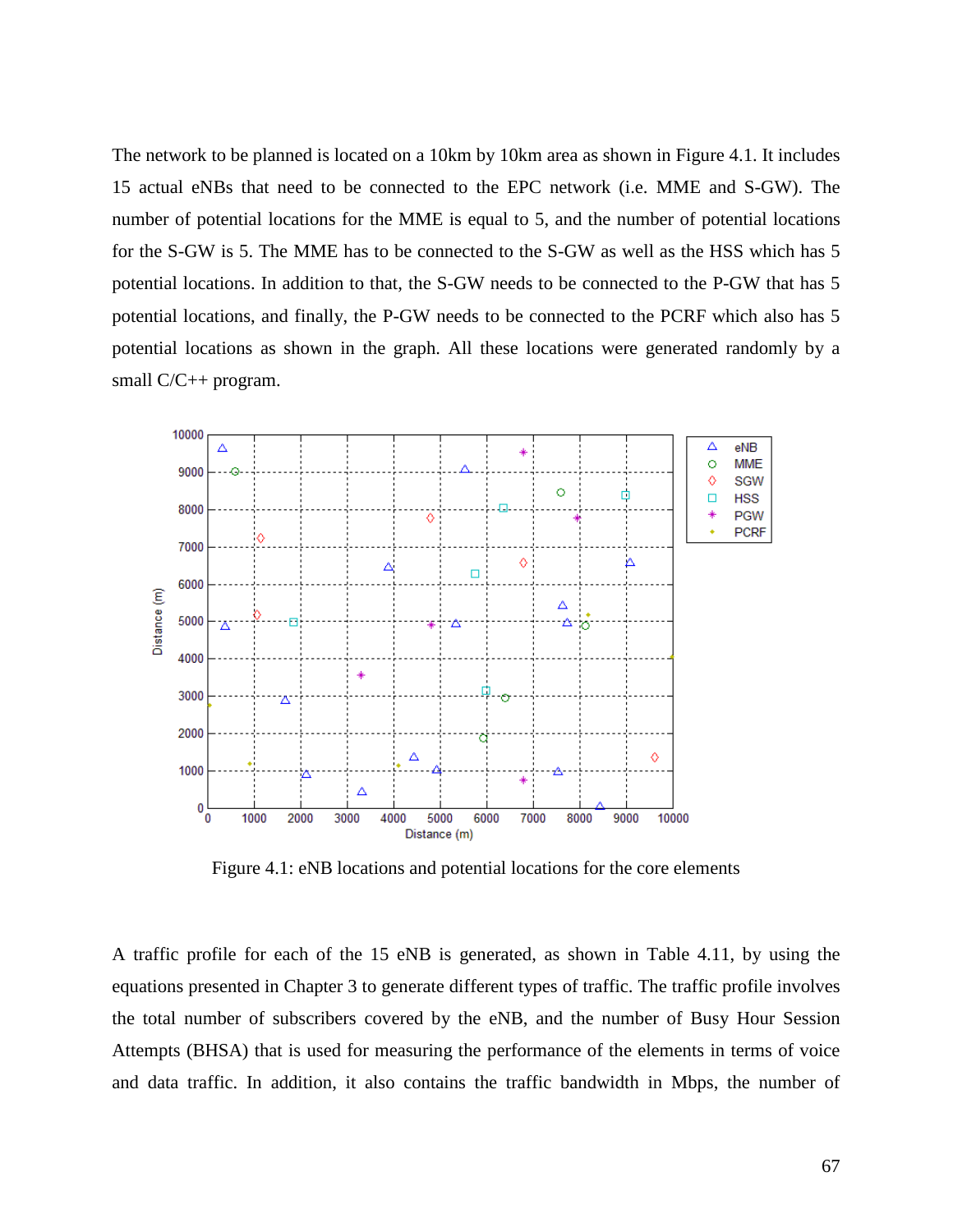attached subscribers who are subscribers connected to the Internet, and the number of simultaneous Evolved Packet System Bearers (EPSB). The location of each eNB is also presented in Table 4.11.

| eNB                     |             | Location (m) |                    | <b>Attached</b>    |             | <b>BW</b> |             |
|-------------------------|-------------|--------------|--------------------|--------------------|-------------|-----------|-------------|
| <b>Index</b>            | $\mathbf X$ | Y            | <b>Subscribers</b> | <b>Subscribers</b> | <b>BHSA</b> | (Mbps)    | <b>EPSB</b> |
| 1                       | 5,534       | 9,078        | 9,850              | 8,865              | 3,815,496   | 181       | 1,108       |
| $\overline{2}$          | 3,895       | 6,467        | 12,941             | 11,646             | 5,012,825   | 238       | 1,455       |
| 3                       | 8,436       | 42           | 6,756              | 6,080              | 2,617,004   | 124       | 760         |
| $\overline{\mathbf{4}}$ | 5,349       | 4,938        | 15,893             | 14,303             | 6,156,312   | 293       | 1,787       |
| 5                       | 9,082       | 6,593        | 7,914              | 7,122              | 3,065,567   | 146       | 890         |
| 6                       | 1,676       | 2,875        | 14,285             | 12,856             | 5,533,437   | 263       | 1,607       |
| 7                       | 2,132       | 905          | 7,702              | 6,931              | 2,983,446   | 142       | 866         |
| 8                       | 4,936       | 1,026        | 17,659             | 15,893             | 6,840,390   | 325       | 1,986       |
| $\boldsymbol{9}$        | 7,727       | 4,961        | 10,194             | 9,174              | 3,948,747   | 188       | 1,146       |
| 10                      | 7,646       | 5,440        | 8,075              | 7,267              | 3,127,932   | 149       | 908         |
| 11                      | 7,538       | 974          | 10,504             | 9,453              | 4,068,829   | 193       | 1,181       |
| 12                      | 388         | 4,868        | 9,970              | 8,973              | 3,861,979   | 183       | 1,121       |
| 13                      | 330         | 9,655        | 11,363             | 10,226             | 4,401,571   | 209       | 1,278       |
| 14                      | 4,438       | 1,356        | 12,300             | 11,070             | 4,764,528   | 226       | 1,383       |
| 15                      | 3,332       | 437          | 12,244             | 11,019             | 4,742,835   | 225       | 1,377       |

Table 4.11: Traffic profile for the eNBs

#### **4.2.1 Exact Method**

In the mathematical model presented in Chapter 3, the decision variables are a mix of real numbers and integers; hence, mixed integer programming approach is adopted and CPLEX optimizer 12.5.0.0 is used to solve the model. CPLEX [79] is a Mixed Integer Programming (MIP) optimizing tool that solves linear optimization problems by satisfying the objective function (i.e., minimizing or maximizing) following different constraints and bounds. The branch and cut algorithm is used by CPLEX to solve the problems which may result in feasible or infeasible solution. The next paragraphs present a solution for the detailed example using the exact method and CPLEX tool.

The optimal solution achieved for this specific problem is presented in Figure 4.2; it contains 15 eNBs connected to one MME of type A as presented in Table 4.1, and one S-GW of type A as presented in Table 4.2. The MME is connected to one HSS of type A as presented in Table 4.4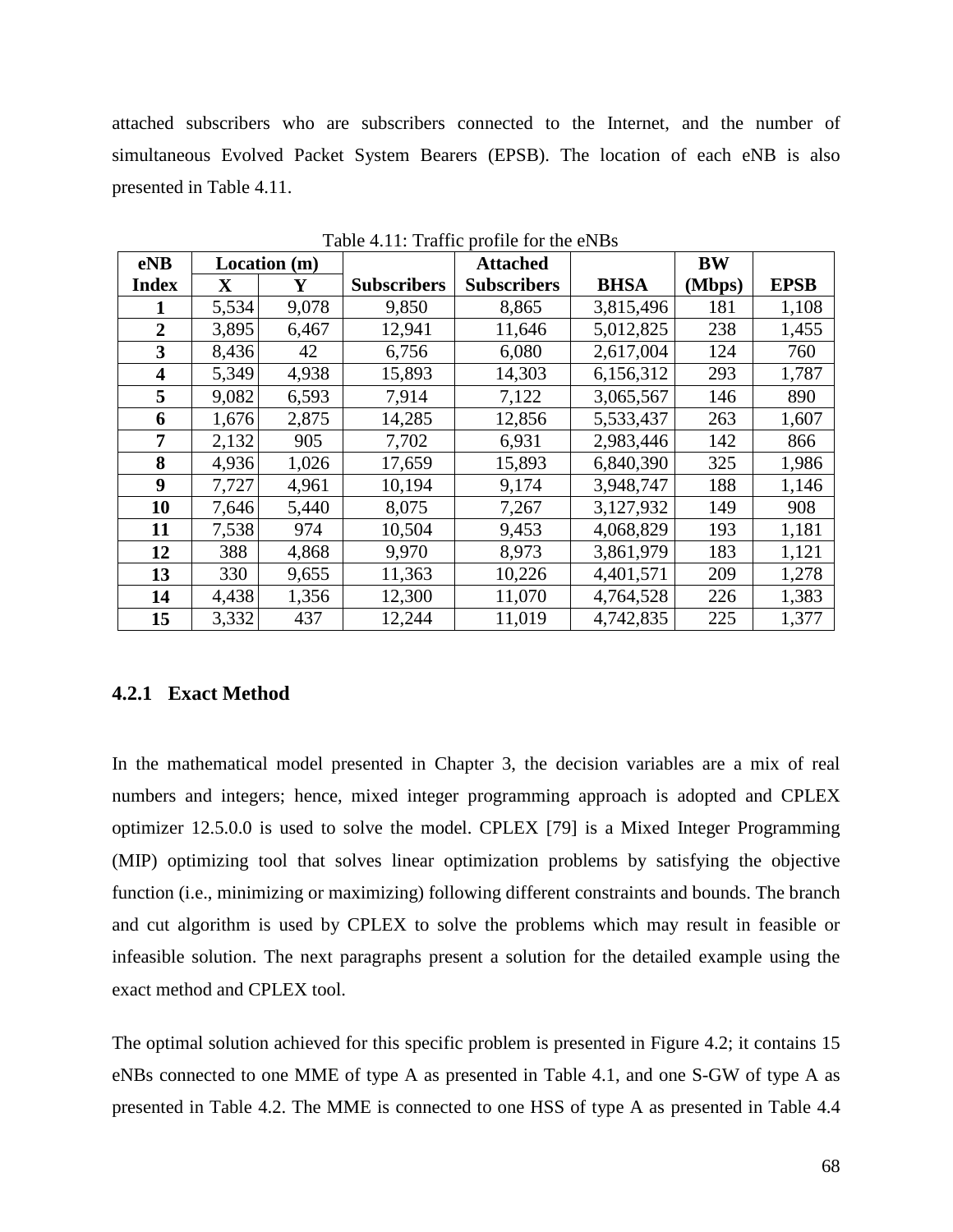and the S-GW is connected to one P-GW of type A as presented in Table 4.3. In addition to that, the P-GW is connected to one PCRF of type A as presented in Table 4.5. The MME is connected to the S-GW by a link of type B as presented in Table 4.8, whereas it is connected to the HSS by a link of type A as shown in Table 4.8. Finally, the S-GW is connected to the P-GW using a link of type B, and the P-GW is also connected to the PCRF using a link of type B, and both of the link' types are presented in Table 4.8.



Figure 4.2: The optimal solution

The colored lines represent the links between the network elements based on the optimal solution giving the minimum cost (i.e. cost of the nodes and the links connecting them, taking into consideration the distances between them). As noticed, the 15 eNBs are connected to one MME (blue lines) for the purpose of control and management, and connected to the S-GW (green lines) for the purpose of accessing the PDN network to use its services. The pink line represents the connection between the MME and the S-GW, the red line shows the connection between the MME and the HSS, and the black line is the link connecting the S-GW with the P-GW. Furthermore, the turquoise line represents the connection between the P-GW and the PCRF which is used for policing and quality of service in addition to many other useful functions. The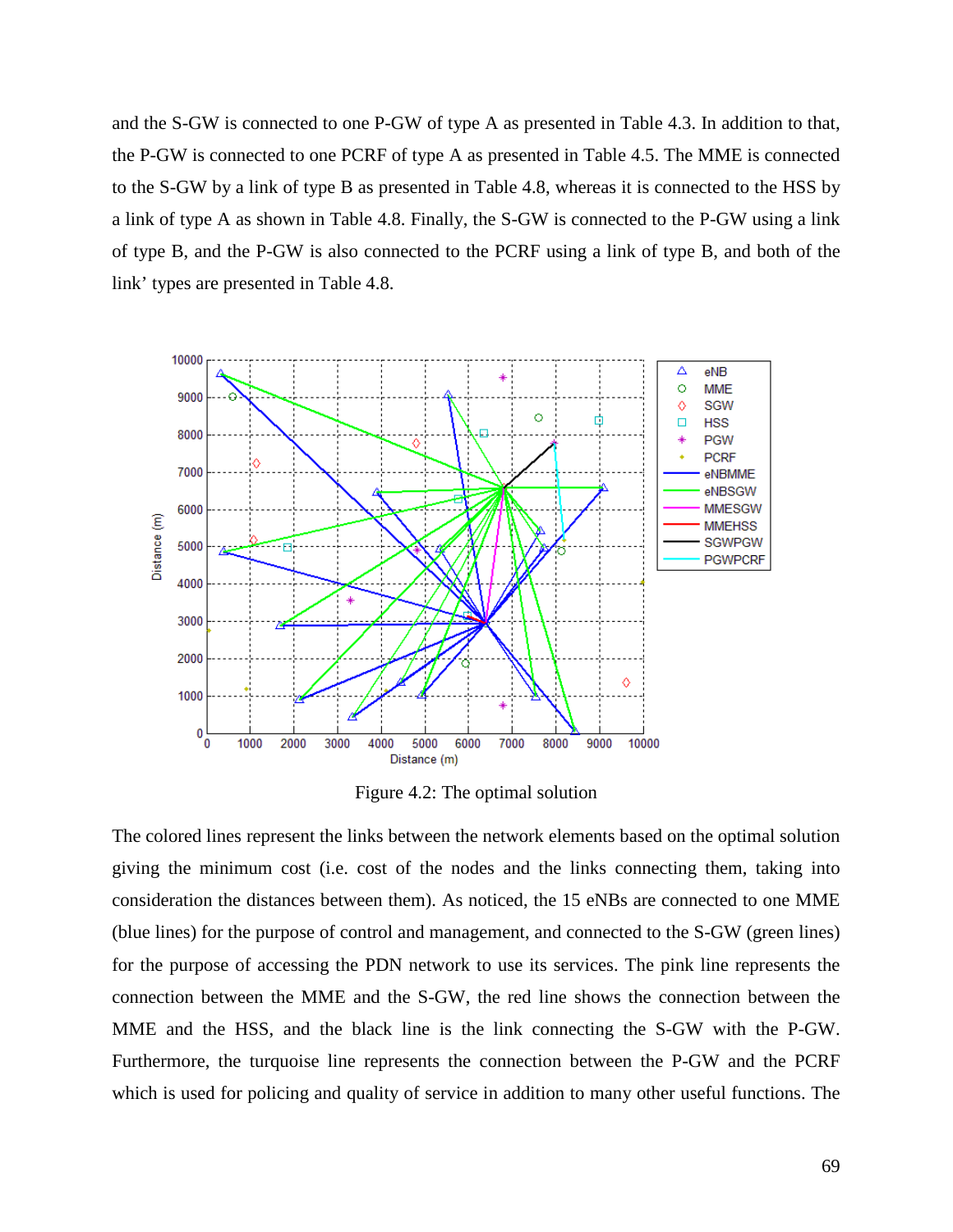elements that are not connected in Figure 4.2 are the potential locations that were not selected in the design process since they were not part of the optimal solution.

The optimal solution represented in Figure 4.2 has a total cost of \$2,773,545 and was obtained after exploring 2,760 nodes in 221,168 iterations in a time of 52 seconds. In terms of traffic flow, each link carries specific types of traffic flows, and each element is concerned about certain features. Nevertheless, the traffic flow must be conserved among the links. As an example, the traffic generated from the 15 eNBs and entering the MME and the S-GW is described and explained. For the user data plane carried over the S1-U interface between the eNB and the S-GW, the bandwidth traffic flow conservation achieved from the simulation is represented in Table 4.12.

| eNB index      | Traffic entering the S-GW<br>(Mbps) | <b>Traffic exiting the S-GW</b><br>(Mbps) |
|----------------|-------------------------------------|-------------------------------------------|
| 1              | 181                                 |                                           |
| $\overline{2}$ | 238                                 |                                           |
| 3              | 124                                 |                                           |
| 4              | 293                                 |                                           |
| 5              | 146                                 |                                           |
| 6              | 263                                 |                                           |
| 7              | 142                                 |                                           |
| 8              | 325                                 | 3,085                                     |
| 9              | 188                                 |                                           |
| 10             | 149                                 |                                           |
| 11             | 193                                 |                                           |
| 12             | 183                                 |                                           |
| 13             | 209                                 |                                           |
| 14             | 226                                 |                                           |
| 15             | 225                                 |                                           |

Table 4.12: Bandwidth flow conservation

The flow conservation for the number of subscribers is presented in Table 4.13, the flow conservation of busy hour session attempts is shows in Table 4.14, the flow conservation for the number of attached subscribers is presented in Table 4.15, and the flow conservation for the number of simultaneous EPS bearers is shown in Table 4.16.

The results shown in Table 4.12, Table 4.13, Table 4.14, Table 4.15, and Table 4.16 make sure that a specific type of traffic entering an element is equal to the traffic exiting that specific core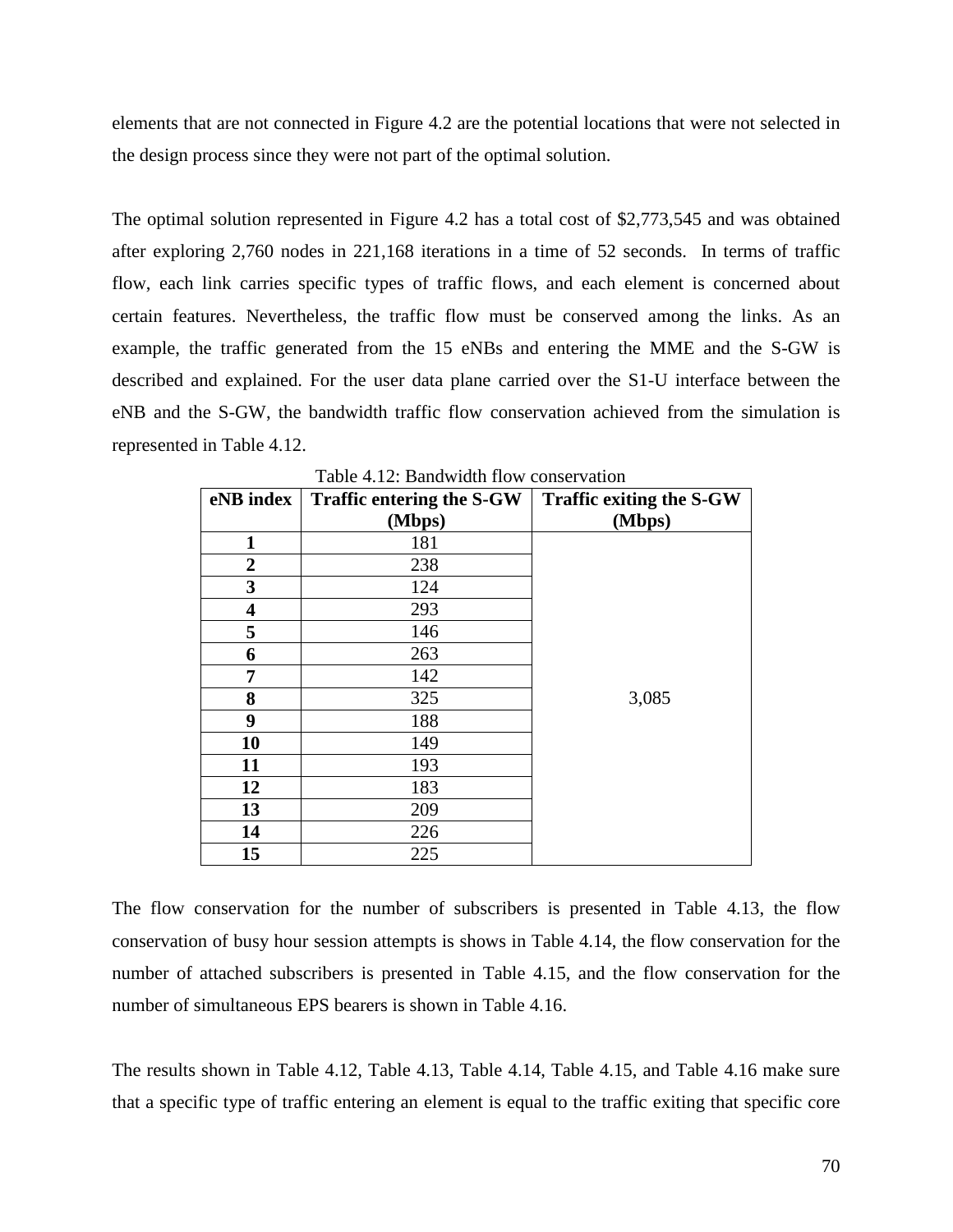element, and this applies to all the core network components and not only the elements presented in this section. In general, the traffic flow depends on the topology, the number of elements and the capacity of each element.

| eNB index      | <b>Traffic entering the MME</b> | <b>Traffic exiting the MME</b> |
|----------------|---------------------------------|--------------------------------|
| 1              | 9,850                           |                                |
| $\overline{2}$ | 12,941                          |                                |
| 3              | 6,756                           |                                |
| 4              | 15,893                          |                                |
| 5              | 7,914                           |                                |
| 6              | 14,285                          |                                |
| 7              | 7,702                           |                                |
| 8              | 17,659                          | 167,650                        |
| 9              | 10,194                          |                                |
| 10             | 8,075                           |                                |
| 11             | 10,504                          |                                |
| 12             | 9,970                           |                                |
| 13             | 11,363                          |                                |
| 14             | 12,300                          |                                |
| 15             | 12,244                          |                                |

Table 4.13: Conservation of subscribers' number

|  | Table 4.14: Busy hour session attempts flow conservation |
|--|----------------------------------------------------------|
|--|----------------------------------------------------------|

| eNB index    | <b>Traffic entering the MME</b> | <b>Traffic exiting the MME</b> |
|--------------|---------------------------------|--------------------------------|
|              | 3,815,496                       |                                |
| $\mathbf{2}$ | 5,012,825                       |                                |
| 3            | 2,617,004                       |                                |
| 4            | 6,156,312                       |                                |
| 5            | 3,065,567                       |                                |
| 6            | 5,533,437                       |                                |
| 7            | 2,983,446                       | 64,940,898                     |
| 8            | 6,840,390                       |                                |
| 9            | 3,948,747                       |                                |
| 10           | 3,127,932                       |                                |
| 11           | 4,068,829                       |                                |
| 12           | 3,861,979                       |                                |
| 13           | 4,401,571                       |                                |
| 14           | 4,764,528                       |                                |
| 15           | 4,742,835                       |                                |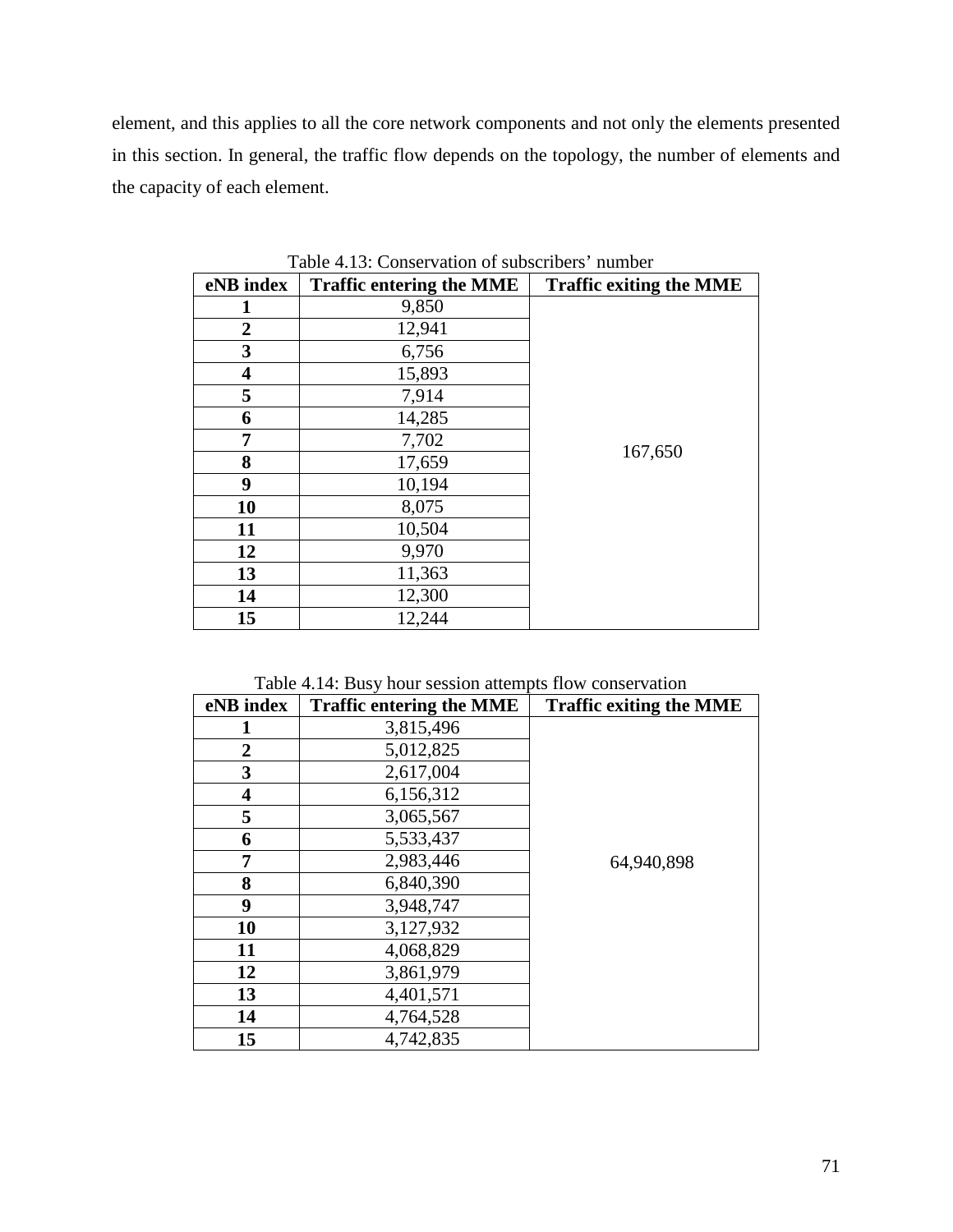| eNB index               | <b>Traffic entering the MME</b> | <b>Traffic exiting the MME</b> |
|-------------------------|---------------------------------|--------------------------------|
|                         | 8,865                           |                                |
| 2                       | 11,646                          |                                |
| 3                       | 6,080                           |                                |
| $\overline{\mathbf{4}}$ | 14,303                          |                                |
| 5                       | 7,122                           |                                |
| 6                       | 12,856                          |                                |
| 7                       | 6,931                           |                                |
| 8                       | 15,893                          | 150,878                        |
| 9                       | 9,174                           |                                |
| 10                      | 7,267                           |                                |
| 11                      | 9,453                           |                                |
| 12                      | 8,973                           |                                |
| 13                      | 10,226                          |                                |
| 14                      | 11,070                          |                                |
| 15                      | 11,019                          |                                |

Table 4.15: Attached subscribers flow conservation

Table 4.16: Flow conservation of EPS bearers' number

| eNB index      | <b>Traffic entering the MME</b> | <b>Traffic exiting the MME</b> |
|----------------|---------------------------------|--------------------------------|
| 1              | 1,108                           |                                |
| $\overline{2}$ | 1,455                           |                                |
| 3              | 760                             |                                |
| 4              | 1,787                           |                                |
| 5              | 890                             |                                |
| 6              | 1,607                           |                                |
| 7              | 866                             |                                |
| 8              | 1,986                           | 18,853                         |
| 9              | 1,146                           |                                |
| 10             | 908                             |                                |
| 11             | 1,181                           |                                |
| 12             | 1,121                           |                                |
| 13             | 1,278                           |                                |
| 14             | 1,383                           |                                |
| 15             | 1,377                           |                                |

The signaling does not have to be conserved among the links due to the fact that it depends on the element itself, and it varies from an element to another. The amount of signaling for the HSS depends on the number of subscribers and the number of transactions per seconds per subscriber, whereas the other elements (i.e. MME, S-GW, P-GW, and PCRF) depends on the number of simultaneous bearers and the number of transactions per seconds per bearer varying based on the element specifications. The signaling traffic carried and generated by each core element is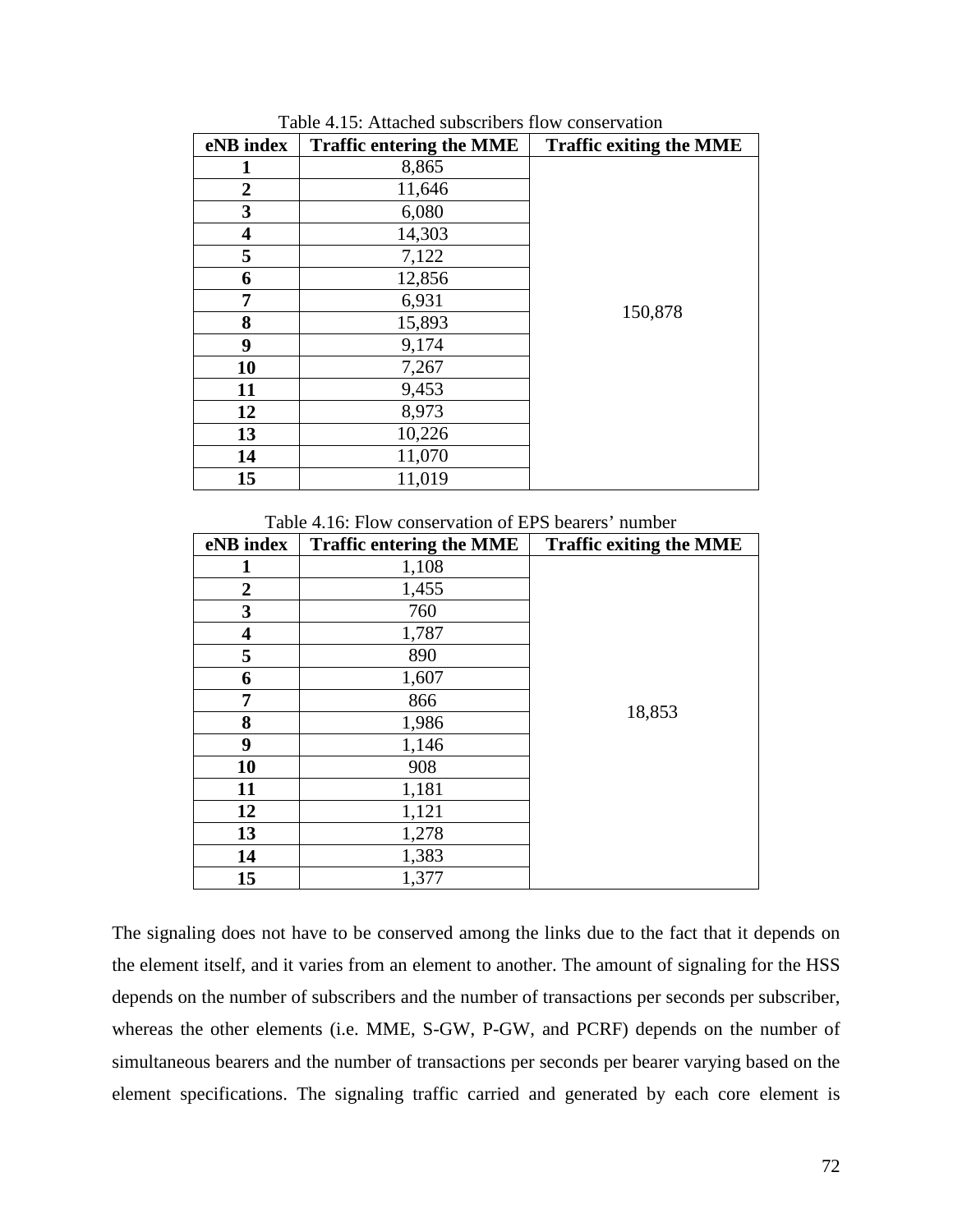presented in Table 4.17; in general, the values attained are dependent on the traffic profile achieved from the simulation along with the equipment signaling specs that are provided by different vendors.

| $1000$ $$ $17.$ $915$ $1000$ $1000$ |                                  |  |  |  |
|-------------------------------------|----------------------------------|--|--|--|
| Core element                        | Signaling (transactions per sec) |  |  |  |
| <b>MME</b>                          | 175,332                          |  |  |  |
| <b>S-GW</b>                         | 56,559                           |  |  |  |
| <b>HSS</b>                          | 1,039,430                        |  |  |  |
| P-GW                                | 37,706                           |  |  |  |
| <b>PCRF</b>                         | 37,706                           |  |  |  |

Table  $4.17:$  Signaling traffic

### **4.2.2 Approximate Method**

The same problem as described previously is now approached using the LS algorithm, and the result of solving the problem using this approach is presented in Figure 4.3. The cost of the solution found is equal to \$2,776,771 achieved in a CPU time equal to 35 seconds. This represents a difference of \$3,226 (i.e. 0.12%) and 17 seconds with respect to the optimal solution found with CPLEX. In general, the difference in cost may be caused by various factors such as installing different numbers or types of elements/links, or selecting different locations for the core elements, which in turn affects the cost of the links which is based on distance. In this example, the difference in cost is due to selecting different locations for the P-GW and the PCRF, which in turn affects the distances between these elements and any other elements connected to them.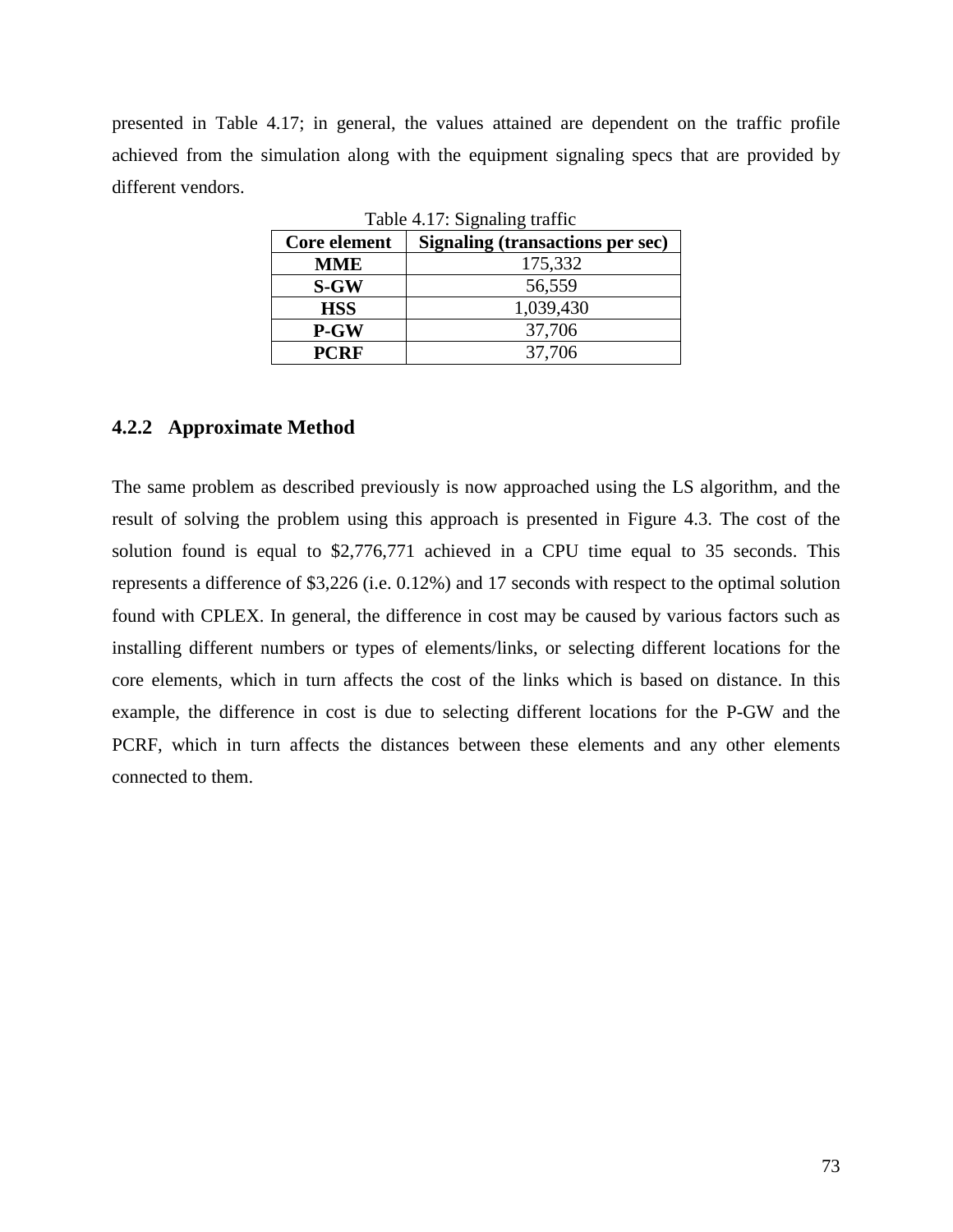

Figure 4.3: Solution found with the Local Search

The topology attained consists of 15 eNBs connected to one MME of type A as described in Table 4.1 and one S-GW of type A as shown in Table 4.2. The MME is connected to the S-GW, and it is connected to HSS of type A as listed in Table 4.4. Moreover, the S-GW is connected to P-GW of type A as represented in Table 4.3, and the P-GW is connected to PCRF of type A as described in Table 4.5. The links connecting the MME to the S-GW are of type B as presented in Table 4.8, whereas the links connecting the MME to the HSS are of type A as shown in Table 4.8. In addition to that, the S-GW is connected to the P-GW using a link of type B, and the P-GW is also connected to the PCRF using a link of type B; Table 4.8 describes the different types of links installed between the elements.

In terms of traffic flow, there is only one piece of each core element in the topology. As a result, the traffic flow is the same as the traffic flow in the exact method. In other cases, the traffic flow may not be the same because the number of elements is not limited to one.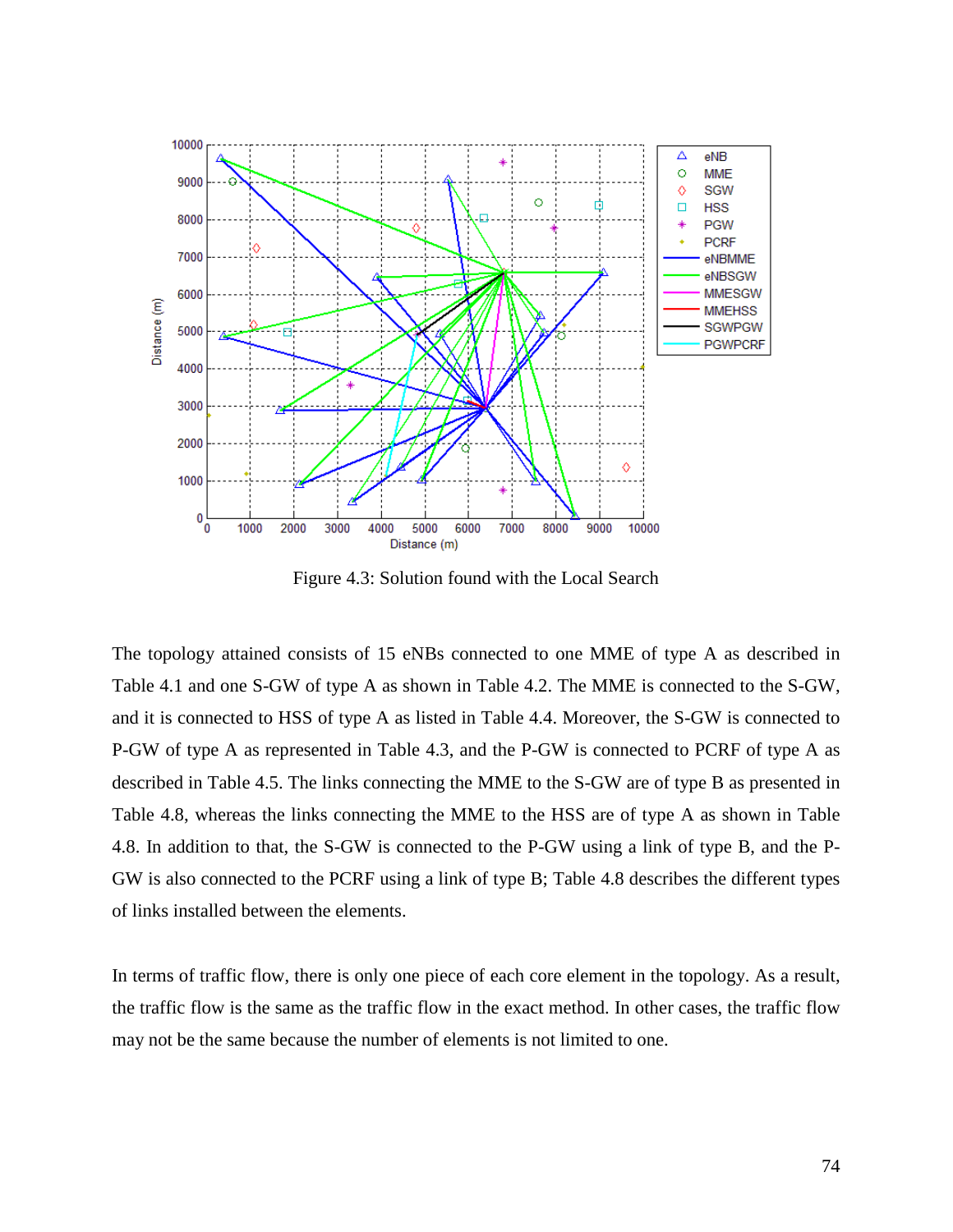#### **4.3 Result Analysis**

Different problems of different sizes were simulated using the exact algorithm, and then the cost and the CPU time were compared with the ones resulted from applying the approximate algorithm. The optimal cost and the time are definitely dependent on the number of elements, connections between them and on the complexity of the problem. On top of all, it depends on the approach used to solve the problem (i.e., the exact algorithm using CPLEX or the approximate algorithm using LS).

In this section, we present two different sets of problems: small scale problems and larger scale problems. For each set, several different sizes were generated and for each size, three instances of the problem were generated so that averages can be taken. The two sets are approached using the exact method and the approximate method and results are compared in terms of cost and CPU time. First, we present the small scale problems and then we describe the larger scale problems in order to show how the two algorithms adapt to changes.

#### **4.3.1 Solving Small Scale Problems**

The first set of problems has a range of eNBs between 10 and 200, and 5 potential locations for each core element distributed in an area of 400 km². We stopped at 200 eNB because after this point, the exact algorithm started giving infeasible solution since 5 potential locations were not enough to accommodate more eNBs.

The various problem sizes are presented in Table 4.18; there are 21 problems that have the same number of core elements potential locations. The first, second, and third instances are represented in Table 4.19, Table 4.20 and Table 4.21 respectively. The problems are presented including the cost and the CPU time of the exact solution compared to the cost and the CPU time of the approximate solution.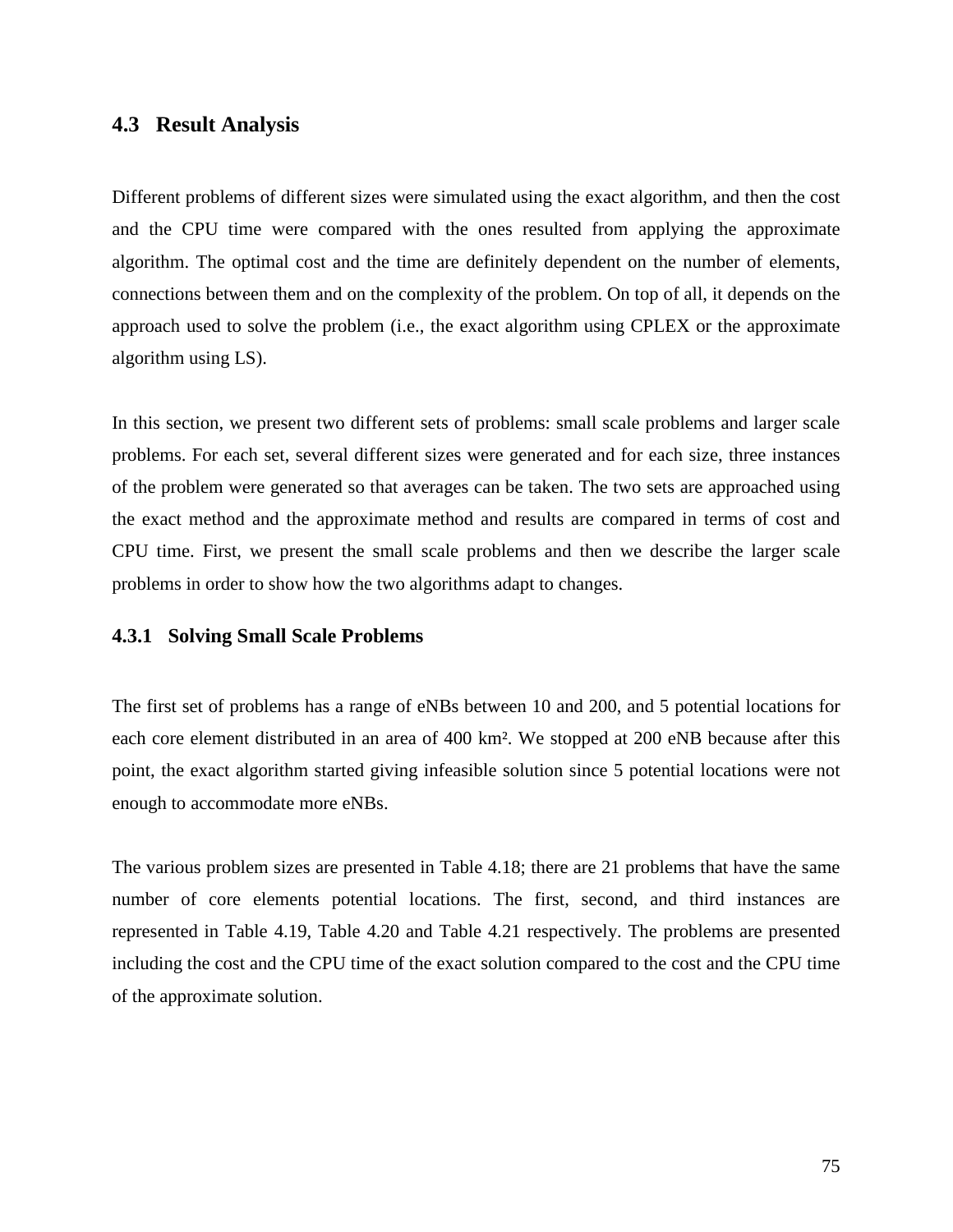| <b>Problem</b>          | Length(km) | eNB | <b>MME</b>     | S-GW | <b>HSS</b> | P-GW | <b>PCRF</b> | <b>Constraints</b> |
|-------------------------|------------|-----|----------------|------|------------|------|-------------|--------------------|
| 1                       | 20         | 10  | 5              | 5    | 5          | 5    | 5           | 915                |
| $\overline{2}$          | 20         | 15  | 5              | 5    | 5          | 5    | 5           | 1,095              |
| $\overline{\mathbf{3}}$ | 20         | 20  | 5              | 5    | 5          | 5    | 5           | 1,275              |
| $\overline{\mathbf{4}}$ | 20         | 25  | 5              | 5    | 5          | 5    | 5           | 1,455              |
| 5                       | 20         | 30  | 5              | 5    | 5          | 5    | 5           | 1,635              |
| 6                       | 20         | 35  | 5              | 5    | 5          | 5    | 5           | 1,815              |
| 7                       | 20         | 40  | 5              | 5    | 5          | 5    | 5           | 1,995              |
| 8                       | 20         | 45  | 5              | 5    | 5          | 5    | 5           | 2,175              |
| 9                       | 20         | 50  | 5              | 5    | 5          | 5    | 5           | 2,355              |
| 10                      | 20         | 55  | 5              | 5    | 5          | 5    | 5           | 2,535              |
| 11                      | 20         | 60  | 5              | 5    | 5          | 5    | 5           | 2,715              |
| 12                      | 20         | 65  | $\overline{5}$ | 5    | 5          | 5    | 5           | 2,895              |
| 13                      | 20         | 70  | 5              | 5    | 5          | 5    | 5           | 3,075              |
| 14                      | 20         | 75  | 5              | 5    | 5          | 5    | 5           | 3,255              |
| 15                      | 20         | 80  | 5              | 5    | 5          | 5    | 5           | 3,435              |
| 16                      | 20         | 85  | 5              | 5    | 5          | 5    | 5           | 3,615              |
| 17                      | 20         | 90  | 5              | 5    | 5          | 5    | 5           | 3,795              |
| 18                      | 20         | 95  | 5              | 5    | 5          | 5    | 5           | 3,975              |
| 19                      | 20         | 100 | 5              | 5    | 5          | 5    | 5           | 4,155              |
| 20                      | 20         | 150 | 5              | 5    | 5          | 5    | 5           | 5,955              |
| 21                      | 20         | 200 | 5              | 5    | 5          | 5    | 5           | 7,755              |

Table 4.18: Problem sizes for the small scale problems

In Table 4.19, Table 4.20, and Table 4.21, the first column represents the problem number which correlates to the problem size described in Table 4.18. The second and third columns represent respectively the cost and CPU time obtained with CPLEX; whereas columns 4 and 5 represent respectively the cost and CPU time obtained with the local search. The cost gap between CPLEX and LS is represented as a percentage of the cost difference with respect to the optimal solution in column 6. The CPU time gap, shown in column 7, represents the percentage of CPU time difference between CPLEX and LS with respect to the time taken by CPLEX to find the optimal solution. From the results shown in the tables, we can see that the cost returned by CPLEX is always lower than the cost returned by LS. In fact, out of the 63 problems, the local search was not able to find the optimal solution for any of the problems although 24 were less than 1% away from the optimal solution. As far as the execution time is concerned, the time taken by the local search to find the solution is always less than the time taken by CPLEX and seems a lot more predictable.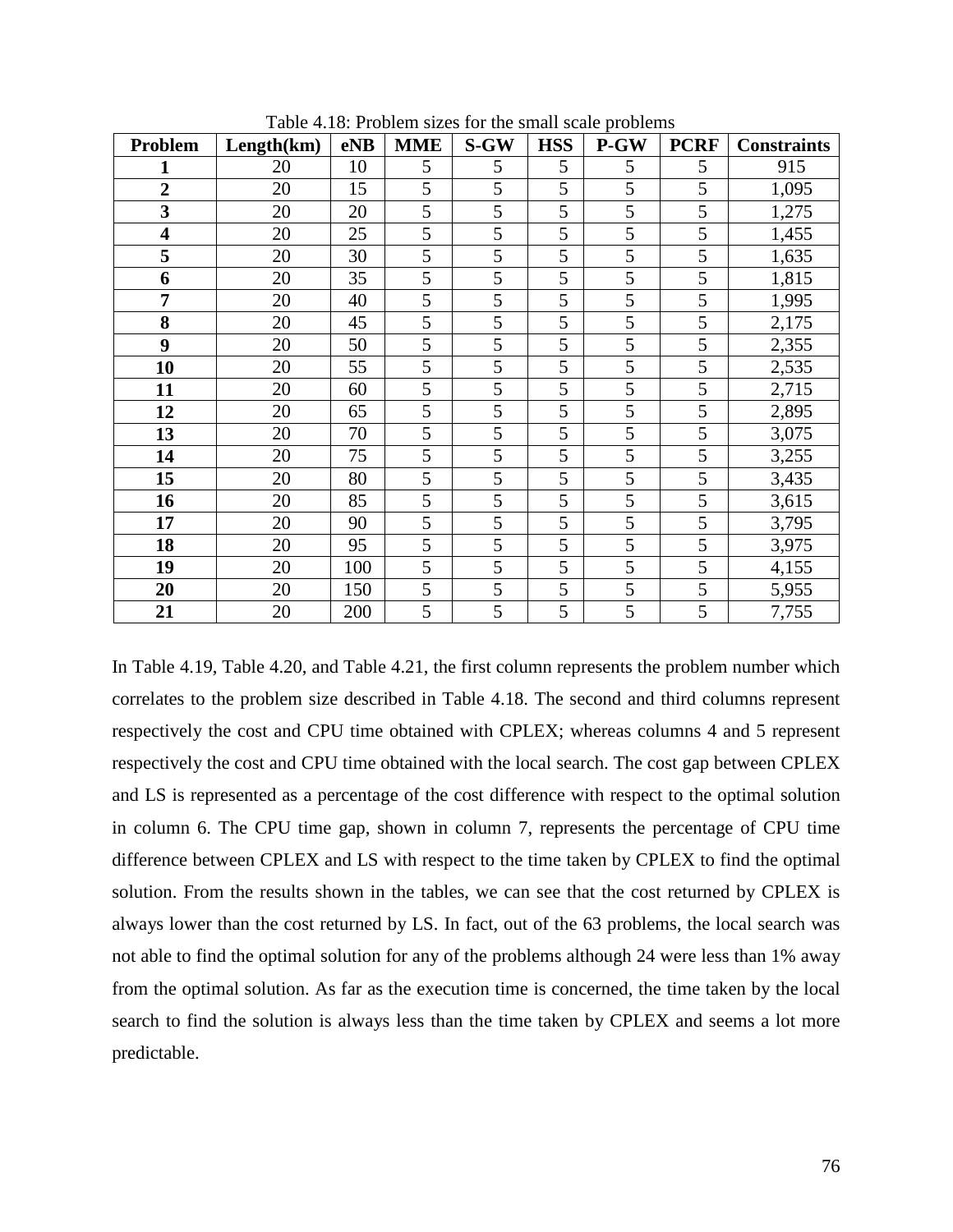|                         | <b>CPLEX</b> |            | LS          |            | <b>Cost Gap</b> | <b>Time Gap</b> |
|-------------------------|--------------|------------|-------------|------------|-----------------|-----------------|
| <b>Problem</b>          | $Cost$ (\$)  | Time (sec) | $Cost$ (\$) | Time (sec) | $(\%)$          | $(\%)$          |
| 1                       | 2,812,219    | 28         | 2,836,092   | 15         | 0.85            | 46.43           |
| $\overline{2}$          | 2,881,622    | 52         | 2,896,115   | 34         | 0.50            | 34.62           |
| $\overline{\mathbf{3}}$ | 2,966,370    | 256        | 2,971,526   | 26         | 0.17            | 89.84           |
| $\overline{\mathbf{4}}$ | 3,309,677    | 2,333      | 3,334,525   | 35         | 0.75            | 98.50           |
| 5                       | 3,389,408    | 1,003      | 3,395,071   | 37         | 0.17            | 96.31           |
| 6                       | 3,425,122    | 748        | 3,432,892   | 44         | 0.23            | 94.12           |
| 7                       | 3,538,851    | 832        | 3,551,926   | 50         | 0.37            | 93.99           |
| 8                       | 3,544,229    | 479        | 3,559,578   | 52         | 0.43            | 89.14           |
| 9                       | 4,523,141    | 2,803      | 4,651,346   | 58         | 2.83            | 97.93           |
| 10                      | 4,378,228    | 9,170      | 4,527,332   | 62         | 3.41            | 99.32           |
| 11                      | 4,431,043    | 10,900     | 4,684,541   | 66         | 5.72            | 99.39           |
| 12                      | 4,515,204    | 5,239      | 4,758,472   | 69         | 5.39            | 98.68           |
| 13                      | 4,502,103    | 7,954      | 4,724,773   | 74         | 4.95            | 99.07           |
| 14                      | 4,872,140    | 408        | 5,180,201   | 75         | 6.32            | 81.62           |
| 15                      | 4,953,728    | 2,664      | 5,241,232   | 78         | 5.80            | 97.07           |
| 16                      | 5,001,638    | 4,357      | 5,386,149   | 82         | 7.69            | 98.12           |
| 17                      | 5,238,095    | 206        | 6,329,327   | 75         | 20.83           | 63.59           |
| 18                      | 5,332,394    | 1,075      | 6,461,308   | 90         | 21.17           | 91.63           |
| 19                      | 6,108,294    | 626        | 7,377,586   | 94         | 20.78           | 84.98           |
| 20                      | 7,935,934    | 5,080      | 9,302,337   | 136        | 17.22           | 97.32           |
| 21                      | 9,921,530    | 848        | 12,790,040  | 152        | 28.91           | 82.08           |

Table 4.19: Small scale problems: Results for the first instance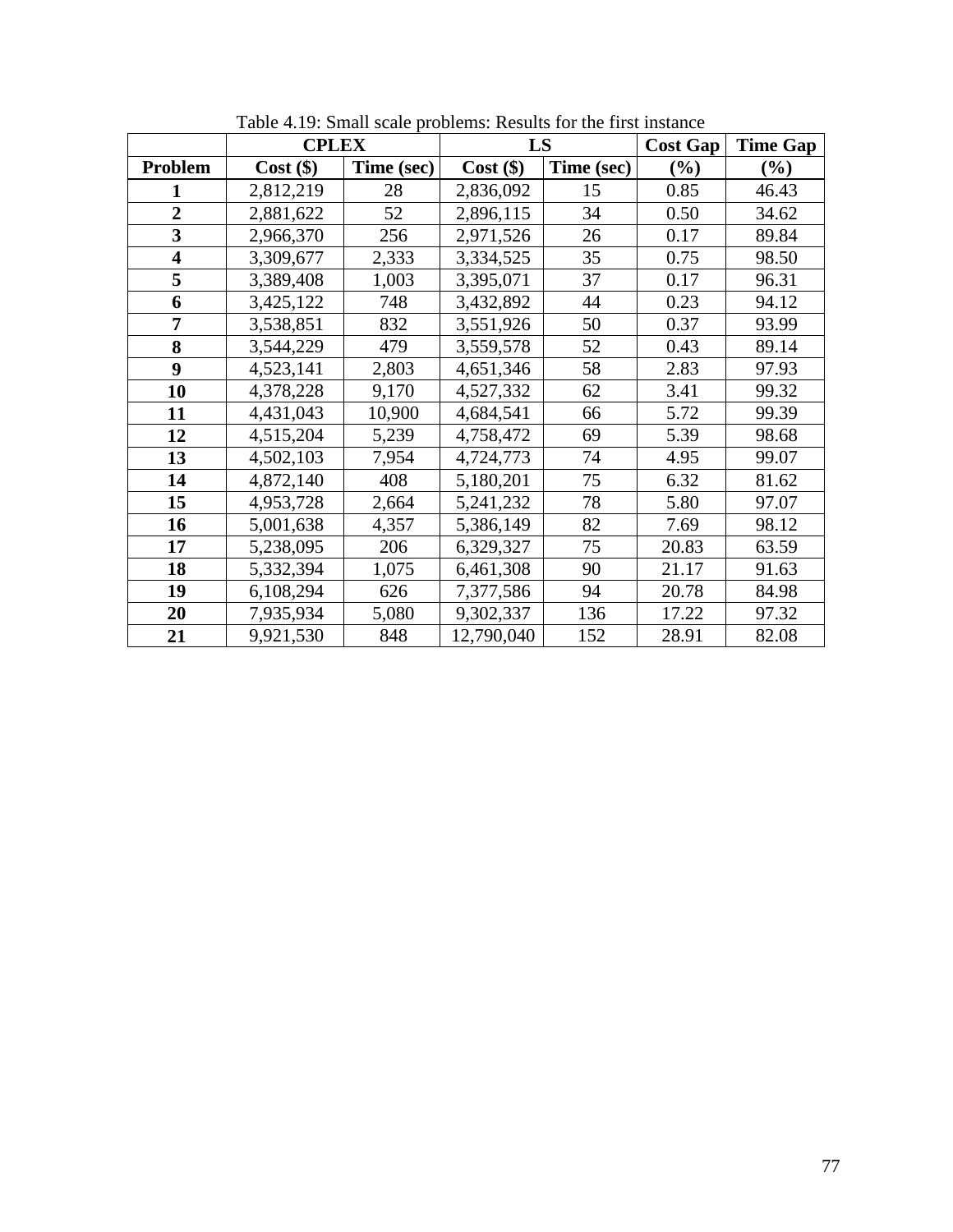|                         | <b>CPLEX</b> |            | LS          |            | <b>Cost Gap</b> | <b>Time Gap</b> |
|-------------------------|--------------|------------|-------------|------------|-----------------|-----------------|
| <b>Problem</b>          | $Cost$ (\$)  | Time (sec) | $Cost$ (\$) | Time (sec) | $(\%)$          | $(\%)$          |
| 1                       | 2,788,430    | 37         | 2,801,838   | 14         | 0.48            | 62.16           |
| $\overline{2}$          | 2,865,937    | 37         | 2,874,759   | 18         | 0.31            | 51.35           |
| $\overline{\mathbf{3}}$ | 2,937,003    | 55         | 2,937,245   | 26         | 0.01            | 52.73           |
| $\overline{\mathbf{4}}$ | 3,310,522    | 317        | 3,319,783   | 32         | 0.28            | 89.91           |
| 5                       | 3,328,432    | 2,203      | 3,337,290   | 39         | 0.27            | 98.23           |
| 6                       | 3,432,039    | 1,402      | 3,442,963   | 41         | 0.32            | 97.08           |
| 7                       | 3,495,506    | 1,143      | 3,512,397   | 49         | 0.48            | 95.71           |
| 8                       | 3,656,193    | 2,223      | 3,676,428   | 49         | 0.55            | 97.80           |
| 9                       | 4,416,708    | 555        | 4,588,202   | 60         | 3.88            | 89.19           |
| 10                      | 4,430,559    | 17,726     | 4,661,310   | 61         | 5.21            | 99.66           |
| 11                      | 4,423,343    | 1,284      | 4,731,476   | 66         | 6.97            | 94.86           |
| 12                      | 4,480,562    | 1,159      | 4,722,968   | 71         | 5.41            | 93.87           |
| 13                      | 4,547,493    | 2,136      | 4,805,608   | 75         | 5.68            | 96.49           |
| 14                      | 4,911,057    | 8,544      | 5,216,642   | 75         | 6.22            | 99.12           |
| 15                      | 4,928,707    | 640        | 5,447,419   | 80         | 10.52           | 87.50           |
| 16                      | 4,996,732    | 1,742      | 5,259,686   | 102        | 5.26            | 94.14           |
| 17                      | 5,257,271    | 1,339      | 6,236,378   | 77         | 18.62           | 94.25           |
| 18                      | 5,248,573    | 3,463      | 6,498,165   | 81         | 23.81           | 97.66           |
| 19                      | 6,011,952    | 2,990      | 7,273,825   | 94         | 20.99           | 96.86           |
| 20                      | 8,043,552    | 10,308     | 9,117,385   | 147        | 13.35           | 98.57           |
| 21                      | 9,713,921    | 5,592      | 13,056,299  | 146        | 34.41           | 97.39           |

Table 4.20: Small scale problems: Results for the second instance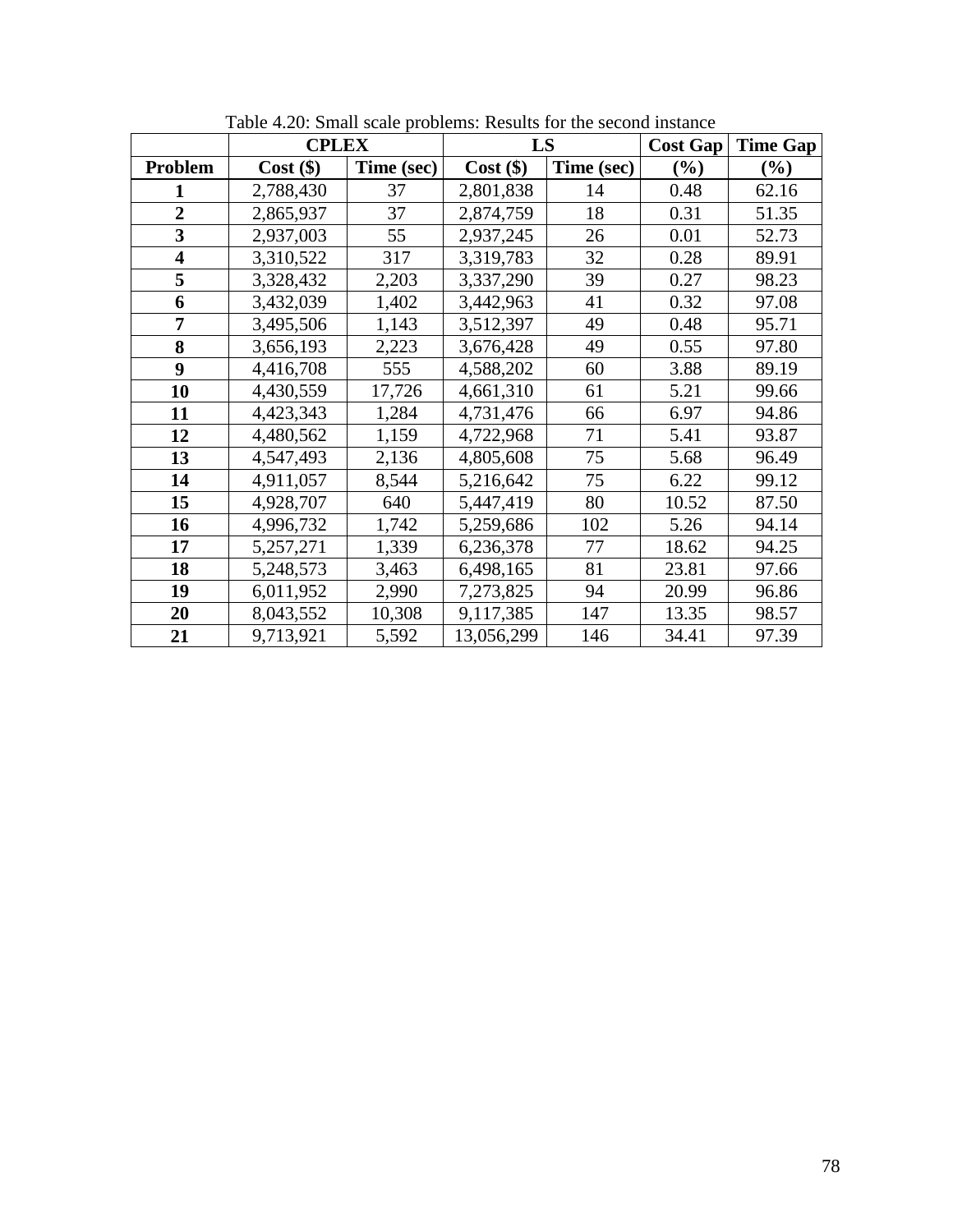|                         | <b>CPLEX</b> |            | LS          |            | <b>Cost Gap</b> | <b>Time Gap</b> |
|-------------------------|--------------|------------|-------------|------------|-----------------|-----------------|
| Problem                 | $Cost$ (\$)  | Time (sec) | $Cost$ (\$) | Time (sec) | (%)             | (%)             |
| 1                       | 2,783,039    | 110        | 2,788,431   | 14         | 0.19            | 87.27           |
| $\overline{2}$          | 2,891,017    | 85         | 2,903,713   | 19         | 0.44            | 77.65           |
| $\overline{\mathbf{3}}$ | 2,878,805    | 218        | 2,881,690   | 26         | 0.10            | 88.07           |
| $\overline{\mathbf{4}}$ | 3,242,382    | 691        | 3,258,847   | 34         | 0.51            | 95.08           |
| 5                       | 3,310,024    | 1,362      | 3,319,201   | 40         | 0.28            | 97.06           |
| 6                       | 3,375,127    | 641        | 3,377,286   | 46         | 0.06            | 92.82           |
| 7                       | 3,465,354    | 1,937      | 3,478,035   | 48         | 0.37            | 97.52           |
| 8                       | 3,508,533    | 496        | 3,533,296   | 53         | 0.71            | 89.31           |
| 9                       | 4,285,722    | 4,510      | 4,591,037   | 60         | 7.12            | 98.67           |
| 10                      | 4,358,690    | 10,851     | 4,572,642   | 63         | 4.91            | 99.42           |
| 11                      | 4,558,446    | 10,161     | 4,892,046   | 66         | 7.32            | 99.35           |
| 12                      | 4,546,185    | 1,829      | 4,870,370   | 65         | 7.13            | 96.45           |
| 13                      | 4,598,871    | 5,329      | 4,812,337   | 75         | 4.64            | 98.59           |
| 14                      | 4,948,463    | 1,216      | 5,317,276   | 75         | 7.45            | 93.83           |
| 15                      | 5,026,152    | 5,448      | 5,511,027   | 80         | 9.65            | 98.53           |
| 16                      | 5,261,779    | 4,144      | 5,628,621   | 81         | 6.97            | 98.05           |
| 17                      | 5,129,513    | 358        | 6,272,514   | 86         | 22.28           | 75.98           |
| 18                      | 5,273,776    | 416        | 6,285,171   | 85         | 19.18           | 79.57           |
| 19                      | 6,113,950    | 56,225     | 7,629,748   | 95         | 24.79           | 99.83           |
| 20                      | 7,932,045    | 67,544     | 9,127,541   | 200        | 15.07           | 99.70           |
| 21                      | 9,812,103    | 2,150      | 12,836,165  | 156        | 30.82           | 92.74           |

Table 4.21: Small scale problems: Results for the third instance

Among the three different instances, the lowest cost acquired by CPLEX is \$2,783,039 and the highest is \$9,921,530; whereas the lowest cost attained by LS is \$2,788,431 and the highest is \$13,056,299. Regarding time duration, among the three different instances the shortest time duration that took CPLEX to find optimal solution is 28 seconds, and the longest time duration is 67,544 seconds. For the LS, the shortest time duration taken by LS to provide a good solution is 14 seconds and the longest time duration is 200 seconds.

The average costs for the three different instances are graphically represented in Figure 4.4. As can be concluded from the figure, the cost of the network achieved by using the exact method (i.e., CPLEX) is always lower than the cost of the network achieved by using the approximate method (i.e., LS). The problem size affects the cost gap, it can be noted that the cost gap for the first 8 problems (first 24 instances) is less than 1%, whereas the cost gap for the problems 9 to 16 (second 24 instances) do not exceed 11% and the cost gap for problems 17 to 21 (last 15 instances) is less than 35%.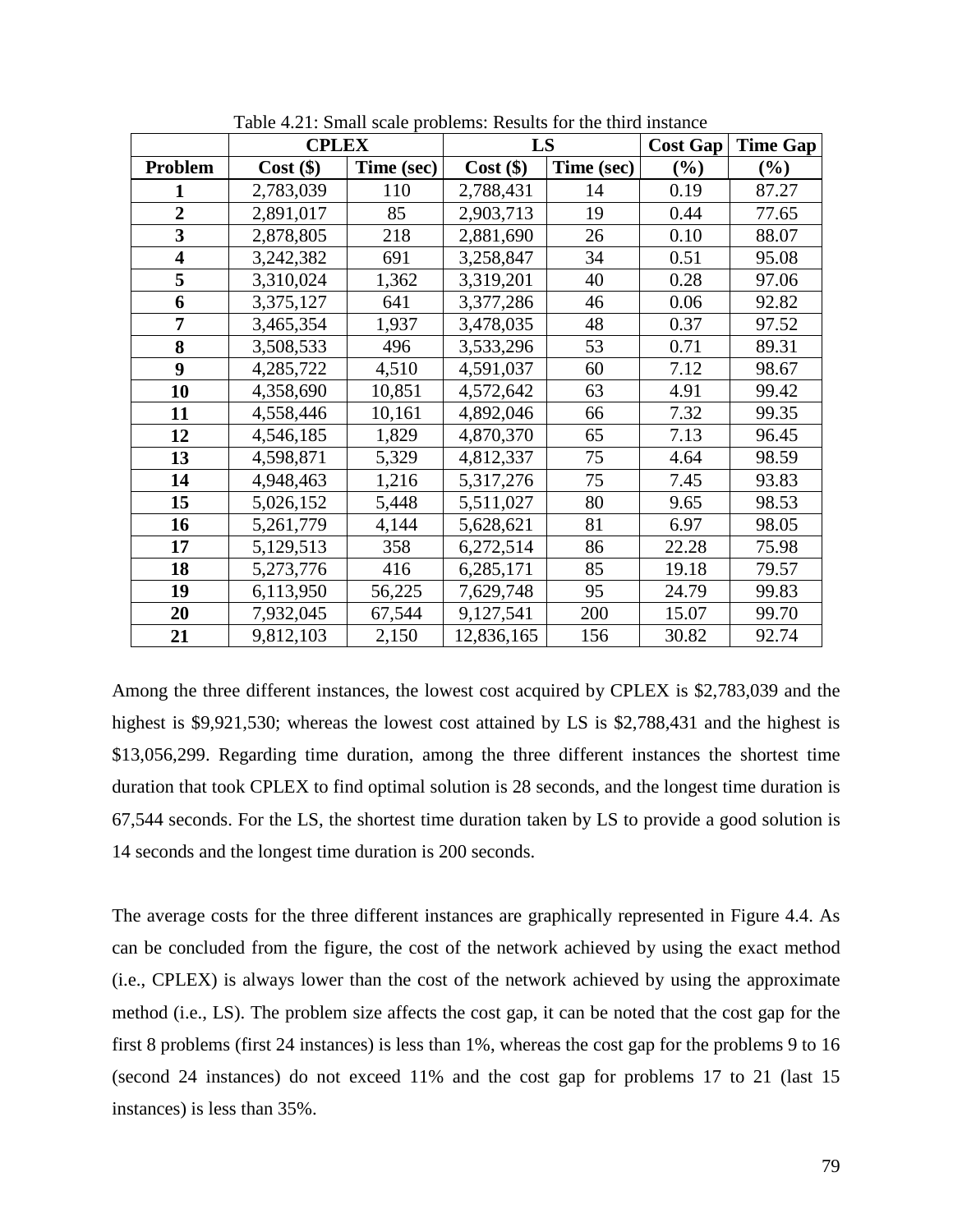

Figure 4.4: Average cost comparison

The average time durations for the three different instances are graphically represented in Figure 4.5 for the CPLEX method as well as the LS approach. The figure shows that the CPU time taken by the approximate method (i.e., LS) is much less than the time taken by the exact method (i.e., CPLEX).



Figure 4.5: Average CPU time comparison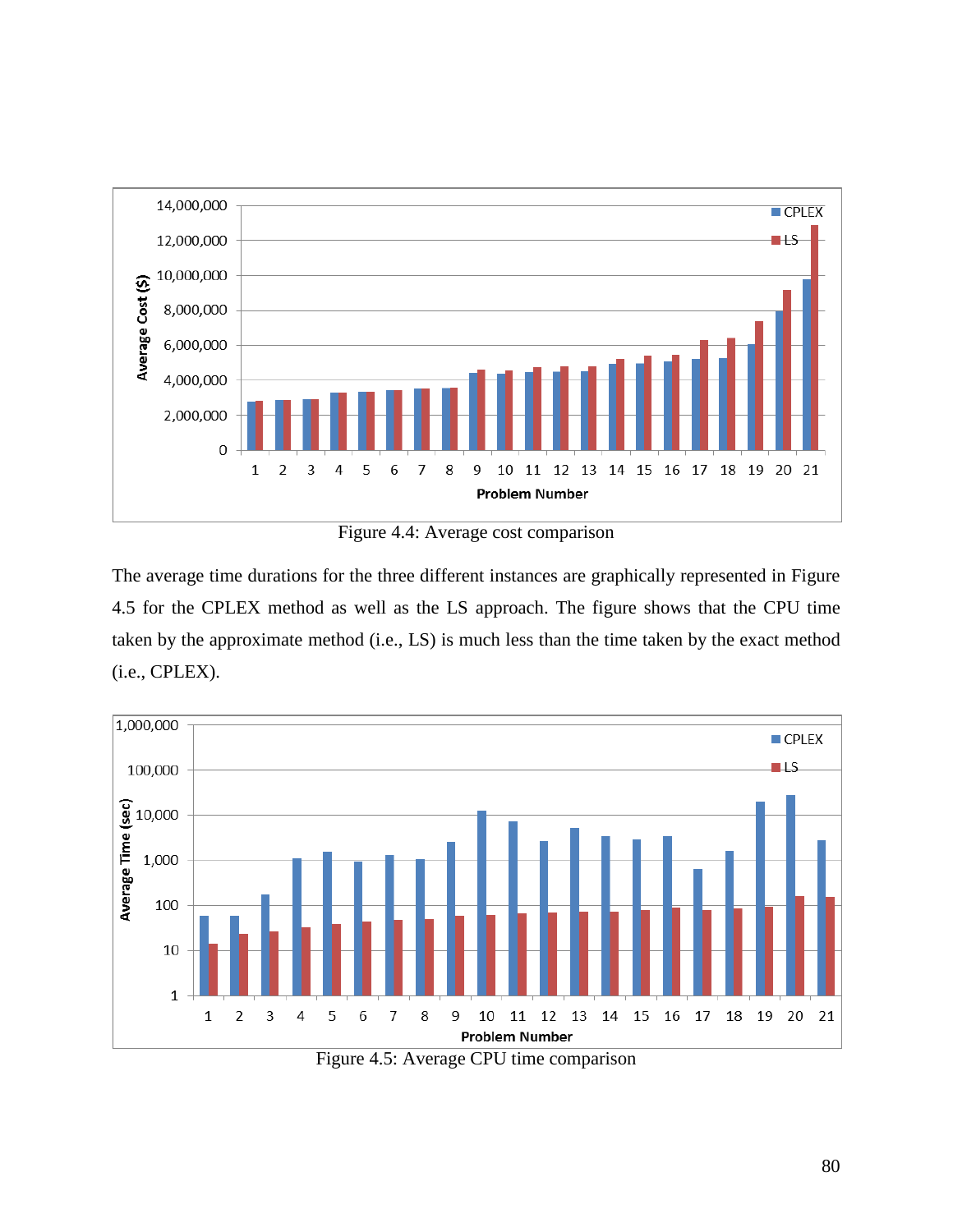Table 4.22 illustrates the cost gaps of the three different instances. The mean for the three cost gaps is calculated and presented in the fifth column along with a confidence interval of 90% in the sixth column. The mean of the mean is 7.74, and taking a confidence interval of 90% the mean would fall into an interval of  $\pm 2.62$ . The cost gap highly depends on the size of the problem. In general, larger problem sizes lead to higher cost gaps. However, that may not be the case for each single problem as much as it is the general behaviour for all the problems. As can be concluded from Table 4.22, 24 problems out of 63 problems (i.e., 21 problems each with 3 instances) have a cost gap less than 1%, and the cost gap increases as the size of the problem increases.

| Problem                 | <b>First Cost</b> | <b>Third Cost</b><br><b>Second Cost</b> |         | <b>Mean</b> | Confidence      |
|-------------------------|-------------------|-----------------------------------------|---------|-------------|-----------------|
|                         | Gap (%)           | Gap $(\%)$                              | Gap (%) |             | <b>Interval</b> |
| $\mathbf{1}$            | 0.85              | 0.48                                    | 0.19    | 0.51        | $\pm 0.36$      |
| $\overline{2}$          | 0.50              | 0.31                                    | 0.44    | 0.42        | $\pm 0.11$      |
| $\overline{\mathbf{3}}$ | 0.17              | 0.01                                    | 0.10    | 0.09        | $\pm 0.09$      |
| $\overline{\mathbf{4}}$ | 0.75              | 0.28                                    | 0.51    | 0.51        | $\pm 0.26$      |
| 5                       | 0.17              | 0.27                                    | 0.28    | 0.24        | $\pm 0.07$      |
| 6                       | 0.23              | 0.32                                    | 0.06    | 0.20        | $\pm 0.14$      |
| $\overline{7}$          | 0.37              | 0.48                                    | 0.37    | 0.41        | $\pm 0.07$      |
| 8                       | 0.43              | 0.55                                    | 0.71    | 0.56        | $\pm 0.15$      |
| 9                       | 2.83              | 3.88                                    | 7.12    | 4.61        | $\pm 2.44$      |
| 10                      | 3.41              | 5.21                                    | 4.91    | 4.51        | $\pm 1.05$      |
| 11                      | 5.72              | 6.97                                    | 7.32    | 6.67        | $\pm 0.92$      |
| 12                      | 5.39              | 5.41                                    | 7.13    | 5.98        | $\pm 1.09$      |
| 13                      | 4.95              | 5.68                                    | 4.64    | 5.09        | $\pm 0.58$      |
| 14                      | 6.32              | 6.22                                    | 7.45    | 6.66        | $\pm 0.74$      |
| 15                      | 5.80              | 10.52                                   | 9.65    | 8.66        | $\pm 2.74$      |
| 16                      | 7.69              | 5.26                                    | 6.97    | 6.64        | $\pm 1.36$      |
| 17                      | 20.83             | 18.62                                   | 22.28   | 20.58       | $\pm 2.01$      |
| 18                      | 21.17             | 23.81                                   | 19.18   | 21.39       | $\pm 2.53$      |
| 19                      | 20.78             | 20.99                                   | 24.79   | 22.19       | $\pm 2.46$      |
| 20                      | 17.22             | 13.35                                   | 15.07   | 15.21       | ±4.58           |
| 21                      | 28.91             | 34.41                                   | 30.82   | 31.38       | $\pm 3.04$      |
|                         |                   | <b>Mean</b>                             |         | 7.74        | $\pm 2.62$      |

Table 4.22: Cost gaps results comparison

The CPU time gaps for the three different instances are represented in Table 4.23. The mean for the three time gaps is calculated and presented in column 5. In addition to that, a confidence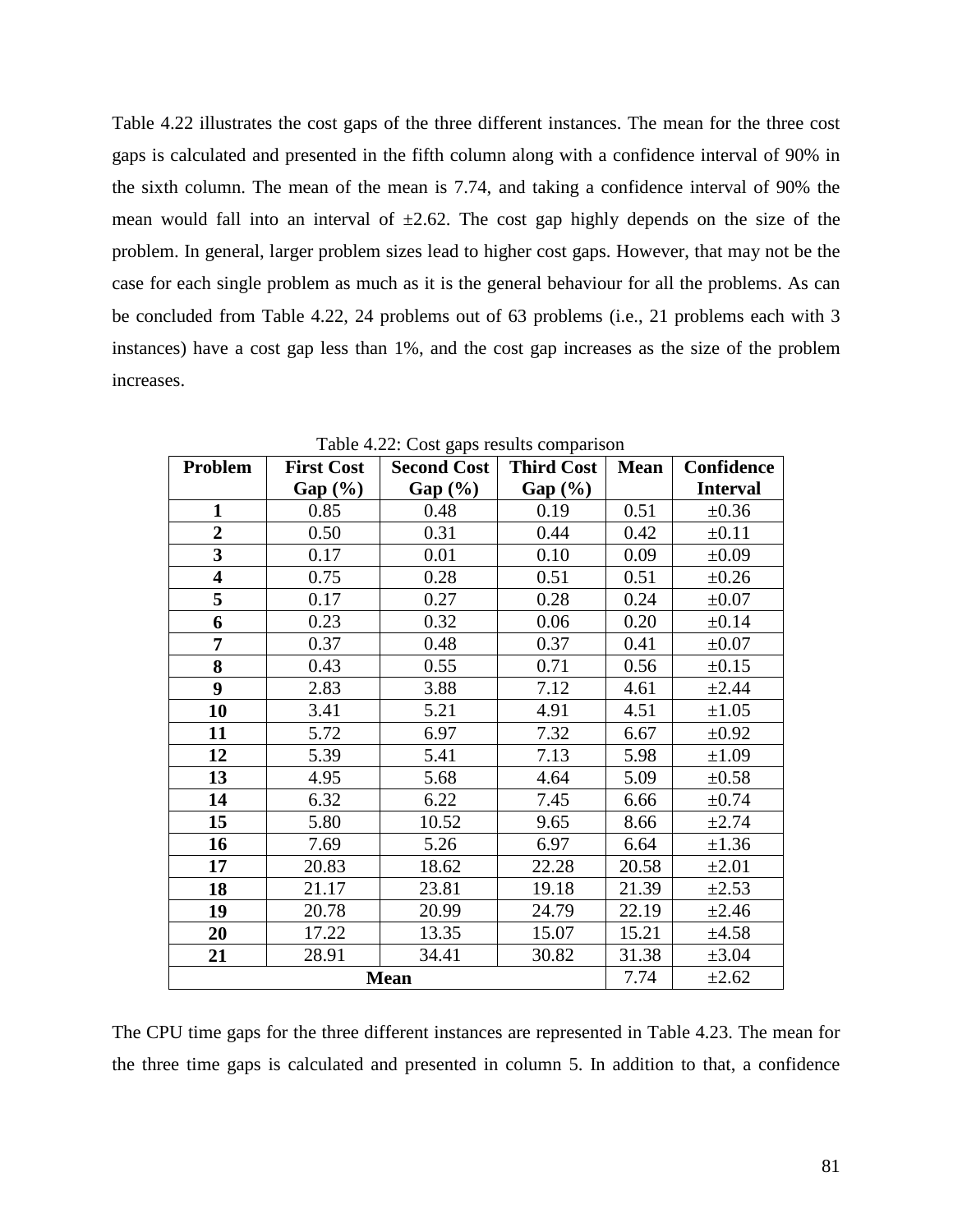interval of 90% is shown in column 6. The mean of the mean is 90.06, and taking a confidence interval of 90% means that the mean would fall into an interval of  $\pm 3.40$ .

| Problem                 | <b>First Time</b> | <b>Second Time</b> | <b>Third Time</b> | <b>Mean</b> | Confidence      |
|-------------------------|-------------------|--------------------|-------------------|-------------|-----------------|
|                         | Gap (%)           | Gap (%)            | Gap (%)           |             | <b>Interval</b> |
| 1                       | 46.43             | 62.16              | 87.27             | 65.29       | ±22.46          |
| $\overline{2}$          | 34.62             | 51.35              | 77.65             | 54.54       | ±23.65          |
| $\overline{\mathbf{3}}$ | 89.84             | 52.73              | 88.07             | 76.88       | ±22.82          |
| $\overline{\mathbf{4}}$ | 98.50             | 89.91              | 95.08             | 94.50       | $\pm 4.71$      |
| 5                       | 96.31             | 98.23              | 97.06             | 97.20       | $\pm 1.05$      |
| 6                       | 94.12             | 97.08              | 92.82             | 94.67       | $\pm 2.38$      |
| 7                       | 93.99             | 95.71              | 97.52             | 95.74       | $\pm 1.92$      |
| 8                       | 89.14             | 97.80              | 89.31             | 92.08       | $\pm$ 5.40      |
| 9                       | 97.93             | 89.19              | 98.67             | 95.26       | ±5.75           |
| 10                      | 99.32             | 99.66              | 99.42             | 99.47       | $\pm 0.19$      |
| 11                      | 99.39             | 94.86              | 99.35             | 97.87       | $\pm 2.84$      |
| 12                      | 98.68             | 93.87              | 96.45             | 96.33       | $\pm 2.62$      |
| 13                      | 99.07             | 96.49              | 98.59             | 98.05       | $\pm 1.50$      |
| 14                      | 81.62             | 99.12              | 93.83             | 91.52       | $\pm 9.78$      |
| 15                      | 97.07             | 87.50              | 98.53             | 94.37       | $\pm 6.53$      |
| 16                      | 98.12             | 94.14              | 98.05             | 96.77       | $\pm 2.48$      |
| 17                      | 63.59             | 94.25              | 75.98             | 77.94       | ±16.81          |
| 18                      | 91.63             | 97.66              | 79.57             | 89.62       | ±10.04          |
| 19                      | 84.98             | 96.86              | 99.83             | 93.89       | $\pm 8.57$      |
| 20                      | 97.32             | 98.57              | 99.70             | 98.53       | $\pm 1.30$      |
| 21                      | 82.08             | 97.39              | 92.74             | 90.74       | $\pm 8.56$      |
|                         |                   | <b>Mean</b>        |                   | 90.06       | $\pm 3.40$      |

Table 4.23: Time Gaps results comparison

As can be concluded, LS can provide good solutions with an amount of time that is much less than CPLEX. The LS method proves to be a powerful heuristic approach that solves planning and optimization problems in reasonable amount of time. As the complexity of the network increases, CPLEX may tend to find it harder to acquire optimal solutions within the time limit (set to 108,000 seconds). The second example presented in Section 4.3.2 provides larger scale problems that show how CPLEX may not be able to find optimal solutions within the time limit (set to 108,000 seconds).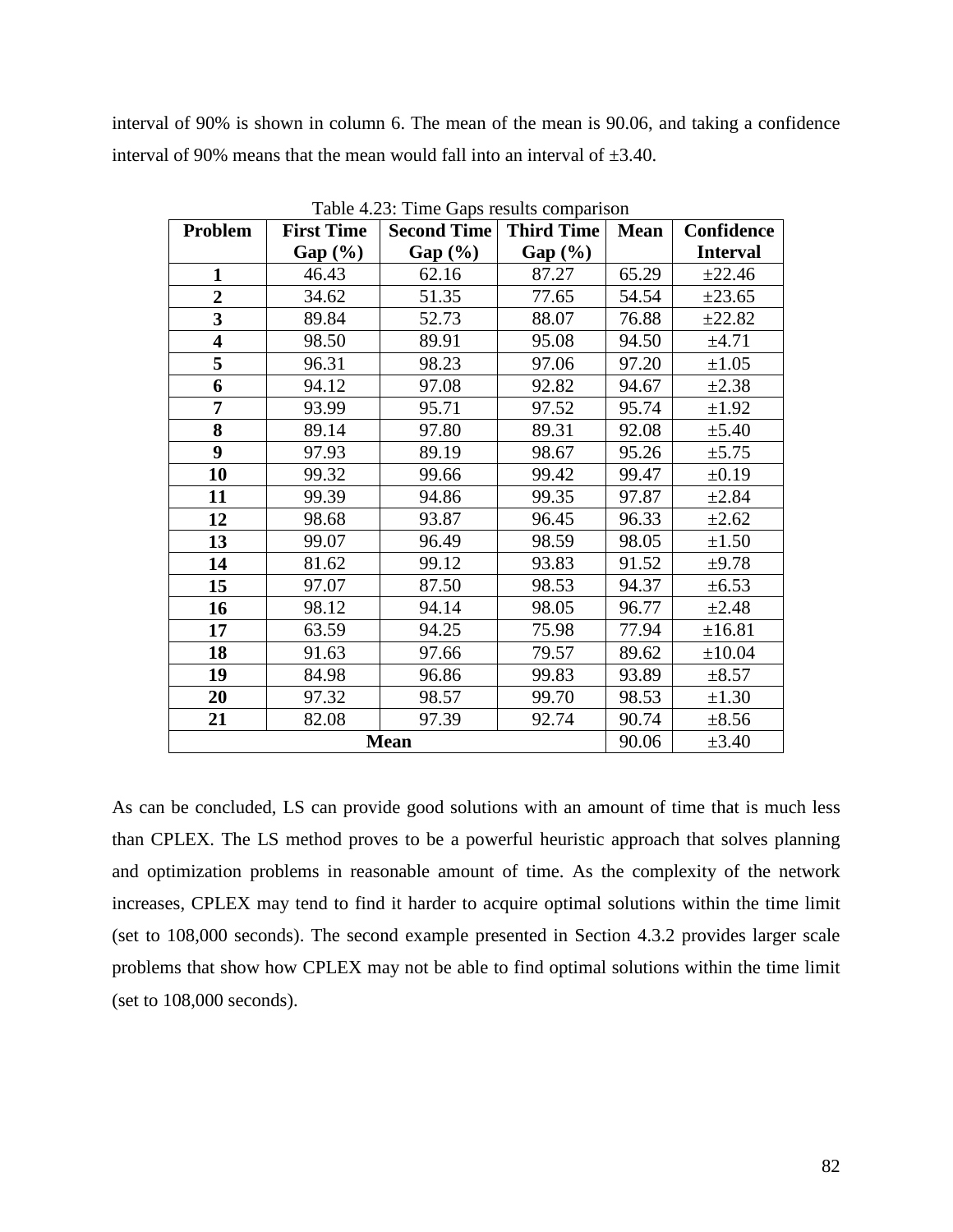#### **4.3.2 Larger Scale problems**

In the second set of problems, we want to see how the two methods will behave when the number of potential locations is increased. As a result, in this  $2<sup>nd</sup>$  example, the number of potential locations is increased from 5 to 10 for each core element. The range of eNBs varies between 10 and 70 in area of 900 km². The number of eNB is stopped at 70 because once the number of eNBs starts exceeding 25, finding the optimal solution was not a guarantee since most of the time, the time limit (set to 108,000 seconds) was reached.

Table 4.24 shows the 13 different problem sizes. The first column has the number of the problem, and the second column represents the length of the area. The third column represents the number of eNBs which is changing for each problem in this example. On the other hand, the number of potential locations for the core elements is fixed for all the problems as shown in columns 4 to 8.

| Problem        | Length (km) | eNB | <b>MME</b> | $S-GW$ | <b>HSS</b> | P-GW | <b>PCRF</b> | <b>Constraints</b> |
|----------------|-------------|-----|------------|--------|------------|------|-------------|--------------------|
| 1              | 30          | 10  | 10         | 10     | 10         | 10   | 10          | 2,370              |
| $\overline{2}$ | 30          | 15  | 10         | 10     | 10         | 10   | 10          | 2,700              |
| 3              | 30          | 20  | 10         | 10     | 10         | 10   | 10          | 3,030              |
| 4              | 30          | 25  | 10         | 10     | 10         | 10   | 10          | 3,360              |
| 5              | 30          | 30  | 10         | 10     | 10         | 10   | 10          | 3,690              |
| 6              | 30          | 35  | 10         | 10     | 10         | 10   | 10          | 4,020              |
| 7              | 30          | 40  | 10         | 10     | 10         | 10   | 10          | 4,350              |
| 8              | 30          | 45  | 10         | 10     | 10         | 10   | 10          | 4,680              |
| 9              | 30          | 50  | 10         | 10     | 10         | 10   | 10          | 5,010              |
| 10             | 30          | 55  | 10         | 10     | 10         | 10   | 10          | 5,340              |
| 11             | 30          | 60  | 10         | 10     | 10         | 10   | 10          | 5,670              |
| 12             | 30          | 65  | 10         | 10     | 10         | 10   | 10          | 6,000              |
| 13             | 30          | 70  | 10         | 10     | 10         | 10   | 10          | 6,330              |

Table 4.24: Problem sizes for the larger scale problems

Three different instances of each problem size are represented in Table 4.25, Table 4.26, and Table 4.27. In each of these tables, the results of the exact method and the approximate algorithm are compared. The first column represents the problem number. The second and third columns represent the CPLEX cost and the CPU time respectively; whereas column 4 and 5 represent the LS cost and the CPU time respectively. The cost difference between CPLEX and LS is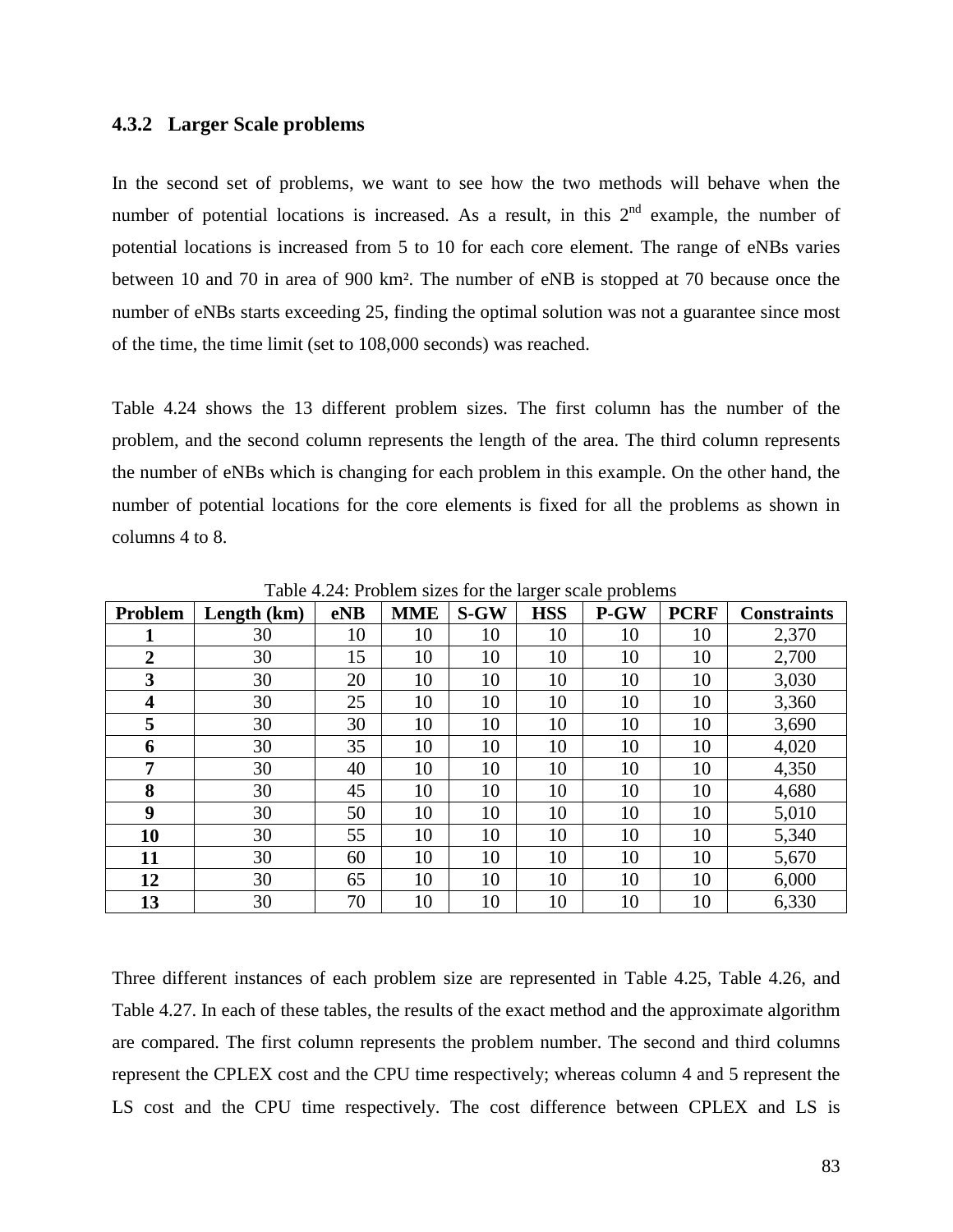represented as percentage with respect to the optimal solution in column 6. Finally, the CPU time gap, shown in column 7, represents the percentage of CPU time difference between CPLEX and LS with the respect to the time taken by CPLEX to find the optimal solution. From the results shown in the tables, we can see that the CPLEX cost is less than LS cost; whereas the time of LS is less than the time it takes the CPLEX to find a solution. Due to the fact that the gap is calculated between the optimal solution and the solution found by LS, it is not calculated for cases were the time limit (set to 108,000 seconds) was reached since there is no guarantee that the solution is optimal.

|                         | <b>CPLEX</b> |              |             | LS         | <b>Cost Gap</b> | <b>Time Gap</b> |
|-------------------------|--------------|--------------|-------------|------------|-----------------|-----------------|
| Problem                 | $Cost($ \$   | Time (sec)   | $Cost$ (\$) | Time (sec) | (%)             | (%)             |
|                         | 2,848,852    | 9,081        | 2,853,371   | 250        | 0.16            | 97.25           |
| $\overline{2}$          | 2,982,705    | 5,923        | 2,995,904   | 621        | 0.44            | 89.52           |
| 3                       | 3,009,759    | 41,553       | 3,020,065   | 467        | 0.34            | 98.88           |
| $\overline{\mathbf{4}}$ | 3,434,174    | 108,000 (TL) | 3,444,163   | 584        |                 |                 |
| 5                       | 3,431,961    | 108,000 (TL) | 3,443,329   | 690        |                 |                 |
| 6                       | 3,690,556    | 108,000 (TL) | 3,739,717   | 870        |                 |                 |
| 7                       | 3,742,632    | 108,000 (TL) | 3,766,911   | 921        |                 |                 |
| 8                       | 3,851,936    | 108,000 (TL) | 3,861,777   | 982        |                 |                 |
| $\boldsymbol{9}$        | 4,646,915    | 108,000 (TL) | 4,866,018   | 1,133      |                 |                 |
| 10                      | 4,741,353    | 108,000 (TL) | 4,944,191   | 1,209      |                 |                 |
| 11                      | 4,832,876    | 108,000 (TL) | 5,068,313   | 1,250      |                 |                 |
| 12                      | 4,908,410    | 108,000 (TL) | 5,221,154   | 1,393      |                 |                 |
| 13                      | 5,191,203    | 108,000 (TL) | 5,238,956   | 1,693      |                 |                 |

Table 4.25: First instance results comparison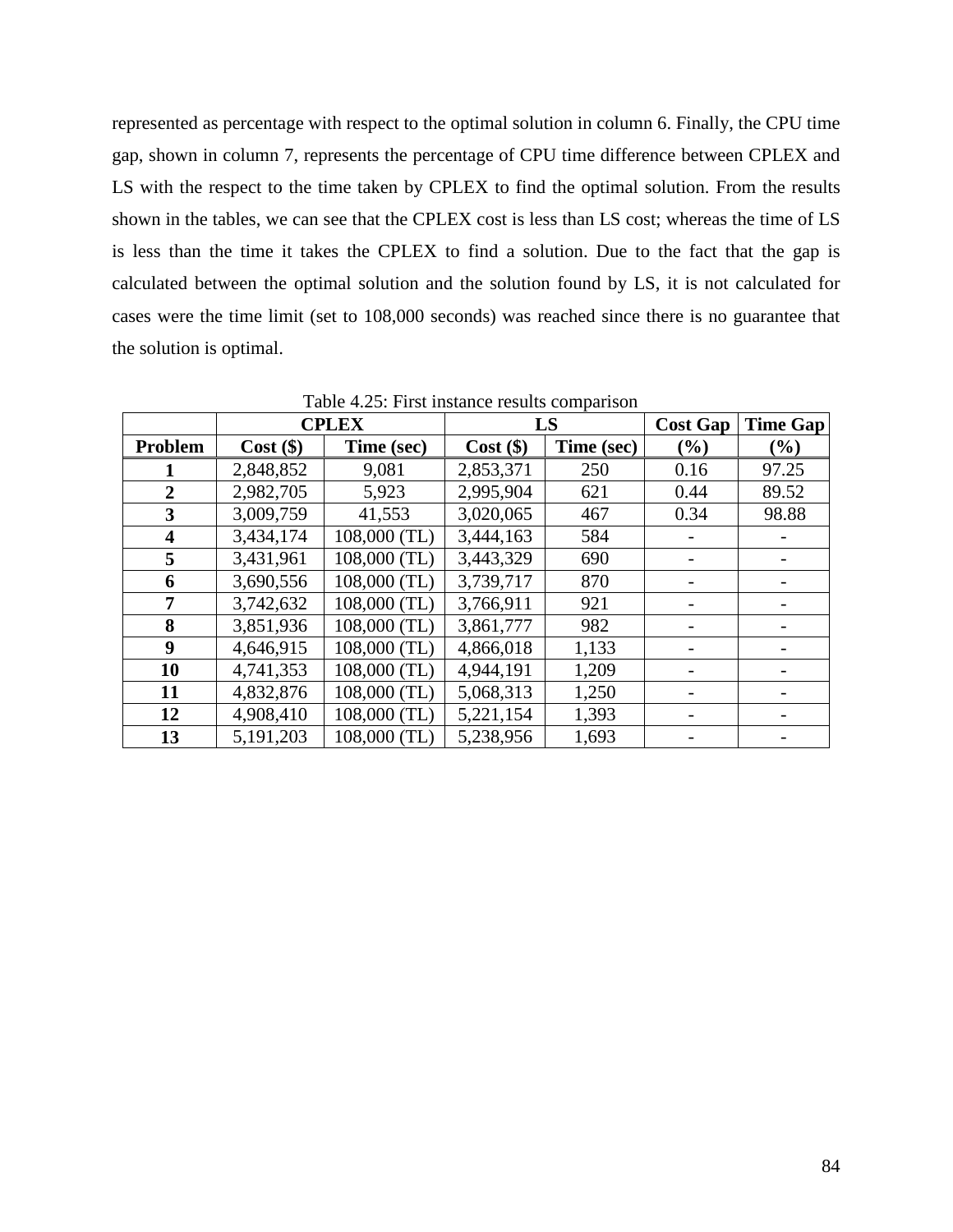|                         | <b>CPLEX</b> |              |             | LS         | <b>Cost Gap</b> | <b>Time Gap</b> |
|-------------------------|--------------|--------------|-------------|------------|-----------------|-----------------|
| Problem                 | $Cost($ \$)  | Time (sec)   | $Cost$ (\$) | Time (sec) | (%)             | $(\%)$          |
| 1                       | 2,842,104    | 22,233       | 2,851,228   | 242        | 0.32            | 98.91           |
| $\overline{2}$          | 2,929,215    | 3,760        | 2,933,316   | 593        | 0.14            | 84.23           |
| $\mathbf{3}$            | 3,017,277    | 108,000 (TL) | 3,019,912   | 484        |                 |                 |
| $\overline{\mathbf{4}}$ | 3,479,781    | 108,000 (TL) | 3,484,548   | 584        |                 |                 |
| 5                       | 3,552,273    | 108,000 (TL) | 3,611,198   | 754        |                 |                 |
| 6                       | 3,611,138    | 108,000 (TL) | 3,844,966   | 886        |                 |                 |
| 7                       | 3,706,368    | 108,000 (TL) | 3,717,004   | 893        |                 |                 |
| 8                       | 3,765,667    | 108,000 (TL) | 3,810,961   | 1,026      |                 |                 |
| $\boldsymbol{9}$        | 4,566,764    | 108,000 (TL) | 4,740,886   | 1,170      |                 |                 |
| 10                      | 4,728,207    | 108,000 (TL) | 4,875,961   | 1,164      |                 |                 |
| 11                      | 4,752,682    | 108,000 (TL) | 5,094,028   | 1,297      |                 |                 |
| 12                      | 4,763,086    | 108,000 (TL) | 5,139,424   | 1,323      |                 |                 |
| 13                      | 4,949,414    | 108,000 (TL) | 5,267,110   | 1,416      |                 |                 |

Table 4.26: Second instance results comparison

Table 4.27: Third instance results comparison

|         | <b>CPLEX</b> |              |             | LS         | <b>Cost Gap</b> | <b>Time Gap</b> |
|---------|--------------|--------------|-------------|------------|-----------------|-----------------|
| Problem | $Cost($ \$)  | Time (sec)   | $Cost$ (\$) | Time (sec) | (%)             | $(\%)$          |
|         | 2,898,656    | 1,608        | 2,906,994   | 242        | 0.29            | 84.95           |
| 2       | 3,005,487    | 11,916       | 3,027,680   | 631        | 0.74            | 94.70           |
| 3       | 3,038,894    | 27,149       | 3,044,948   | 487        | 0.20            | 98.21           |
| 4       | 3,411,022    | 108,000 (TL) | 3,426,048   | 566        |                 |                 |
| 5       | 3,537,530    | 108,000 (TL) | 3,549,686   | 777        |                 |                 |
| 6       | 3,595,439    | 108,000 (TL) | 3,613,158   | 846        |                 |                 |
| 7       | 3,742,391    | 108,000 (TL) | 3,745,125   | 915        |                 |                 |
| 8       | 3,934,613    | 108,000 (TL) | 3,961,692   | 1,024      |                 |                 |
| 9       | 4,603,998    | 108,000 (TL) | 4,944,902   | 1,116      |                 |                 |
| 10      | 4,633,610    | 108,000 (TL) | 4,887,257   | 1,165      |                 |                 |
| 11      | 4,786,472    | 108,000 (TL) | 5,024,519   | 1,242      |                 |                 |
| 12      | 4,826,025    | 108,000 (TL) | 5,243,268   | 1,398      |                 |                 |
| 13      | 5,088,550    | 108,000 (TL) | 5,594,177   | 1,529      |                 |                 |

| Among the three different instances, the lowest cost obtained by CPLEX is \$2,842,104 and the     |
|---------------------------------------------------------------------------------------------------|
| highest is \$5,191,203; whereas the lowest cost attained by LS is $$2,851,228$ and the highest is |
| \$5,594,177.                                                                                      |

The average costs for the three different instances are graphically represented in Figure 4.6. As can be concluded from the figure, the cost of the network achieved by using the exact method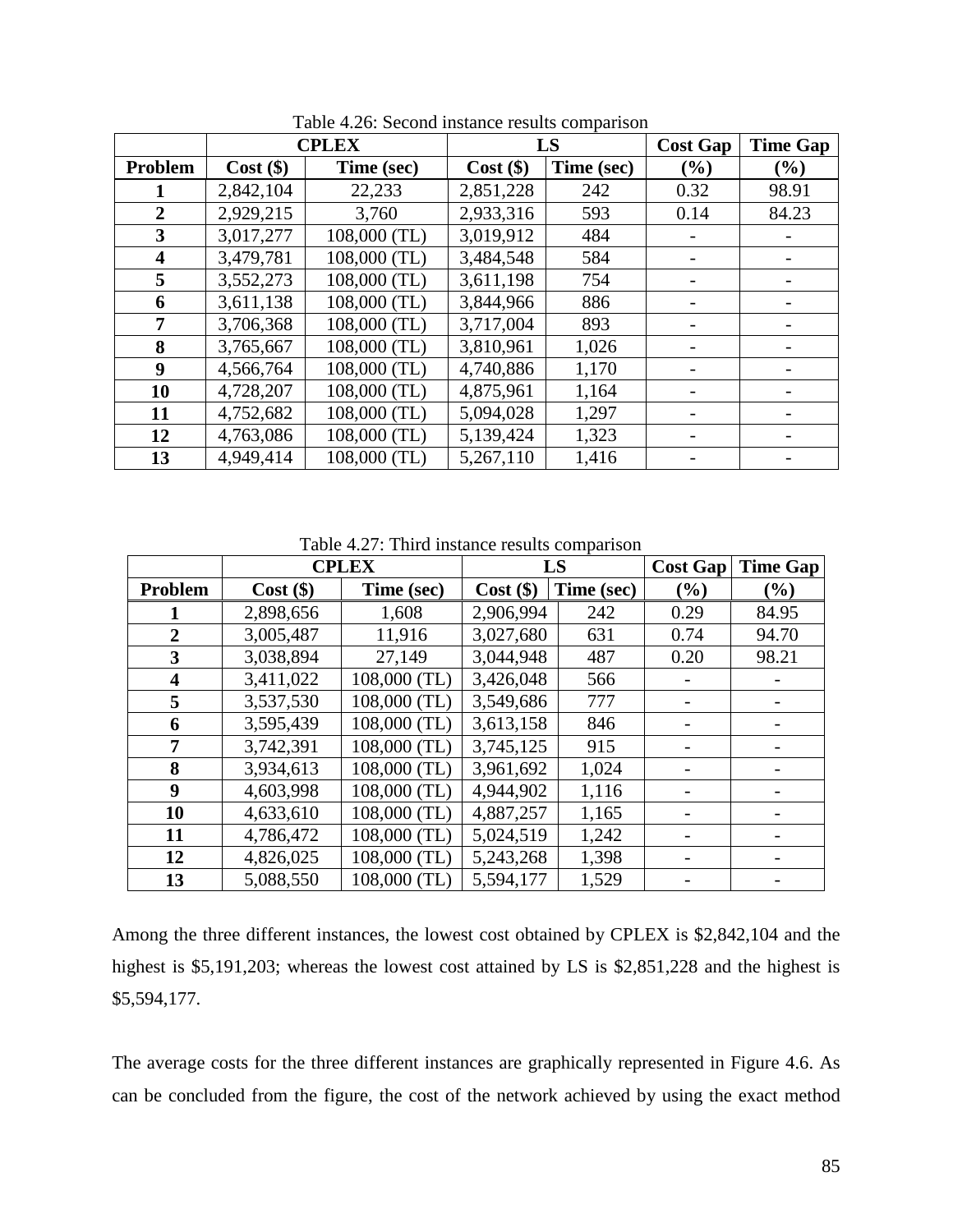(i.e., CPLEX) is lower than the cost of the network achieved by using the approximate method (i.e., LS). As can be noticed, the problem size is increasing and the cost gap seems to get a little bit larger. This is due to the fact that the search space gets bigger and more combinations become available when the problem size gets bigger and the number of elements increases. Therefore, it is difficult to fully explore the search space efficiently in a short computation time.



Figure 4.6: Average cost comparison

The average time durations for the three different instances of the second problem are graphically represented in Figure 4.7for the CPLEX method and the LS approach. In the results we achieved, the shortest time duration that took CPLEX to find optimal solution is 1,608 seconds; however, in many cases it reached the time limit (108,000 seconds) without the certainty of finding the optimal solution. It is important to note that without this time limit, CPLEX could take a lot longer before finding the optimal solution. From experience, if CPLEX cannot find the solution within the time limit, most likely it will take a lot of time to find it and as a result, would increase significantly the CPU time. For the LS, the shortest time duration taken by LS to provide a good solution is 242 seconds and the longest time duration is 1,693 seconds. The figure shows that the CPU time taken by the approximate method (i.e., LS) is much less than the time taken by the exact method (i.e., CPLEX).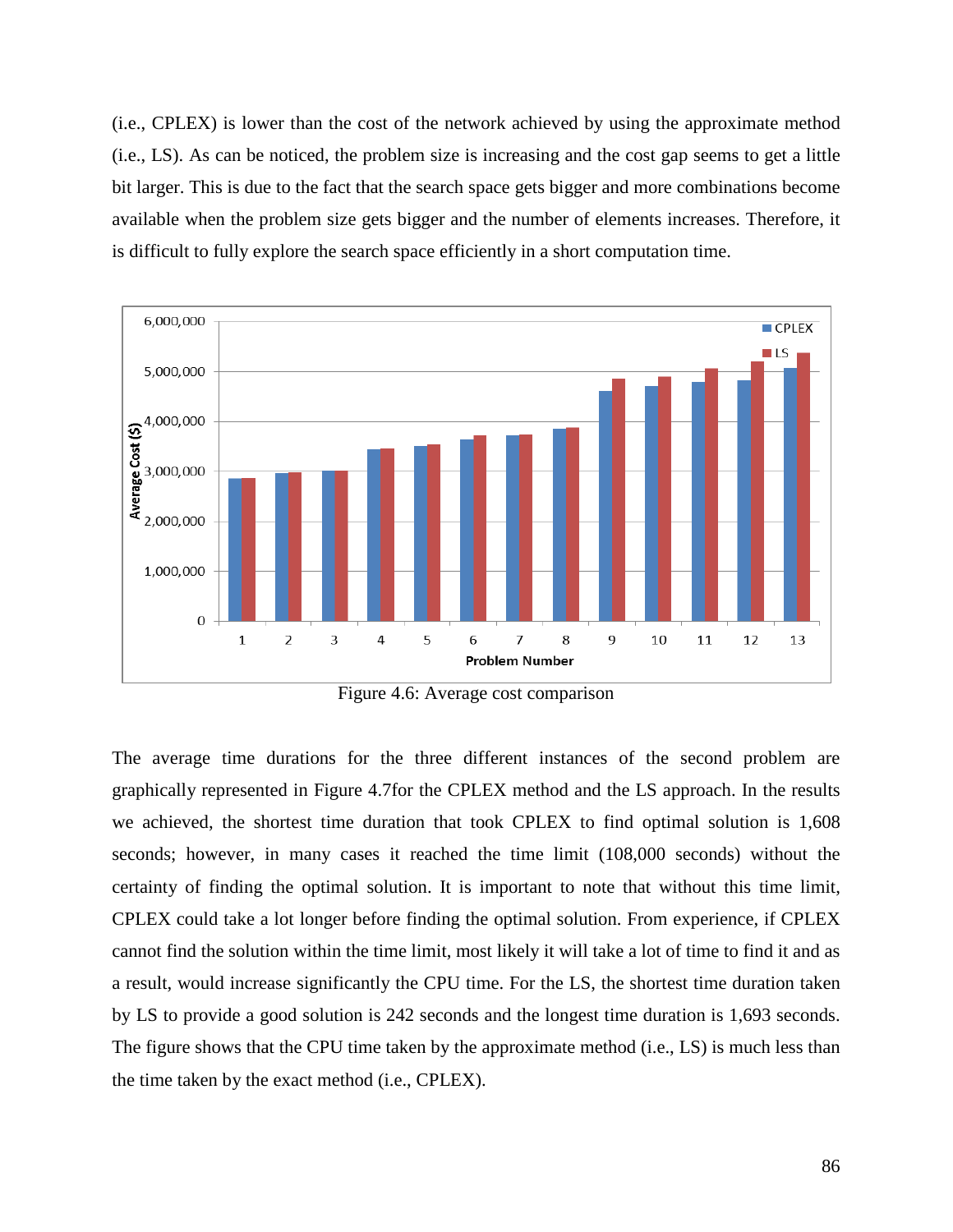

Figure 4.7: Average CPU time comparison

Table 4.28 shows a comparison between the three different instances in terms of cost gap. The first column represents the number of the problem. Column 2 represents the cost gap for the first instance, column 3 represents the cost gap for the second instance, and column 4 contains the third instance cost gap. The mean for the three cost gaps is calculated and presented in column 5. In addition to that, a confidence interval of 90% is shown in column 6. The mean of the mean is 0.32, and taking a confidence interval of 90% the mean would fall into an interval of  $\pm 0.11$ . This is considered very good but these problems are considered relatively small problems.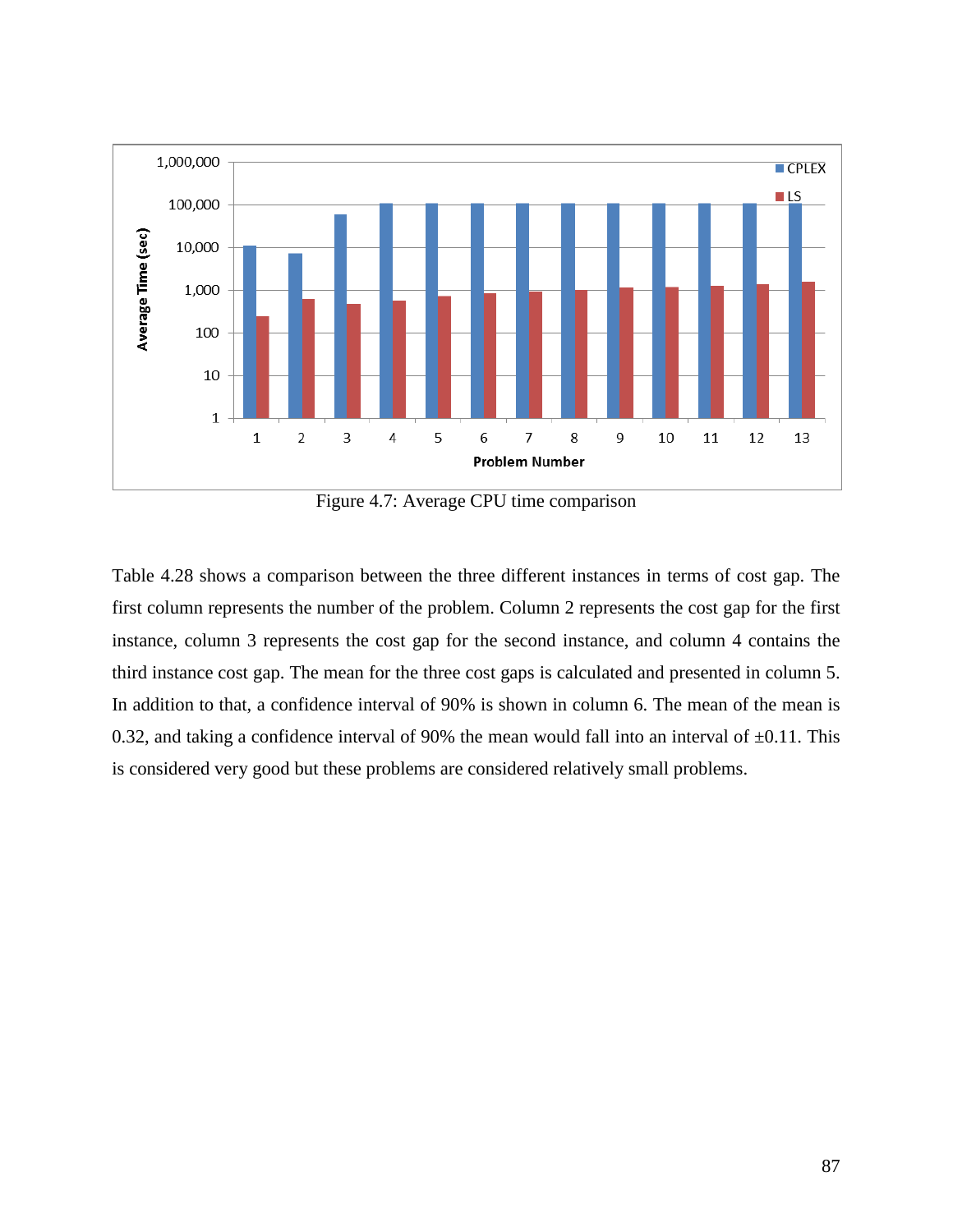| Problem                 | <b>First Cost</b> | Second Cost | <b>Third Cost</b> | Mean | Confidence |
|-------------------------|-------------------|-------------|-------------------|------|------------|
|                         | $Gap(\%)$         | Gap $(\%)$  | Gap $(\%)$        |      | Interval   |
| 1                       | 0.16              | 0.32        | 0.29              | 0.26 | $\pm 0.09$ |
| $\overline{2}$          | 0.44              | 0.14        | 0.74              | 0.44 | $\pm 0.33$ |
| 3                       | 0.34              |             | 0.20              | 0.27 | ±0.22      |
| $\overline{\mathbf{4}}$ |                   |             |                   |      |            |
| 5                       |                   |             |                   |      |            |
| 6                       |                   |             |                   |      |            |
| 7                       |                   |             |                   |      |            |
| 8                       |                   |             |                   |      |            |
| 9                       |                   |             |                   |      |            |
| 10                      |                   |             |                   |      |            |
| 11                      |                   |             |                   |      |            |
| 12                      |                   |             |                   |      |            |
| 13                      |                   |             |                   |      |            |
| <b>Mean</b>             |                   |             |                   | 0.32 | $\pm 0.11$ |

Table 4.28: Cost Gaps results comparison

CPLEX may spend long time looking for optimal solutions, and in many cases the time limit can be reached without finding the optimal solution. However, the local search tends to find a good solution in much shorter time duration. The three different instances of the second problem are compared in Table 4.29 in terms of the time gap. The mean for the three time gaps is calculated and presented in column 5. In addition to that, a confidence interval of 90% is shown in column 6. The mean of the mean is 93.91, and taking a confidence interval of 90% the mean would fall into an interval of ±4.95.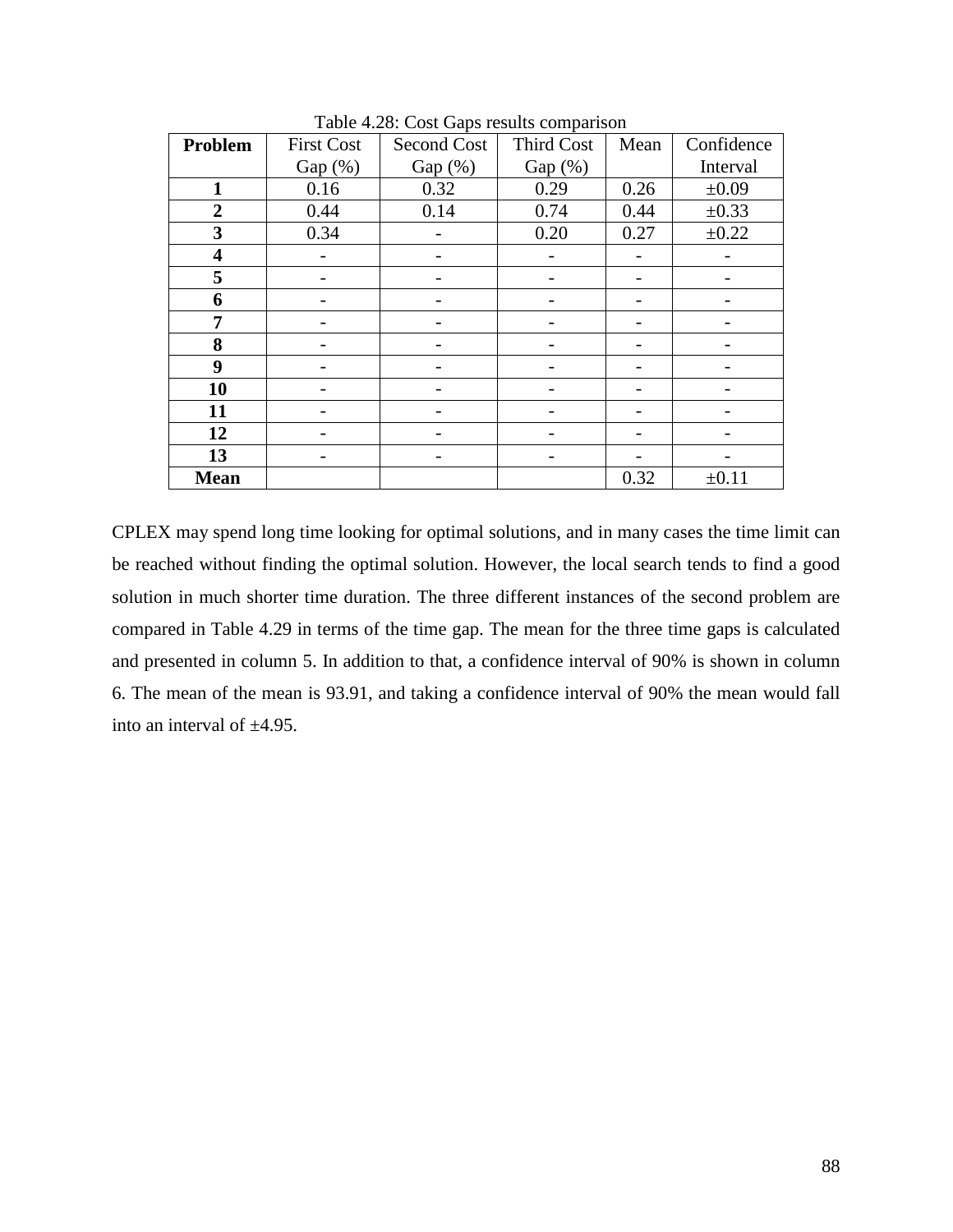| <b>Problem</b>          | <b>First Time</b> | Second Time | Third Time | Mean  | Confidence |
|-------------------------|-------------------|-------------|------------|-------|------------|
|                         | Gap $(\%)$        | Gap $(\%)$  | Gap $(\%)$ |       | Interval   |
| 1                       | 97.25             | 98.91       | 84.95      | 93.70 | $\pm 8.31$ |
| $\overline{2}$          | 89.52             | 84.23       | 94.70      | 89.48 | $\pm$ 5.71 |
| 3                       | 98.88             |             | 98.21      | 98.55 | $\pm 1.03$ |
| $\overline{\mathbf{4}}$ |                   |             |            |       |            |
| 5                       |                   |             |            |       |            |
| 6                       |                   |             |            |       |            |
| 7                       |                   |             |            |       |            |
| 8                       |                   |             |            |       |            |
| 9                       |                   |             |            |       |            |
| 10                      |                   |             |            |       |            |
| 11                      |                   |             |            |       |            |
| 12                      |                   |             |            |       |            |
| 13                      |                   |             |            |       |            |
| <b>Mean</b>             |                   |             |            | 93.91 | $\pm 4.95$ |

Table 4.29: Time Gaps results comparison

In conclusion, the exact algorithm is able to give the optimal solution within the time limit for small problems, but as the problem size increases the algorithm may find it harder to find optimal solutions within the time limit. On the other hand, the approximate algorithm is capable of giving good solutions in relatively shorter time duration. In the next chapter, the problem is concluded along with the two different solving methods. In addition to that future work and various improvements are described.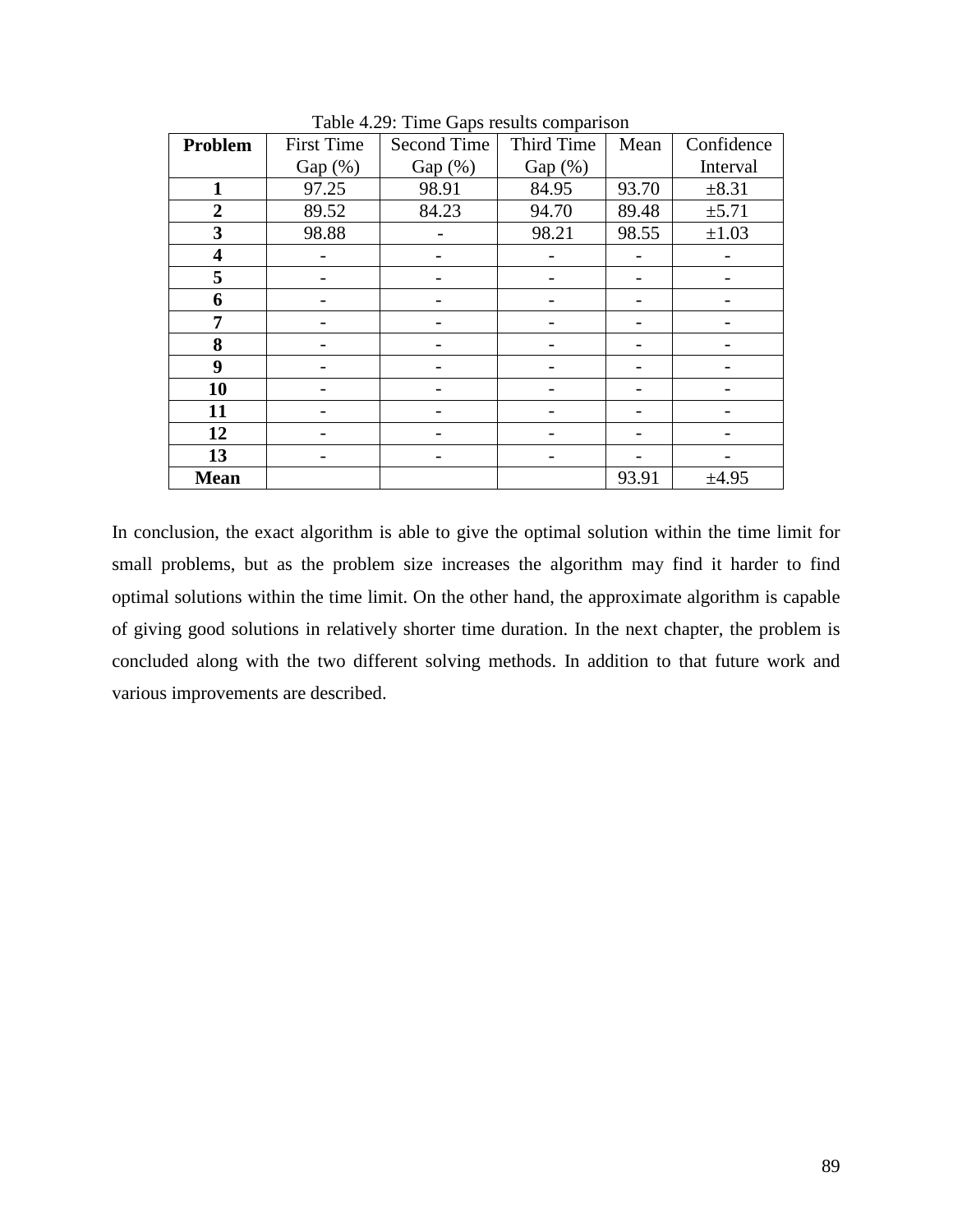# **Chapter 5 Conclusions and Future Work**

Providing an optimal network that is capable of delivering a variety of services is an important feature of any network planning tool. The main goal of a good network planning tool is to plan an efficient network that takes into consideration realistic traffic parameters as well as cost and CPU processing time. Two different algorithms (i.e., the exact and approximate algorithms) were presented to meet the needs of the market, and to esnure that operators are capable of providing services at competitive prices.

The exact algorithm, resembled in a mathematical model implemented with the help of CPLEX, is used to provide an optimal network design with minimum cost and acceptable quality of service. However, the network planning problem is considered NP-Hard and the complexity keeps increasing with respect to the problem size. In fact, the exact algorithm can give optimal solution, but as the complexity of the problem increases, CPLEX finds it harder to give feasible solutions within the time limit. An approximate algorithm based on the local search is proposed to solve this problem and provide good solutions in less processing time. In general, the local search approach will find relatively good solutions.

Before we started planning, we generated a traffic profile that takes into account different realistic values such as bandwidth, signaling, BHSA, and EPSB, and the planning problem started by using the exact method. We developed a mathematical model that has a clear objective function and a set of decision variables, uniqueness, assignment and capacity constraints that were applied at the link, interface and node levels. The goal of the mathematical model is to form a minimum cost network topology that is capable of handling the traffic. In fact, the model selects the locations of the core elements (i.e., MME, S-GW, HSS, P-GW, and PCRF), in addition to the types and quantity of core elements, links and interfaces based on the traffic.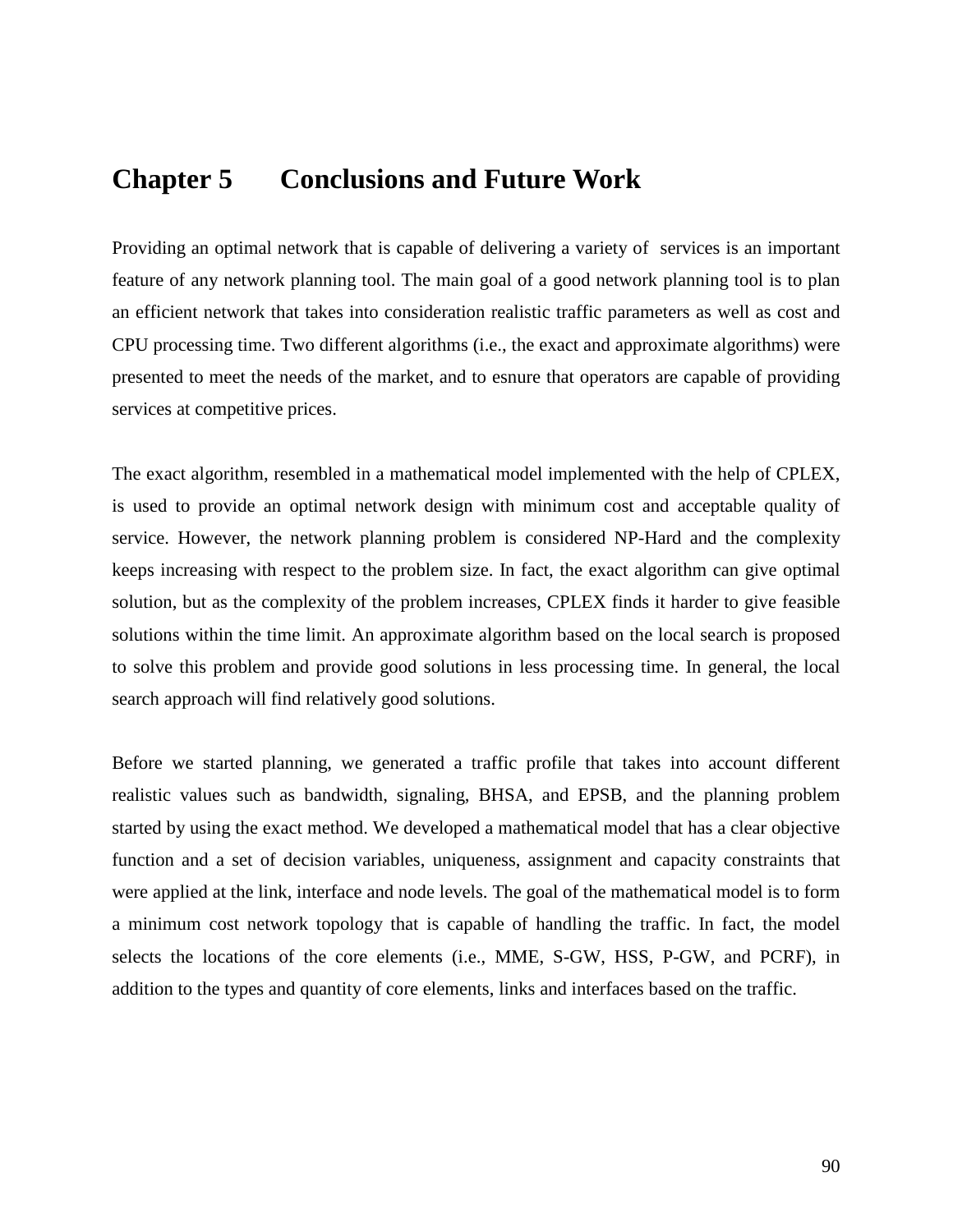The LS algorithm has the ability to solve network planning problems starting from simple problems reaching to complex problems.On average, the LS approach showed results that prove its ability to find solutions that are between 5.12%, 10.36% from the optimal solution in terms of cost, taking a confidence interval of 90%. In addition to that, LS proved that it solves the problems in less time than CPLEX with an improvement varying between 86.66% and 93.46%.

This model can be applied to the LTE and the LTE Advanced since there is no main difference in the architecture of the EPC. More work can be added in the future to enhance the network performance. CPLEX is a good tool; however in many cases, it was not able to ensure giving feasible solutions within the time limit in the medium range of problem complexity. Enhancing CPLEX performance can improve the results comparison by calculating gaps and differences between the exact and the approximate methods. In addition to that, the LS algorithm is a good heuristic algorithm, yet as shown by the results, there is no guarantee to find the optimal solution since it will get stuck in the first local minimum it will encounter. As a result, more advanced heuristic algorithms can be used such as Tabu Search algorithm to avoid the deficiency of the LS. Future work can also include applying SON algorithms for LTE network planning which is basically automating all the functionalities of network planning, optimization and handling failures. Some studies showed that using SON can increase the savings [3].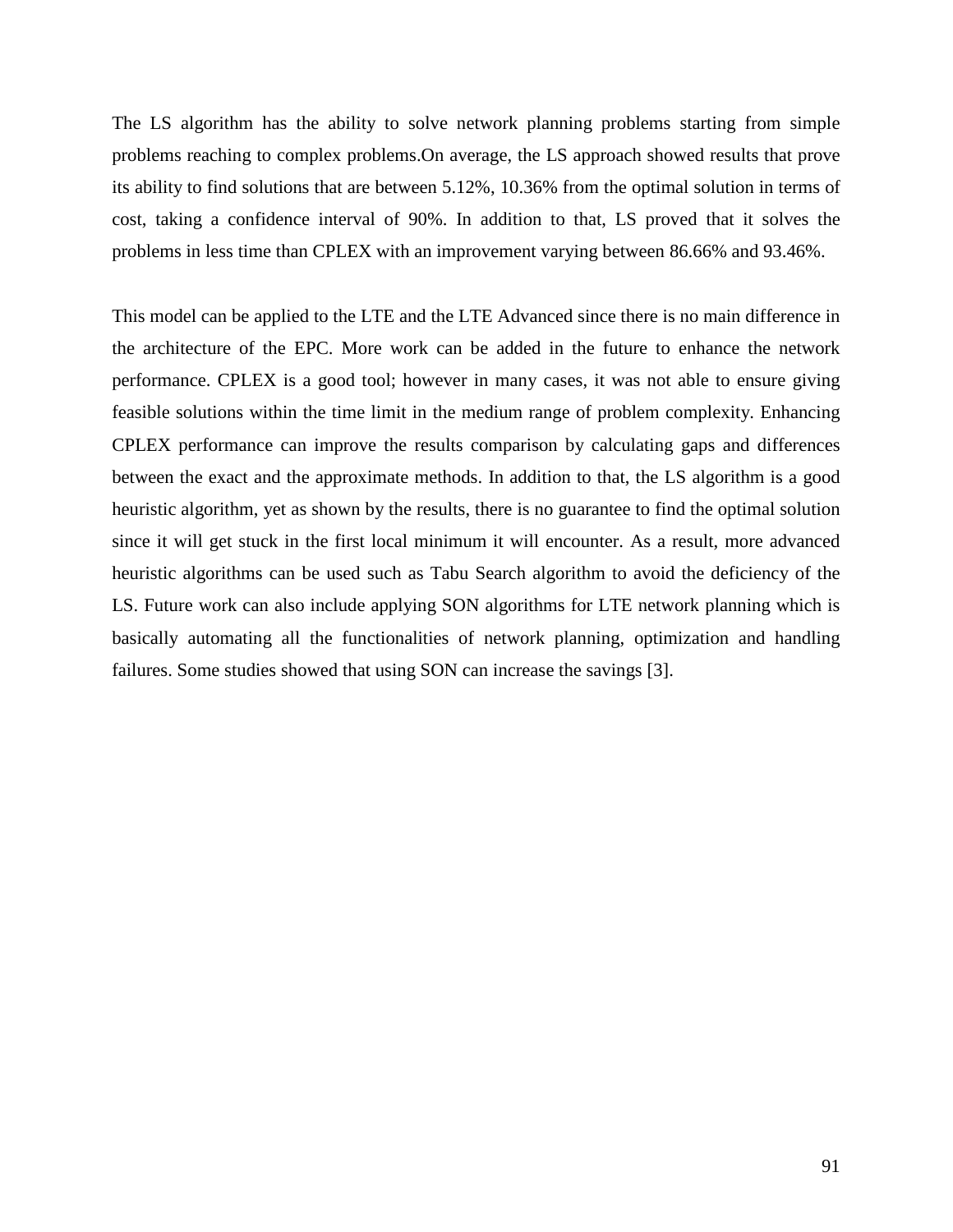# **References**

- [1] "The LTE Network Architecture", strategic white paper, Alcatel- Lucent, 2009.
- [2] G. Fritze, "SAE: The Core Network for LTE", Ericsson, May 2012.
- [3] "LTE Operations and Maintenance Strategy Using Self-Organizing Networks to Reduce OPEX", white paper, Motorola, April 2009.
- [4] L. Gabriel, M. Grech, F. Kontothanasi, A. Mukhopadhyay, M. Nicoloau and A. Sharma, "Economic Benefits of SON Features in LTE Networks", IEEE Sarnoff Symposium, 2011.
- [5] "Self-Organizing Network (SON): Introducing the Nokia Siemens Networks SON Suite an efficient, future-proof platform for SON", white paper, Nokia Siemens networks, 2009.
- [6] "Long Term Evolution (LTE): A Technical Overview", technical white paper, Motorola, June 2007.
- [7] S. Ahmadi, "Mobile WiMAX: A Systems Approach to Understanding IEEE 802.16m Radio Access Technology" book, section 2.9.5 User-Plane/Control-Plane Latency and Handover Interruption Time, 2011, pp. 686.
- [8] LTE; Requirements for further advancements for Evolved Universal Terrestrial Radio Access (E-UTRA) (LTE-Advanced) (3GPP TR 36.913 version 9.0.0 Release 9), ETSI technical report v.9, Feb 2010.
- [9] 3rd Generation Partnership Project; Technical Specification Group Radio Access Network; Requirements for Evolved UTRA (E-UTRA) and Evolved UTRAN (E-UTRAN) (Release 9), 3GPP technical report v.9, Dec 2009.
- [10] K. Premnath, S. Rajavelu, "Challenges in Self Organizing Networks for Wireless Telecommunications", International Conference on Recent Trends in Information Technology, June 2011, pp. 1331 – 1334.
- [11] S. Feng, E. Seidel, "Self-Organizing Networks (SON) in 3GPP Long Term Evolution", May 2008.
- [12] I. Luketic, D. Simunic, T. Blajic, "Optimization of Coverage and Capacity of Self-Organizing Network in LTE", the 34th International Convention MIPRO, May 2011, pp. 612 -617.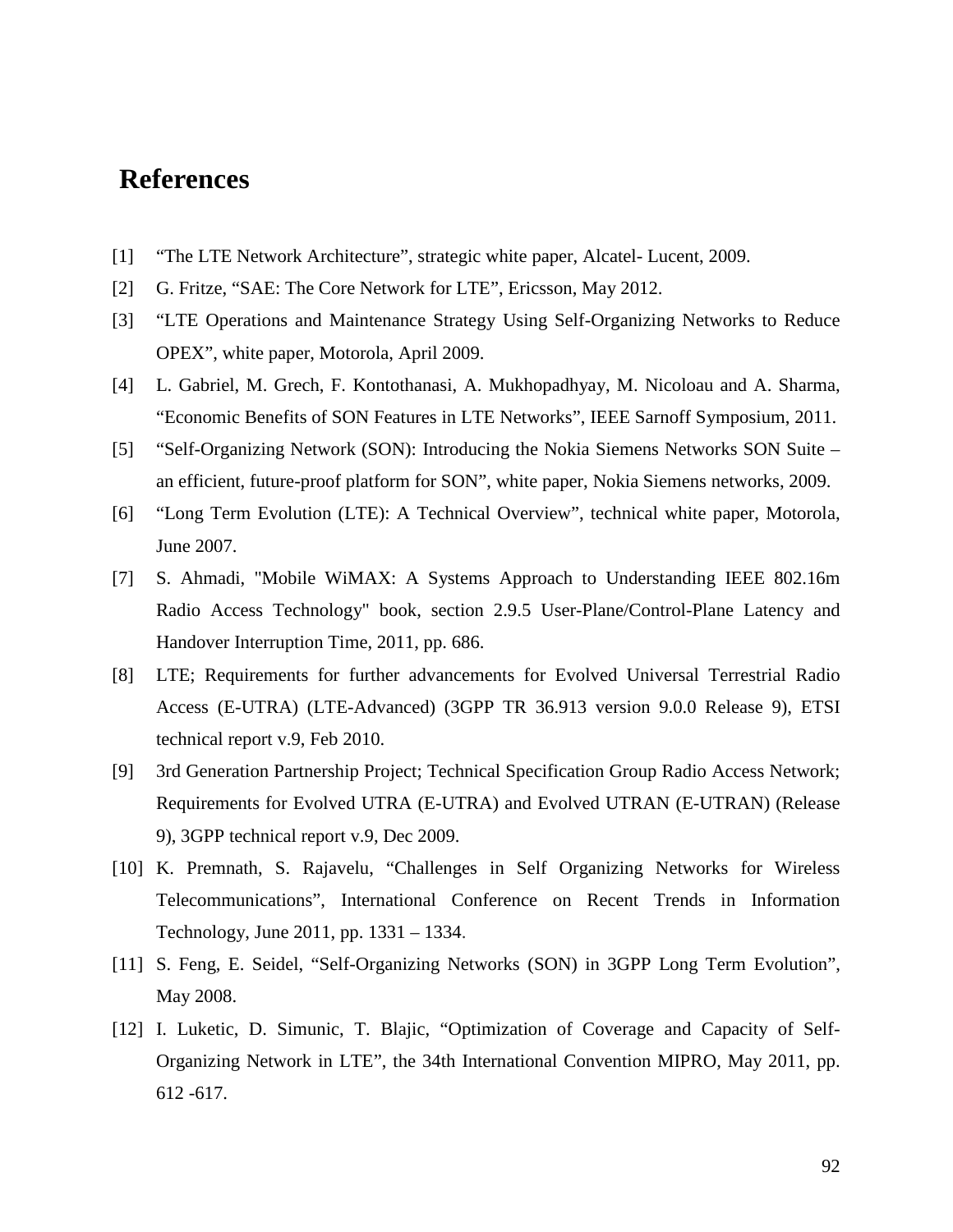- [13] L. Xu, C. Sun, X. Li, C. Lim, H. He, "The Methods to Implement Self Optimization in LTE system", International Conference on Communications technology and Applications, Oct. 2009, pp. 381-385.
- [14] H. Hu, J. Zhang, X. Zheng, Y. Yang, P. Wu, "Self Configuration and Self-Optimization for LTE Networks", IEEE Communications Magazine, Feb 2010, pp. 94-100.
- [15] Z. Li, S. Li, "LTE Network Planning Based on Game Theory", International Conference on Computer Science and Service System (CSSS), June 2011, pp. 3963-3966.
- [16] M. Aydin, R. Kwan, J. Wu, and J. Zhang, "Multiuser Scheduling on the LTE Downlink with Simulated Annealing", 73rd IEEE Vehicular Technology Conference, May 2011, pp.1-5.
- [17] T. Bandh, G. Carle, H. Sanneck, "Graph Coloring Based Physical-Cell-ID Assignment for LTE Networks", the 2009 International Conference on Wireless Communications and Mobile Computing: Connecting the World Wirelessly, June 2009, pp. 116-120.
- [18] F. Ahmed, O. Tirkkonen, M. Peltomaki, J. Koljonen, C. Yu, and M. Alava, "Distributed Graph Coloring for Self-Organization in LTE Networks", Journal of Electrical and Computer Engineering Vol.10, Article ID 402831, Aug. 2010, 10 pages.
- [19] J. Kim, B. Ryu, K. Cho, N. Park, "Interference Control Technology for Heterogeneous Networks", the 5th International Conference on Mobile Ubiquitous Computing, Systems, Services and Technologies, Nov. 2011, pp. 290-295.
- [20] ETSI Technical Report "LTE; Evolved Universal Terrestrial Radio Access Network (E-UTRAN); Self-configuring and self-optimizing network use cases and solutions", Sept. 2010.
- [21] G. Wunder, M. Kasparick, A. Stolyar and H. Viswanathan, "Self-Organizing Distributed Inter-Cell Beam Coordination in Cellular Networks with Best Effort Traffic", the 8th international Symposium on Modeling and Optimization in Mobile, Ad Hoc and Wireless Networks, June 2010, pp. 295–302.
- [22] K. Kitagawa, T. Komine, T. Yamamoto, S. Konishi, "A Handover Optimization Algorithm with Mobility Robustness for LTE systems", IEEE 22nd International Symposium on Personal Indoor and Mobile Radio Communications (PIMRC), Sept. 2011, pp. 1647–1651.
- [23] R. Combes, Z. Altman, and E. Altman, "On the use of packet scheduling in selfoptimization processes: application to coverage-capacity optimization", 8th International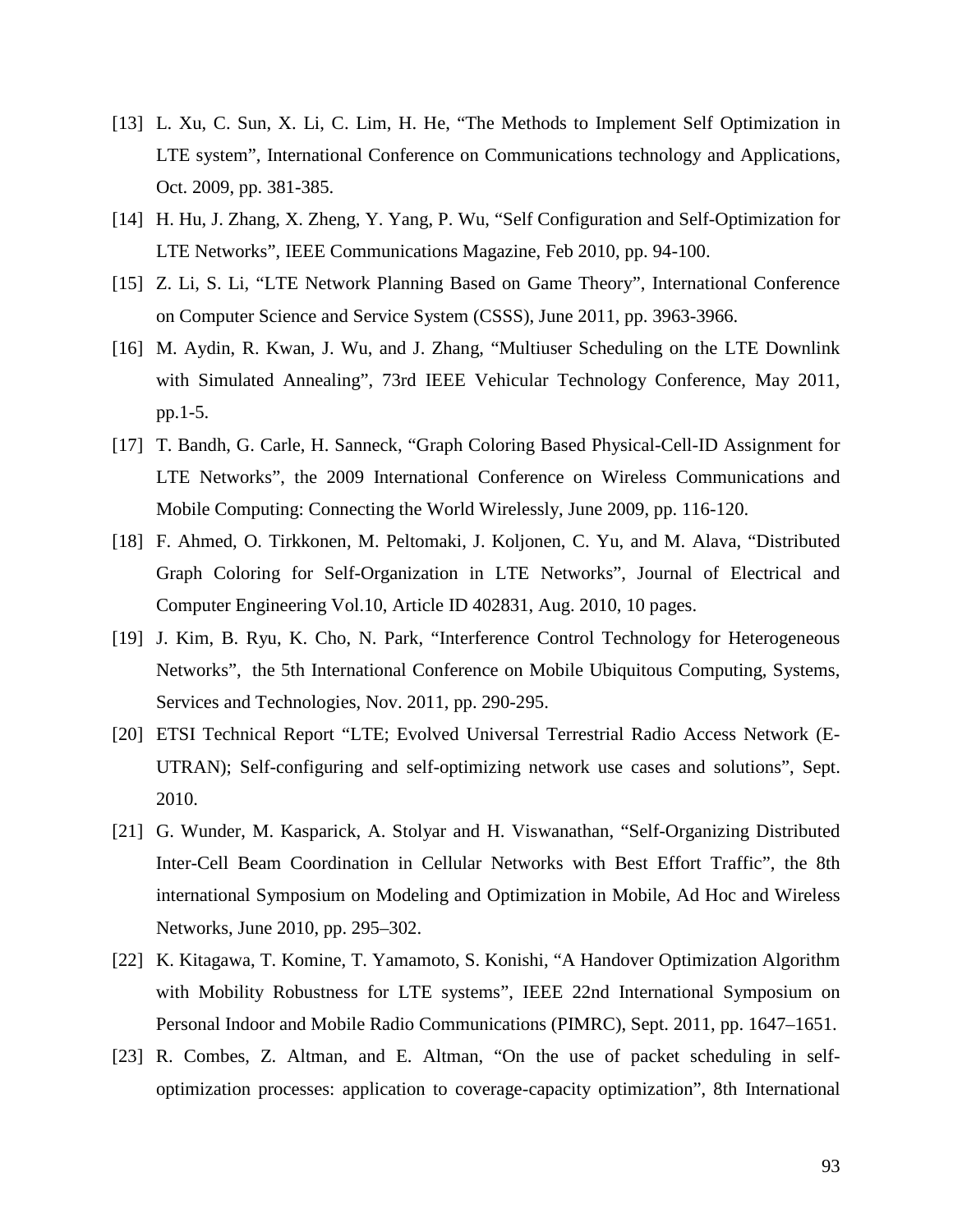Symposium on Modeling and Optimization in Mobile, Ad Hoc and Wireless Networks (WiOpt, June. 2010, pp.98–107.

- [24] M. Islam, A. Mitschele-Thiel, "Reinforcement Learning Strategies for Self- Organized Coverage and Capacity Optimization", IEEE Conference on Wireless Communications and Networking, April 2012, pp. 2818–2823.
- [25] L. del Apio, E. Mino, L. Cucala, O. Moreno, I. Berberana, E. Torrecilla, "Energy Efficiency and Performance in mobile networks deployments with femtocells", 22<sup>nd</sup> IEEE International Symposium on Personal Indoor and Mobile Radio Communications, Sept. 2011, pp. 107–111.
- [26] J. Cho, "An Adaptive Antenna Switching Method for Energy Saving Based on Self Organizing Network in Tactical Mobile Communication System", 4th International Conference on Ubiquitous and Future Networks, July 2012, pp. 151-155.
- [27] Z. Wei, "Mobility Robustness Optimization based on UE mobility for LTE system", International Conference on Wireless Communications and Signal Processing (WCSP), Oct. 2010, pp. 1–5.
- [28] A. Awada, B. Wegmann, D. Rose, I. Viering, and A. Klein, "Towards Self-Organizing Mobility Robustness Optimization in Inter-RAT Scenario", 73rd IEEE Vehicular Technology Conference, May 2011, pp. 1-5.
- [29] Y. Wei, M. Peng "A Mobility Load Balancing Optimization Method for Hybrid Architecture in Self Organizing Network", IET International Conference on Communication Technology and Application, Oct. 2011, pp. 828-832.
- [30] W. Lv, W. Li, H. Zhang, Y. Liu, "Distributed Mobility Load Balancing with RRM in LTE", 3rd IEEE International Conference on Broadband Network and Multimedia Technology, Oct. 2010, pp. 457–461.
- [31] K. Lin, J. Debenham, "Power Management in LTE Networks by Applying Intelligent Agents", 6th International Conference on Broadband and Biomedical Communications, Nov. 2011, pp. 163–166.
- [32] S. Louvros, K. Aggelis and A. Baltagiannis, "LTE Cell Coverage Planning Algorithm Optimizing Uplink User Cell Throughput", International Conference on Telecommunications, June. 2011, pp. 51-58.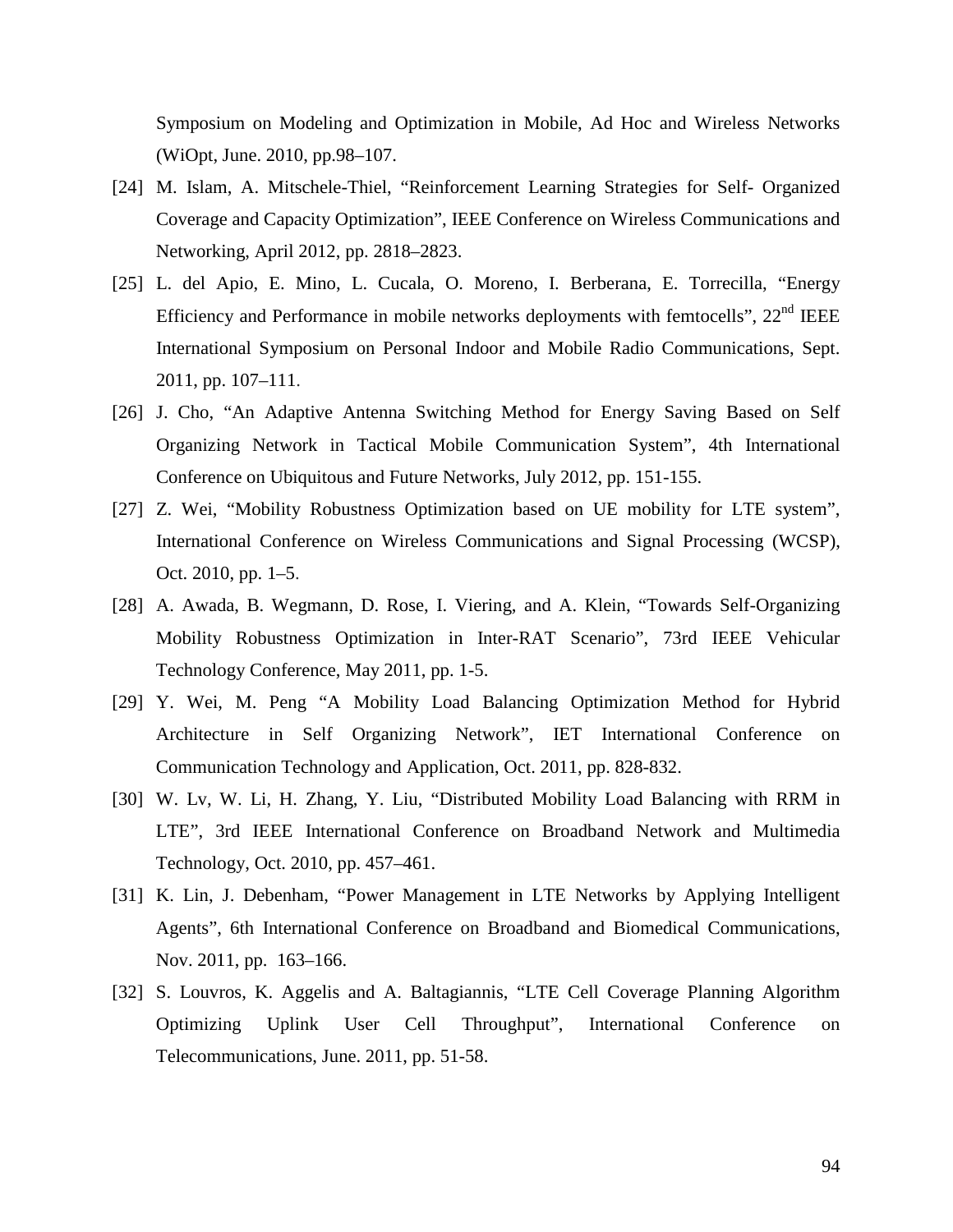- [33] Z. Ruiming, Z. Xin, L. Xi, P. Qun, F. Yinglong, Y. Dacheng, "Performance Evaluation on the Coexistence Scenario of two 3GPP LTE Systems", IEEE 70th Vehicular Technology Conference, Sept. 2009, pp. 1-6.
- [34] J. Gu, Y. Ruan, X. Chen, C. Wang, "A Novel Traffic Capacity Planning Methodology for LTE Radio Network Dimensioning", IET International Conference on Communication Technology and Application (ICCTA 2011), Oct. 2011, pp. 462–466.
- [35] R. Sanyal, "Challenges in Interoperability and Roaming between LTE Legacy core for Mobility Management, Routing, Real Time Charging", 2011 Technical Symposium at ITU Telecom World, Oct. 2011, pp. 116-122 .
- [36] M. Corici, J. Fiedler, T. Magedanz, D. Vingarzan, "Evolution of the Resource Reservation Mechanisms for Machine Type Communication over Mobile Broadband Evolved Packet Core Architecture", 2011 IEEE Globecom Workshops, Dec. 2011, pp. 718-722.
- [37] S. Akhtar, "2G-5G Networks: Evolution of Technologies, Standards, and Deployment", Encyclopedia of Multimedia Technology and Networking, Second Edition, 2009.
- [38] Q. Qiu, J. Chen, L. Ping, Q. Zhang, X. Pan, "LTE/SAE Model and its Implementation in NS 2", 5th International Conference on Mobile Ad-hoc and Sensor Networks, Dec. 2009, pp. 299-303.
- [39] Telus, "Coverage within Canada" available at: http://www.telusmobility.com/en/ON/canada\_travel/index.shtml?eVar6=link, last accessed: November 20, 2012.
- [40] Bell Canada LTE website, available at: http://network.bell.ca/en/lte/, last accessed: November 20, 2012.
- [41] Fido, available at: http://www.fido.ca/web/content/monthly/internetdevicesplans, last accessed: November 20, 2012.
- [42] Telus, available at: http://www.telusmobility.com/en/ON/plans/promotional.shtml, last accessed: November 20, 2012.
- [43] R. Krzanowski, "Burst of packets and Burstiness", technical report v1.0, 66th IETF meeting, Oct 2006.
- [44] "Enabling mobile broadband growth Evolved Packet Core", technical white paper, Nokia Siemens, 2009.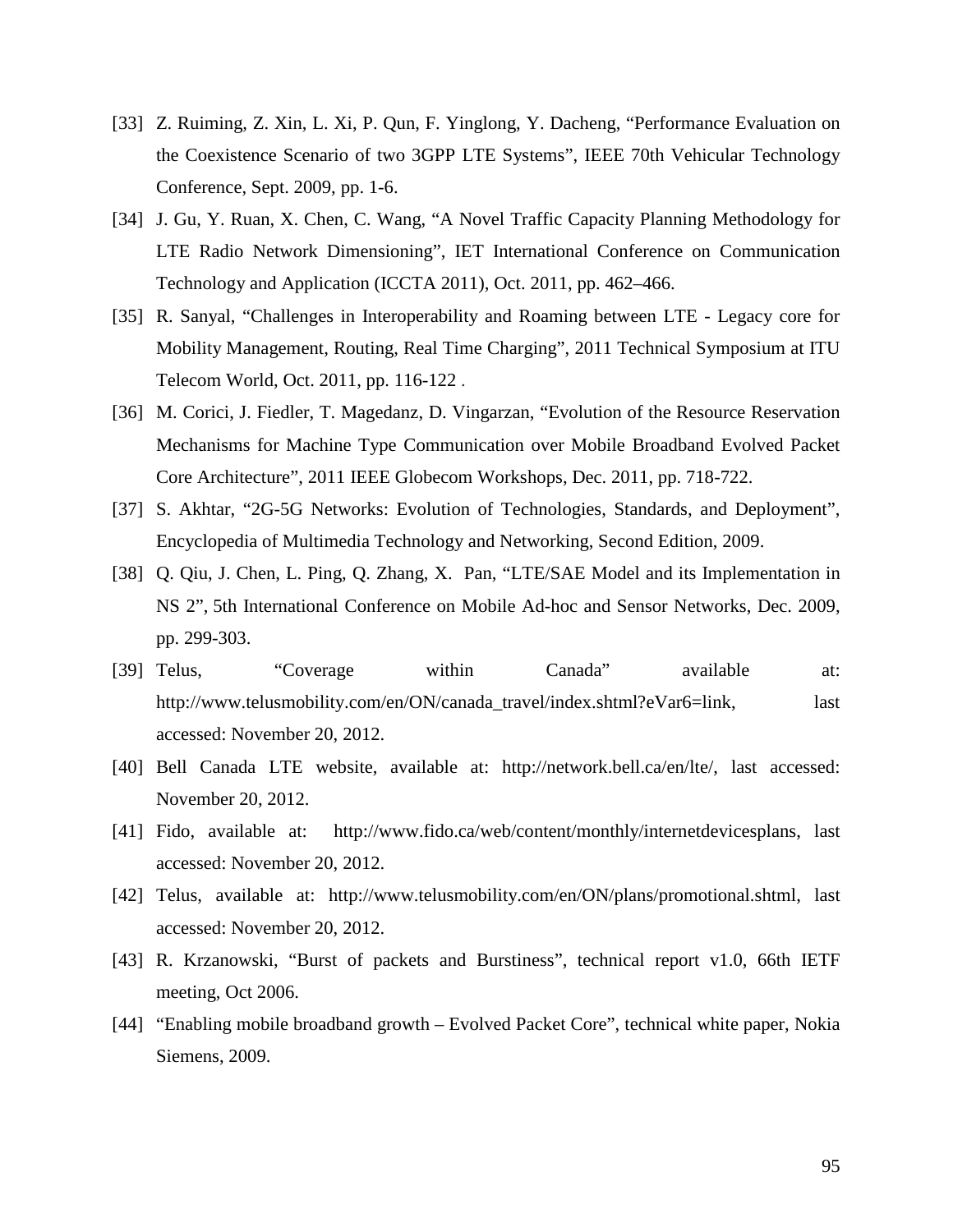- [45] M. Pasandideh, "Automatic Planning of 3G UMTS All-IP Release 4 Networks with Realistic Traffic", MS Thesis, Carleton University, Ottawa, Canada, 2011.
- [46] C. Smith, D. Collins, "3G Wireless Networks", McGraw-Hill Telecom Professional, 2002.
- [47] H. Lehpamer, "Transmission Systems Design Handbook for Wireless Networks", Artech House, 2002.
- [48] "Long Term Evolution (LTE): Overview of LTE Air-Interface Technical White Paper", technical white paper, Motorola, 2007.
- [49] A. Mishra, "Advanced Cellular Network Planning and Optimization 2G/2.5G/3G evolution to 4G", Wiley, 2007.
- [50] Cisco, "Traffic Analysis for Voice over IP", Available at: http://www.cisco.com/en/US/docs/ios/solutions\_docs/voip\_solutions/TA\_ISD.pdf, 2007.
- [51] K. Ono, H. Schulzrinne, "One Server per City: Using TCP for Very Large SIP Servers", Principles, Systems and Applications of IP Telecommunications. Services and Security for Next Generation Networks, Henning Schulzrinne, Radu State, and Saverio Niccolini, Vol. 5310,Germany, pp. 133-148, 2008.
- [52] Newport Networks, "VoIP Bandwidth Calculation", 2005.
- [53] V. Garg, "Wireless Communication and Networking", Morgan Kaufmann, 2007.
- [54] H. Holma, A. Toskala, "LTE for UMTS: Evolution to LTE-Advanced", Wiley, 2nd edition, 2010.
- [55] M. Poikselka , H. Holma, J. Hongisto, J. Kallio, A. Toskala, "Voice over LTE (VoLTE)", Wiley, 2012.
- [56] M. Chuah, Q. Zhang, "Design and Performance of 3G Wireless Networks and Wireless LANs", Springer, 2006, pp. 50.
- [57] Cisco, "Sizing Call Center Resources", Cisco IP Contact Center Enterprise Edition Releases 5.0 and 6.0 Solution Reference Network Design, 2006.
- [58] G. Punz, "Evolution of 3G Networks: The Concept, Architecture and Realization of Mobile Networks beyond UMTS", Springer, 2010.
- [59] J. Gu, Y. Ruan, X. Chen, C. Wang, "A Novel Traffic Capacity Planning Methodology for LTE Radio Network Dimensioning", Proceedings of International Conference on Communication Technology and Application (ICCTA2011), Oct 2011, pp. 462-466.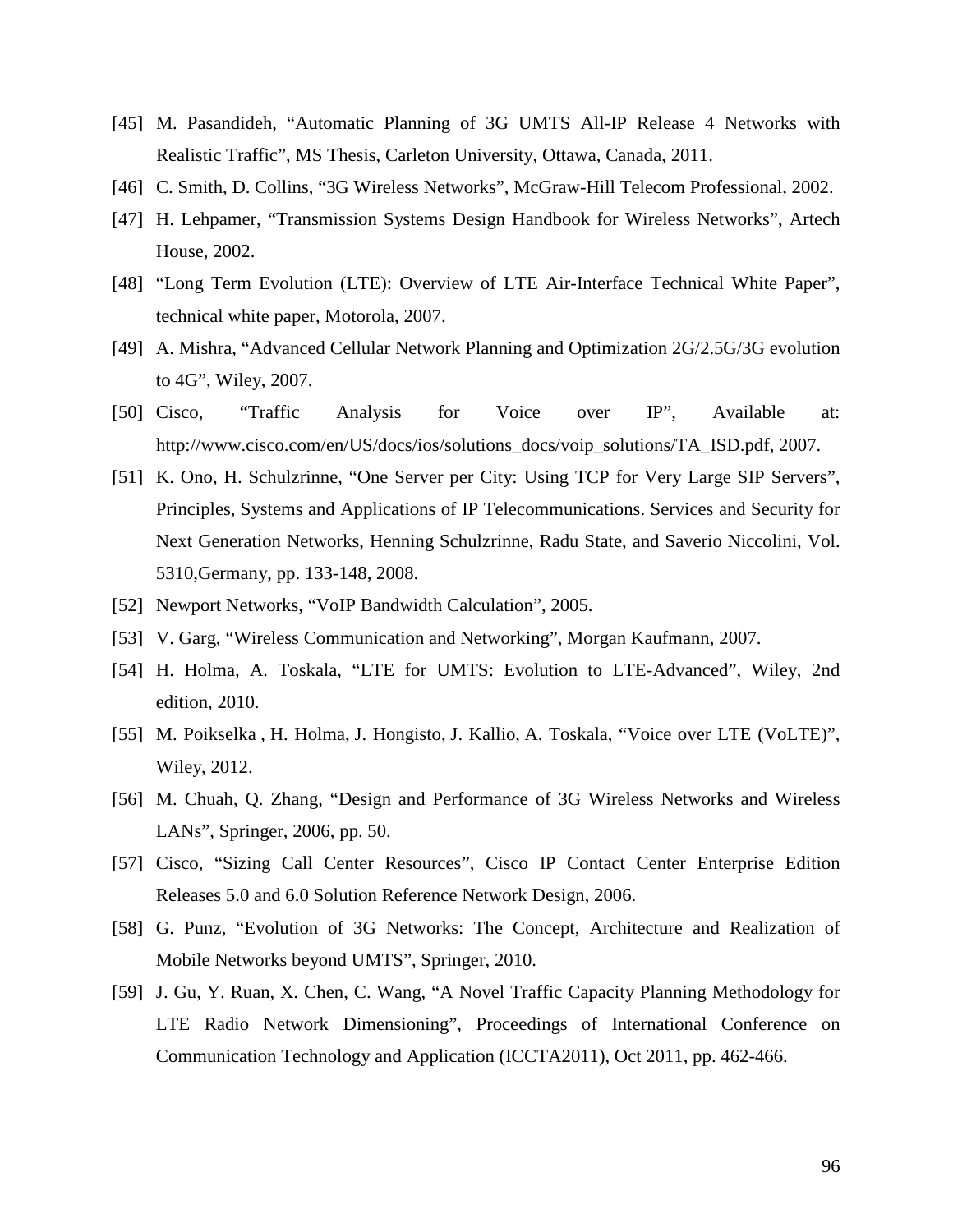- [60] X. Zhao, W. Wu, Z. Cai, "Dynamic Aggregated Maximum Bit Rate for Evolved Packet System Non-guaranteed Bit Rate Quality of Service Enforcement and Network Bandwidth Utilization", Research in Motion, United States Patent No. 8,218,436 B2, Research in Motion, 2012.
- [61] S. Abdul Basit, "Dimensioning of LTE Network Description of Models and Tool, Coverage and Capacity Estimation of 3GPP Long Term Evolution radio interface", MS Thesis, Helsinki University of Technology, Finland, 2009.
- [62] ATDI, "Mobile LTE Network Design with ICS Telecom", White Paper, Dec 2008.
- [63] C. Gessner, O. Gerlach, "Voice and SMS in LTE", Rohde & Schwarz, White Paper, May 2011.
- [64] Nokia Siemens Networks, "Signaling is growing 50% faster than data traffic", White paper, 2012.
- [65] G. Brown, "Control Plane Scalability & Performance Requirements for 3G & LTE Networks", White paper, Sept 2010.
- [66] Diametriq, "Measuring the Explosion of LTE Signaling Traffic A Diameter Traffic Model", White paper, Sept 2012.
- [67] Alcatel-Lucent 9471 Wireless Mobility Manager Mobility Management Entity/Serving GPRS Support Node, 2012.
- [68] G. Brown, "Performance & Monetization of the Evolved Packet Core", Juniper Networks, Heavy Reading, Feb 2012.
- [69] Juniper Networks Mobile Next Broadband Gateway Performance and Scalability Validation, Nov. 2011.
- [70] "Alcatel-Lucent 1430 Unified Home Subscriber Service", available at: http://www.alcatellucent.com, last accessed: December 22, 2012.
- [71] P. Lescuyer, T. Lucidarme, "Evolved Packet System: The LTE and SAE Evolution of 3G UMTS", Wiley, 2008.
- [72] LTE University videos, available at: http://lteuniversity.com/, last accessed: November 27, 2012.
- [73] X. Li, U. Toseef, T. Weerawardane , W. Bigos , D. Dulas; C. Goerg , A. Timm-Giel, A. Klug, "Dimensioning of the LTE S1 interface," Wireless and Mobile Networking Conference (WMNC), Oct. 2010, pp. 1-6.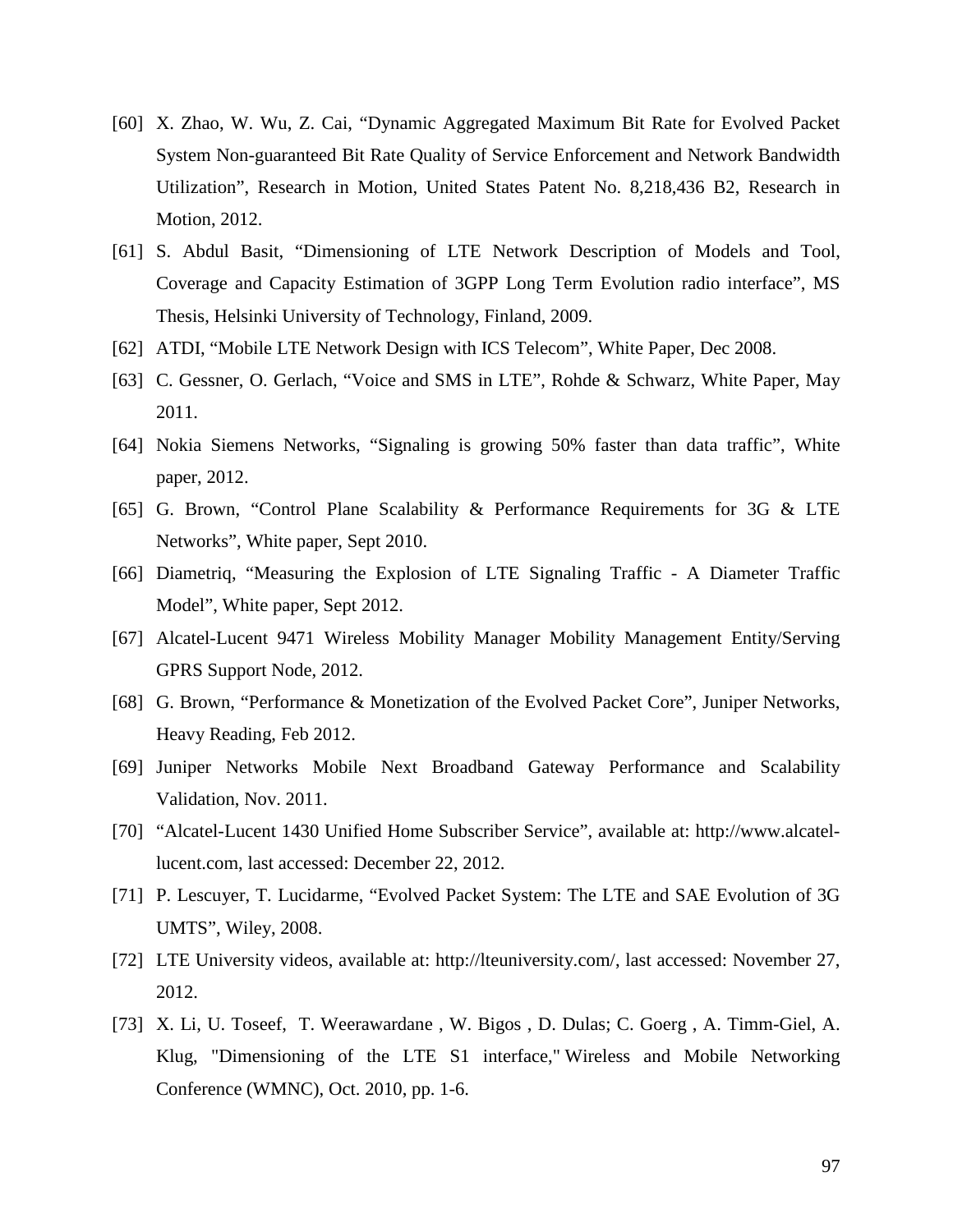- [74] X. Li, U. Toseef, T. Weerawardane , W. Bigos , D. Dulas; C. Goerg , A. Timm-Giel, A. Klug, "Dimensioning of the LTE access transport network for elastic internet traffic," Wireless and Mobile Computing, 6th IEEE International Conference on Networking and Communications (WiMob) , Oct. 2010, pp. 346-354.
- [75] A. Checko, L. Ellegaard, M. Berger, "Capacity planning for Carrier Ethernet LTE backhaul networks", Wireless Communications and Networking Conference (WCNC), 2012 IEEE, April 2012, pp. 2741-2745.
- [76] K. Lindberger, "Balancing Quality of Service, Pricing and Utilisation in Multiservice Networks with Stream and Elastic Traffic", in Proc. of the International Teletraffic Congress (ITC 16), Edinburgh, Scotland, 1999.
- [77] K. Fitchard, "IMS software bug caused Verizon LTE outage", available at: http://connectedplanetonline.com/3g4g/news/ims-software-bug-caused-verizon-lte-outage-0519/, last accessed: February 26, 2013.
- [78] T. Piliouras, "Network Design Management and Technical Perspectives",  $2<sup>nd</sup>$  edition, Auerbach publications, 2005.
- [79] IBM, IBM ILOG CPLEX V12.1, User's Manual for CPLEX, IBM, Inc., 2009.
- [80] M. St-Hilaire, S. Chamberland, and S. Pierre, "A local search heuristic for the global planning of UMTS networks" in Proceedings of the 2006 international conference on Wireless communications and mobile computing, ser. IWCMC '06. New York, NY, USA: ACM, 2006, pp. 1405-1410.
- [81] R. Jonker and A. Volgenant, "A shortest augmenting path algorithm for dense and sparse linear assignment problems", Nov 1987, pp. 325-340.
- [82] K. Lizos, S. Abd El-atty, "A novel packet scheduling for high speed bursty traffic in LTE based-3G concepts", 8th International Wireless Communications and Mobile Computing Conference (IWCMC), Aug. 2012, pp. 671-676.
- [83] E. Jailani, M. Ibrahim, R. Ab Rahman, "LTE speech traffic estimation for network dimensioning", 2012 IEEE Symposium on Wireless Technology and Applications (ISWTA), Sept. 2012, pp. 315-320.
- [84] D. Hochbaum, "Approximation algorithms for NP-hard problems", PWS Publisher Co., 1997.